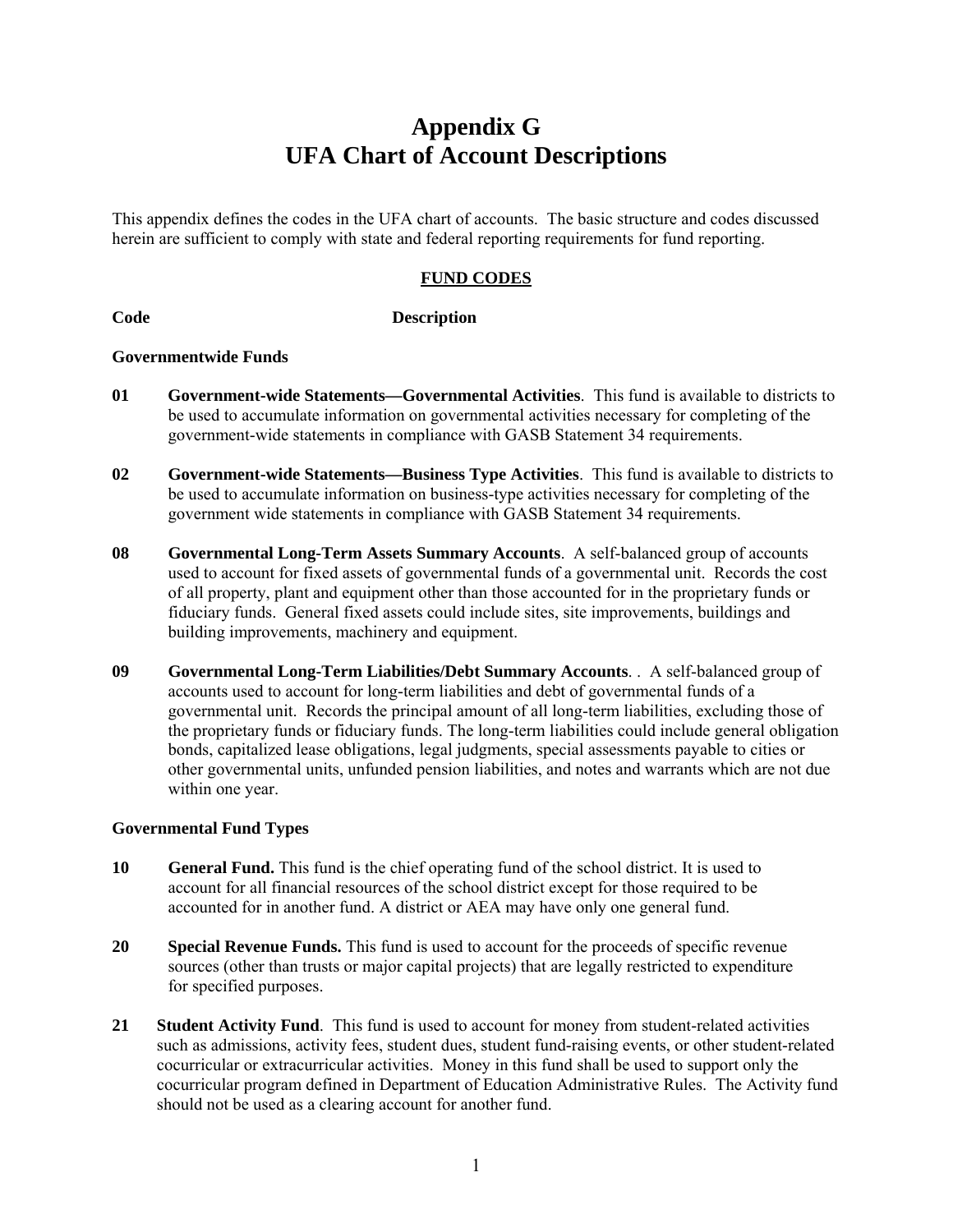- **22 Management Fund**. A special revenue fund used to account for all financial transactions from the levy authorized by Iowa Code section 298.4. The purpose of this fund is to pay the costs of unemployment or early retirement benefits, and the costs of liability insurance and judgments or settlements relating to liability. This fund is used to account for moneys from the levy for unemployment benefits, liability insurance, non-benefit insurance agreements, early retirement benefits, and the costs of a judgment. This fund cannot be used for employee health, life, or disability insurance, even if the district is self-insured.
- **23 Physical Plant and Equipment Levy (PPEL) Fund**. A special revenue fund used to account for all financial transactions from the levy authorized, whether regular or voter-approved, by Iowa Code section 298.2. This fund is created to deposit and expend money from a levy certified by the Board of Directors not to exceed 33 cents and/or a levy authorized by a simple majority of the voters not to exceed \$1.34. The purpose of the fund is to pay the costs of specified major expenditures related to real property and equipment. This fund is used to account for moneys from the levy for facilities, grounds, and certain equipment.
- **24 Public Education and Recreation Levy (PERL) Fund**. A special revenue fund used to account for all financial transactions from the levy authorized by Iowa Code section 300.2, or from a 28E agreement authorized by section 300.1. This levy is limited to not more than 13.5 cents and, once approved by the electors, remains in effect until voted to be discontinued. This fund is used to account for moneys from the levy for public playgrounds and community education. Community education is activities concerned with providing community education and opportunity for citizen participation in identifying the wants, needs, and concerns of the community and in the developing and implementing programs toward the goal of improving the entire community.
- **25 AEA Special Education Instruction Fund**. This fund is used by AEAs to account for moneys received from school districts to operate a special education instruction pool. A special revenue fund used to account for the revenues and expenditures of the special education instructional program of the AEA as provided by Iowa Code subsection 273.9(2). Special Education support services as proved by Iowa Code subsection 273.9(3) should be accounted for in the General Fund.
- **26. AEA Juvenile Home Fund**. This fund is used by AEAs to account for the cost of providing instructional programs to students residing in Juvenile Detention and Juvenile Shelter Homes. Funding is taken off the top of state aid to districts. homes as provided by Iowa Code section 282.30.
- **27 District/AEA Support Trust Fund**. This fund is used to account for moneys received in trust where those moneys, both principal and interest, are to benefit the district/AEA. If the district has more than one District/AEA Support Trust Fund, it will use locally assigned project codes to identify the different trusts.
- **28 Schoolhouse 67.5 Cent Levy Fund**. This fund is used to account for moneys from the levy for facilities and grounds. The opportunity to implement this levy has expired. However, districts with balances must expend that money for the purposes originally voted by the electors.
- **29 Library Levy Fund**. This fund is used to account for moneys from the levy authorized by Iowa Code section 298.7 for providing a free public library in a community where there is no free public library otherwise. Clear Creek-Amana Community School District is the only district authorized to have this levy.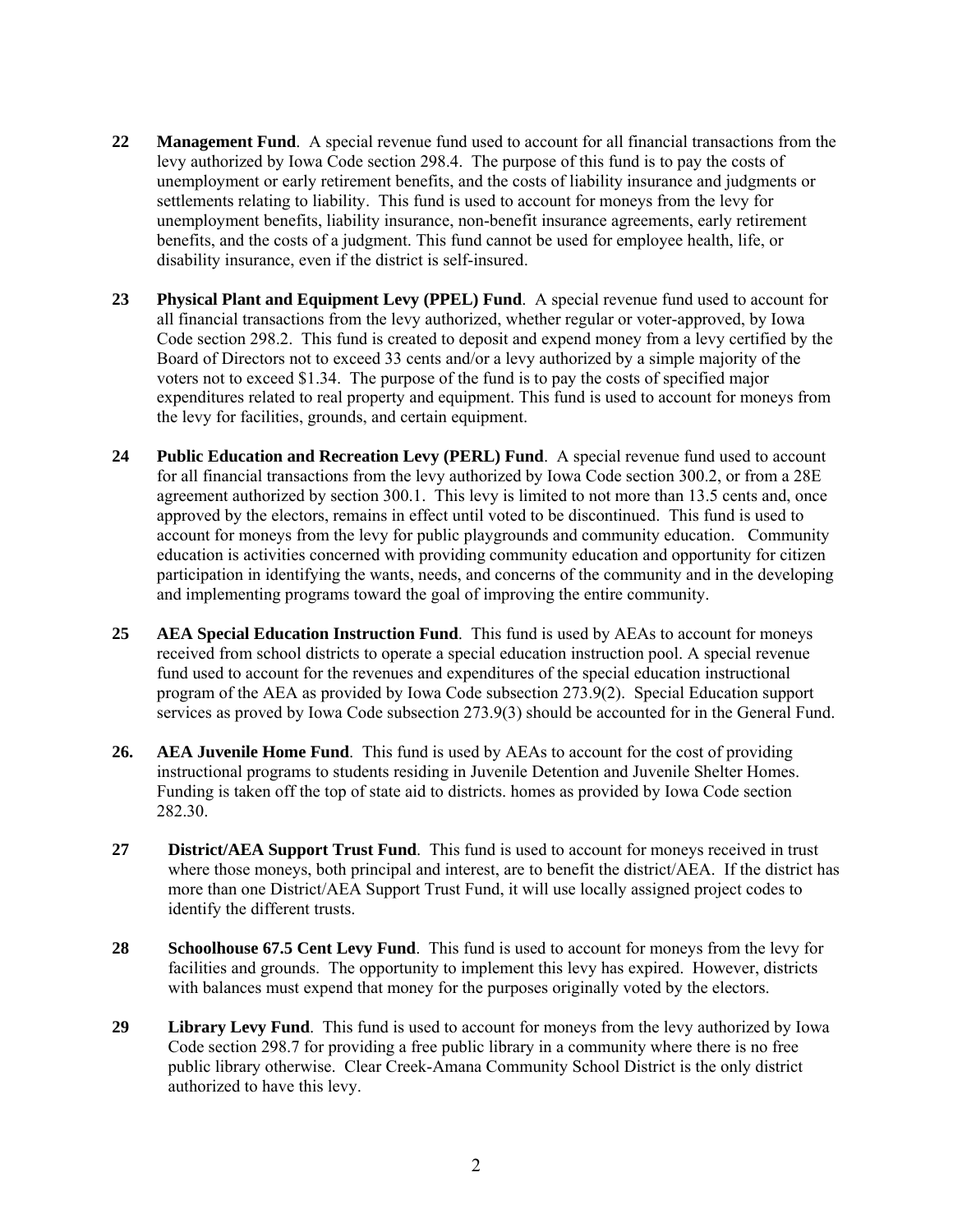- **30 Capital Projects Funds.** These funds are used to account for financial resources to be used to acquire or construct major capital facilities (other than those of Proprietary funds and trust funds). The most common source of capital projects funding is the sale of bonds or other capital financing instruments. A separate fund may be used for each capital project or one fund may be used, supplemented by the classification Project/Reporting code.
- **31-32** These funds are used to account for capital projects financed with General Obligation Bonds. These are the bonds commonly called "bond issues."
- **33** This fund is used to account for revenues received from the local option sales and services tax for school infrastructure. If a district has more than one county with a LOSST, the fund code may be supplemented by the classification Project/Reporting code. used to account for all financial transactions from the local option sales and services tax for school infrastructure authorized by Iowa Code chapter 422E.
- **34-39** These funds are used to account for capital projects finance with sources other than General Obligation Bonds or local option sales and services tax for school infrastructure.
- **40** Debt Service Fund. This fund is used to account for the accumulation of resources for, and the payment of, general long-term debt principal and interest. A district or AEA may have only one debt service fund.
- **50 Permanent Funds.** This fund is used to account for resources that are legally restricted to the extent that only earnings, and not principal, may be used for purposes that support the school district/AEA programs.

### **Proprietary Fund Types**

- **60 Enterprise Funds.** This fund may be used to account for any activity for which a fee is charged to external users for goods or services. Enterprise funds are required to be used to account for any activity whose principal revenue sources meet any of the following criteria:
	- Legal requirement to recover costs through fees and charges
	- Policy decision of the governing board of management to recover the costs of providing services through fees or charges
- **61 School Nutrition Fund**. used to account for all transactions for the nutrition program authorized by Iowa Code Chapter 283A.
- **62 Child Care Fund** and Before and After School Programs used to account for all financial transactions for the child care program authorized by Iowa Code sections 298A.12 and 279.49. These programs are financed by categorical aid for child care programs and fees to parents or guardians. Fees shall be established pursuant to a sliding fee schedule based upon staffing costs and other expenses and a family's ability to pay.
- **63. Regular Education Preschool** used to account for all financial transactions for preschool programs with instructional components for students who were less than age 5 on September 15 and who are not served pursuant to an IEP. These programs are financed by categorical aid for regular education preschool programs and fees to parents or guardians.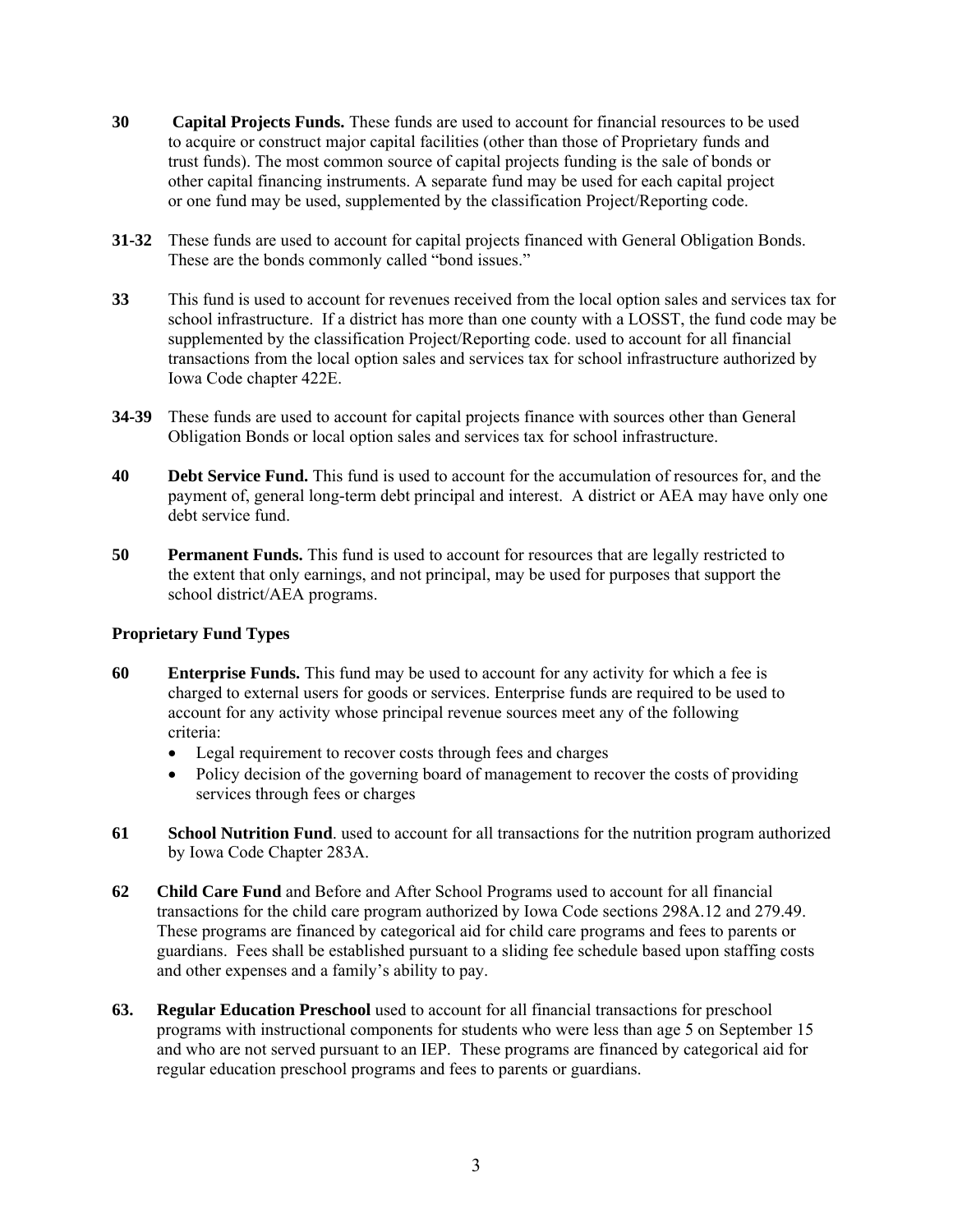- **64. Student Construction** used to account for all financial transactions for houses or facilities built by students as part of their instructional or extracurricular program. These programs are financed by the sales of the student-built houses and facilities.
- **65-67** These funds are used for community service enterprises. These are activities provided by the district for a fee to the general community or segment of the community that are not in the PERL Fund. Examples are public libraries, community pool, community wellness center, community or Adult Education.
- **68-69** These funds are used for enterprises that support the school program. Examples would be a student farm, greenhouse, COOP purchasing, school stores, major resale activities.
- **70 Internal Service Funds.** This fund may be used to account for any activity within the school district that provides goods or services to other funds, departments, component units, or other governments on a cost-reimbursement basis. The use of an internal service fund is appropriate only for activities in which the school district is the predominant participant in the activity. Otherwise, the activity should be reported as an enterprise fund. Examples of internal service funds are such activities as central warehousing and purchasing, central data processing, and central printing and duplicating.

#### **71 Self-Insurance Fund.**

- **72 Flex-Benefits (Cafeteria) Plan Fund.**
- **73 Print Shop.**

#### **Fiduciary Fund Types**

**80 Trust Funds.** These funds are used to account for assets held by a school district in a trustee capacity for others (e.g., members and beneficiaries of pension plans, external investment pools, or private purpose trust arrangements) and therefore cannot be used to support the school district's own programs. Trust funds are generally accounted for on the economic resources measurement focus and the accrual basis of accounting (except for the recognition of certain liabilities of defined benefit pension plans and certain post-employment healthcare plans; refer to GASB 26 and 27 for guidance on the recognition of these liabilities).

**81-84 Private-Purpose Trust Funds.** These funds are used to account for trust arrangements under which the principal and income benefit individuals, private organizations, or other governments.

#### **81 Scholarship Trust Funds.**

- **85-86 Pension Trust Funds.** These funds are used to account for resources that are required to be held in trust for members and beneficiaries of defined benefit pension plans, defined contribution plans, other post-employment benefit plans, or other benefit plans. Typically, these funds are used to account for local pension and other employee benefit funds that are provided by a school district in lieu of or in addition to any state retirement system. Des Moines Independent School District is the only district with Pension Trust Funds.
- **87-89 Investment Trust Funds.** These funds are used to account for the external portion (i.e., the portion that does not belong to the school district) of investment pools operated by the school district.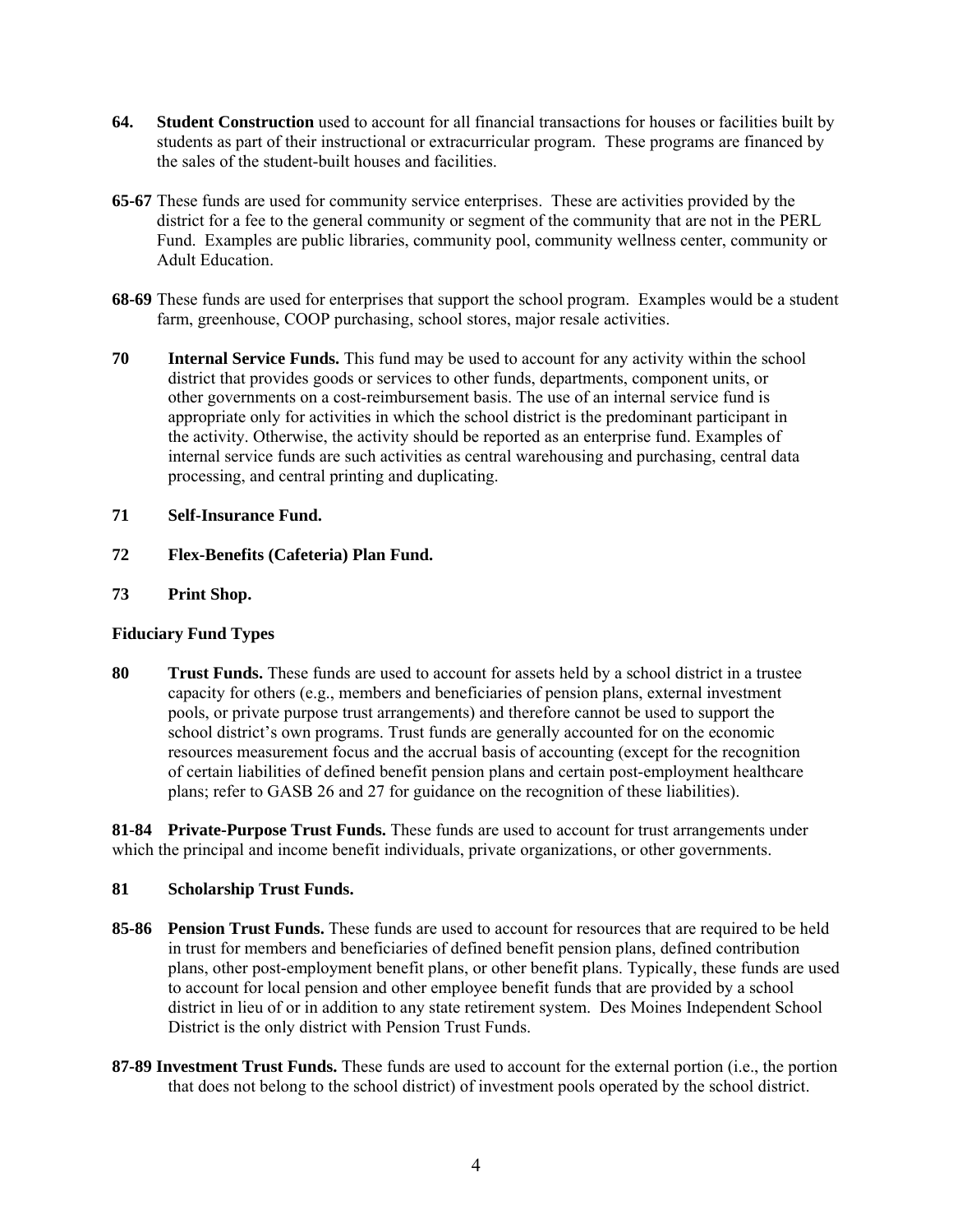**90 Agency Funds.** These funds are used to account for funds that are held in a custodial capacity by a school district for individuals, private organizations, or other governments. Agency funds may include those used to account for money collected for another government. Agency funds could include a grant consortium when the District serves as fiscal agent for the other districts but has not managerial responsibilities, and funds for a teacher or a parent-teacher organization which has its own FIN. Agency funds do not have revenues, expenditures, or balances. Agency funds only have assets and liabilities, and liabilities must equal assets.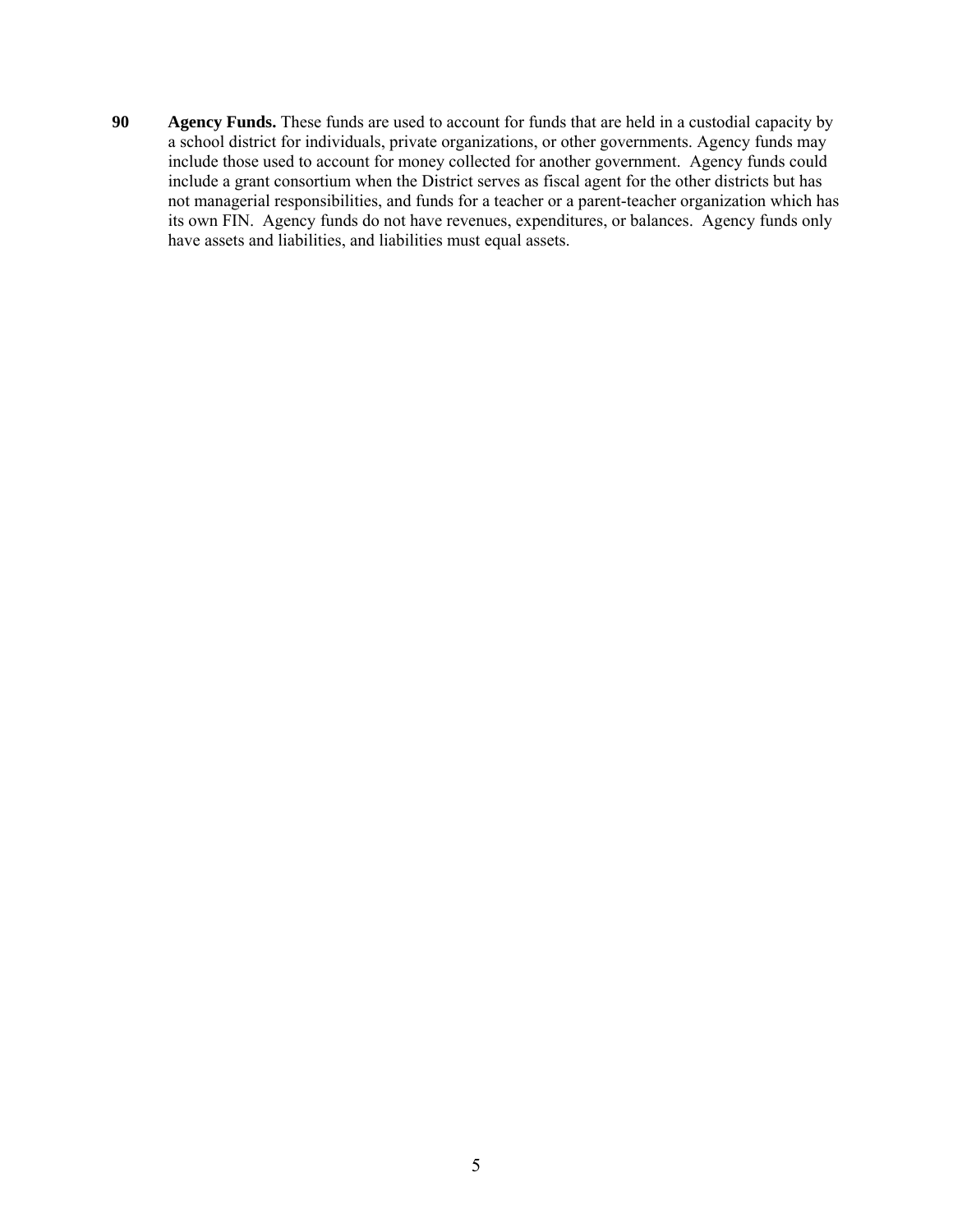#### **BALANCE SHEETS/STATEMENT OF NET ASSETS CODES**

**Code Description** 

#### **Assets**

Assets are defined as a probably future economic benefit obtained or controlled by the district as a result of past transactions or events.

Assets, that are not contra accounts, will never become negative. Instead, when an asset would be less than zero it becomes a liabilility.

- **101 Cash in Bank.** All funds on deposit with a bank or savings and loan institution, including those in non-interest-bearing accounts and CD. Cash cannot be determined from the bank statement without reconciling for all outstanding checks (which have already been included in expenditures) and deposits in transit (which have already been included as revenues). If the reconciled blank balance is less than zero, it is recorded as a liability rather than an asset.
- **102 Cash on Hand.** Currency, coins, checks, postal and express money orders, and bankers' drafts on hand.
- **103** Petty Cash. A sum of money set aside to pay small obligations for which the issuance of a formal voucher and check would be too expensive and time-consuming.
- 104 Change Cash. A sum of money set aside to provide change.
- **105 Cash With Fiscal Agents.** Deposits with fiscal agents, such as commercial banks, for paying matured bonds and interest.
- **111 Investments.** Securities and real estate held for producing income in the form of interest, dividends, rentals, or lease payments. Investments should be presented at fair value as of the reporting date. Gains and losses from changes in the fair value of investments are recorded using revenue source 1530 and expenditure object 930. The account does not include capital assets used in school district operations. Separate accounts for each category of investments may be maintained. Do not include in investments any money borrowed and invested in the district's name in a cash anticipation program. The Iowa Schools Joint Investment Trust (ISJIT) is considered an investment and is recorded in this account.
- **112 Unamortized Premiums on Investments.** The excess of the amount paid for securities over the face value that has not yet been amortized. Use of this account is restricted to short-term money market investments.
- **113 Unamortized Discounts on Investments (Credit).** The excess of the face value of securities over the amount paid for them that has not yet been written off. Use of this account is restricted to short-term investments.
- **114 Interest Receivable on Investments.** The amount of interest receivable on investments, excluding interest purchased. Interest purchased should be shown in a separate account.
- **115 Accrued Interest on Investments Purchased.** Interest accrued on investments between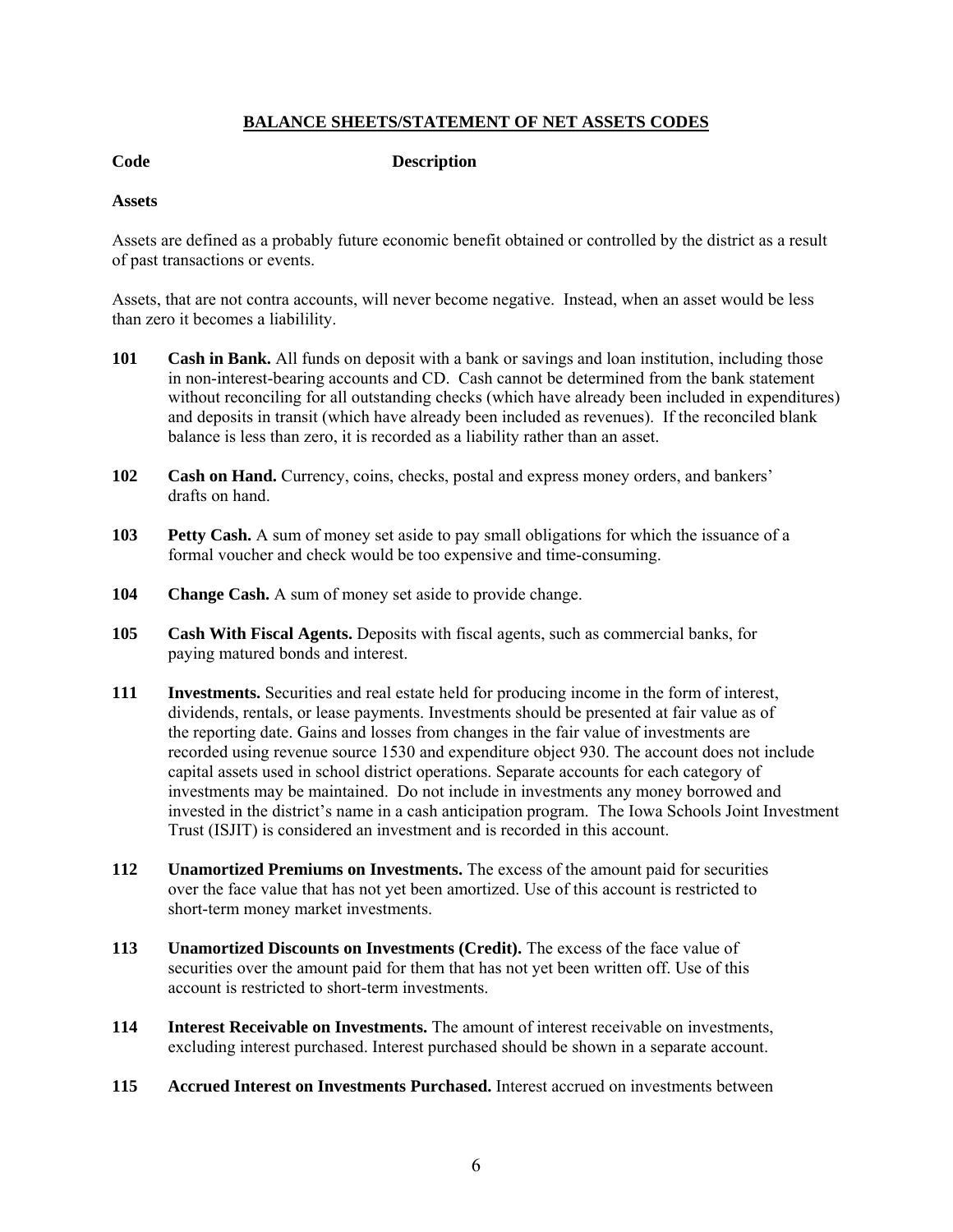the last interest payment date and the date of purchase. Accrued interest represents the amount of interest at the end of an accounting period on all cash accounts and investments held at that date. Accrued interest should be computed for all investments and cash accounts help by the district that generate interest earnings regardless of the expected payment date. The account is carried as an asset until the first interest payment date after the date of purchase.

- **121 Taxes Receivable.** The uncollected portion of taxes that a school district or government unit has levied and that has become due, including any interest or penalties that may be accrued. Separate accounts may be maintained on the basis of tax roll year, current and delinquent taxes, or both. Tax funds only. Do not include mobile home taxes receivable in this account.
- **122 Allowance for Uncollectible Taxes (Credit).** The portion of taxes receivable estimated not to be collected. The account is shown on the balance sheet as a deduction from the Taxes Receivable account to arrive at the net taxes receivable. Separate accounts may be maintained on the basis of tax roll year, delinquent taxes, or both. Tax funds only.
- **123 Succeeding-year property tax receivable.** Taxes levied and certified in April for the subsequent fiscal year. Tax funds only.
- **131 Interfund Loans Receivable.** An asset account used to record a loan by one fund to another fund in the same governmental unit. It is recommended that separate accounts be maintained for each interfund receivable loan. For every interfund loan receivable reported in one fund there will be an equal amount reported in another fund as an interfund loan payable. Interfund loans are not recorded as revenues or expenditures.
- **132 Interfund Accounts Receivable.** An asset account used to indicate amounts owed to a particular fund by another fund in the same school district for goods sold or services rendered. It is recommended that separate accounts be maintained for each interfund receivable. For every interfund accounts receivable reported in one fund there will be an equal amount reported in another fund as an interfund accounts payable.
- **141** Intergovernmental Accounts Receivable other than state aid. Amounts due to the reporting governmental unit from another governmental unit. These amounts may represent grants-in-aid, shared taxes, taxes collected for the reporting unit by another unit, loans, and charges for services rendered by the reporting unit for another government. It is recommended that separate accounts be maintained for each interagency receivable. Revenue due from the state, other than state foundation aid, for which all eligibility requirements were met during the fiscal year, and which is expected to be received within the availability period (60 days) from the financial statement date, should be recorded as a receivable. Revenue due from federal agencies also use the measurable and available criteria, however, for expenditure-driven grants, revenue may be recognized only to the extent that expenditures have been incurred. In some instances, districts become eligible for revenue from other local governments or agencies through grant programs or by providing services. When the revenue has been earned under the grant program or the services have been provided, the district will recognize the revenues and receivables for the amount earned. In addition, if the amount of an outstanding receivable at the end of a fiscal year is not expected to be collected within the availability period (60 days) from the financial statement date, the district should record a deferred revenue for the outstanding amount.
- **142 State aid receivable**. Amounts due from the state of Iowa for school foundation aid paid after July 1. General Fund only.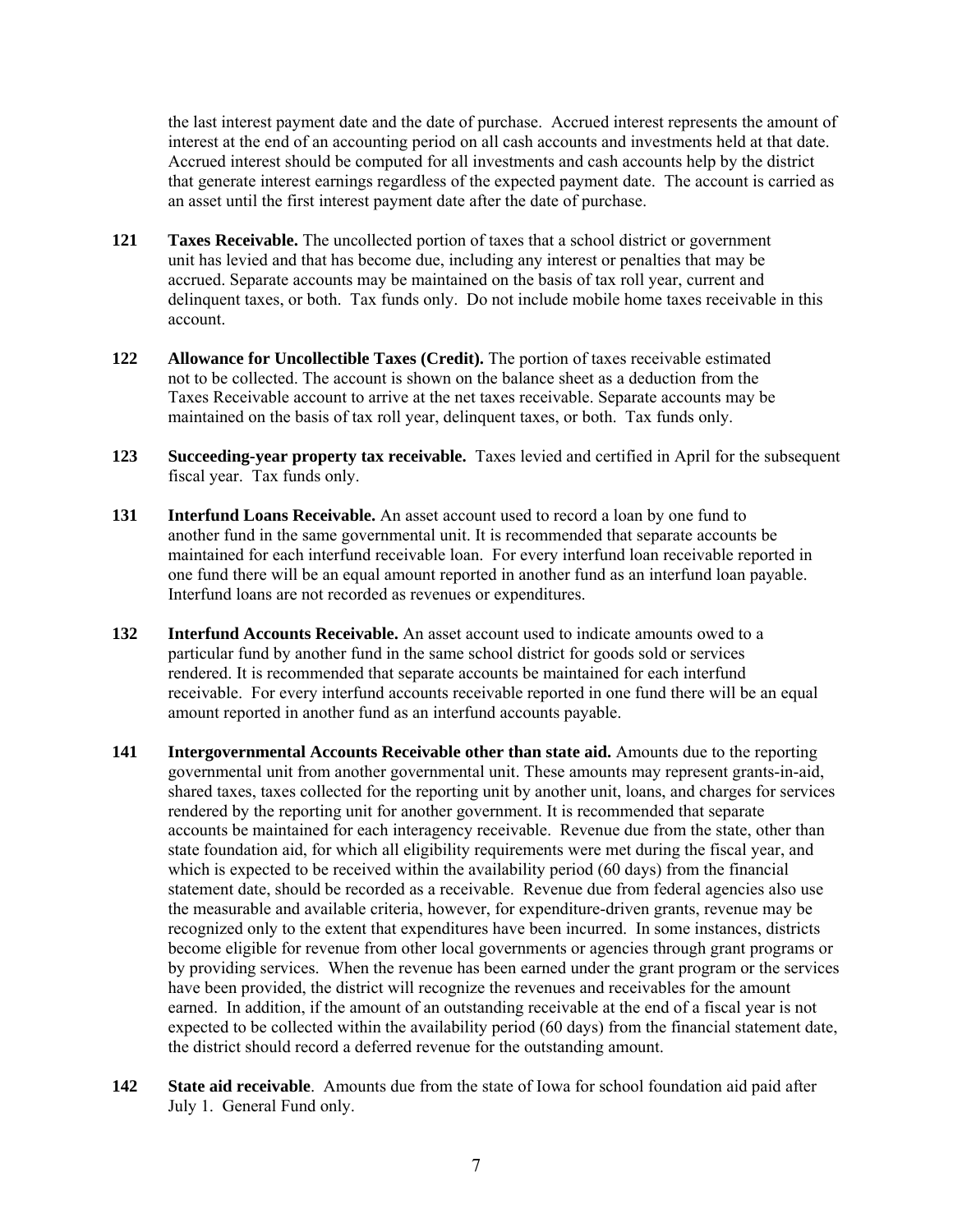- **143 Mobile home taxes receivable**. Amounts due from mobile home license fees for taxes levied on mobile home owners in accordance with Iowa Code section 435.25. Mobile home taxes are spread against the various tax funds in the same proportion as property taxes. Tax funds only.
- **144 Income surtax receivable.** Amounts due from surtaxes charged against individual income tax liability. General Fund and PPEL funds only for their respective surtaxes.
- **151 Loans Receivable.** Amounts that have been loaned to persons or organizations, including notes taken as security for such loans, where permitted by statutory authority.
- **152 Allowance for Uncollectible Loans (Credit).** The portion of loans receivable estimated not to be collected. The account is shown on the balance sheet as a deduction from the Other Loans Receivable account.
- **153 Other Accounts Receivable.** Amounts owing on open account from private persons, firms, or corporations for goods and services furnished by a school district (but not including amounts due from other funds or from other governmental units).
- **154 Allowance for Uncollectible Accounts Receivable (Credit).** A provision for that portion of accounts receivable that is estimated will not be collected. The account is shown on the balance sheet as a deduction from the Other Accounts Receivable account.
- **170 Inventories**. Inventories are recorded using either the purchases method or the consumption method. In the purchases method, amounts spent to purchase good is recorded as an expenditure at the time of purchase. If the amount of inventory on hand at year-end is significant, the value of such inventory is recorded as an asset and an equal amount of fund balance is reserved. Under the consumption method, the purchase transaction is recorded first in the inventory account. As inventory is actually used, or consumed, an entry to recognize the expenditure is posted to the appropriate account. A reserve of fund balance/restriction of net assets is not required under the consumption method except for the remaining value of commodity inventory. The consumption method is required for all proprietary funds.
- **171 Inventories for Consumption.** The cost of supplies and equipment on hand not yet distributed to requisitioning units.
- **172** Inventories for Resale. The value of goods held by a school district for resale rather than for use in its own operations.
- **178 Purchased food and commodities inventory**. Purchased food and commodities are accounted for in the school nutrition fund, which is a proprietary fund, and therefore the consumption method is required. Commodities are recorded at their fair value.
- **181** Prepaid Expenses/Items. Expenditure/expenses paid for benefits not yet received. Prepaid expenses differ from deferred charges in that they are spread over a shorter period of time than deferred charges and are regularly recurring costs of operation. Examples of prepaid expenses are prepaid rent, prepaid interest, and unexpired insurance premiums. However expenditures for insurance and similar services extending over more than one fiscal year are not required to be allocated between the fiscal years; instead they maybe accounted for as an expenditures of the fiscal year in which they are acquired or paid.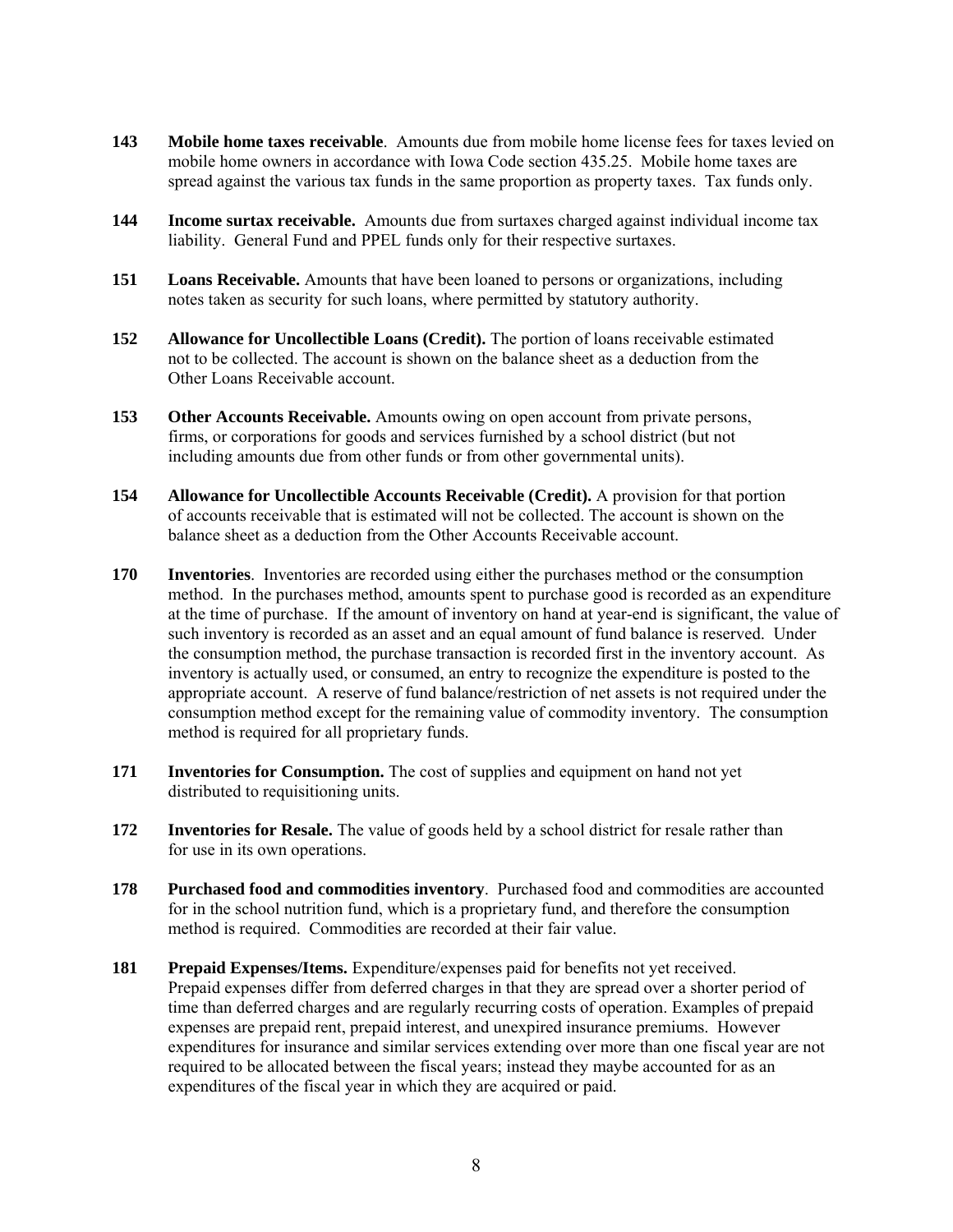- **191 Deposits.** Funds deposited by the school district as prerequisite to receiving services, goods, or both.
- **192 Deferred Expenditures/Expenses.** Certain disbursements that are made in one period but are more accurately reflected as an expenditure/expense in the next fiscal period.
- 1**93 Capitalized Bond and Other Debt Issuance Costs.** Represents certain bond and other debt issuance costs, including lease-purchase debt issuance costs, that are capitalized for the purpose of accounting for the cost/valuation basis of capital assets. Fund 01 only.
- **194 Premium and Discount on Issuance of Bonds.** Represents amounts to be amortized as debt premium/discount in connection with the issuance of bonds. Fund 01 only.
- **195 Unamortized Discount on ISCAP Warrants Issued**. General Fund only.
- **197 ISCAP Investment (Restricted Asset).** General Fund only. Include the restricted assets held on behalf of the district in a cash anticipatory program. This information is sent to the district by ISCAP. Do not report the ISCAP investment as a revenue.
- **198 ISCAP Accrued Interest Receivable.** General Fund only. Include the interest accrued on the restricted assets held on behalf of the district in a cash anticipatory program. This information is sent to the district by ISCAP.
- 199 Other Current Assets. Current assets not provided for elsewhere.
- **200 Capital Assets.** Those assets that the school district intends to hold or continue in use over a long period of time. Specifically, capital assets include land, improvements to land, easements, buildings and building improvements, vehicles, machinery, equipment, works of art and historical treasures, infrastructure, and all other tangible or intangible assets that are used in operations and that have initial useful lives that extend beyond a single reporting period. Governmental funds do not have capital assets recorded on the fund balance sheets. Capital assets are valued at original cost, or if donated, at fir value on the date received. Capital assets are reported in Funds 01, 02, 08, Fiduciary and Proprietary funds only, but accumulated depreciation is not reported in Fund 08. More information on capital assets can be found in Chapter 5.
- **211 Land and Land Improvements.** A capital asset account that reflects the acquisition value of land owned by a school district. If land is purchased, this account includes the purchase price and costs such as legal fees, filling and excavation costs, and other associated improvement costs incurred to put the land in condition for its intended use. If land is acquired by gift, the account reflects its fair value at the time of acquisition. Further, permanent improvements to land, such as grading and fill, should be accounted for in this account.

Land and land improvements are considered nonexhaustible assets owing to their significantly long expected useful life. Nonexhaustible assets are not to be depreciated. Therefore, all assets classified by asset code 211 will not result in a depreciation expense.

**221 Site Improvements.** A capital asset account that reflects the value of non-permanent improvements to building sites, other than buildings, that add value to land. Examples of such improvements are fences, retaining walls, sidewalks, pavements, gutters, tunnels, and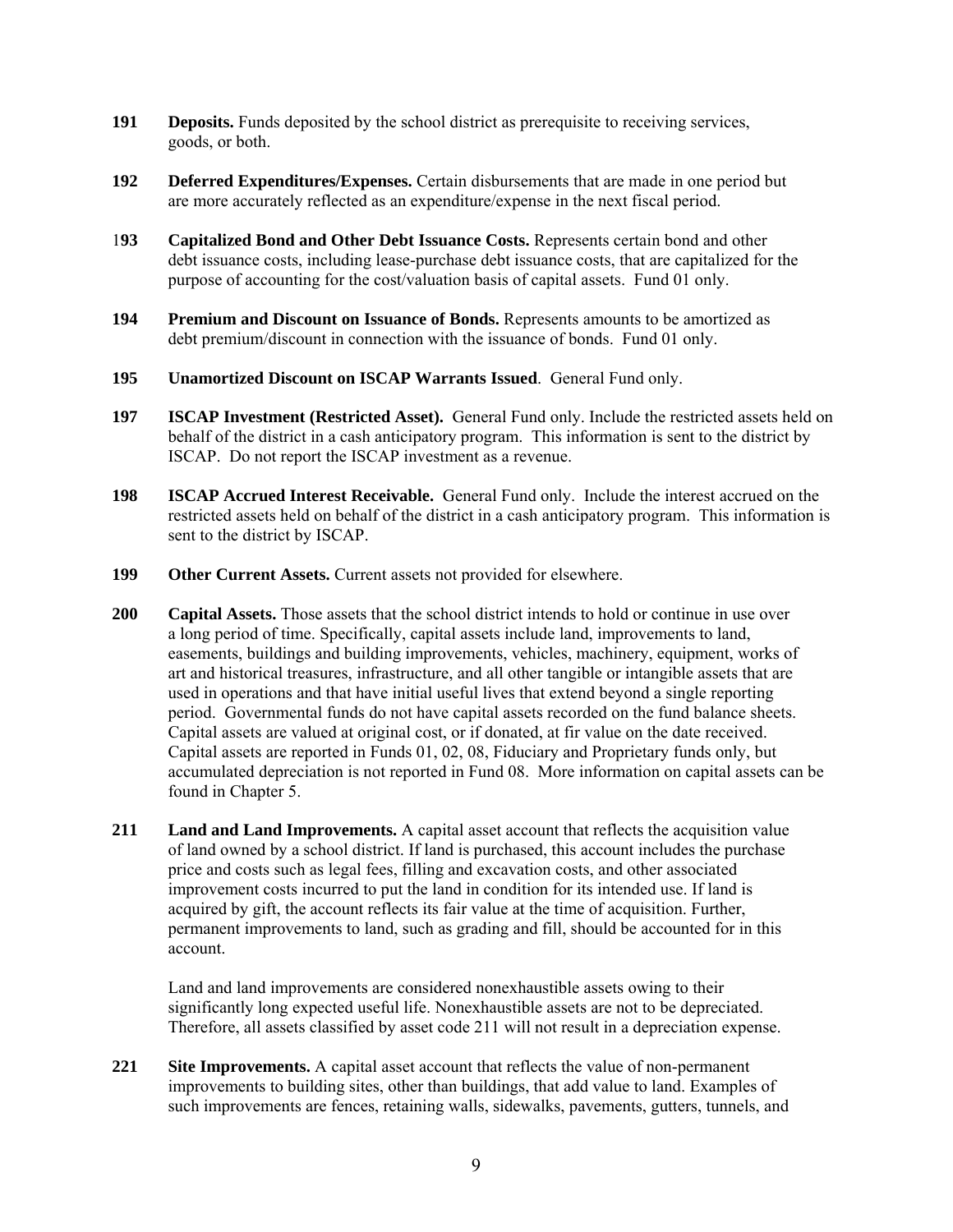bridges. If the improvements are purchased or constructed, this account contains the purchase or contract price. If improvements are obtained by gift, it reflects the fair value at the time of acquisition.

Site improvements are improvements that have a limited useful life. Because these improvements decrease in their value/usefulness over time, it is appropriate to depreciate these assets. Therefore, all capitalized site improvements should be depreciated over their expected useful life.

- **222 Accumulated Depreciation on Site Improvements.** Accumulated amounts for the depreciation of site improvements. Not recorded in Fund 08 or governmental funds.
- **231 Buildings and Building Improvements.** A capital asset account that reflects the acquisition value of permanent structures used to house persons and property owned by the school district. If buildings are purchased or constructed, this account includes the purchase or contract price of all permanent buildings and the fixtures attached to and forming a permanent part of such buildings. This account includes all building improvements, including upgrades made to building wiring for technology. If buildings are acquired by gift, the account reflects their fair value at the time of acquisition.
- **232 Accumulated Depreciation on Buildings and Building Improvements.** Accumulated amounts for the depreciation of buildings and building improvements. Not recorded in Fund 08 or governmental funds.
- **241 Machinery and Equipment.** Tangible property of a more or less permanent nature, other than land, buildings, or improvements thereto, that is useful in carrying on operations. Examples are machinery, tools, trucks, cars, buses, computers, purchased software, furniture, and furnishings. Appendix E provides criteria to distinguish whether a purchase is a supply or a piece of machinery or equipment.
- **242 Accumulated Depreciation on Machinery and Equipment.** Accumulated amounts for the depreciation of machinery and equipment. Not recorded in Fund 08 or governmental funds.
- **251 Works of Art and Historical Treasures.** Individual items or collections of items that are of artistic, aesthetic, cultural or historic importance.
- **252 Accumulated Depreciation on Works of Art and Historical Collections.** Accumulated amounts for the depreciation (as applicable) of works of art and historical treasures. Not recorded in Fund 08 or governmental funds.
- **261 Infrastructure.** A long-lived capital asset, network, or subsystem that is normally stationary in nature and that has a useful life that is significantly longer than those of other capital assets. These assets may include water/sewer systems, roads, bridges, tunnels, and other similar assets.
- **262 Accumulated Depreciation on Infrastructure.** Accumulated amounts for the depreciation of infrastructure assets. Not recorded in Fund 08 or governmental funds.
- **271 Construction in Progress.** The cost of construction work undertaken but not yet completed.

#### **Budgetary Accounts and Other Debits**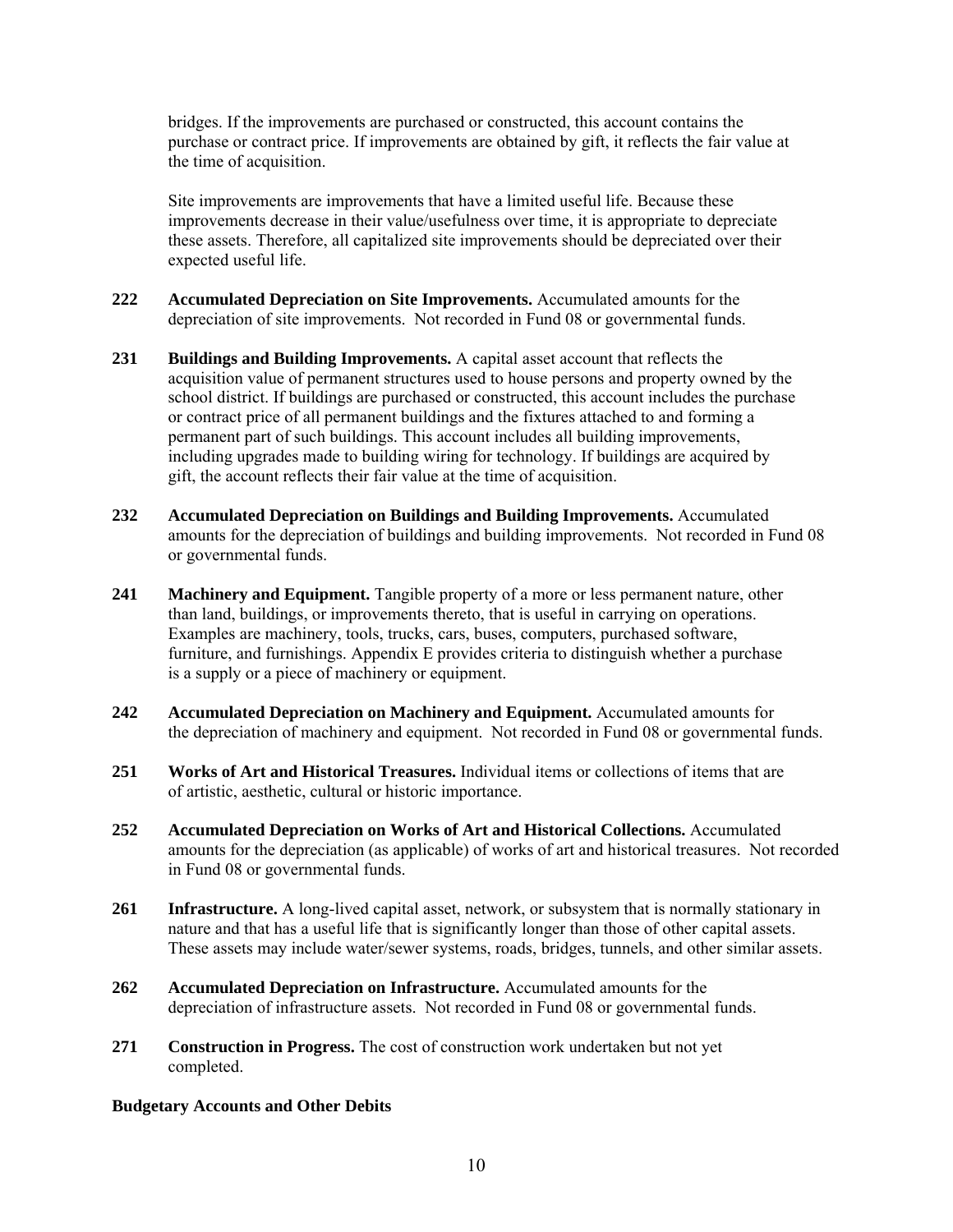- **301 Budgeted Revenues**. The amount of revenues estimated to be received or to become receivable during the fiscal period. This account is closed at fiscal year end. Used for interim statements only—not included on year-end reports.
- **302 Revenues.** The total of all revenues realized during the fiscal period. This represents the increase in equity during a designated period of time. This account is closed at fiscal year end. Used for interim statements only—not included on year-end reports.

Account 301 minus 302 represents budgeted revenues not yet received.

- **303 Amount available for retirement of governmental long-term debt**. The designated amount of fund balance available for retirement of long-term debt, generally referring to the debt service fund balance. Fund 09 only.
- **304 Amount to be provided for retirement of governmental long-term debt**. The amount necessary to be provided from taxes or other revenues to retire the entire balance of long-term debt that is not already reported as available in account 303. Fund 09 only.

Account 303 plus 304 represents the total balance of all long-term debt in governmental funds.

#### **Liabilities**

Liabilities represent financial obligations of a district to transfer assets or provide services to other entities in the future as a result of past transactions or events. Although governments are required to record liabilities in the period in which they are incurred, it is necessary to distinguish between obligations that represent fund liabilities, which are amounts that are due and payable, from unmatured long-term indebtedness, which represents a general long-term liability. Governmental fund liabilities include those that are due and payable in full when incurred. Additionally, the matured portion of long-term indebtedness to the extent that it is expected to be liquidated with expendable available financial resources should also be recorded as a fund liability. The unmatured portion of the long-term indebtedness represents a general long-term liability and is recorded in the summary accounts. Because proprietary funds use an accrual basis of accounting for liability recognition, all obligations of the fund should be reflected as fund liabilities.

Liabilities, that are not contra accounts, will never become negative. Instead, when an liability would be less than zero it becomes an asset.

- **401 Interfund Loans Payable.** A liability account used to record a debt owed by one fund to another fund in the same governmental unit. It is recommended that separate accounts be maintained for each interfund loan. Each fund is a separate self-balancing set of accounts. Therefore, amounts due to or from other funds arise from interfund loan between funds. Although interfund receivables and liabilities may be classified as current or noncurrent depending on the terms for repayment, all such transactions must be reflected as fund receivable and liabilities. The advancing fund should reserve fund balance from the noncurrent portion of amounts due from another fund.
- **402 Interfund Accounts Payable.** A liability account used to indicate amounts owed by a particular fund and services rendered. It is recommended that separate accounts be maintained for each interfund payable.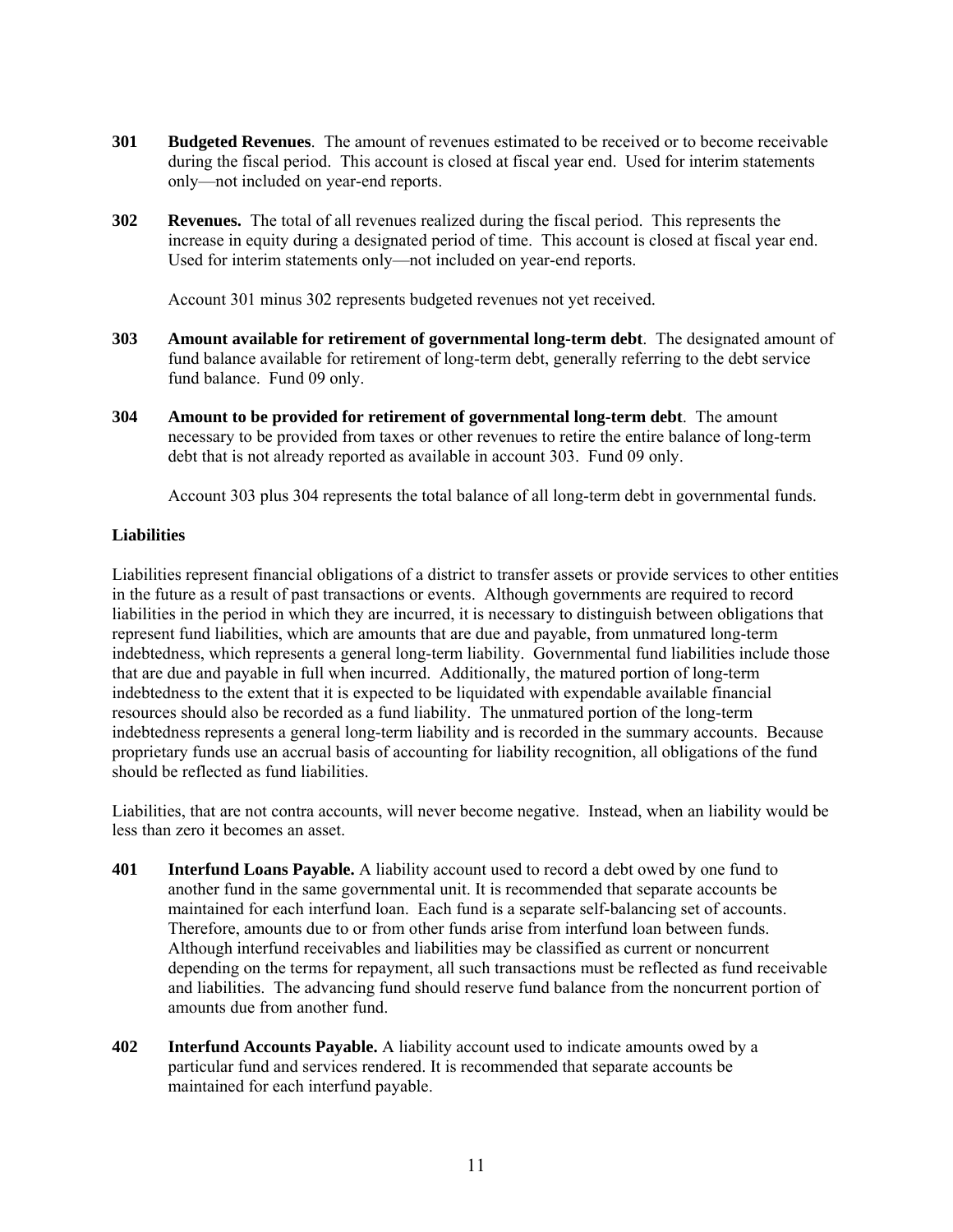- **411 Intergovernmental Accounts Payable.** Amounts owed by the reporting school district to another governmental unit. It is recommended that separate accounts be maintained for each interagency payable.
- **421 Accounts Payable.** Liabilities on open account owing to private persons, firms, or corporations for goods and services received by a school district for which payment has not been made as of the end of the fiscal year (but not including amounts due to other funds of the same school district or to other governmental units). Billing date is not relevant in determining whether to record an obligation as a payable; the key determining factor is receipt of goods or services.
- **422 Judgments Payable.** Amounts due to be paid by a school district as the result of court decisions, including condemnation awards paid for private property taken for public use. Management Fund only.
- **423 Warrants Payable.** Amounts due to designated payees in the form of a written order drawn by the school district directing the school district treasurer to pay a specific amount. Tax funds only. This would include stamped and anticipatory warrants other than ISCAP.
- **424 Bank overdrafts (excess of warrants issued over bank balance).** Amounts by which checks issued exceed the amount of reconciled cash in bank.
- **425 ISCAP drawdown**. The amount of ISCAP cash advances (drawdowns) that are outstanding as of June 30. Do not include the additional amounts borrowed in the district's name in a cash anticipation program against which the district has now drawn. General fund only.
- **431 Contracts Payable.** Amounts due on contracts for assets, goods, and services received by a school district. Current only. See accounts 5XX for long-term contracts payable.
- **432 Construction Contracts Payable—Retainage.** Liabilities on account of construction contracts for that portion of the work that has been completed but on which part of the liability has not been paid pending final inspection, or the lapse of a specified time period, or both. The unpaid amount is usually a stated percentage of the contract price. Current only. See accounts 5XX for long-term contracts payable.
- **433 Construction Contracts Payable.** Amounts due by a school district on contracts for constructing buildings and other structures and other improvements. Current only. See accounts 5XX for long-term contracts payable.
- **441 Matured Bonds Payable.** Bonds that have reached or passed their maturity date but that remain unpaid. Current only. See accounts 5XX for long-term bonds payable.
- **442 Bonds Payable—Current.** Bonds that have not reached or passed their maturity date but are due within one year or less. This account is used only in Proprietary or Fiduciary funds. Current only. See accounts 5XX for long-term bonds payable.
- **443 Unamortized Premiums on Issuance of Bonds.** An account that represents that portion of the excess of bond proceeds over par value and that remains to be amortized over the remaining life of such bonds. Current only. See accounts 5XX for long-term.
- **451 Loans Payable.** Short-term obligations representing amounts borrowed for short periods of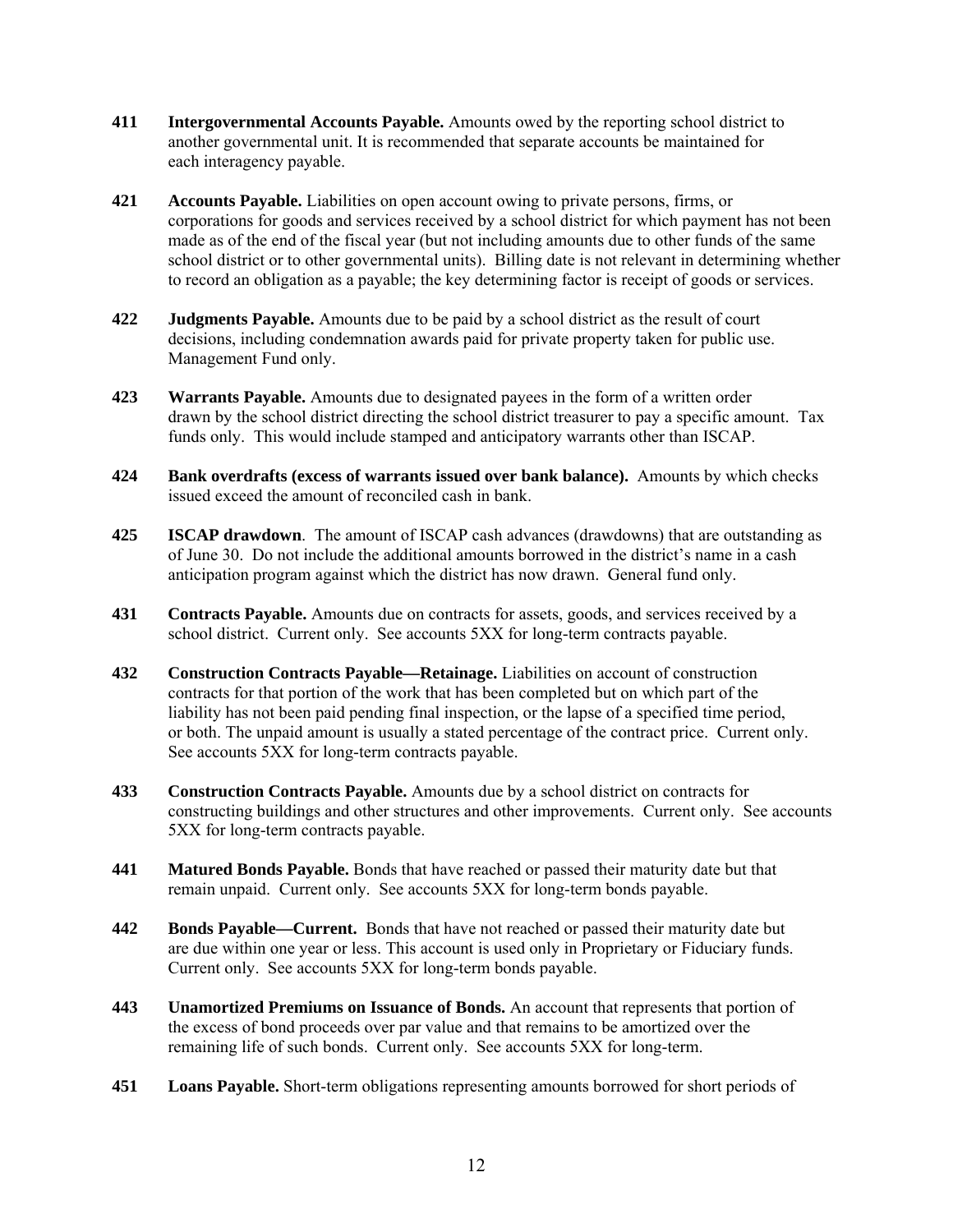time, usually evidenced by notes payable or warrants payable. Current only. See accounts 5XX for long-term loans payable.

- **452 Lease Obligations—Current.** Capital lease obligations that are due within one year. Current only. See accounts 5XX for long-term leases payable.
- **455 Interest Payable.** Interest due within one year. Current only. See accounts 5XX for long-term interest payable.
- **461 Accrued Salaries and Benefits.** Salary and fringe benefit costs incurred during the current accounting period that are not paid at the close of the fiscal year.
- **471 Payroll Deductions and Withholdings.** Amounts deducted from employees' salaries for withholding taxes and other purposes. District-paid benefits amounts payable also are included. A separate liability account may be used for each type of benefit.
- **472 Compensated Absences—Current**. Compensated absences that will be paid within one year.
- **473 Accrued Annual Requirement Contribution Liability.** A liability arising from payments not made to pension funds. This amount represents any difference between the actuarially determined annual required contribution and actual payments made to the pension fund.
- **481 Deferred Revenues other than succeeding year property taxes receivable.** A liability account that represents revenues collected before they become due. If a district has an amount of outstanding receivable at the end of a fiscal year from other governments or agencies that is not expected to be collected within the availability period (60 days) from the financial statement date, the district should record a deferred revenue for the outstanding amount. When property taxes are delinquent but expected to be collected after the availability period (60 days) from the financial statement date, they should be reported as deferred revenues because the taxes will not be available to pay current obligations of the governmental fund. Do not include as deferred revenue any state categorical aid or entitlements which were due and payable to the district/AEA but which the district/AEA has not yet expended (such as Early Intervention or nonpublic textbook services funding); instead those would be reported as reserved fund balance.
- **482 Deferred revenues for succeeding year property taxes receivable**. :Tax funds only. If taxes are levied during the fiscal year to finance a subsequent fiscal year, the revenue is accounted for n a deferred revenue account until the period in which the use of the revenues is permitted or required.
- **483 Unearned revenues.** If assets are recognized in connection with a transaction before they have been earned, those assets must be offset by a corresponding amount of liability called unearned revenues. Proprietary Funs only.
- **484 Deferred revenue for income surtax receivable.** General and PPEL funds only.
- **491 Deposits Payable.** Liability for deposits received as a prerequisite to providing or receiving services, goods, or both.
- **496 Unamortized premium on ISCAP warrants issued**. General Fund only.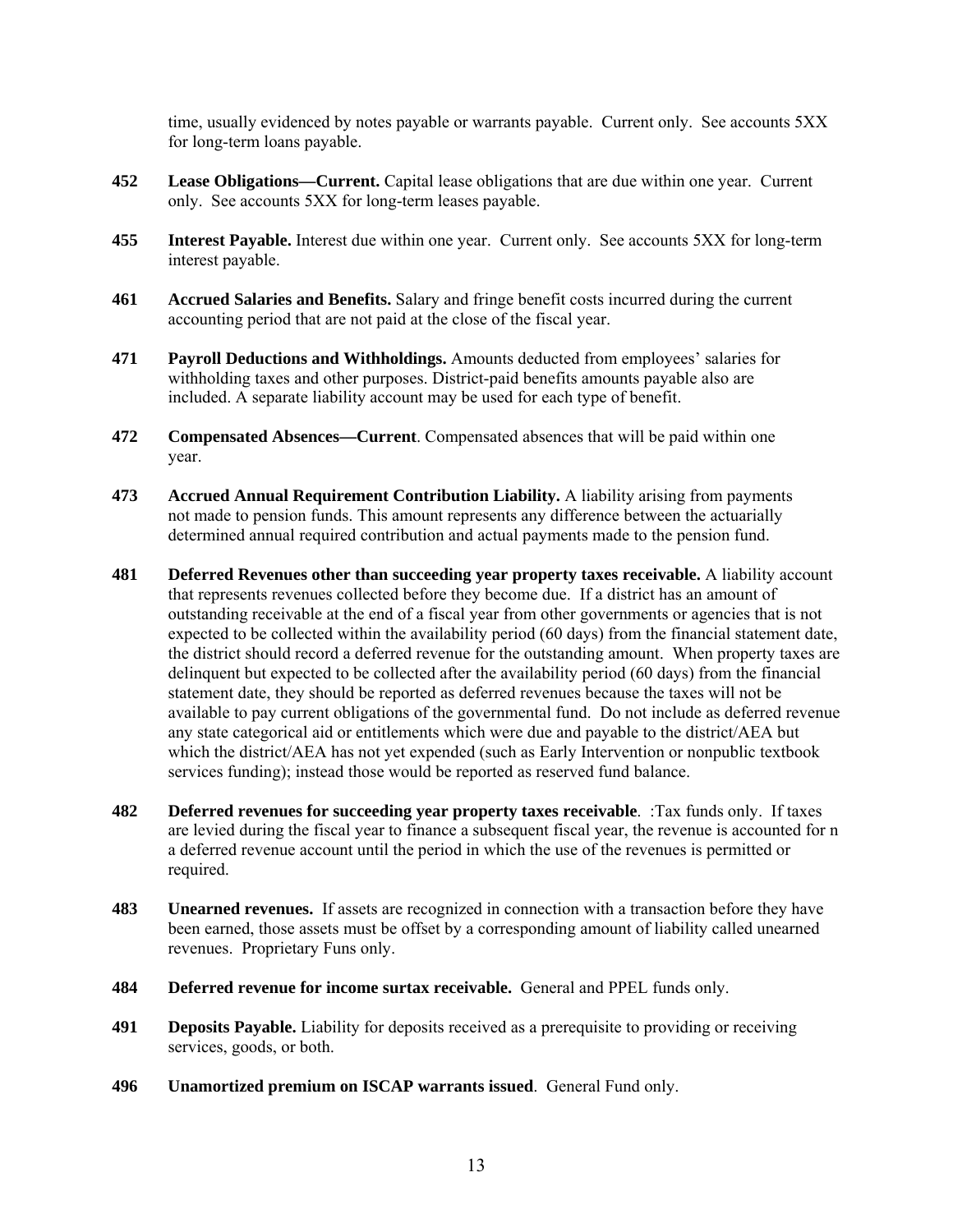- **497 Remainder of ISCAP warrants payable**. Additional amounts borrowed in the district's name in a cash anticipation program against which the district has not drawn. General Fund only.
- **498 ISCAP Accrued Interest Payable.** Interest accrued on ISCAP borrowing which have not been paid to the district. General Fund only.
- **499 Other Current Liabilities.** Other current liabilities not provided for elsewhere.
- **Long-Term Liabilities.** Obligations with a maturity of more than one year. These accounts should be used only with Funds 01, 02, 09, and Proprietary and Fiduciary funds.
- **511 General Obligation Bonds Payable.** Bonds that have not reached or passed their maturity date and that are not due within one year. The security pledged for general obligation bonds is the general taxing power of the government. General obligation bonds are usually either term bonds, which are due in total on a single date, or serial bonds, which are repaid in periodic installments over the life of the issue.
- **512 Revenue Bonds Payable**. Bonds that have not reached or passed their maturity date and that are not due within one year. The security pledged for repayment of revenue bonds is the revenue generated by a facility or activity (such as the local option sales and services tax for school infrastructure collections).
- **513 Accreted Interest.** An account that represents interest that is accrued on deep discount bonds. This account should be used by school districts that issue capital appreciation bonds. Such bonds are usually issued at a deep discount from the face value, and no interest payment is made until maturity. Under full accrual accounting, the district is required to accrete the interest on the bonds over the life of the bonds. Accretion is the process of systematically increasing the carrying amount of the bond to its estimated value at the maturity date of the bond. To calculate accreted interest, the district should impute the effective interest rate, using the present value, the face value (or the future value), and the period of the bond, and multiply the effective interest rate by the book value of the debt at the end of the period. Accreted interest is usually recorded as an addition to the outstanding debt liability.
- **514 Unamortized Gains/Losses on Debt Refundings.** An account that represents the difference between the reacquisition price and the net carrying amount of old debt when a current or advance refunding of debt occurs. This account should be used only when defeasance of debt occurs for Proprietary funds. The unamortized loss amount should be deferred and amortized as a component of interest expense in a systematic and rational manner over the remaining life of the old debt or the life of the new debt, whichever is shorter. On the balance sheet, this deferred amount should be reported as a deduction from or an addition to the new debt liability.
- **521 Loans Payable from General Fund resources.** An unconditional written promise signed by the maker to pay a certain sum of money one year or more after the issuance date. General Fund only.
- **522 Loans Payable from VPPEL resources.** An unconditional written promise signed by the maker to pay a certain sum of money one year or more after the issuance date. VPPEL only.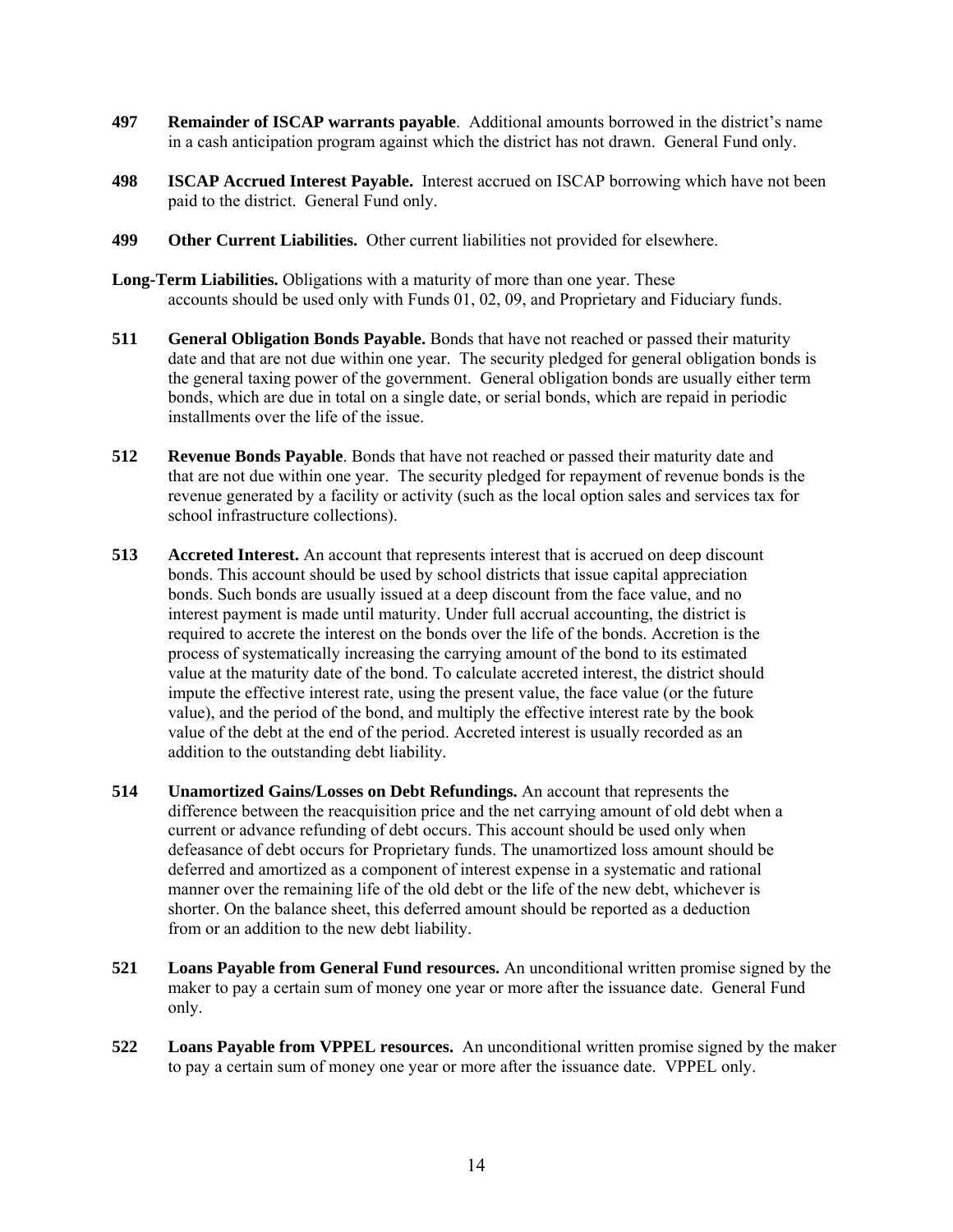- **531 Capital Lease Obligations.** Amounts remaining to be paid on capital lease agreements. A lease must be classified as capital if it meets the criteria of FASB Statement 13. For more information on classify leases, see chapter 5. The initial value of the asset should be recorded as the lesser of the fair value of the leased property or the present value of the net minimum lease payments.
- **535 Construction contract obligations** (long-term).
- **551 Compensated Absences.** Amounts remaining beyond the period of one year to be paid on compensated absences balances. Compensated absences include future vacations, sick leave, sabbatical leave, and other leave benefits. Specific guidance for the accounting and financial reporting of compensated absences on both a shot-term and a long-term basis can be found in GASB Statement 34. In general accruing a liability for vacation or similar leave is based on the district's obligation relating to employees' rights to receive compensations for future absences is attributable to services already rendered and it is probable that the district will compensate employees for the benefits through paid time off or some other means. In general accruing a liability for sick leave or similar leave is attributed to services already rendered and the probability that the district will compensate the employee for the benefits at termination. Therefore, sick leave benefits that have been earned but will only be used as sick leave should not be accrued. The compensated absence liability calculation will include the employer's share of social security and Medicare taxes. A fund liability for governmental funds may be recorded only when amounts are due and payable. Any liability not due and payable is recorded as a government wide liability and in the long-term summary accounts. For proprietary funds, all of the liability is a fund liability.
- **553 Special termination benefits**. Benefits offered to employees for a brief period in connection with employment termination. Recognition would occur in a governmental fund as payments to employees who accepted the offer came due. The full amount of the liability would have to be reported in the government-wide statement of net assets and long-term summary account, and in proprietary funds.
- **561 Arbitrage Rebate Liability.** Liabilities arising from arbitrage rebates to the IRS from bond financing.
- **590 Other Long-Term Liabilities.** Other long-term liabilities not provided for elsewhere. This account represents amounts due after more than one year from the balance sheet date for certain miscellaneous liabilities, including workers compensation, self-funded insurance, and legal claims and judgments.

**Budgetary Accounts and Other Credits.** Used only as Budgetary Control or Fund 08.

- **601 Budgeted Expenditures.** This account records authorizations granted by the school board to make expenditures for specific purposes during the fiscal period. This account is closed at fiscal year end. Interim statements only, not reported on year-end reports.
- **602 Expenditures/Expenses.** This account records the total of expenditures/expenses charged against the budgeted expenditures during the period. This account is closed at fiscal year end. Interim statements only, not reported on year-end reports.

Account 601 minus 602 represents the amount of budgeted expenditures not yet expended.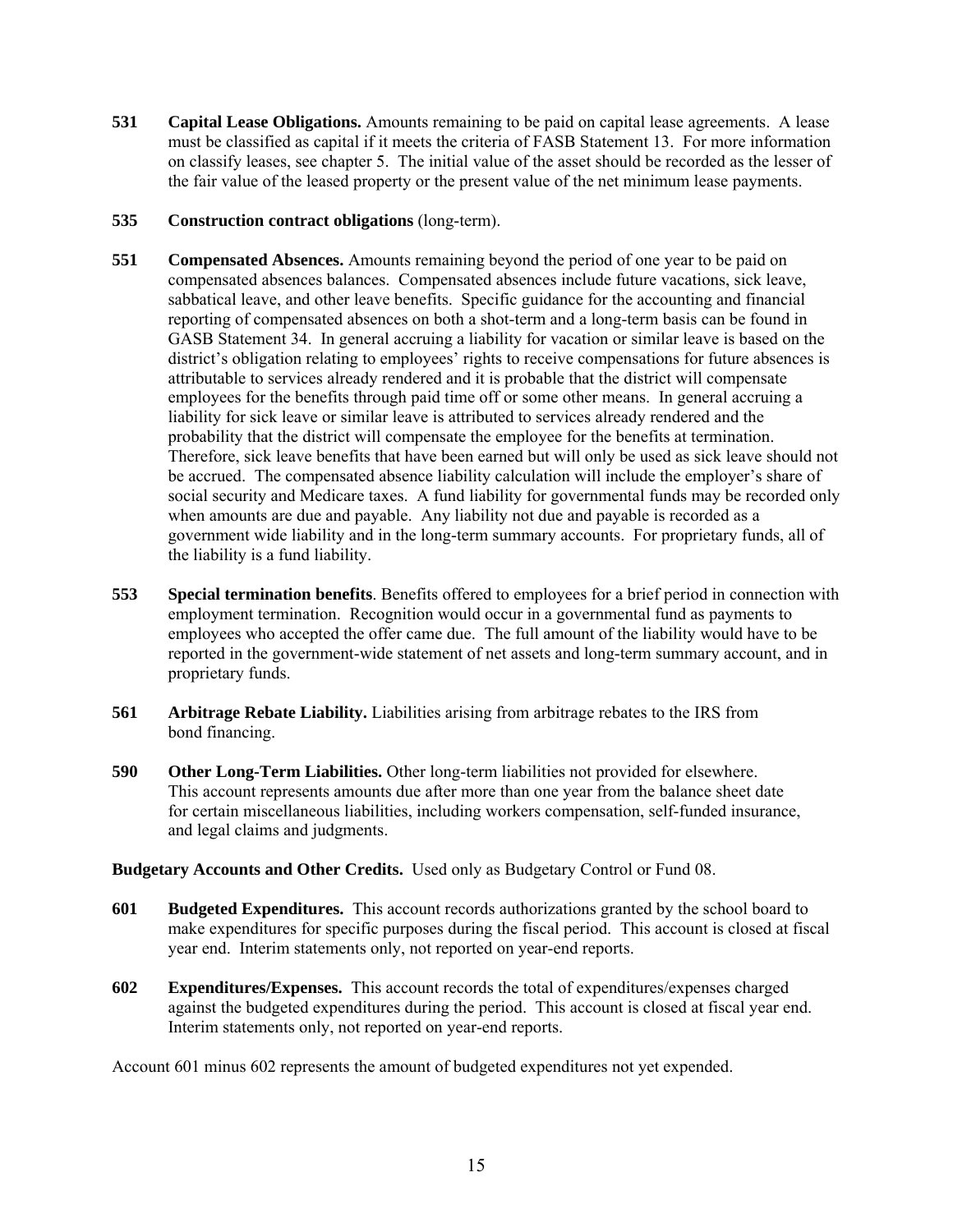- **603 Encumbrances.** This account designates estimated obligations in the form of purchase orders, contracts, or salary commitments to be charged against the budgeted expenditures during the fiscal period but for which services are not yet rendered or materials are not yet received. This account is closed at fiscal year end. Interim statements only, not reported on year-end reports.
- **604 Encumbrances Committed.** This account designates known obligations in the form of purchase orders, contracts, or salary commitments to be charged against the budgeted expenditures during the fiscal period but for which services are not yet rendered or materials are not yet received. This account is closed at fiscal year end. Interim statements only, not reported on year-end reports.
- **610 Investment in governmental fixed assets before depreciation.** This account represents the equity in governmental fixed assets. The account is normally subdivided according to the source of funds that financed the asset acquisition. Fund 08 only.

#### **Fund Balances/Fund Net Asset**

Agency funds do not have fund balances, revenues, or expenditures. Instead the assets equal the liabilities in agency funds.

- **711 Reserve for Inventories.** A reserve representing that portion of a fund balance segregated to indicate that assets equal to the amount of the reserve are invested in inventories and are, therefore, not available for appropriation. The use of this account is optional unless the purchases method of accounting for inventory is used. In the purchases method, amounts spent to purchase good is recorded as an expenditure at the time of purchase. If the amount of inventory on hand at year-end is significant, the value of such inventory is recorded as an asset and an equal amount of fund balance is reserved. Under the consumption method, the purchase transaction is recorded first in the inventory account. As inventory is actually used, or consumed, an entry to recognize the expenditure is posted to the appropriate account. A reserve of fund balance/restriction of net assets is not required under the consumption method except for the remaining value of commodity inventory. The consumption method is required for all proprietary funds.
- **712 Reserve for Prepaid Expenses/Items.** A reserve representing that portion of a fund balance segregated to indicate that assets equal to the amount of the reserve are tied up and are, therefore, not available for appropriation. The use of this account is optional.
- **713 Reserve for Interfund Loans Receivable (non-current portion).** The advancing fund should reserve fund balance for the noncurrent portion of amounts due from another fund. Both the current and noncurrent portion will be reported as an asset on the fund financial statements of the advancing fund, but only the noncurrent portion must be reserved.
- **714 Reserve for Media Materials.** AEA only. The amount that is legally separated for media materials pursuant to Iowa Code subsection 257.37(2). General Fund only.
- **715 Reserve for Special Education Support Services.** AEA only. Amounts in the General Fund, Special Education Support Services Operating Unit, that is legally segregated for a specific future use, or not appropriable, due to a legal restriction or grant agreement. General Fund only.
- **716 Reserve for Revenue Bonds Reserved.** LOSST Capital Projects Fund only. Revenue bond resolutions frequently require a revenue bond reserve account. The moneys set aside for this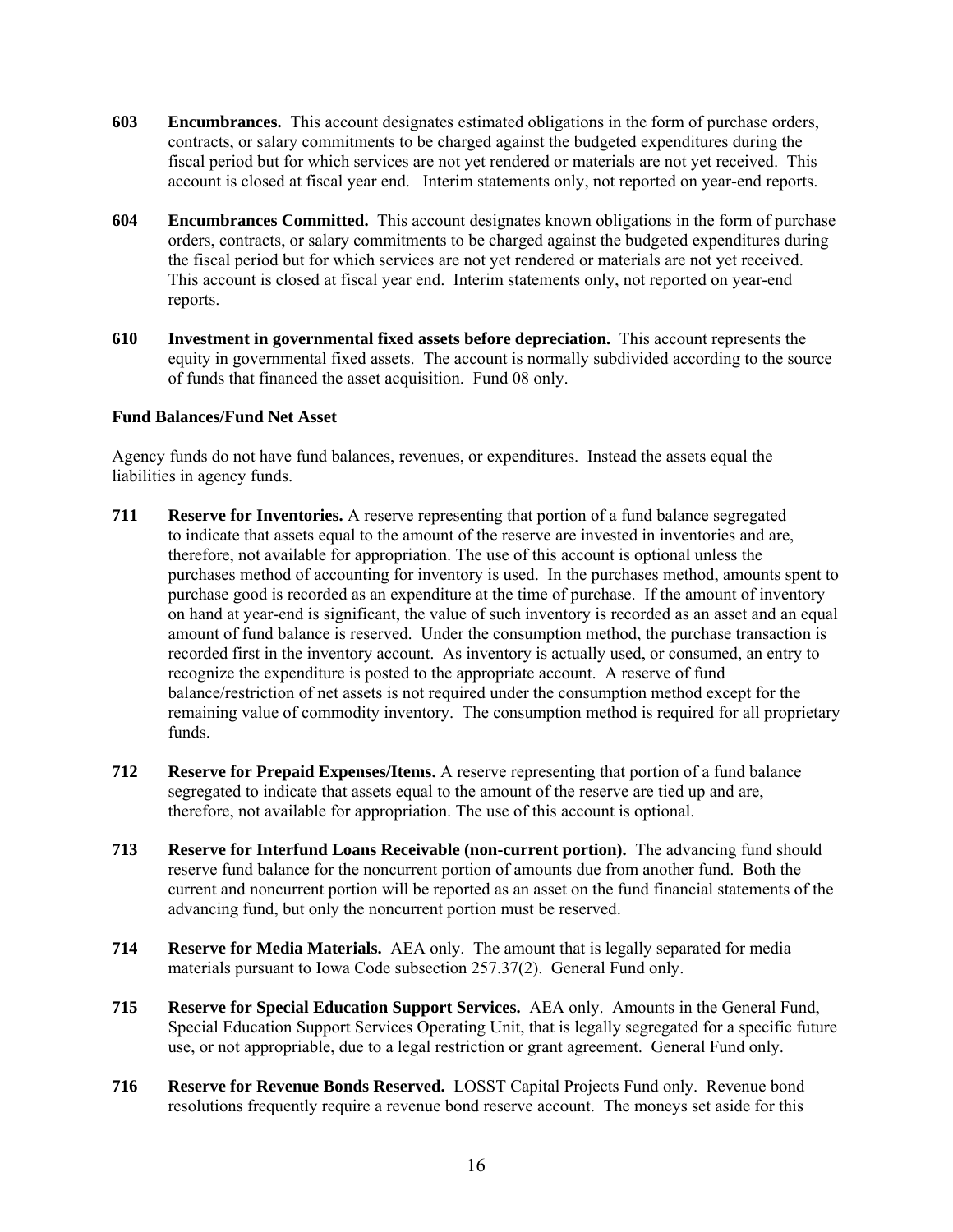purpose are used only if amounts available in the sinking account (in the Debt Service Fund, account 717) are not sufficient to repay the debt. The revenue bond resolution may require a set amount to be reserved on a periodic basis or may require a portion of the revenue bond proceeds to be reserved for this purpose. The bond resolution may establish a maximum amount that is reserved to protect the purchasers of the revenue bonds. This requirement is accomplished by establishing a balance sheet revenue bond reserve account within the LOSST Capital Projects Fund.

- **717 Reserve for Revenue Bonds Sinking.** Debt Service Fund only. Since revenue bond debt cannot be repaid from property taxes, the revenue bonds require sinking and reserve accounts to protect the bond holders if the LOSST revenue isn't sufficient in a particular year to repay the bonds. The revenue bond resolutions generally require the use of a Revenue Bond Sinking Account (sometimes called the debt service account) to accumulate the amounts due on the next subsequent principal and interest payment. The resolutions frequently require monthly transfers equal to 1/6 of the next semi-annual interest payment due and 1/12 of the next annual principal payment due. All governmental fund debt flows through the Debt Service Fund, so the required transfers are made to the debt service fund where a balance sheet reserve account is established for revenue bond retirement.
- **718 Reserve for General Obligation Bonds Sinking**. Debt Service Fund only. Some general obligation bond resolutions require the use of a sinking account to accumulate the amounts due on the next subsequent principal and interest payment. This requirement is accomplished by establishing a balance sheet general obligation bond reserve (sinking) account within the Debt Service Fund.
- **719 Reserved for Categorical Aid Carryover & Other Reserved Fund Balance.** A reserve representing that portion of a fund balance segregated to indicate that assets equal to the amount of the reserve are obligated and are, therefore, not available for appropriation. It is recommended that a separate reserve be established for each special purpose. State categorical aid must have a project code. Federal categorical funding would be deferred revenue (account 481) instead of reserved fund balance.
- **721 Designated Fund Balance.** A designation representing that portion of a fund balance segregated to indicate that assets equal to the amount of the designation have been earmarked by the governing board or senior management for a bona fide purpose in the future.
- **722 Designated by the board for cash flow**. A designation representing that portion of a fund balance segregated to indicate that assets equal to the amount of the designation have been earmarked by the governing board or senior management for a cash flow purpose in the future.
- **723 Designated by the board for Medicaid reserve**. A required designation representing that portion of a fund balance segregated to indicate that assets equal to the amount of the designation have been earmarked by the governing board or senior management for potential repayment of Medicaid reimbursement in the future.
- **724 Designated by the Board for Encumbrances.** An amount representing that portion of a fund balance segregated to provide for unliquidated encumbrances. Separate accounts may be maintained for current encumbrances and prior-year encumbrances.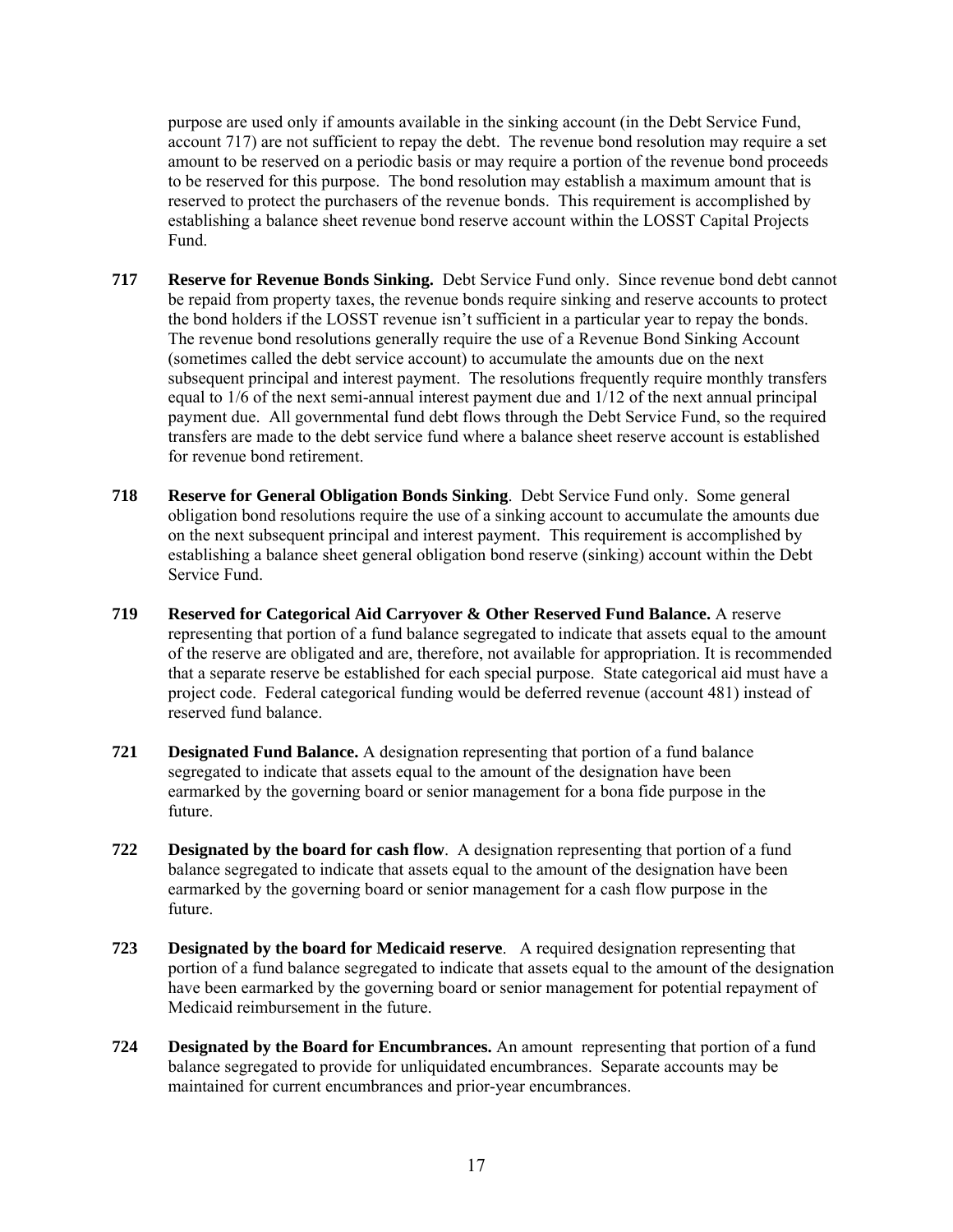- **728 Designated by the board for special education support services**. AEA only. A designation representing that portion of the Special Education Support Services Operation Unit's fund balance segregated to indicate that assets equal to the amount of the designation have been earmarked by the governing board or senior management for a bonafide special education purpose in the future. General Fund only.
- **729 Designed by the board for other purposes**. A designation representing that portion of a fund balance segregated to indicate that assets equal to the amount of the designation have been earmarked by the governing board or senior management for a bona fide purpose in the future.
- **738 Special Education Support Services Unreserved Fund Balance.** The excess of the assets of a fund over its liabilities, fund reserves, and designations in the special education support services division. AEA only. General Fund only.
- **739 Other Unreserved Fund Balance.** The excess of the assets of a fund over its liabilities, fund reserves, and designations.
- **740 Invested in Capital Assets, Net of Related Debt.** This account is used to record the net asset component invested in capital assets, net of related debt, which represents total capital assets less accumulated depreciation less debt directly related to capital assets. This account is to be used in Proprietary funds only [or in government wide if accumulated in the 01 and 02 Funds].
- **750 Restricted Net Assets.** This account is used to record the net assets component—restricted net assets—which represents net assets restricted by sources internal or external to the organization. This account is to be used in Proprietary funds only [or in government wide if accumulated in the 01 and 02 Funds].
- **760 Unrestricted Net Assets.** This account is used to record the net asset component unrestricted net assets—which represents net assets not classified in accounts 740 and 750. This account is to be used in Proprietary funds only [or in government wide if accumulated in the 01 and 02 Funds].
- **778 Budgeted Fund Balance**. Used only for budgetary control. Used for interim statements, but not included on year-end reports.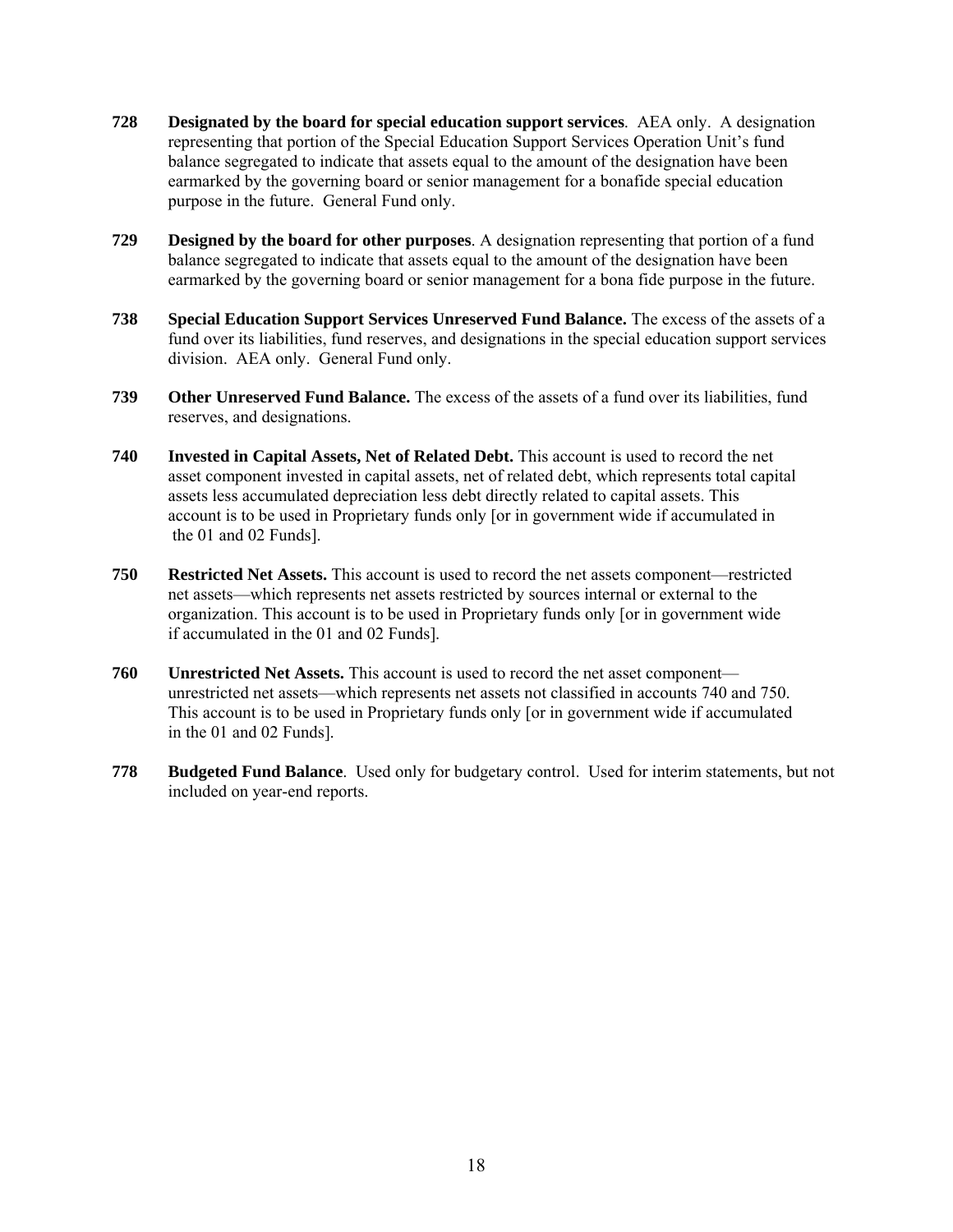#### **SOURCE CODES**

#### **Code Description**

## **Revenues**

Revenues in governmental funds are recognized using the modified accrual basis of accounting when they are susceptible to accrual, which means they must be both measurable and available. Revenues are measurable when the amount of the revenue is subject to reasonable estimation. To be available, revenues must be subject to collection within the current period, or after the end of the period, but in time to pay liabilities outstanding at the end of the current period.

Revenues in proprietary funds are recognized using the accrual basis of account (i.e., in the period in which they are earned).

Iowa districts and AEAs use 60 days for revenue recognition.

Revenues, that are not contra accounts, will never become negative. Instead, when a revenue would be less than zero it becomes an expenditures/expense.

Agency funds do not have fund balances, revenues, or expenditures. Instead the assets equal the liabilities in agency funds.

Debt proceeds and principal repayments of debt that is less than 12 months or any interfund loans, whether current or noncurrent, are not reported as revenues or expenditures. Instead they are only recorded on the balance sheets of the applicable funds. This would include such things as interfund loans, ISCAP, anticipatory or stamped warrants.

#### 1000 **Revenue From Local Sources**

- 1100 **Taxes Levied/Assessed by the School District.** Compulsory charges levied by the school district to finance services performed for the common benefit.
- 1110 **Ad Valorem Taxes.** Taxes levied by a school district on the assessed value of real and personal property located within the school district that, within legal limits, is the final authority in determining the amount to be raised for school purposes. Separate accounts may be maintained for real property and for personal property. Penalties and interest on ad valorem taxes should be included in account 1140.
- 1111 **Regular taxes**. Property taxes are deposited into the various funds according to the purposes levied and certified. Tax funds only. Do not include mobile home, military credit, or  $M & E$ with property taxes. AEAs will report the property tax portion of the controlled funding in this account.
- 1112 **Cash reserve taxes**. Taxes levied in order to raise an amount for a necessary cash reserve/cash flow per Iowa Code 298.10. General Fund only.
- 1114 **Instructional Support taxes**. Additional taxes approved by the electors or by the board and certified to be levied under Iowa Code 257.18. General Fund only.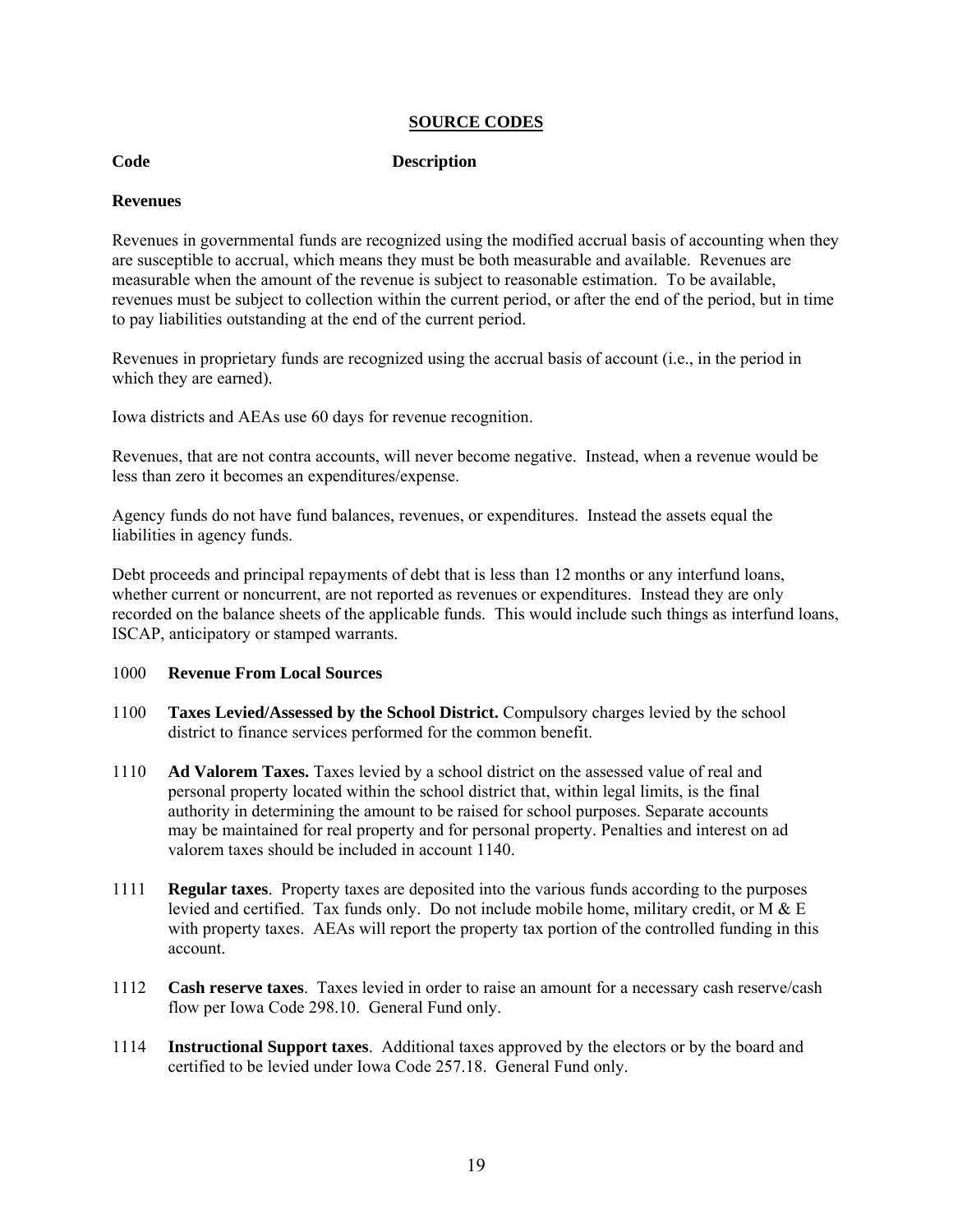- 1115 **Educational Improvement taxes**. Additional taxes approved by the electors and certified to be levied under Iowa Code 257.29. General Fund only.
- 1120 **Sales and Use Taxes.** Taxes assessed by the school district imposed on the sale and consumption of goods and services. They can be imposed on the sale and consumption either as a general tax on the retail price of all goods and/or services sold within the school district jurisdiction, with few or limited exemptions, or as a tax on the sale or consumption of selected goods and services. Separate accounts may be maintained for general sales tax and for selective sales taxes. Penalties and interest on sales and use taxes should be included in account 1140.
- 1121 **Local Option Sales and Services Tax (LOSST).** Revenue from the local option sales and services tax for school infrastructure authorized by the county voters in accordance with Iowa Code chapter 423E. Capital Projects Fund 33 only.
- 1122-1129 Can be used for additional counties if uses on the ballot or revenue purpose statement are different. Capital Projects Fund 33 only.
- 1130 **Income Taxes.** Taxes assessed by the school district and measured by net income—that is, by gross income less certain deductions permitted by law. These taxes can be levied on individuals, corporations, or unincorporated businesses where the income is taxed distinctively from individual income. Separate accounts may be maintained for individual, corporate, and unincorporated business income taxes. Penalties and interest on income taxes should be included in account 1140.
- 1134 **Instructional Support income surtax**. Revenue from the surtax on Iowa personal income tax authorized by the voters or by the board in accordance with Iowa Code sections 257.18 and 257.19. General Fund only.
- 1135 **Educational Improvement income surtax**. Revenue from the surtax on Iowa personal income tax authorized by the voters in accordance with Iowa Code section 257.29. General Fund only.
- 1136 **VPPEL income surtax.** Revenue from the surtax on Iowa personal income tax authorized by the voters in accordance with Iowa Code section 298.2. PPEL Fund only.
- 1140 **Penalties and Interest on Taxes.** Revenue from penalties for the payment of taxes after the due date and the interest charged on delinquent taxes from the due data of actual payment. A separate account for penalties and interest on each type of tax may be maintained.
- 1170 **Excise Taxes**.
- 1171 **Utility Excise Replacement Tax**. Iowa Code 437A. Tax funds only.
- 1190 **Other Taxes.** Other forms of taxes the school district levies/assesses, such as licenses and permits. Separate accounts may be maintained for each specific type of tax.
- 1191 **Mobile Home tax.** Revenue from mobile home license fees for taxes levied on mobile home owners in accordance with Iowa Code chapter 435. The mobile home tax must be spread over the various individual tax funds in the same proportion as district property taxes received. Tax funds only.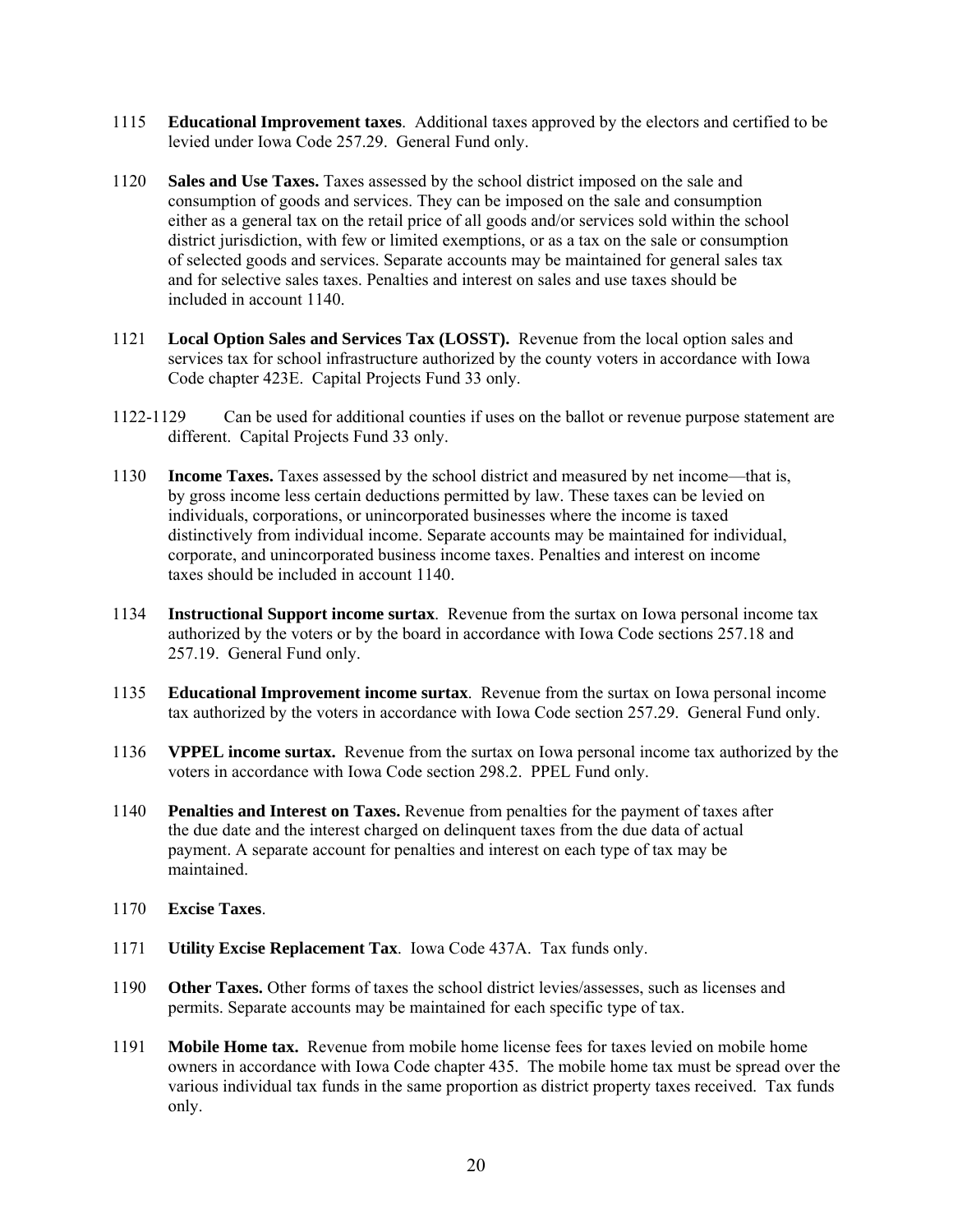- 1200 **Revenue From Local Governmental Units Other Than School Districts.** Revenue from the appropriations of another local governmental unit. The school district is not the final authority, within legal limits, in determining the amount of money to be received, and the money is raised by taxes or other means that are not earmarked for school purposes. This classification includes revenue from townships, municipalities, and counties. In a city school system, the municipality would be considered a local governmental unit. In this instance, revenue from the county would be considered revenue from an intermediate source and coded in the 2000 revenue series. *Iowa does not have any 1200's.*
- 1210 **Ad Valorem Taxes.** Taxes levied for school purposes by a local governmental unit other than the school district. The school district is not the final authority, within legal limits, in determining the amount to be raised. For example, after a school district has determined that a certain amount of revenue is necessary, another governmental unit may exercise discretionary power in reducing or increasing the amount. Separate accounts may be maintained for real property and for personal property. Penalties and interest on ad valorem taxes should be included in account 1240.
- 1220 **Sales and Use Tax.** Taxes assessed by a local governmental unit other than a school district and imposed on the sale and consumption of goods and services. They can be imposed either as a general tax on the retail price of all goods and/or services sold within the school district jurisdiction, with few or limited exemptions, or as a tax on the sale or consumption of selected goods and services. Separate accounts may be maintained for general sales tax and for selective sales taxes. Penalties and interest on sales and use taxes should be included in account 1240.
- 1230 **Income Taxes.** Taxes assessed by a local governmental unit other than a school district, measured by net income—that is, by gross income less certain deductions permitted by law. These taxes can be levied on individuals, corporations, or unincorporated businesses where there is income. Separate accounts may be maintained for individual, corporate, and unincorporated business income taxes. Penalties and interest on income taxes should be included in account 1240.
- 1240 **Penalties and Interest on Taxes.** Revenue from penalties for the payment of taxes after the due date and the interest charged on delinquent taxes from the due date of actual payment. A separate account for penalties and interest on each type of tax may be maintained.
- 1280 **Revenue in Lieu of Taxes.** Payments made out of general revenues by a local governmental unit to the school district in lieu of taxes it would have had to pay had its property or other tax base been subject to taxation by the school district on the same basis as privately owned property. Such revenue would include payments made for privately owned property that is not subject to taxation on the same basis as other privately owned property because of action by the local governmental unit.
- 1290 **Other Taxes.** Other forms of taxes by a local governmental unit other than a school district, such as licenses and permits. Separate accounts may be maintained for each specific type of tax.
- 1300 **Tuition.** Revenue from individuals, welfare agencies, private sources, and other school districts and government sources for education provided by the school district.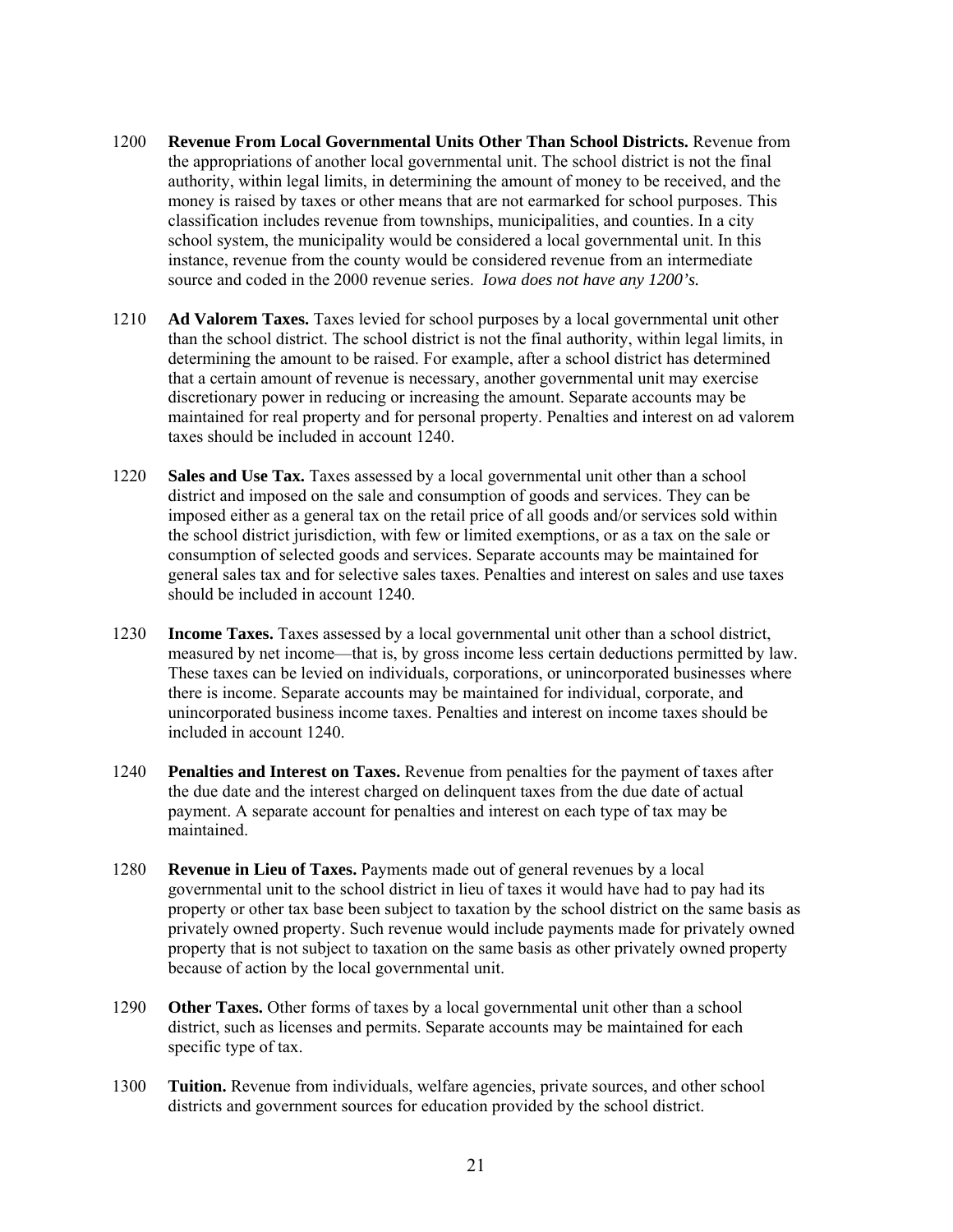#### 1310 **Tuition From Individuals**

- 1311 **Tuition from individuals, regular education programs**. This account records the maximum tuition rate on a per diem basis charged to parents or guardians for the education of non-resident students not served pursuant to an IEP.
- 1312 **Tuition from individuals, special education programs**. This account records the actual costs, excluding costs paid or reimbursed from categorical funding sources, charged to parents or guardians for the education of non-resident students served pursuant to an IEP.
- 1313 **Tuition from individuals, driver education programs**. This account records the fee charged to parents or guardians for providing a driver education program to students. The board may charge a fee to cover the actual cost of the instructional program of driver education. Iowa Code 282.6.

#### 1320 **Tuition From Other Government Sources (LEAs or AEAs) Within the State**

- 1321 **Tuition for regular education program, not shared or open enrolled.** Tuition received for providing the educational program to a non-resident student, who is not served pursuant to an IEP, and who is not open enrolled in or participating in a sharing program such as whole grade sharing or supplementary weighting shared programs. Tuition is calculated as the per diem maximum tuition rate and Phase II per pupil amount. The Phase II portion will be in source 1321, but will use the Phase II project code in the account number.
- 1322 **Tuition for special education program, not open enrolled.** Tuition received for providing the educational program to a non-resident student, who is served pursuant to an IEP and who is not open enrolled in. Tuition is calculated as the actual cost, excluding costs paid or reimbursed from categorical funding sources, and Phase II per pupil amount. The Phase II portion will be in source 1322, but will use the Phase II project code in the account number.
- 1323 **Tuition for open enrollment, regular education program.** Tuition received for providing the educational program to a non-resident student, who is not served pursuant to an IEP, and who is open enrolled in. Tuition is calculated as the per diem state cost per pupil from the prior year and the LEP weighting, if any, generated by the student. The LEP portion will be in source 1323, but will use the LEP project code in the account number.
- 1324 **Tuition for open enrollment, special education program.** Tuition received for providing the educational program to a non-resident student, who is served pursuant to an IEP and who is open enrolled in. Tuition is calculated as the actual cost, excluding costs paid or reimbursed from categorical funding sources, and the LEP weighting, if any, generated by the student. The LEP portion will be in source 1324, but will use the LEP project code in the account number.
- 1325 **Tuition for sharing arrangements & contracts, regular education.** Tuition received for providing the educational program to a non-resident student, who is not served pursuant to an IEP, and who is not open enrolled in, but is participating is a sharing program such as a whole grade sharing arrangement or other partial 28E sharing. Special educations students are not included in whole grade sharing agreements for tuition purposes because their costs are actual costs rather than agreed upon, and special education students are not eligible for any supplementary weighting sharing programs by Iowa Code. Tuition is calculated as the per diem maximum tuition rate and Phase II per pupil amount. The Phase II portion will be in source 1325, but will use the Phase II project code in the account number.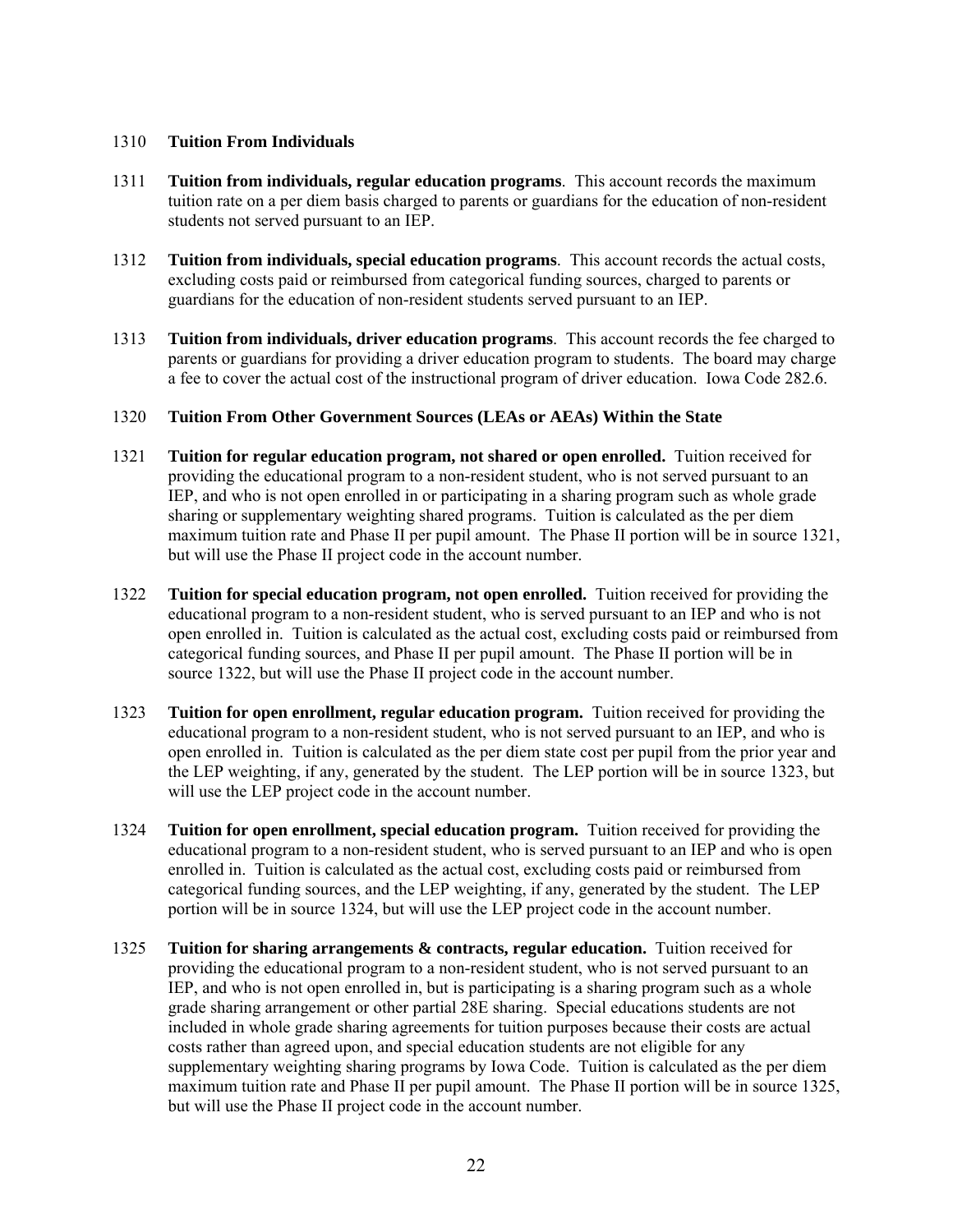#### 1330 **Tuition From Other Government Sources Outside the State**

- 1331 **Tuition From School Districts or other governments Outside the State, Regular Education Program.** Tuition received for providing the educational program to a student who is not a resident of Iowa and who is not served pursuant to an IEP. Tuition is calculated as the per diem maximum tuition rate or the tuition fees negotiated under a reciprocal agreement pursuant to Iowa Code section 282.8 and that negotiated tuition is not less than the lower average cost per pupil for the previous school year of the two affected school districts. Average cost per pupil for the previous school year is determined by dividing the district's operating expenditures for the previous school year by the number of children enrolled in the district on certified count date in the previous school year.
- 1332 **Tuition From School Districts or other governments Outside the State, Special Education Program.** Tuition received for providing the educational program to a student who is not a resident of Iowa and who is served pursuant to an IEP. Tuition is calculated as the actual cost, excluding costs paid or reimbursed from categorical funding sources.

#### 1340 **Tuition From Other Private Sources (other than individuals)**

- 1341 **Tuition from Other Private Sources, Regular Education Program**. Tuition received from a private source other than an individual for providing the educational program to a student who is not served pursuant to an IEP. Tuition is calculated as the per diem maximum tuition rate.
- 1342 **Tuition from Other Private Sources, Special Education Program**. Tuition received from a private source other than an individual for providing the educational program to a student who is served pursuant to an IEP. Tuition is calculated as the actual cost, excluding costs paid or reimbursed from categorical funding sources.
- 1350 **Tuition From the State/Other School Districts for Voucher Program Students.** *Iowa does not have any 1350's.*
- 1360 **Tuition from summer school**. Tuition received from any source for providing the educational program to students after the regular session ends for the school year and before the regular session begins in the following school year. The board may charge a fee to cover the actual cost of the instructional program of summer school. Iowa Code 282.6.
- 1361 **Tuition from summer school, regular education program**. Tuition received from any source for providing the educational program to a student who is not served pursuant to an IEP after the regular session ends for the school year and before the regular session begins in the following school year.
- 1362 **Tuition from summer school, special education program**. Tuition received from any source for providing the educational program to a student who is served pursuant to an IEP after the regular session ends for the school year and before the regular session begins in the following school year.
- 1363 **Tuition from summer school, driver education program**. Tuition received from any source for providing a driver education program to students after the regular session ends for the school year and before the regular session begins in the following school year.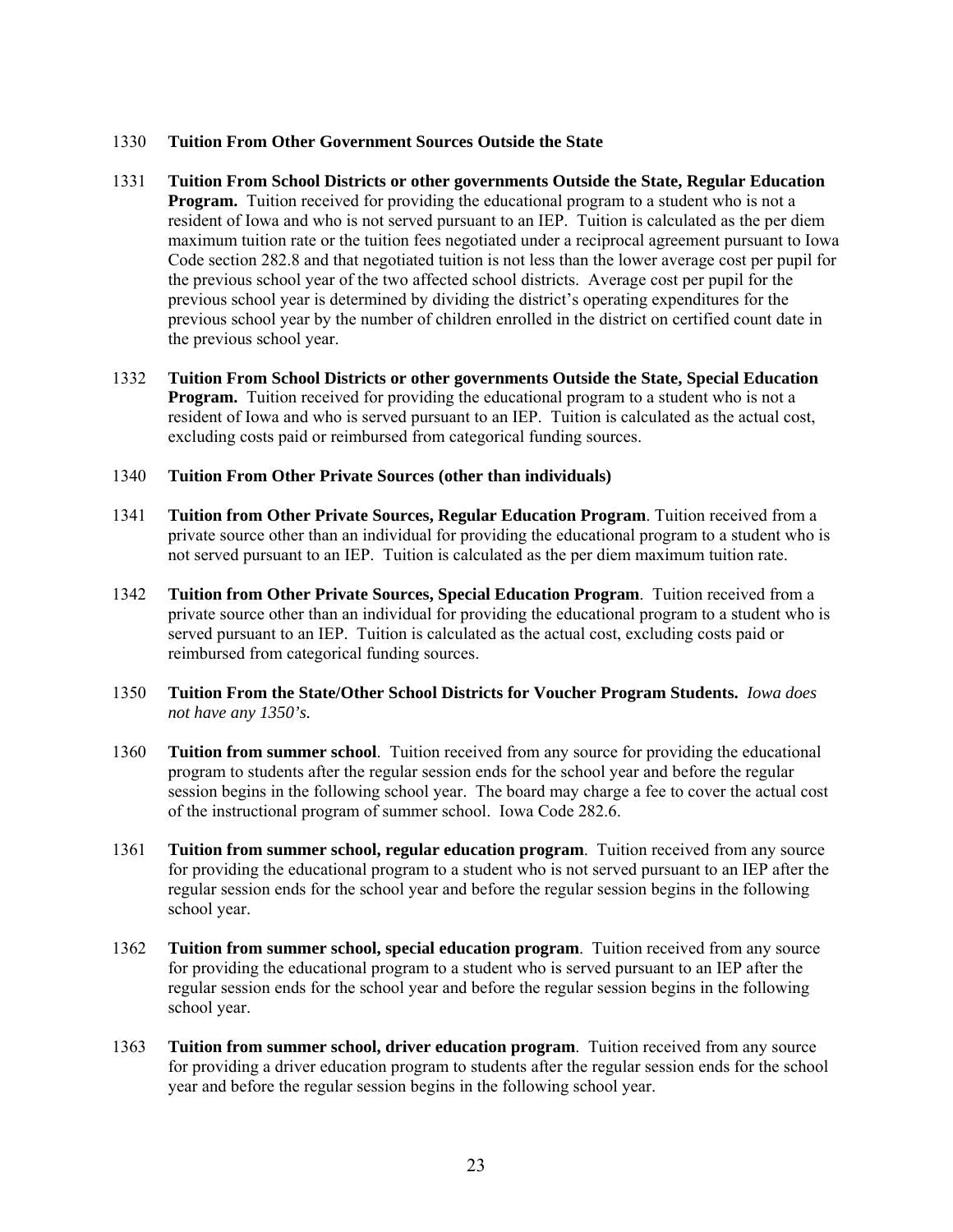#### 1370 **Tuition for adult and continuing education**.

- 1371 **Tuition from Adult and Continuing Education**. Tuition received for providing programs to adults that have completed high school or its equivalent. Tuition is calculated at the cost of the instruction received by the adult. Iowa Code section 282.6.
- 1372 **Tuition from in-service training**. Tuition received for providing in-service to staff members, including those from outside the district. Tuition is calculated at the cost of the instruction received by the adult. Iowa Code section 282.6.
- 1400 **Transportation Fees.** Revenue from individuals, welfare agencies, private sources, or other school districts and government sources for transporting students to and from school and school activities.
- 1410 **Transportation Fees From Individuals.** Transportation is free to elementary students who live more than 2 miles and to high school students who live more than 3 miles from their designated attendance centers. Students who are not entitled to free transportation may be charged a transportation fee. Boards may charged for this optional transportation no more than the pro rata cost (of actual costs) as determined by Iowa Code subsection 285.1(12).
- 1411 **Regular Program, public students**. Revenues from individuals for transporting students who are not served pursuant to an IEP to and from school.
- 1412 **Special Education program, public students**. Revenues from individuals for transporting students who are served pursuant to an IEP to and from school.
- 1413 **Regular program, nonpublic students**. Revenues from individuals for transporting students who are enrolled in accredited or approved nonpublic schools and who are not served pursuant to an IEP to and from school. Do not include the state nonpublic transportation payment here.
- 1414 **Special education program**, **nonpublic students**. Revenues from individuals for transporting students who are enrolled in accredited or approved nonpublic schools and who are served pursuant to an IEP to and from school. Do not include the state nonpublic transportation payment here.
- 1415 **Activities and athletic trips**. Revenues from individuals for transporting students to and from school activities.
- 1420 **Transportation Fees From Other Government Sources (LEA/AEA) Within the State**
- 1421 **Transportation Fees for regular program, not shared or open enrolled.** Revenues from another district or AEA for transporting its students to and from school and school activities who are not served pursuant to an IEP and who are not whole grade shared or open enrolled.
- 1422 **Transportation Fees for special education program, or open enrolled**. Revenues from another district or AEA for transporting its students to and from school and school activities who are served pursuant to an IEP and who are not open enrolled.
- 1423 **Transportation Fees for regular program, open enrolled**. Revenues from another district or AEA for transporting its students to and from school and school activities who are not served pursuant to an IEP and who are open enrolled. General Fund only.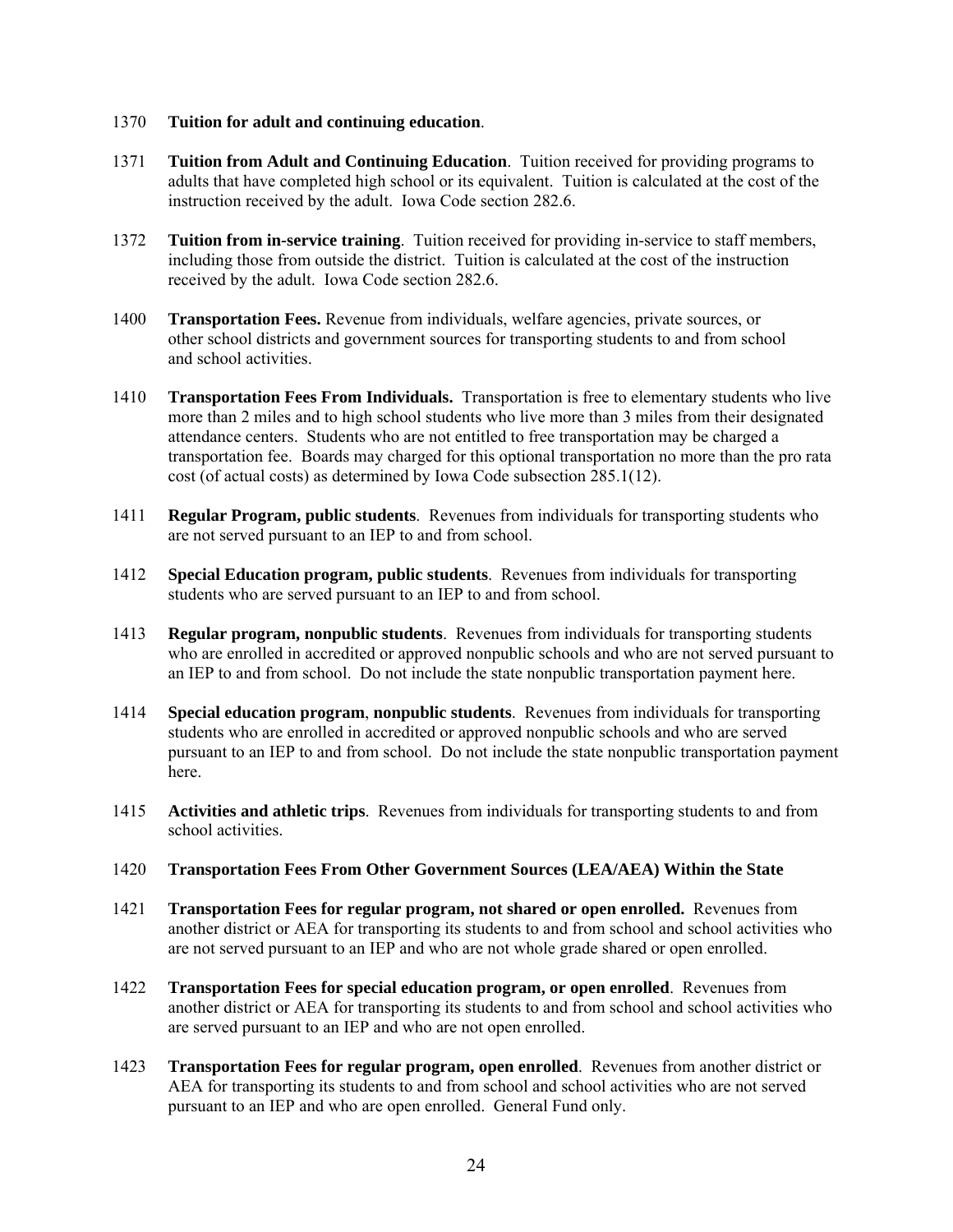- 1424 **Transportation Fees for special education program, open enrolled**. Revenues from another district or AEA for transporting its students to and from school and school activities who are served pursuant to an IEP and who are open enrolled. General Fund only.
- 1425 **Transportation Fees for students participating in sharing arrangement and contracts** (such as Whole Grade Sharing or 28E Supplementary Weighting programs) Revenues from another district or AEA for transporting its students to and from school and school activities who are not served pursuant to an IEP and who are participating in a shared arrangement or contract such as Whole Grade Sharing or 28E supplementary weighting programs. Students served pursuant to an IEP are not included in whole grade sharing contracts because their costs are based on actual costs and are not eligible for supplementary weighting programs by Iowa Code.

#### 1430 **Transportation Fees From Other Government Sources Outside the State**

- 1431 **Transportation Fees for regular education program.** Revenues from a district or AEA outside of Iowa for transporting its students to and from school and school activities who are not served pursuant to an IEP.
- 1432 **Transportation Fees for special education program.** Revenues from a district or AEA outside of Iowa for transporting its students to and from school and school activities who are served pursuant to an IEP.
- 1440 **Transportation Fees From Other Private Sources (other than individuals)**
- 1441 **Transportation fees for regular education program**. Revenues from a private source other than individuals for transporting students to and from school and school activities who are not served pursuant to an IEP.
- 1442 **Transportation fees for special education program**. Revenues from a private source other than individuals for transporting students to and from school and school activities who are served pursuant to an IEP.
- 1443 **Transportation fees for private uses**. Revenues from a private source for transportation services.
- 1460 **Summer School Transportation**.
- 1461 **Summer School transportation fees for regular education program.** Revenues from a private source other than individuals for transporting students to and from school and school activities after the regular session ends for the school year and before the regular session begins in the following school year, who are not served pursuant to an IEP.
- 1462 **Summer School transportation fees for special education program.** Revenues from a private source other than individuals for transporting students to and from school and school activities after the regular session ends for the school year and before the regular session begins in the following school year, who are served pursuant to an IEP.
- 1500 **Investment Income.** Revenue from short-term and long-term investments.
- 1510 **Interest on Investments.** Interest revenue on investments in United States treasury and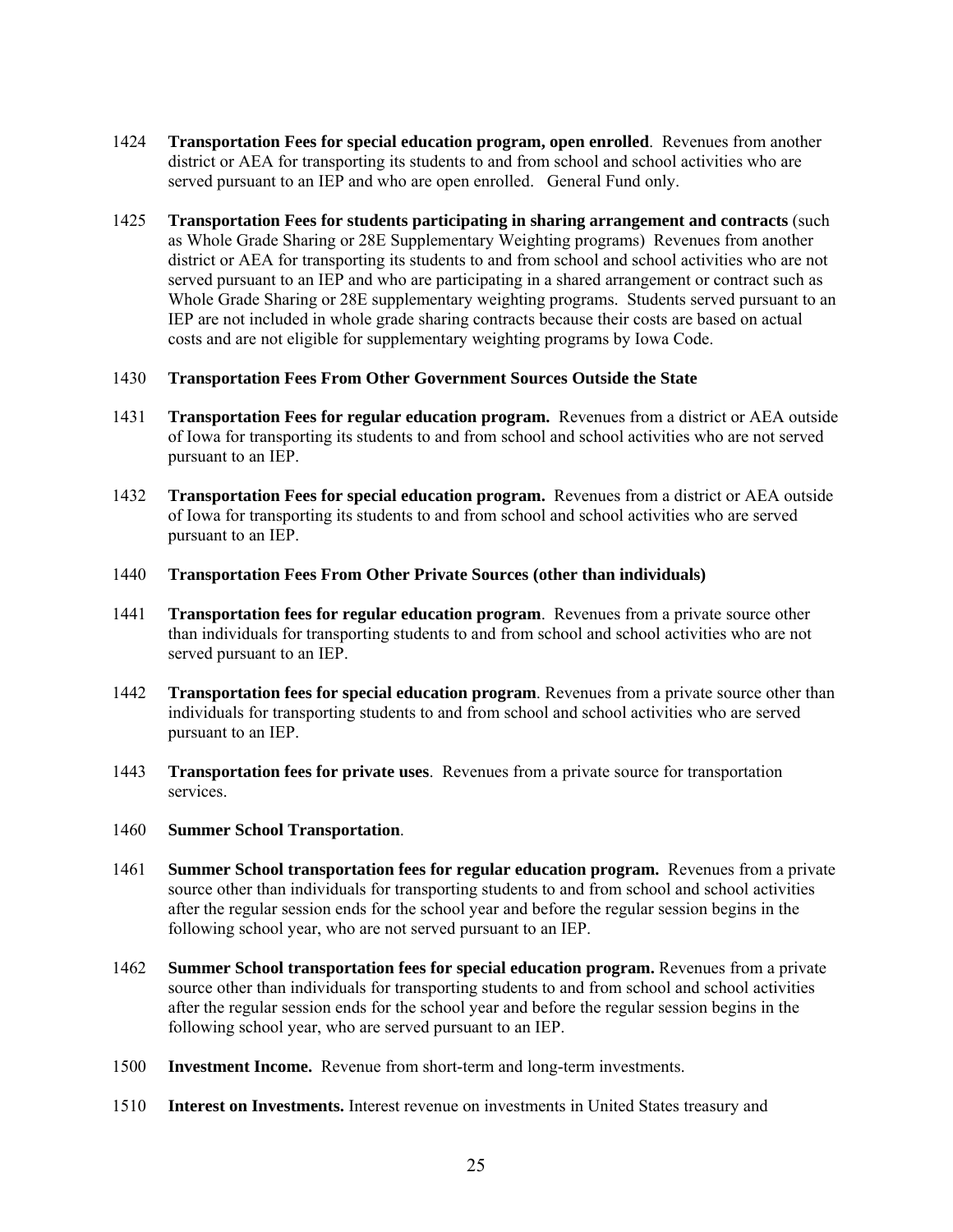agency obligations, commercial paper, savings accounts, time certificates of deposit, mortgages, or other interest-bearing instruments. Iowa Code 12C7, 12C.14.

- 1520 **Dividends on Investments.** Revenue from dividends on stocks held for investment*. Iowa school districts do not have legal authority to invest in stocks.*
- 1530 **Net Increase in the Fair Value of Investments.** Gains recognized from the sale of investments or changes in the fair value of investments. Gains represent the excess of sale proceeds (or fair value) over cost or any other basis of the date of sale (or valuation). All recognized investment gains may be accounted for by using this account; however, interest earnings from short-term investments may be credited to account 1510 (for tracking purposes only). For financial reporting purposes, GASB Statement 31 requires that all investment income, including the changes in fair value of investments, be reported as revenue in the operating statement.

An additional account (expenditure object code 930) has been established for investment losses so that districts may report gains or losses separately as required in certain states (or where only credits may be reported for revenue codes and only debits for expenditure codes). In Iowa, gains and losses are reported separately. Gains are reported in source 1530 and losses in object 930.

- 1531 **Realized Gains on Investments.** Gains or losses recognized from the sale of investments. Gains represent the excess of sale proceeds over cost or any other basis of the date of sale. Losses represent the excess of the cost or any other basis at the date of sale over sales value. Losses are reported in object 931.
- 1532 **Unrealized Gains on Investments.** Gains or losses recognized from changes in the value of investments. Gains represent the excess of fair value over cost or any other basis of the date of valuation. Losses represent the excess of the cost or any other basis at the date of valuation over fair value. Losses are reported in object 932.
- 1540 **Investment Income from Real Property.** Revenue for rental, use charges, and other income on real property held for investment purposes. *Iowa school districts do not have legal authority to hold real property for investment purposes.*
- 1600 **Food Services.** Revenue for dispensing food to students and adults. Iowa Code 283A. Generally used only with Funds 61 and 62.
- 1610 **Daily Sales—Reimbursable Programs.** Revenue from students for the sale of breakfasts, lunches, and milk that are considered reimbursable by the United States Department of Agriculture. Federal reimbursements are not entered here. They should be recorded under Revenue Source 4500.
- 1611 **Daily Sales—School Lunch Program.** Revenue from students for the sale of reimbursable lunches as part of the National School Lunch Program.
- 1612 **Daily Sales—School Breakfast Program.** Revenue from students for the sale of reimbursable breakfasts as part of the School Breakfast Program.
- 1613 **Daily Sales—Special Milk Program.** Revenue from students for the sale of reimbursable milk as part of the Special Milk Program.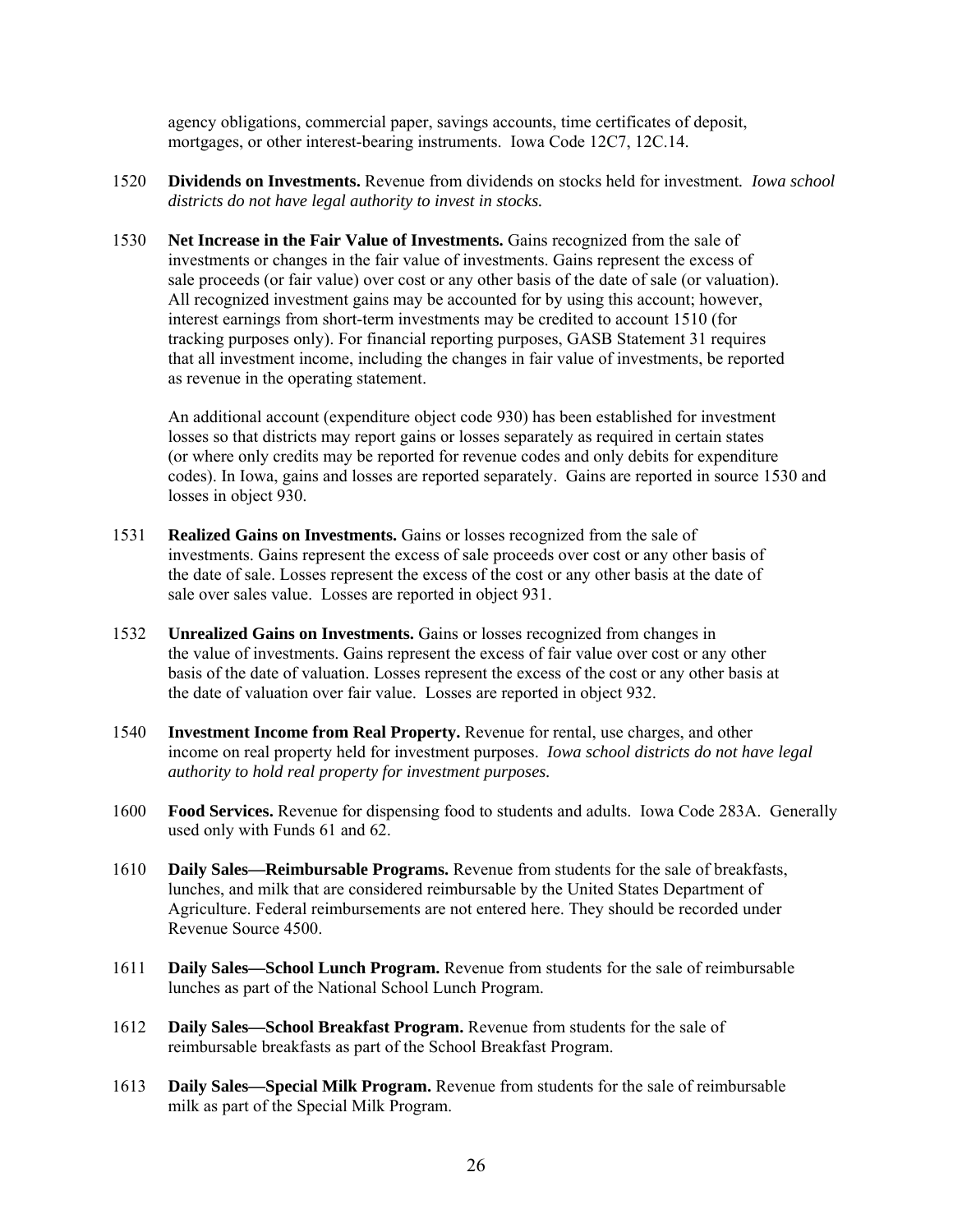- 1614 **Daily Sales—After-School Program.** Revenue from students from the sale of reimbursable costs from after-school programs.
- 1620 **Daily Sales—Non-Reimbursable Programs.** Revenue from students or adults for the sale of non-reimbursable breakfasts, lunches, and milk. This category includes all sales to adults, the second type A lunch to students, and a la carte sales.
- 1621 **Ala carte sales** Revenue from students or adults for the sale of non-reimbursable a la carte sales.
- 1622 **Adult lunch sales** Revenue from students or adults for the sale of non-reimbursable lunches.
- 1623 **Adult breakfast sales** Revenue from students or adults for the sale of non-reimbursable breakfasts.
- 1624 **Adult milk sales** Revenue from students or adults for the sale of non-reimbursable milk.
- 1625 **Adult snack sales** Revenue from students or adults for the sale of non-reimbursable snacks.
- 1626 **Second Type A Student lunch sales** Revenue from students for the sale of a non-reimbursable second type A lunch.
- 1630 **Special Functions.** Revenue from students, adults, or organizations for the sale of food products and services considered special functions. Some examples are potlucks, PTA/PTO-sponsored functions, and athletic banquets.
- 1631 **Food served or sold to students & staff** Revenue from students or staff members for the sale of food products and services considered special functions.
- 1632 **Food served or sold to the general public**. Revenue from organizations or adults other than students or staff for the sale of food products and services considered special functions.
- 1650 **Daily Sales—Summer Food Program.** Revenue from students from the sale of reimbursable costs from summer programs.
- 1651 **Summer Lunch Program** Revenue from students for the sale of reimbursable lunches as part of the National School Lunch Program provided for the summer program.
- 1652 **Summer Breakfast Program** Revenue from students for the sale of reimbursable breakfasts as part of the National School Breakfast Program provided for the summer program.
- 1653 **Summer Milk Program** Revenue from students for the sale of reimbursable milk as part of the Special Milk Program provided for the summer program.
- 1655 **Summer Ala Carte Sales** Revenue from students or adults for the sale of non-reimbursable a la carte sales for the summer program.
- 1656 **Adult Summer Lunch Sales** Revenue from students or adults for the sale of non-reimbursable lunches for the summer program.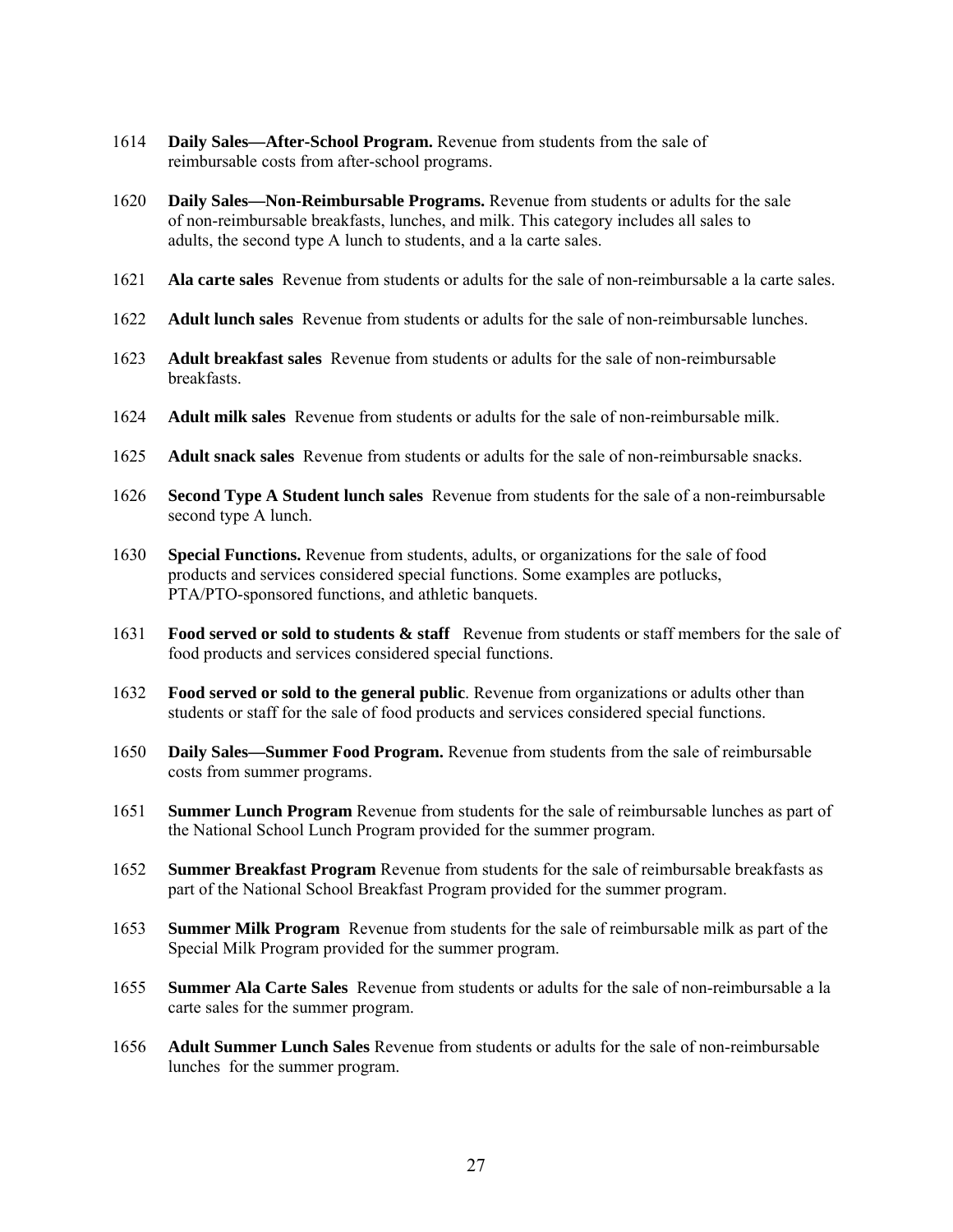- 1657 **Adult Summer Breakfast Sales** Revenue from students or adults for the sale of nonreimbursable breakfast sales for the summer program.
- 1658 **Adult Summer Milk Sales** Revenue from students or adults for the sale of non-reimbursable milk sales for the summer program.
- 1700 **District (Student) Activities.** Revenue resulting from co-curricular and extra-curricular activities controlled and administered by the school district. (See Chapter 8 for further clarification.) Iowa Administrative Code 281—12.6.
- 1710 **Admissions.** Revenue from patrons of a school-sponsored activity such as a concert or a football game. Student Activity Fund only.
- 1720 **Bookstore Sales.** Revenue from sales by students or student-sponsored bookstores. General Fund only.
- 1730 **Student Organization Membership Dues and Fees.** Revenue from students for memberships in school clubs or organizations. Student Activity Fund only.
- 1740 **Fees.** Revenue from students for fees authorized by Iowa Code. There are only 7 types of student fees authorized by Code. Fees are based on actual costs to the district. Transportation fees (Iowa Code section 285.1) are recorded under the appropriate account in the 1400 series. Textbook fees (Iowa Code section 301.1) are recorded under the appropriate account in the 1940 series. Tuition, including driver education fees and summer school fees (Iowa Code section 282.6) are recorded under the appropriate account in the 1300 series.
- 1741 **School fee charged to students for eye protection equipment** Every teacher and student shall wear industrial quality eye protective devices at all times while participating, and while in a room or other enclosed area where others are participating, in any phase or activity of a course which may subject the student or teacher to the risk or hazard of eye injury from the materials or processes. The board shall provide the eye protection equipment from the general fund, but may require students and teachers to pay for the safety devices but shall not charge more than the actual cost to the district of the equipment. Iowa Code section 280.10. (General Fund only)
- 1742 **School fee charged to students for ear protection equipment** Every teacher and student shall wear industrial quality ear protective devices while the student or teacher is participating in any phase or activity of a course which may subject the student or teacher to the risk or hazard of hearing loss from noise in processes or procedures used in vocational or industrial arts shops or laboratories. The board shall provide the eye protection equipment from the general fund, but may require students and teachers to pay for the safety devices but shall not charge more than the actual cost to the district of the equipment. Iowa Code section 280.11. (General Fund only)
- 1743 **School fee charged to students for school supplies** The board shall make school supplies available from the general fund, but may sell optional supplies to students at actual costs for school supplies individually used by the student. The district shall not charge for school supplies used in common by all students, for example, art supplies for art class or chemicals for science class, or that are necessary or essential to instruction. The district shall not charge for supplies that are essential to a co-curricular or extra-curricular activity, for example, baseballs for the baseball team. A board may charge a rental/use fee based on actual costs for district owned supplies where there is a cost to the district for the students' use; for example, laundry costs for towels or dry cleaning costs for uniforms. Iowa Code section 301.1. (General Fund only)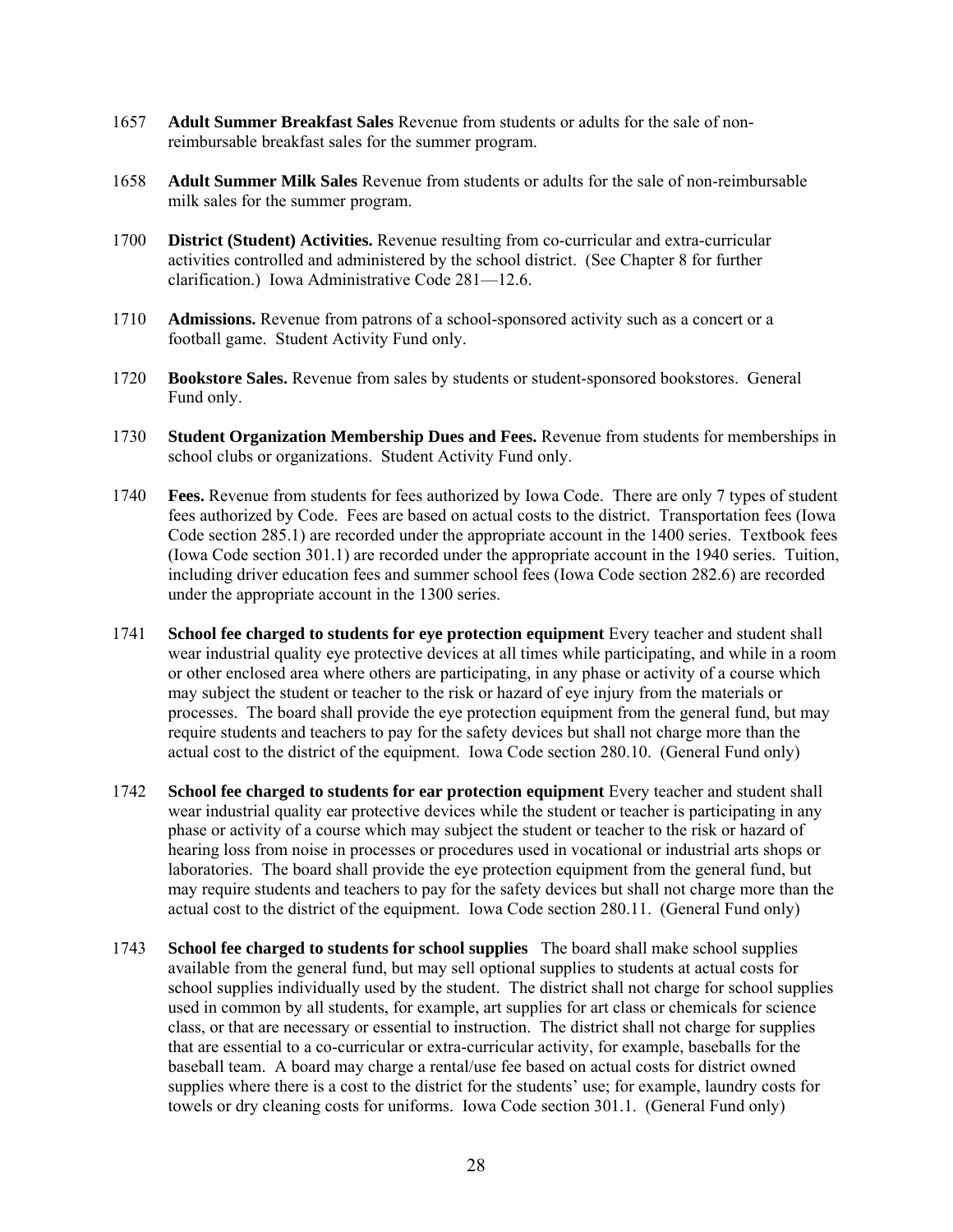- 1748 **Contest entry fees charged to students.** Revenues received for students to participate in contests and competitions where participation is voluntary and is not necessary or essential to instruction or enhancement of student achievement in the instructional program. The fee is calculated as no more than the actual cost charged to the district by the sponsoring entity for that student to participate.
- 1749 **Optional student fees.** Revenues received for students to attend or participate in events, other than contests and competitions, where attendance or participation is voluntary and is not necessary or essential to instruction or enhancement of student achievement in the instructional program; for example, an optional trip by the marching band to a bowl game. The fee is calculated as no more than the actual cost charged to the district by the sponsoring entity for that student to attend or participate. The district shall not charge a general fee (often mistakenly referred to as registration fees) or fees for the privilege of being on an athletic team, show choir, or similar student activity. The district shall not charge a general activity fee, but may sell activity tickets for students and adults to attend student activity events where purchase is voluntary and optional.
- 1750 **Revenue From Enterprise Activities.** Revenue (gross) from vending machines, school stores, soft drink machines, and so on, not related to the regular food service program. These revenues are normally associated with activities at the campus level that generate incremental local revenues for campus use.
- 1751 **Student Construction** Revenues from the sale of student built facilities. (Generally Fund 64)
- 1752 **School Farm/greenhouse** Revenues from the sale of produce from school-owned or rented farms and greenhouses. (Generally Funds 68 or 69)
- 1753 **COOP purchasing** Revenues from the district or AEA managing a cooperative purchase arrangement where merchandise is purchased bulk and resold at cost to other districts, AEAs, or other governments. (Generally Funds 68 or 69)
- 1790 **Other Activity Income.** Other revenue from school or district activities.
- 1791 **Student activity fund raiser**. Revenues from the sale of goods or services for the purpose of generating resources to fund student athletics and activities. Generally, these fundraisers are organized and conducted by students who are participants in a student club, organization, or team and their activity sponsors. See source 1993 for other district fund raisers.
- 1800 **Revenue From Community Services Activities**. Revenue from community services activities operated by a school district. For example, revenue received from operation of a skating facility by a school district as a community service would be recorded here. Multiple accounts may be established within the 1800 series to differentiate various activities.
- 1810 **Community recreation, wellness center, community pool** Revenues from activities concerned with providing recreation for the community as a whole, or for some segment of the community, other than the students and staff of the district. Included are revenues for such services as organizing and supervising playgrounds, pools, wellness centers, or similar recreational programs. (Generally Funds 65, 66, or 67)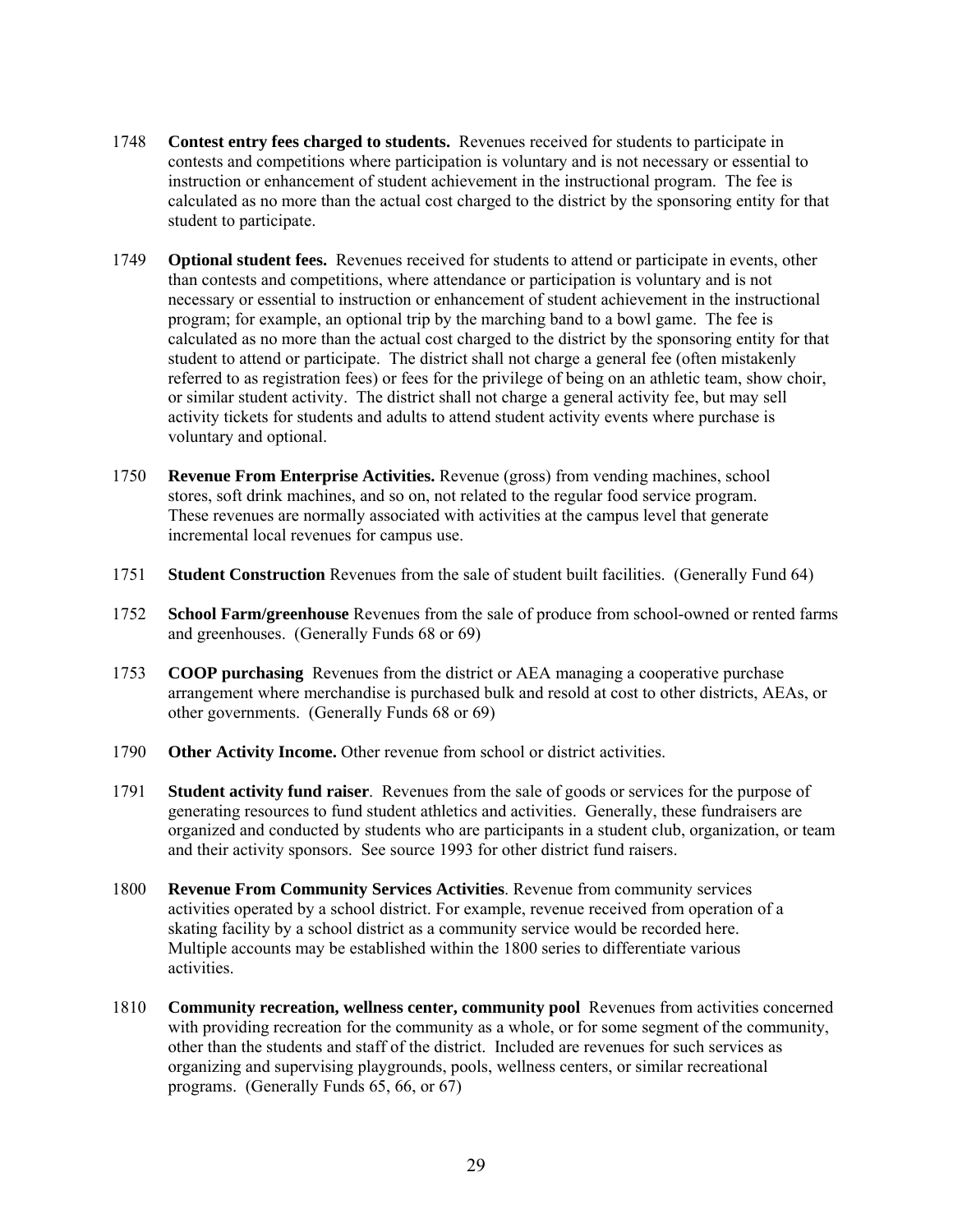- 1820 **Civic Services** Revenues from activities concerned with providing services to civic affairs or organizations. Included are revenues for such services to parent-teacher association meetings, public forums, lectures, and civil defense planning. (Generally Funds 65, 66, or 67)
- 1830 **Public Library Services** Revenues from activities pertaining to the operation of public libraries by district or AEA, or the provision of library services to the general public through the school library. Activities could include such things as budgeting, planning, and augmenting the library's collection in relation to the community, and informing the community of public library resources and services. (Generally Funds 29, 65, 66, or 67)
- 1840 **Custody & child care services** Revenues from activities pertaining to the provision of programs for the custodial care of children in residential day schools, or child-care centers which are not part of, or directly related to, the instructional program, and where the attendance of the children is not included in the student attendance or enrollment numbers. (Generally Child Care Fund 62)
- 1850 **Welfare Services** Revenues from activities pertaining to the provision of personal needs, such as clothing or food, of individuals who have been designated as needy by an appropriate governmental entity. (Generally Funds 65, 66, or 67)
- 1860 **Regular Education Preschool tuition** Revenues from activities pertaining to the provision of an instructional program for students who are not served pursuant to an IEP and who were not 5 years old by September  $15<sup>th</sup>$ . (Generally Regular Ed Preschool Fund 63)
- 1900 **Other Revenue From Local Sources**. Other revenue from local sources not classified above.
- 1910 **Rentals.** Revenue from the rental of either real or personal property owned by the school district. Rental of property held for income purposes is not included here, but is recorded under account 1540.
- 1920 **Contributions and Donations From Private Sources.** Revenue associated with contributions and donations made by private organizations. These organizations include, but are not limited to, educational foundations, PTA/PTO organizations, campus booster clubs, and private individuals. This code should be used to record on-behalf payments made by private organizations to school district personnel (e.g., stipends paid to teachers or other school district staff).
- 1921 **Gaming grants, direct or indirect, from a nonprofit organization**. Donations from nonprofit organizations from their gaming activity revenues.
- 1922 **First in the Nation in Education (FINE).** Donations from FINE, formerly Iowa Code chapter 257A, now a nonprofit corporation. General Fund only.
- 1930 **Gains on the Sale of Capital Assets.** The amount of revenue over the book value of the capital assets sold. For example, the gain on the sale would be the portion of the selling price received in excess of the depreciated value (book value) of the asset. This account is used in Proprietary and Fiduciary funds only. Revenue account 5300 is used for governmental funds.

An additional account (expenditure object code 940) has been established for accounting for losses from capital asset sales so that districts may report gains or losses separately as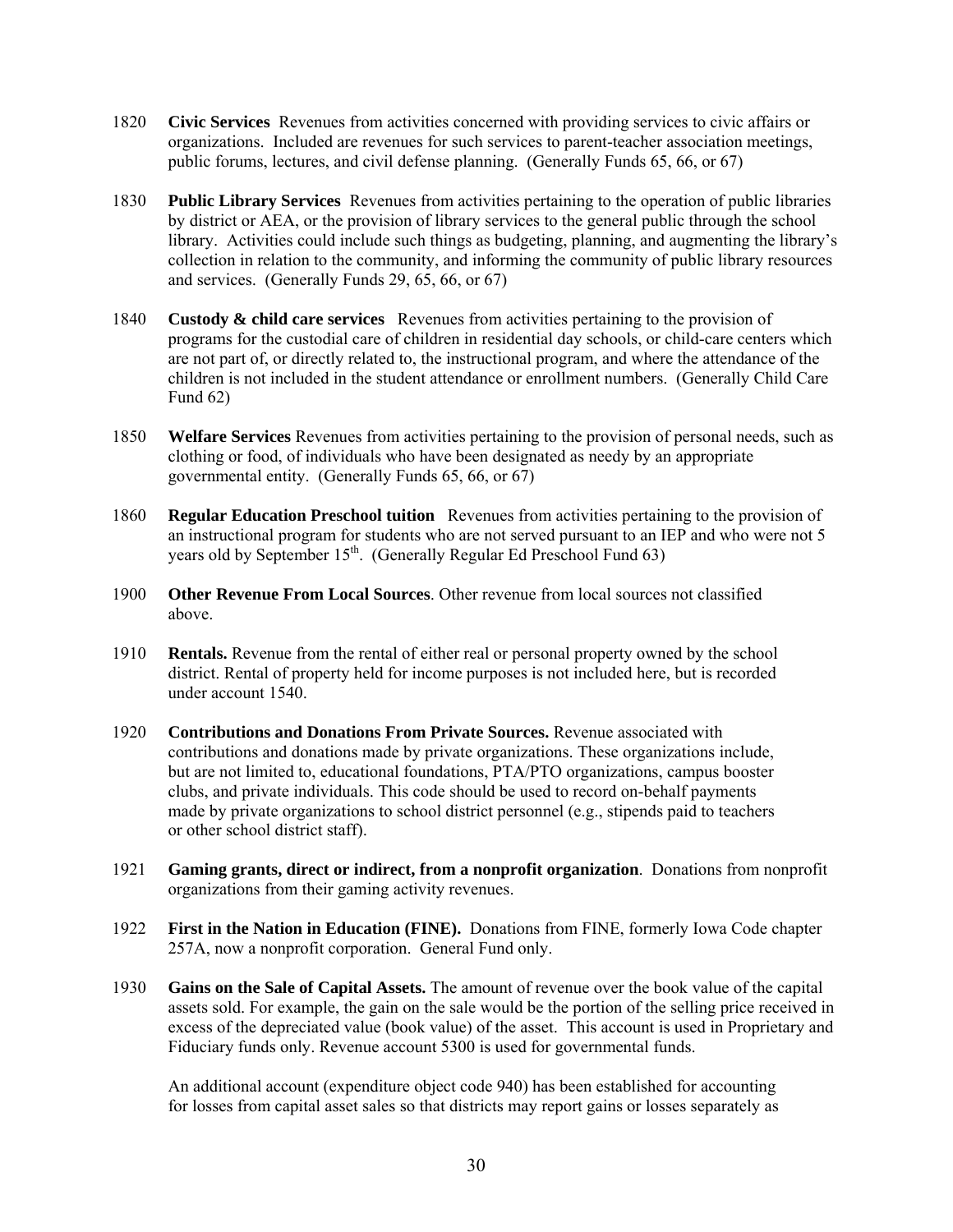required in certain states (or where only credits may be reported for revenue codes and only debits for expenditure codes. In Iowa, gains and losses are reported separately. Gains are reported in source 1930, and losses are reported in object 940.

- 1940 **Textbook Sales and Rentals.** Revenue from the rental or sale of textbooks. Textbooks are books and loose-leaf or bound manuals, systems of reusable instructional materials or combinations of books and supplementary instructional materials which convey information to the student or otherwise contribute to the learning process, or electronic textbooks, including but not limited to computer software, applications using computer-assisted instruction, interactive videodisc, and other computer courseware and magnetic media. In order to be considered a textbook, the student must have access to an individual copy for classwork, or in the case of software, it is available on enough computers in the classroom that each student has access to it during class. Textbooks do not include teacher manuals, library books, or consumables. The board shall make textbooks available from the general fund, but may sell them at actual costs or rent them at a rental fee based on actual costs. Students cannot be charged if the students do not use textbooks in their classes. Iowa Code section 301.1. General Fund only.
- 1941 **Textbook Sales, public students.** Revenue from the sale of textbooks to public students. The charge cannot exceed actual cost to the district of the textbook. General Fund only.
- 1942 **Textbook Rentals, public students.** Revenue from the rental of textbooks to public students. Rental fees must be reasonable and based on the original cost of the textbook to the district. General Fund only.
- 1943 **Textbook Substitute sales, Public Students**. Revenue from the sale of textbook substitutes to public students. Textbook substitutes include bound manuals, reusable workbooks, and software used in lieu of a classroom textbook, but do not include consumables. The charge cannot exceed actual cost to the district of the textbook substitute. General Fund only.
- 1944 **Textbook substitute rentals, Public Students**. Revenue from the rental of textbook substitutes to public students. Textbook substitutes include bound manuals, reusable workbooks, and software used in lieu of a classroom textbook, but do not include consumables. Rental fees must be reasonable and based on the original cost of the textbook substitute to the district. General Fund only.
- 1945 **Penalties & Fines**. Actual costs charged to students for the repair or original cost of books due to loss or damage by the student other than normal wear of usage. The charge cannot exceed actual cost to the district of the textbook, textbook substitute, or library book. General Fund only.
- 1946 **Textbook sales, others**. Revenue from the sale of textbooks to individuals who are not public or nonpublic students, such as adult and continuing education students. The charge cannot exceed actual cost to the district of the textbook. General Fund only.
- 1947 **Textbook rentals, others**. Revenue from the rental of textbooks to individuals who are not public or nonpublic students, such as adult and continuing education students. Rental fees must be reasonable and based on the original cost of the textbook to the district. General Fund only.
- 1948 **Textbook substitute sales, others**. Revenue from the sale of textbook substitutes to individuals who are not public or nonpublic students, such as adult and continuing education students. Textbook substitutes include bound manuals, reusable workbooks, and software used in lieu of a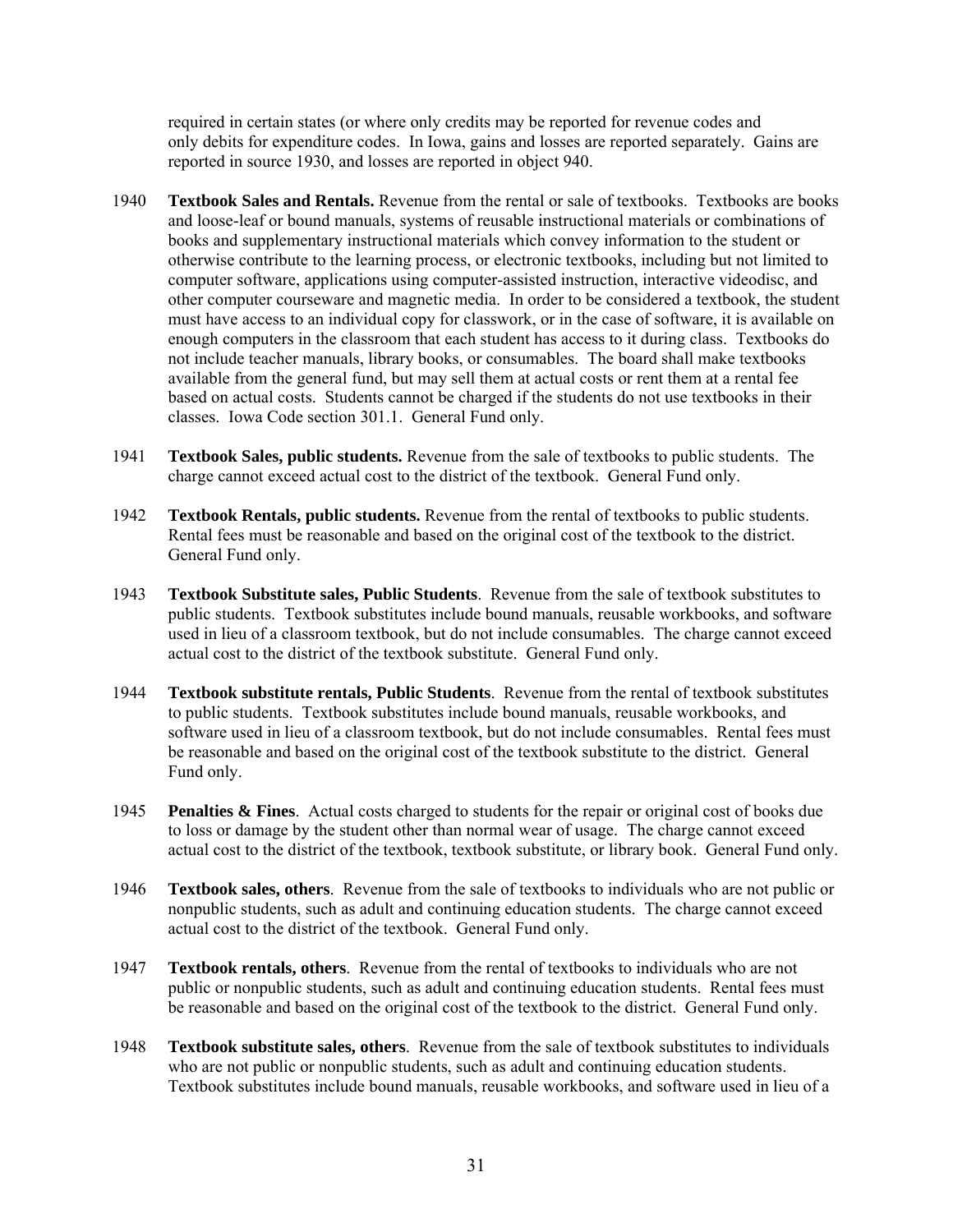classroom textbook, but do not include consumables. The charge cannot exceed actual cost to the district of the textbook substitute. General Fund only.

- 1949 **Textbook substitute rentals, others**. Revenue from the rental of textbook substitutes to individuals who are not public or nonpublic students, such as adult and continuing education students. Textbook substitutes include bound manuals, reusable workbooks, and software used in lieu of a classroom textbook, but do not include consumables. Rental fees must be reasonable and based on the original cost of the textbook substitute to the district. General Fund only.
- 1950 **Miscellaneous Revenues From Other School Districts.** Revenue from services provided other than for tuition and student transportation services. These services could include data processing, purchasing, maintenance, cleaning, consulting, and personnel.
- 1951 **Teacher services provided other Iowa LEAs/AEAs.** Revenues from another Iowa district or AEA for providing services of a teacher who is employed by your district/AEA.
- 1952 **Superintendent/chief administrator services provided other Iowa LEAs/AEAs** Revenues from another Iowa district or AEA for providing services of a superintendent, assistant or associate superintendent, or AEA chief or division administrator, who is employed by your district/AEA.
- 1953 **School Building Administrative Services provided other Iowa LEAs/AEAs** Revenues from another Iowa district or AEA for providing services of a principal or assistant principal, who is employed by your district.
- 1954 **Business Administrative Services provided other Iowa LEAs/AEAs** Revenues from another Iowa district or AEA for providing business services of a CFO, business manager, board secretary or treasurer, who is employed by your district/AEA.
- 1955 **Nurse Services provided other Iowa LEAs/AEAs** Revenues from another Iowa district or AEA for providing the services of a nurse, who is employed by your district/AEA.
- 1956 **Curriculum Coordinator services provided other Iowa LEAs/AEAs** Revenues from another Iowa district or AEA for providing the services of a curriculum coordinator, who is employed by your district/AEA.
- 1957 **Media specialist, Librarian, & Technology Coordinator services provided other Iowa LEAs/AEAs** Revenues from another Iowa district or AEA for providing the services of a media specialist, librarian, or technology coordinator, who is employed by your district/AEA.
- 1958 **Other Sales of Services/Miscellaneous Revenues from other Iowa LEAs/AEAs** Revenues from another Iowa district or AEA for providing goods or services, or the services of any other individual who is employed by your district/AEA.
- 1959 **Other Sales of Services/Miscellaneous Revenues from other LEAs outside the state**  Revenues from a district or AEA outside the state of Iowa for providing goods or services, or the services of any other individual who is employed by your district/AEA.
- 1960 **Miscellaneous Revenues From Other Local Governmental Units.** Revenue from services provided to other local governmental units. These services could include non-student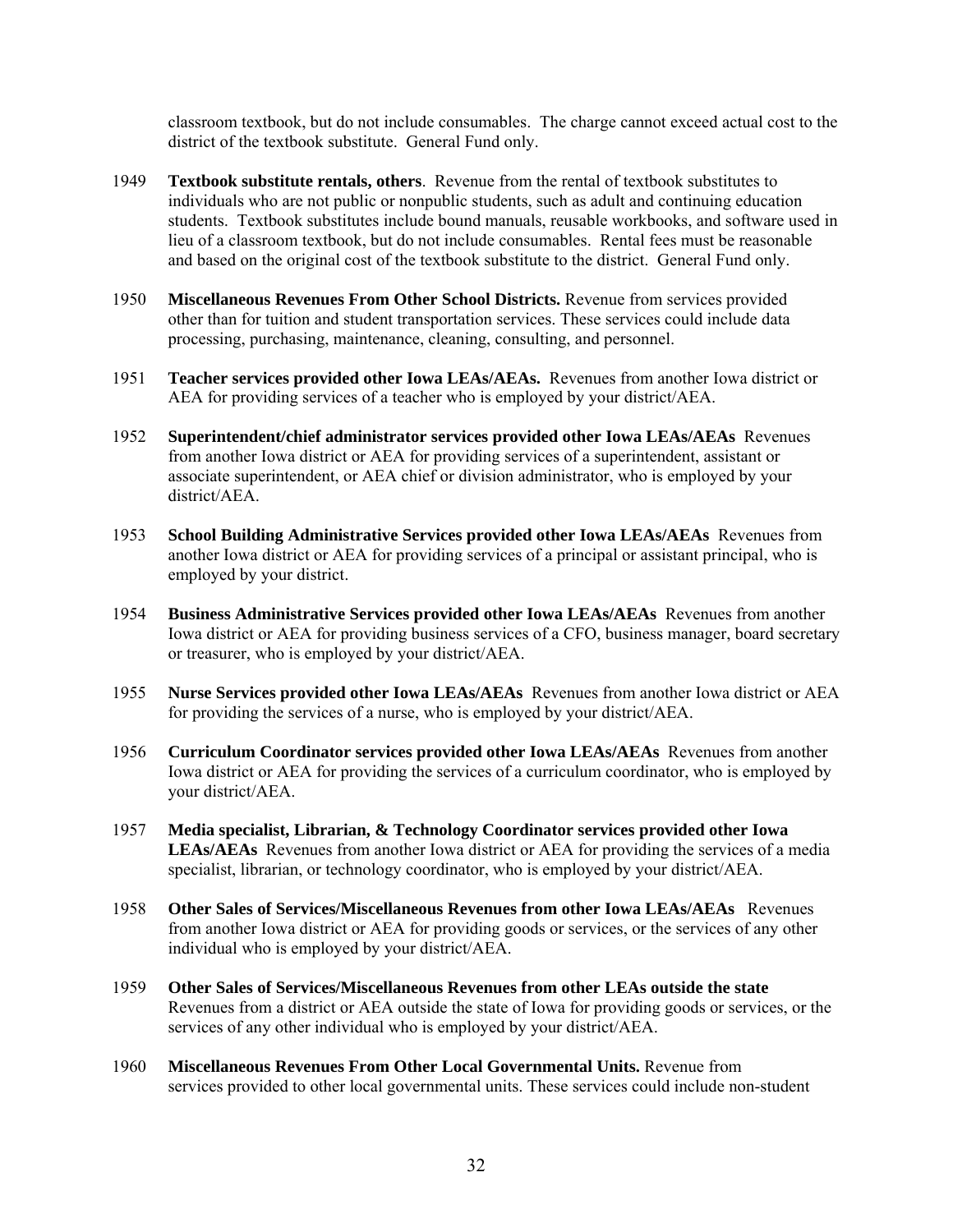transportation, data processing, purchasing, maintenance, cleaning, cash management, and consulting.

- 1970 **Operating Revenues.** Revenues for goods and services provided for such things as insurance, printing, or data processing. This account should be used only for Proprietary funds.
- 1980 **Refund of Prior Year's Expenditures.** Expenditures that occurred last year or other prior year that are refunded this year. If the refund and the expenditure occurred in the current year, reduce this year's expenditures, as prescribed by GAAP, but never reduce an expenditure beyond zero.
- 1990 **Miscellaneous.** Revenue from local sources not provided for elsewhere.
- 1991 **Sale of Materials** Revenue from the sale of materials or supplies.
- 1992 **Vending Sales** Revenues from vending machines located on school property.
- 1993 **Fund Raisers other than for Student Activities** Revenues from the sale of goods or services for the purpose of generating resources to fund district programs or activities, other than student activities. (See 1791 for Student Activity Fund Raisers)
- 1997 **Reimbursable nonprofit school organization administration costs** Reimbursements from nonprofit school organizations for all costs the district incurred for providing operational support for the nonprofit school organizations that are organized by the board under IRC section 501(c) (3) for the sole benefit of the district or its students. Iowa Code 279.62.
- 1998 **Food Rebates and Coupon Refunding** Revenue received for coupons on food or for submitting proof of purchase for rebates related to food items. (School Nutrition Fund or Child Care Fund)
- 1999 **Other local revenues not assigned an account code.** Do not include in this account any revenue that has its own assigned source code.
- 2000 **Revenue From Intermediate Sources**
- 2100 **Unrestricted Grants-in-Aid.** Revenue received as grants by the school district from an intermediate unit that can be used for any legal purpose desired by the school district without restriction. Separate accounts may be maintained for general source grants-in-aid that are not related to specific revenue sources of the intermediate governmental unit and/or for those assigned to specific sources of revenue as appropriate.
- 2200 **Restricted Grants-in-Aid.** Revenue received as grants by the school district from an intermediate unit that must be used for a categorical or specific purpose. If such money is not completely used by the school district, it must be returned, usually to the intermediate governmental unit. Separate accounts may be maintained for general source grants-in-aid that are not related to specific revenue sources of the intermediate governmental unit and for those assigned to specific sources of revenue as appropriate.
- 2210 **Restricted Grants-in-Aid from a County** Revenue received as grants by the school district from an Iowa county from its resources that must be used for a categorical or specific purpose.
- 2211 **Polk County Gaming Grant** Revenue received as a grant by the school district from Polk county from its gaming revenues.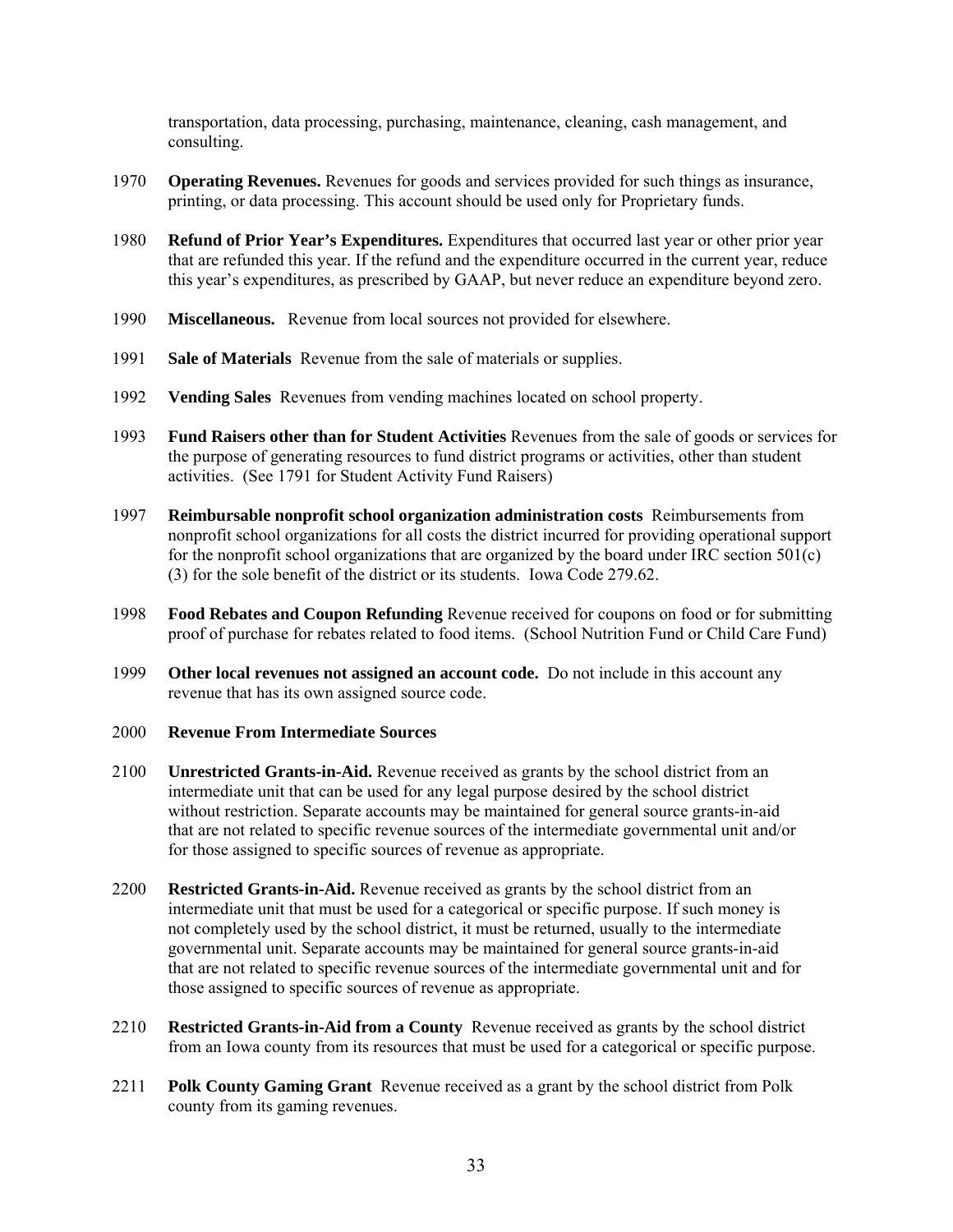- 2220 **Restricted Grants-in-Aid from an AEA** Revenue received as grants by the school district from an Iowa AEA from its resources that must be used for a categorical or specific purpose.
- 2230 **Restricted Grants-in-Aid from a City** Revenue received as grants by the school district from an Iowa city or town from its resources that must be used for a categorical or specific purpose.
- 2250 **Restricted Grants-in-Aid from a University or College** Revenue received as grants by the school district from an Iowa college or university from its resources that must be used for a categorical or specific purpose.
- 2260 **Restricted Grants-in-Aid from a Community College** Revenue received as grants by the school district from an Iowa community college from its resources that must be used for a categorical or specific purpose.
- 2800 **Revenue in Lieu of Taxes.** Commitments or payments made out of general revenues by an intermediate governmental unit to the school district in lieu of taxes it would have had to pay had its property or other tax base been subject to taxation by the school district on the same basis as privately owned property or other tax base. It would include payment made for privately owned property that is not subject to taxation on the same basis as other privately owned property because of action by the intermediate governmental unit.
- 2900 **Revenue for/on Behalf of the School District/AEA.** Commitments or payments made by an intermediate governmental jurisdiction for the benefit of the school district or contributions of equipment or supplies. Such revenue includes the payment to a pension fund by the intermediate unit on behalf of a school district employee for services rendered to the school district and a contribution of capital assets by an intermediate unit to the school district. Separate accounts should be maintained to identify the specific nature of the revenue item.
- 3000 **Revenue From State Sources.** Most revenues from state sources is accounted for in the General Fund unless otherwise noted.
- 3100 **Unrestricted Grants-in-Aid.** Revenue recorded as grants by the school district from state funds that can be used for any legal purpose desired by the school district without restriction. Separate accounts may be maintained for general grants-in-aid that are not related to specific revenue sources of the state and for those assigned to specific sources of revenue as appropriate.
- 3110 **State Aids**. Revenues received as grants, allocations or appropriations from the State of Iowa.
- 3111 **State Foundation Aid**. Revenue from the school foundation program as defined in Iowa Code chapter 257.
- 3112 **Instructional Support state aid**. Revenue from the state aid portion of the Instructional Support Program authorized by the voters or certified by the board in accordance with Iowa Code section 257.18.
- 3113 **Special Education Deficit Supplemental State Aid** Revenue from the state provided to districts with special education deficits from the returned receipts if districts with positive special education balances. This supplemental aid must be requested from the SBRC by the district, and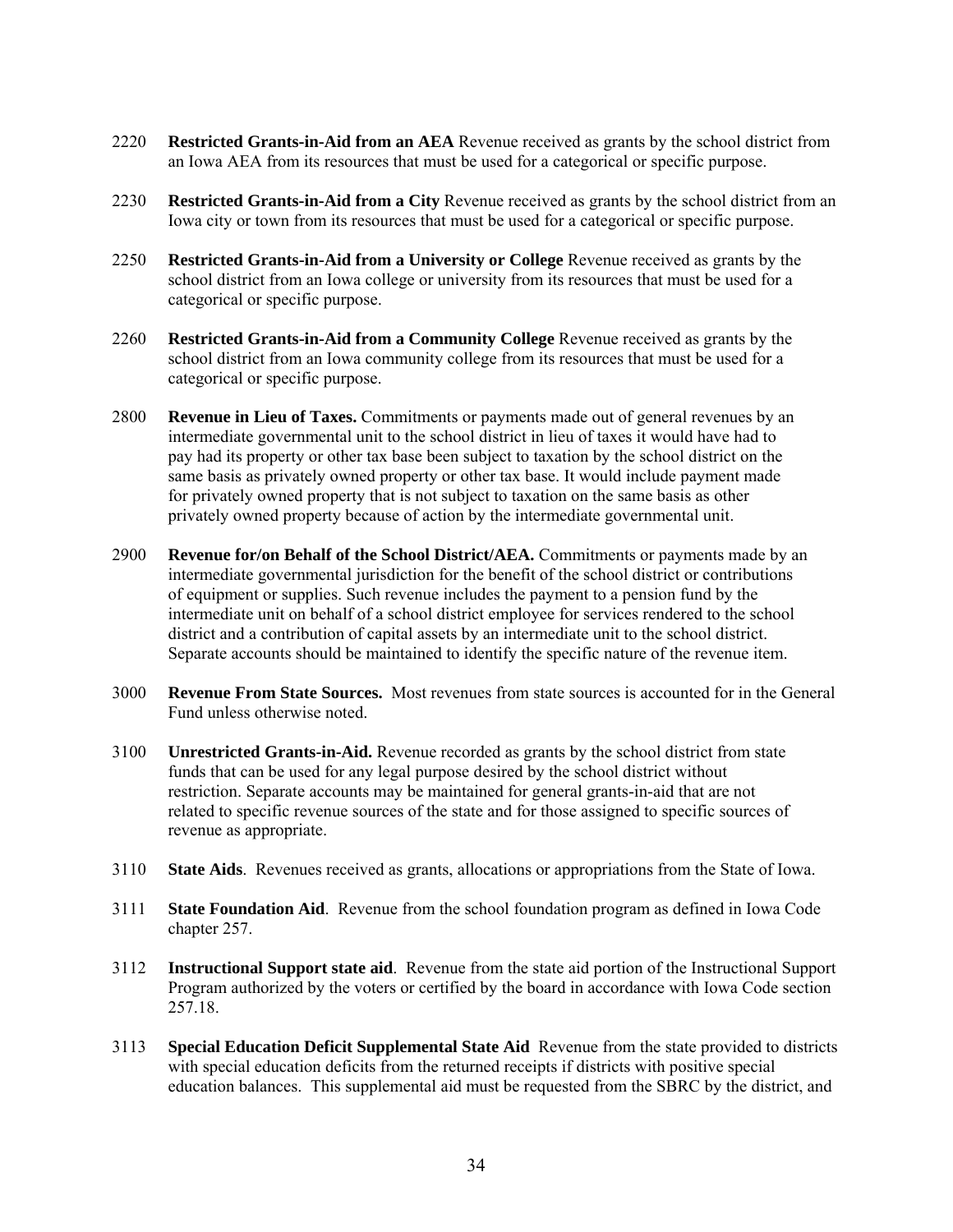the district must request modified allowable growth for its deficit. Iowa Code subsection 257.31(14).

- 3120 **State Payments in Lieu of Tuition** Payments to districts or AEA for serving students without a resident district or for whom tuition is not charged to the resident district due to action of law. These payments are paid by the state off the top of state aid to all districts.
- 3121 **Foster Care Claim/Juvenile Home Advance** (IC 282.30, 282.31) (General Fund for foster care and Juvenile Home Fund for Juvenile Home Advance) Local district revenue from the state for tuition aid for nonresident students in foster care in excess of the number included in the certified enrollment count or AEA revenues for providing the instructional program at DHS licensed Juvenile Shelter Care or Juvenile Detention facilities. Only Iowa school districts are eligible for the foster care claim revenues and only AEAs are eligible for the Juvenile Home Advance.
- 3122 **Special Education Services for Nonpublic Students**. Revenues to local school districts from filing a state claim for providing special education services to students in accredited or approved nonpublic school pursuant to Iowa Code 256.12.
- 3123 **Special Education Services for district court placed** (parental rights severed) Revenues to local school districts from filing a state claim for providing special education services to students for whom parental rights have been severed.

#### 3130 **SBRC Grants in Aid**

- 3131 **Transportation Assistance** Revenue from transportation aid from the SBRC. The funding is provided to the SBRC from the sales of education license plates and is distributed to districts with average transportation costs per pupil that exceed the state average transportation costs per pupil by 150%. Iowa Code subsection 257.31(17)(a).
- 3200 **Restricted Grants-in-Aid.** Revenue recorded as grants by the school district from state funds that must be used for a categorical or specific purpose.

If such money is not completely used by the school district, it must be returned, usually to the state. Separate accounts may be maintained for general-source grants-in-aid that are not related to specific revenue sources of the state and for those assigned to specific sources of revenue as appropriate.

#### 3200 **Student Achievement and Teacher Quality Program (Teacher Comp)** Iowa Code chapter 284

- 3201 **Team based Variable Pay Program** A pilot program to explore rewarding individual attendance centers for improvement in student achievement and to demonstrate successful implementation methods. Moneys shall not be used for payment of any collective bargaining agreement or arbitrator's decision negotiated or awarded under chapter 20. Formerly Iowa Code section 284.11.
- 3202 **Beginning Teacher Mentoring and Induction Program** An allocation to districts and AEAs to provide mentors for beginning teachers. The allocation is \$650 per semester for each eligible teacher, however, the amount could be prorated if the appropriation is insufficient. The funding shall be used to pay \$500 per semester, at a minimum, for the mentor of an eligible beginning teacher, with the balance used to pay the employer's share of contributions to FICA and IPERS or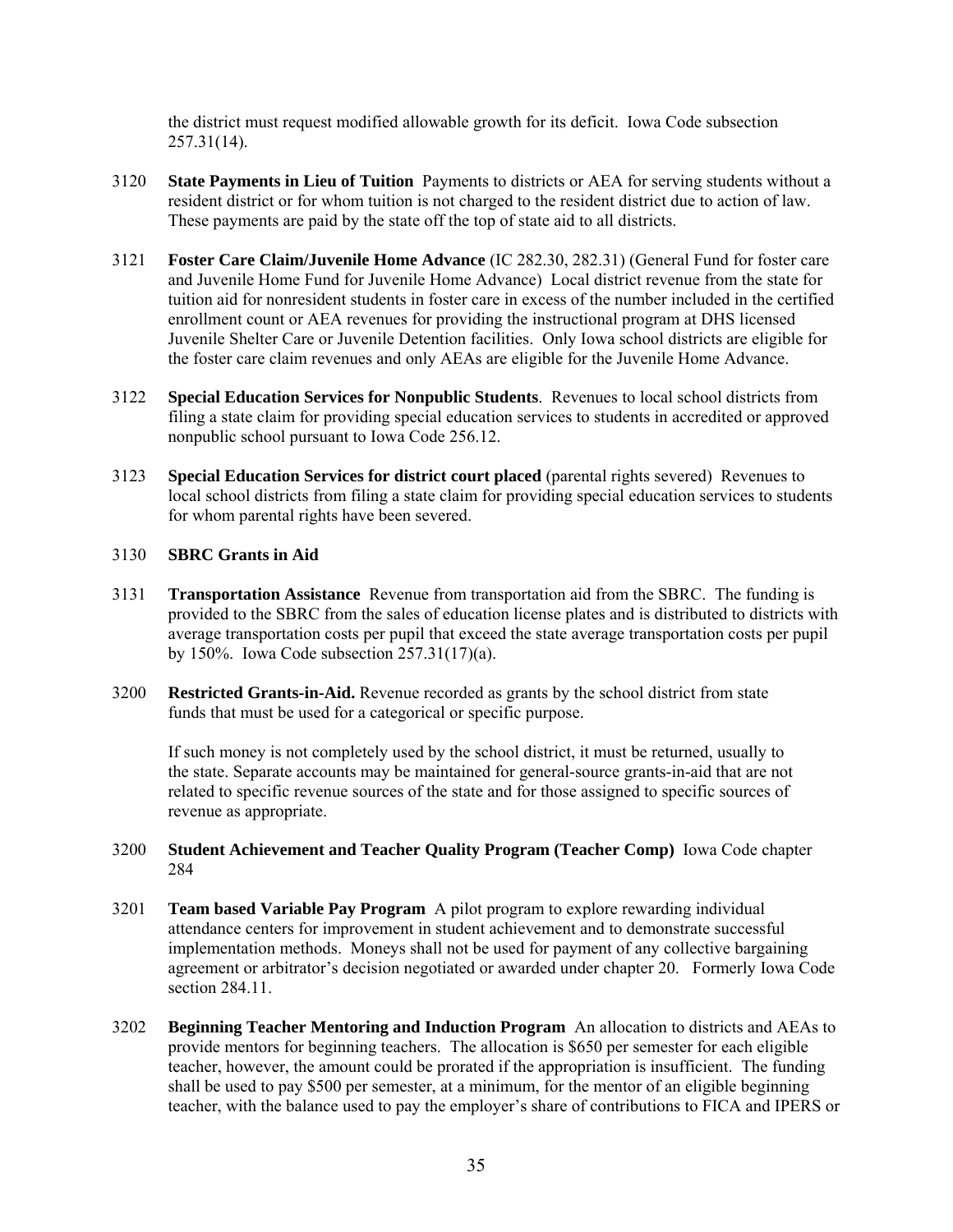local retirement system (Des Moines) and other costs of implementing the induction program plan. Iowa Code section 284.13.

- 3203 **Evaluator Training Program.** A program to establish an evaluator training program to improve the skills of school district evaluators in making employment decisions, making recommendations for licensure, and moving teacher through a career path. Iowa Code section 284.10 and 284.13.
- 3204 **Salary Improvement Program** Basic allocations for Iowa teacher career path.The money shall be used to increase teacher salaries pursuant to Iowa Code section 284.7.

#### 3205 **Contracts for the Professional Development / Technical Assistance Seminars**

- 3206 **Additional Teacher Contract Day** An allocation to school districts to use to add one additional teacher contract day to the school calendar. Iowa Code section 284.13.
- 3207 **Additional Salary, Professional Development, or Both** An allocation to school districts for use as either salaries or professional development, or both. Iowa Code section 284.13.
- 3208 **Market Factor** An allocation to school districts to create incentives for classroom teachers in the school district. Market factor incentives may include but are not limited to improving salaries due to geographic differences, recruitment and retention needs of the school district in such areas as hard-to-staff schools, subject-area shortages, or improving the racial or ethnic diversity on local teaching staffs. Funding must supplement, not supplant. Iowa Code section 284.11.
- 3209 **Beginning Administrator Mentoring and Induction Program** An allocation to districts to provide mentors for beginning administrators. The allocation is \$750 per semester for each eligible administrator, however, the amount could be prorated if the appropriation is insufficient. The funding shall be used to pay \$500 per semester, at a minimum, for the mentor of an eligible beginning administrator, with the balance used to pay the employer's share of contributions to FICA and IPERS or local retirement system (Des Moines) and other costs of implementing the induction program plan. Iowa Code section 284A.3.

#### 3210 **Other restricted grants-in-aid**

- 3211 **Educational excellence program Phase I** Revenue received under Iowa Code section 294A.6 for a salary supplement to assist districts and AEAs in providing regular compensation base salaries for teachers of at least \$23,000. The Phase I never becomes excess as districts and AEAs raise base salaries, instead the Phase I is considered to be a part of the salaries paid to teachers.
- 3212 **Educational excellence program Phase II** Revenue received under Iowa Code section 294A.9 for a salary supplement for teachers. If the district and its certified bargaining representative reached a distribution agreement by July 15, 1987, the Phase II is distributed as negotiated. If they did not meet that deadline, the funding is distributed equally to all teachers qualified to receive Educational Excellence funding and whose base salary is at least \$23,000.
- 3214 **AEA flow through** (IC 273.9) The portion of the state foundation aid which the LEA is required by Iowa Code section 273.9(1) to include in its local certified budget but which is paid directly to the AEA from the state. The amount is found on the aid and levy worksheet. This amount is always considered by the LEA to have been received and paid timely within the fiscal year.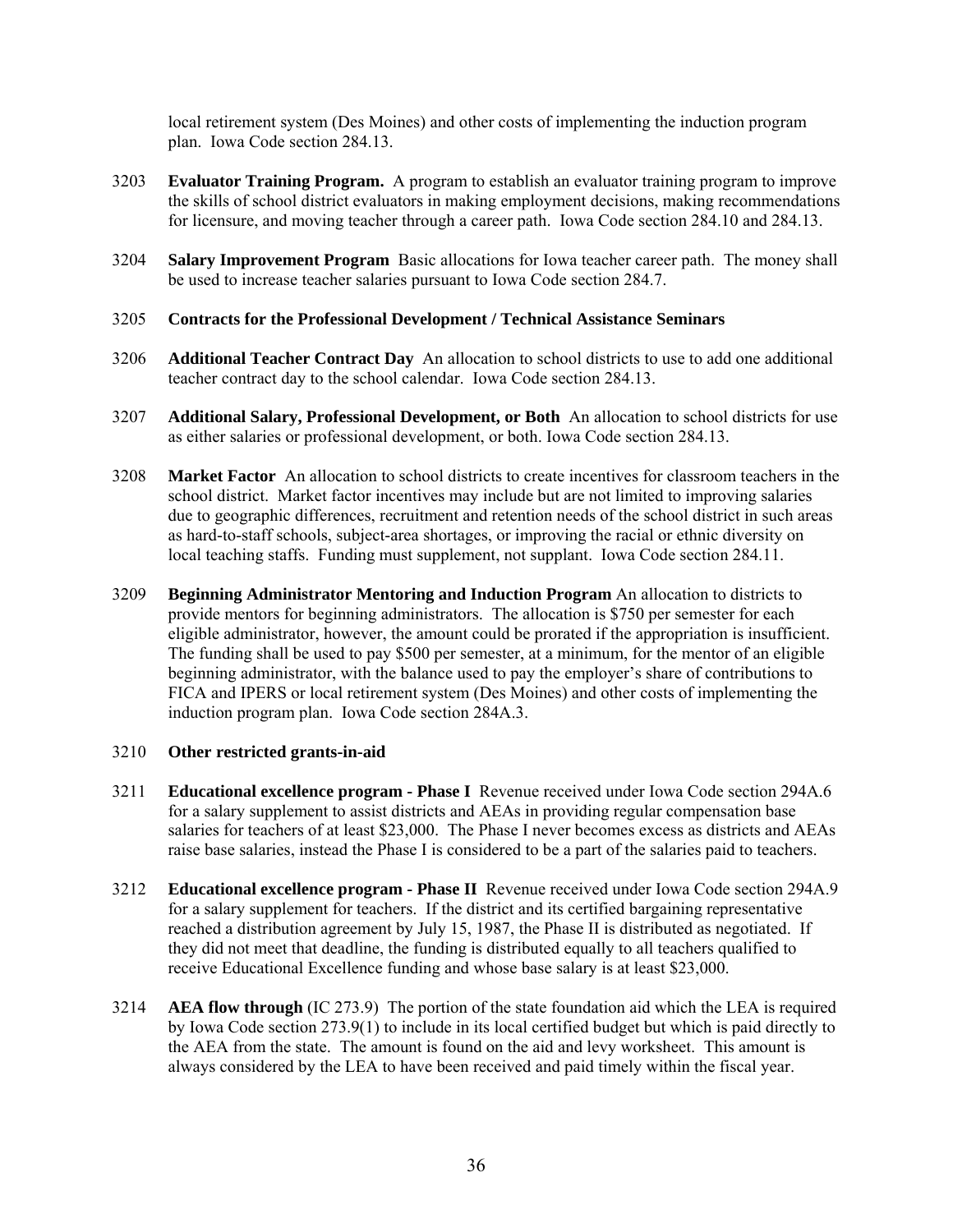- 3216 **Iowa Early Intervention Block Grant** (Early Intervention) (Class Size Reduction) An appropriation for districts to provide the resources needed to reduce class sizes in basic skills instruction in kindergarten through third grade to the state goal of 17 students for every 1 teacher, to provide direction and resources for early intervention efforts to achieve a higher level of student success in the basic skills, especial reading, and to increase communication and accountability regarding student performance. Iowa Code section 256D.1.
- 3217 **Ambassador to Education** (Teacher of the Year) Funds in an amount equal to the salary and benefits the person selected by the governor as ambassador to education (teacher of the year) would have received from the district, or 30,000, whichever amount is greater, paid to the school district that employs the person selected. An additional amount is included to reimburse actual expenditures incurred as a result of the performance of the duties as ambassador for one-year while the teacher is on sabbatical. (IC 256.45)
- 3218 **Extended School Year Grants.** Grants to school districts or collaboration of school districts to provide technical assistance for conversion of an existing school to an extended school year calendar, or for investigating the possibility of converting an existing school within a district to an extended school year calendar. (IC 256.22)
- 3219 **Advancement of Women & Minorities in Administrative Positions** A pilot project to encourage the advancement or recruitment of women and minorities to administrative positions within the district. (IC 256.23)

# 3220 **Other restricted grants-in-aid**

- 3221 **Transportation aid for nonpublic students.** Revenues from the state for the transportation of resident students attending accredited or approved nonpublic schools on the same basis as resident public school students in accordance with Iowa Code subsection 285.2(14). (Must be reported as a revenue and cannot be used as a credit to an expenditure account)
- 3222 **Textbook aid for nonpublic students.** Revenues from the state for the purpose of providing textbook services to students attending accredited or approved nonpublic schools located within the district boundaries in accordance with Iowa Code section 301.1. Textbooks, adopted and purchased by the school district, shall be made available to pupils attending accredited nonpublic schools to the extent that state funds are made available. Textbook means books and loose-leaf or bound manuals, systems of reusable instructional materials or combinations of books and supplementary instructional materials which convey information to the student or otherwise contribute to the learning process, or electronic textbooks, including but not limited to computer software, applications using computer-assisted instruction, interactive videodisc, and other computer courseware and magnetic media. In order to be considered a textbook, the student must have access to an individual copy for classwork, or in the case of software, it is available on enough computers in the classroom that each student has access to it during class. Textbooks do not include teacher manuals, library books, or consumables. (Must be reported as a revenue and cannot be used as a credit to an expenditure account)
- 3224 **Mentoring/Induction of New Teacher's Support** (former program still active)
- 3225 **Reading Recovery.** A program to help the lowest achieving, least able children in  $1<sup>st</sup>$  grade develop the strategies necessary for reading and writing independence . The goal is to bring the children to the average of their class so special assistance or long-term remediation will not be necessary.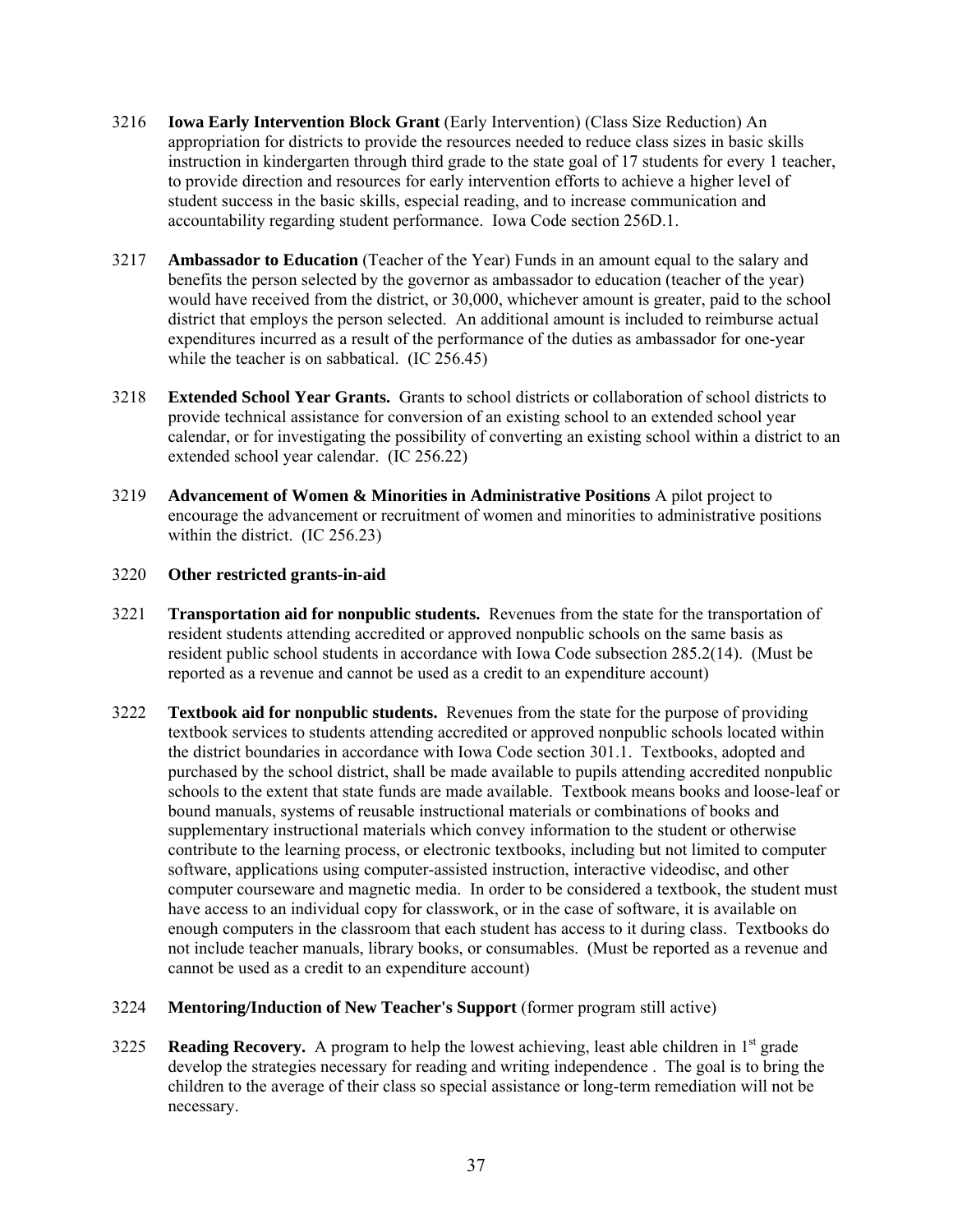# 3226 **Employability Skills Assessments Reimbursements** (Work Keys)

- 3227 **State Decategorization Grant** (D-CAT) (DHS) Decatergorization of child welfare funding is intended to establish a system of delivering human services based upon client needs to replace a system based upon a multitude of categorical programs, each with different definitions and eligibility. The purposes of decatergorization include but are not limited to redirecting child welfare funding to services which are more preventive, family-centered, and community0-based in order to reduce use of restrictive approaches which rely upon institutional, out-of-home, and out-of-community services. (IC 232.188)
- 3228 **Juvenile Delinquency Grant** (Life Skills) (DHS/Judicial System) (IC 232.191) Funding to develop or expand programs providing specific life skills and interpersonal skills training for adjudicated delinquent youth who pose a low to moderate risk to the community. (Rules 441- 151)
- 3229 **Truancy Intervention Grant / Juvenile Crime Prevention Grants** (DHR) (IC 232.191) Funding to develop or expand school-based programs addressing truancy and school behavioral problems for youth ages 12-17, and to develop or expand an intensive tracking and supervision program for adjudicated delinquent youth at risk for placement who have been released from resident facilities, which shall include telephonic or electronic tracking and monitoring and intervention by juvenile authorities, and to develop or expand supervised community treatment for adjudicated delinquent youth who experience significant problems and who constitute a moderate community risk.
- 3230 **At Risk program grants** (IC 279.51)
- 3231 **Parent Education for At Risk (0-3 years old)** (IC 279.51(2)(b)(2)) Grants to provide educational support services to parents of at-risk children age birth through 3 years old.
- 3232 **Child Development (3&4 years old)** Grants to provide new or additional child development services to at-risk children based on criteria in Iowa Code section 256A.3.
- 3233 **Public School, Child Development (3-5 years old)** (IC 279.51(2)(b)(1)) Grants to establish programs for 3, 4, and 5 year old at-risk children which are a combination of preschool and fullday kindergarten.
- 3234 **Innovative At Risk (grades K-3)** (IC256A.3) Grants to provide new or additional child development services to at-risk children based on criteria in Iowa Code section 256A.3.
- 3237 **Family Resource** (IC256A.4) Grants to develop and offer a program which provides outreach and incentives for the voluntary participation of expectant parents and parents of children in the period of life from birth through age 5, who reside within district boundaries, in educational family support experiences designed to assist parents in learning about the physical, mental, and emotional development of their children.
- 3238 **At Risk 4-year-olds** (IC256A.3) Grants to provide new or additional child development services to at-risk children based on criteria in Iowa Code section 256A.3.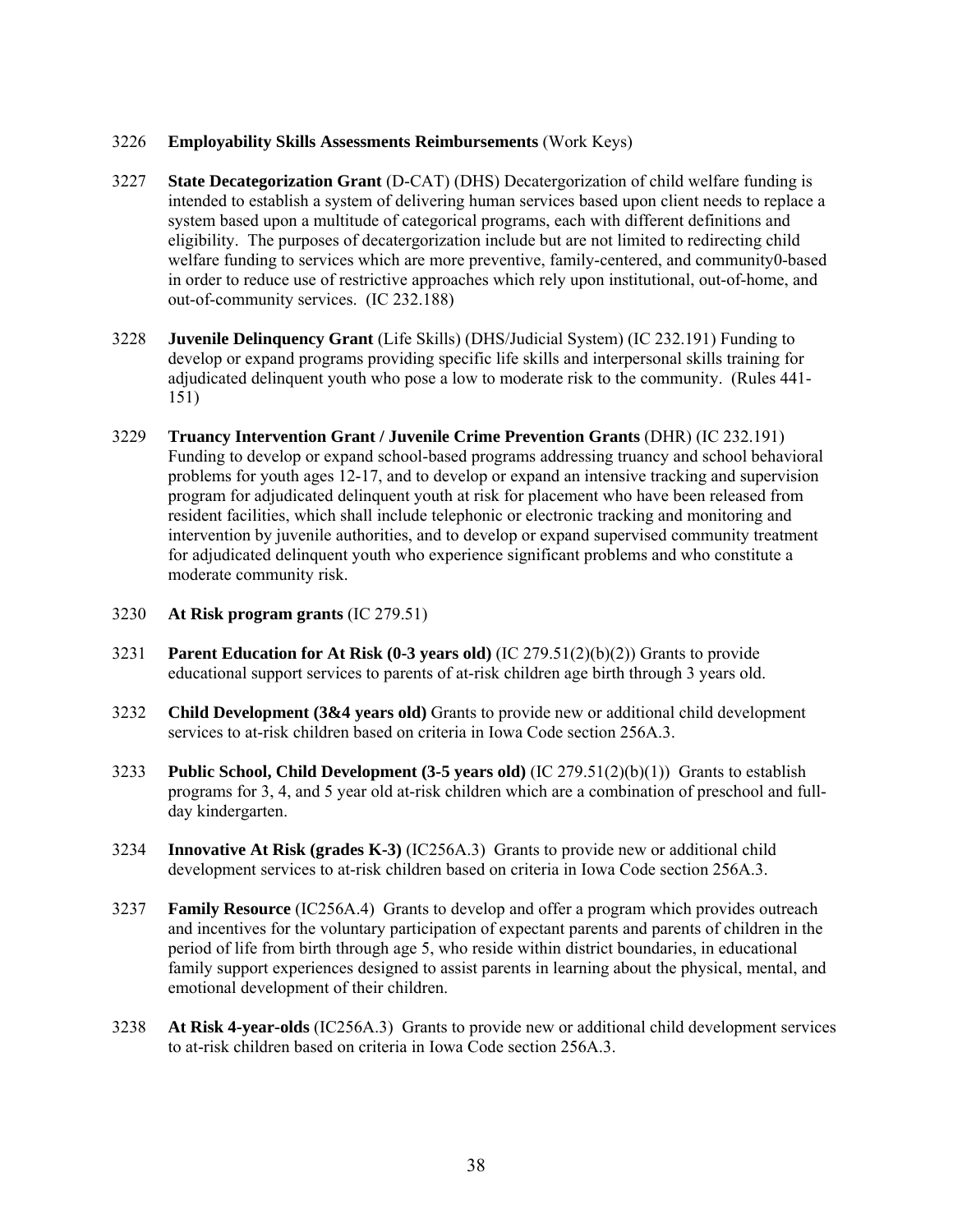3239 **AEA Early Childhood Education** (IC 279.51(1)(a)) Grants to AEAs to assist district in developing program plans and budgets and to assist district in meeting other responsibilities in early childhood education.

# 3240 **Other restricted grants-in-aid**

- 3241 **Iowa Child Abuse Prevention Program**, (DHS) (IC 235A.1) DHS grants to community-based volunteer coalitions or councils to establish or expand community-based prevention projects or educational programs for the prevention of child abuse and neglect and to study and evaluate community-based prevention projects and educational programs for the problems of families and children.
- 3242 **Community Partnership** (Tobacco Settlement) (DPH) (IC 12.65 and 142A) A community partnership area shall encompass a county or multicounty area, school district or multischool district area, economic development enterprise zone or community empowerment area, and projects shall allow extensive involvement of youth in attaining the objectives of the program. Funds are for comprehensive tobacco use prevention and control initiatives to address reduction of tobacco use by youth and pregnant women, promote compliance by minor and retailers with tobacco sales laws and ordinance and enhancement of the capacity of youth to make healthy choices. The program will foster a social and legal climate in which tobacco use becomes undesirable and unacceptable, in which role models and those who influence youth promote healthy social norms and demonstrate behavior that counteracts the glamorization of tobacco use, and in which tobacco becomes less accessible to youth.

### 3243 **Foreign language grants**

- 3244 **Resources Enhancement and Protection Program** (REAP education program grants) (IC 455A.19)
- 3245 **Iowa conservation education grants** (455A.19) Revenues from the state for participation in innovative conservation education programs.
- 3246 **Innovative Substance Abuse Prevention Grant**
- 3248 **Education Technology Assistance** (IC 256.33) Revenues from the state to assist in the use of educational technology for instructional purposes. Uses include inservice training, research projects on ways to improve instruction using technology, demonstration projects that model effective uses of educational technology, and establishment of a clearinghouse for best practice.
- 3249 **National Assessment of Educational Progress (NAEP)** (IC 294A.25(5)) Program to determine the academic achievement of students in math, reading, science, US history, or geography.
- 3250 **School Food Service Program** (Fund 61 or 62)
- 3251 **School lunch cash assistance** (IC chapter 283A) Revenues from the state for the purpose of providing a school lunch program according to Iowa Code chapter 283A. Federal aid should not be included here.
- 3252 **School breakfast cash assistance** (IC chapter 283A) Revenues from the state for the purpose of providing a school breakfast program according to Iowa Code chapter 283A. Federal aid should not be included here.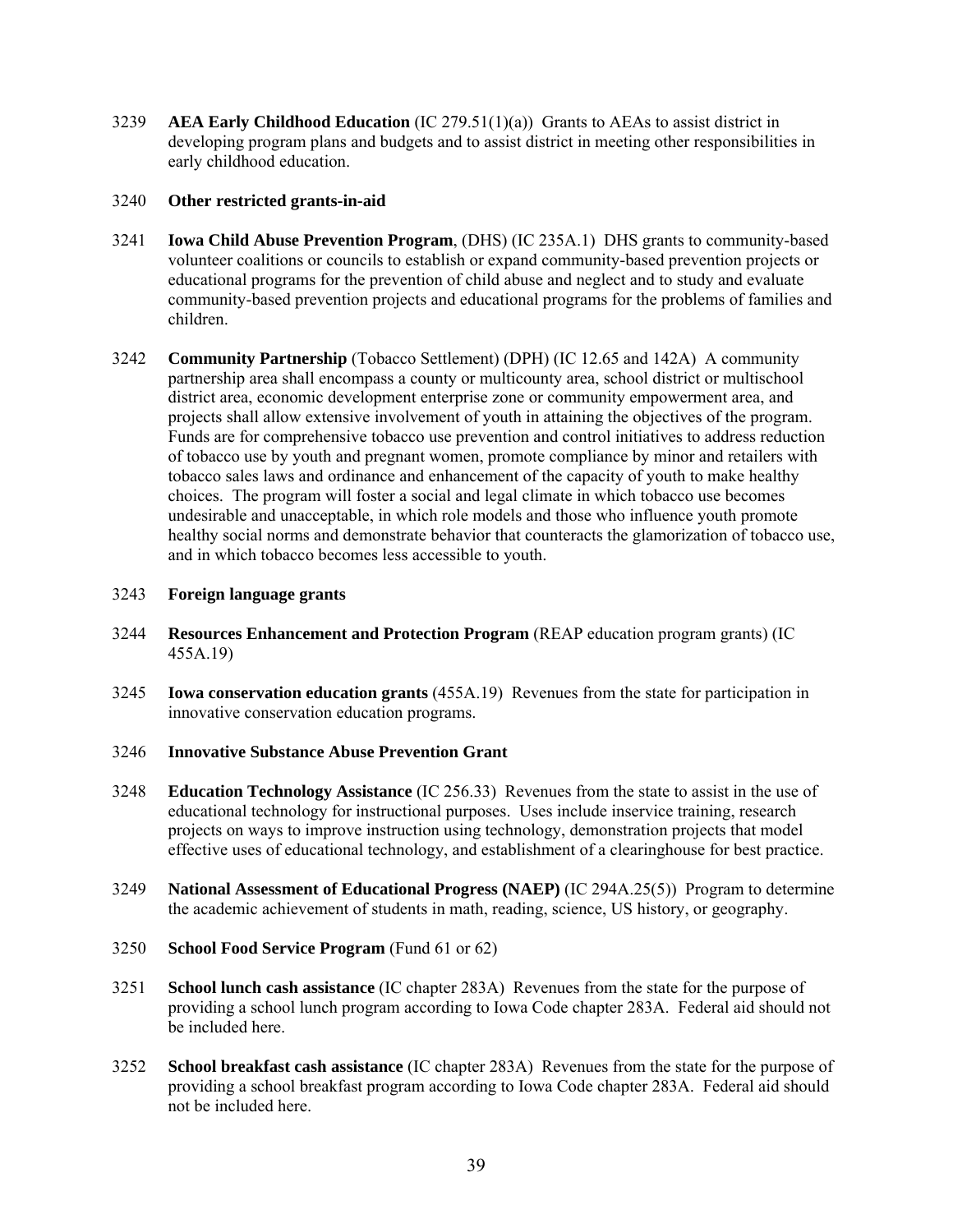## 3260 **Other restricted grants-in-aid**

- 3261 **Vocational aid** (IC section 2585) State funds to reimburse districts for a portion of the expenditures for salaries and authorized travel of vocational teachers in qualified vocational classes. Federal vocational aid should not be included here.
- 3263 **Iowa Regional High School Academies Initiative Planning Grants**, (HF 2549, Section  $3.16(b)$ )
- 3264 **Anatomical Gift Public Awareness Grant** (IC142C.15) Grants to conduct public awareness projects regarding anatomical gifts and transplantation.
- 3265 **Teacher exchange program grants** (IC 256.7(15)) Grants to establish a teacher exchange program.
- 3266 **Iowa Learning Technology Commission Grants** (IC 280A) Grants to provide training and learning opportunities in technology for students in  $7<sup>th</sup>$  grade and their teachers and administrators.
- 3269 **Solid Waste Alternatives Program (SWAT)** (Safe Chemical Management for Schools Pilot Project) (DNR-COG) (455E.11)

### 3270 **Other restricted grants-in-aid**

- 3271 **Iowa comprehensive petroleum underground storage tank fund grant (DNR)** (IC 455B.474(2)(e)) Funds to close an underground storage tank to prevent any future release of a regulated substance into the environment. Removal of a tank is not required if the tank is filled with an inert material. (PPEL Fund or Capital Projects Fund)
- 3272 **Iowa disaster assistance** (IC 29C.6(17)) State funds to supplement federal disaster assistance in a are where the president of the US has declared a major disaster to exist in the state and financial assistance is essential to meet disaster related necessary expenses or serious needs of local governments adversely affected by the major disaster that cannot be otherwise adequately met from other means of assistance. (Generally PPEL Fund or Capital Projects Fund)
- 3273 **Vision Iowa School Infrastructure Program** (IC chapter 292) / Vision Iowa /CAT (DED) Grants from the Vision Iowa program to schools to assist with school infrastructure needs. School infrastructure is defined as those activities authorized in Iowa Code section 296.1 but does not include those activities related to stadiums, bus barns, a home or homes of a teacher or superintendent, procuring and improving a site for an athletic field, or improving a site already owned for an athletic field. (Capital Projects Fund)

# 3274 **Iowa Alliance for the Arts, LACES**

### 3275 **Iowa Arts Council, Artist in the School**

3276 **Community Grants** (DPH, DHR) (IC 232.190) Grants to collaborations of all relevant local government, school, and service agencies to develop plans based on community-wide consensus in how to remediate community problems related to juvenile crime. Services shall be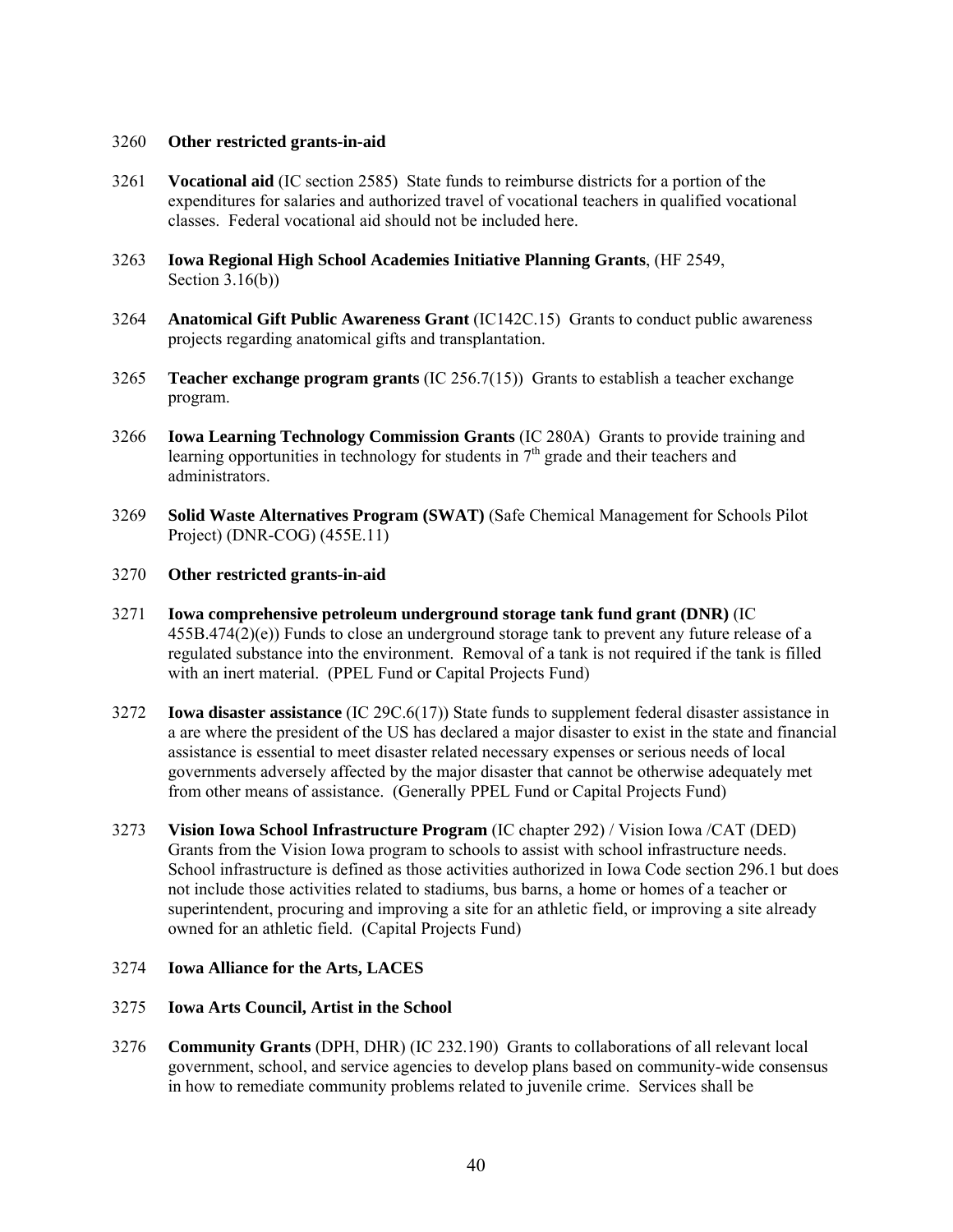comprehensive, preventive, community-based, and shall utilize flexible delivery systems and promote youth development.

- 3277 **Labor Management Grant** (IWD) (IAC877-9.1). Grants from the department of workforce development to improve communications and facilitate dialogue between labor, management, and government on workforce development problems, to establish in-plant labor management committees, and to provide technical assistance to promote effective labormanagement policies.
- 3278 **Career Pathways Grant** (IC 256.39) Grants to a consortium of school districts, community colleges, AEAs, and business and labor organizations for the purpose of measuring employability skills of students, developing curricula to integrate academic and work-based learning, and staff development to implement the curriculum. The program can also include career guidance and exploration, program accountability, encouragement of collaborative teaching, and service learning opportunities for students.
- 3279 **Odyssey of the Mind**

### 3280 **Other restricted grants-in-aid**

- 3281 **Telecommunications Council Grants** (IC 8D.13(8)) Grants for education telecommunications applications to procure, operate, and maintain the ICN with sufficient capacity to serve the video, data, and voice requirements of the educational telecommunications system.
- 3282 **Electronic data interchange (EDI)** (Project Easier) (IC 294A.25(7)) Grants to develop a K-12 management information system (MIS).

#### 3283 **DOT Outdoor Classroom Grants**

- 3284 **Iowa Math and Science Coalition** (IC 294A.25(9)) Appropriation to support the Iowa math and science coalition.
- 3285 **Geography Alliance** (IC 294A.25(6)) Appropriation to support the Geography alliance.

# 3286 **SAFE Coalition Grant**

- 3287 **Environment First Funds** (Million More by 2004) (Keepers of the Land (1/2)) (DNR) (IC 8.57A) Grants for the protection, conservation, enhancement, or improvement of natural resources or the environment.
- 3288 **Trees Forever** (PPEL Fund or Capital Projects Fund)
- 3289 **Earth Year 2000 grants** (DNR)
- 329X **Reserved for Special Education Weightings**
- 3300
- 330X **Reserved for Special Education Levels**
- 3310 **Other restricted grants-in-aid**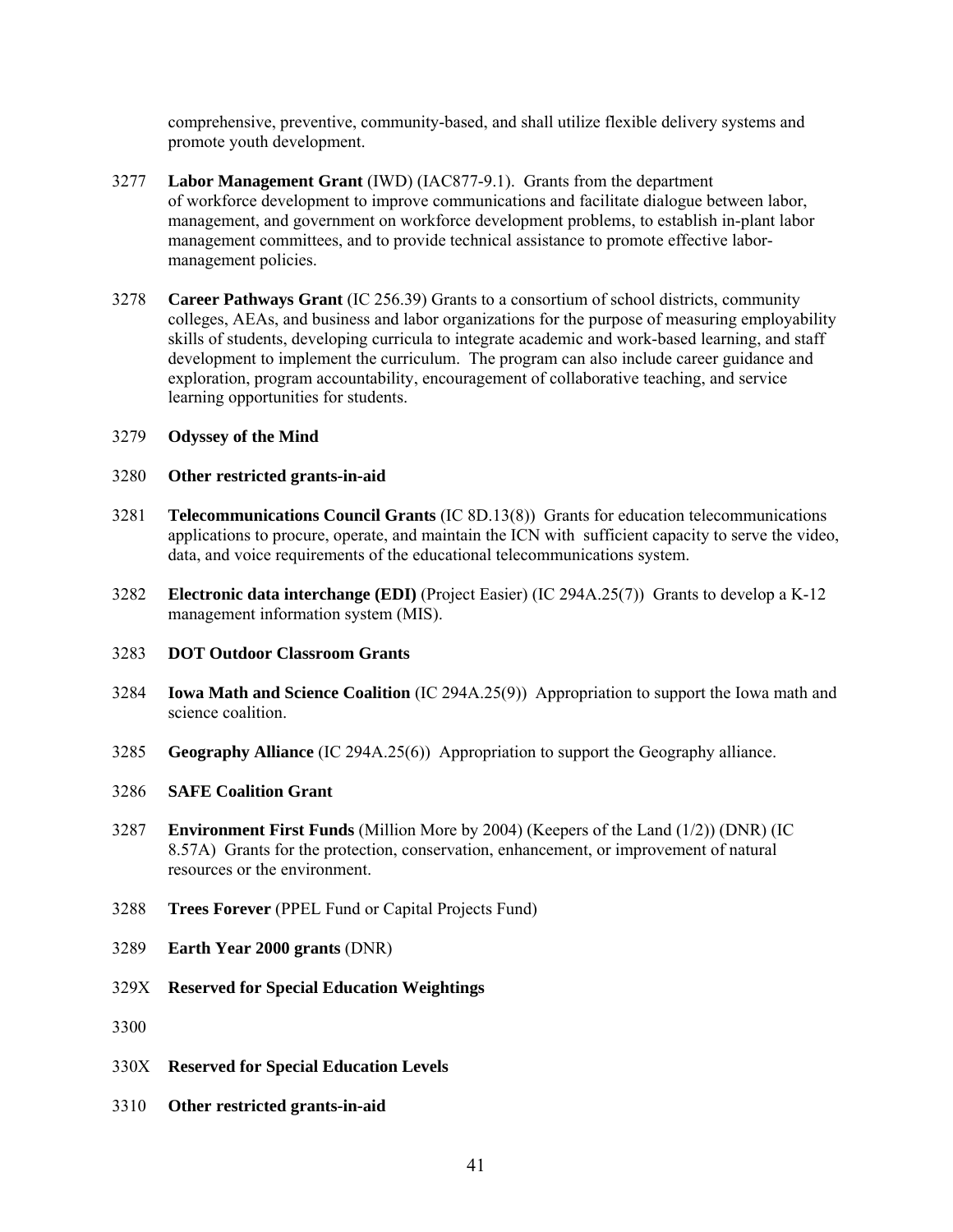- 3311 **Early Childhood Programs grant** (Empowerment) (DHS) (IC 28.9(3)) Grants to community empowerment boards for early childhood programs.
- 3312 **School Ready Children grants account** (Empowerment) (IC 28.7, 28.8(2)) Grants for a community empowerment board that has developed an approved school ready children plan. Grants shall be used to various preschool services, but priority is given to program that provide preschool services on a voluntary basis to children deemed at risk of not succeeding in elementary school, training child care providers and others to encourage early intellectual stimulation of very young children, and offering parent support and education programs on a voluntary basis to parents of children from birth through five years of age.
- 3313 **Community Coalition Grant** (Youth Mentoring Program) (DPH) (IC 125.59) Grants to community coalitions for substance abuse prevention programs.
- 3320 **Other restricted grants-in-aid**
- 3321 **Reserved for State Medicaid Match**
- 3330 **Other restricted grants-in-aid**
- 3331 **Closing the Achievement Gap Grants** (SF 2298, Sec 80 (14))
- 3360 **Other restricted grants-in-aid**
- 3361 **School Infrastructure Supplemental Amount** (Local Option tax for schools) A supplemental amount paid to school districts with sales tax capacity per student below the amount specified in Code. The amount is calculated as the guaranteed school infrastructure per pupil amount less the district's pro rata share of local sales and service tax for school infrastructure purposes. (IC chapter 423E) (Fund 33 only)

#### 3700 **State grants-in-aid through other Agencies**

- 3800 **Revenue in Lieu of Taxes.** Commitments or payments made out of general revenues by a state to the school district in lieu of taxes it would have had to pay had its property or other tax base been subject to taxation by the school district on the same basis as privately owned property. It includes payment made for privately owned property that is not subject to taxation on the same basis as other privately owned property because of action by the state.
- 3801 **Military credit** (IC chapter 427) (Tax funds only). Revenue received in lieu of taxes on exempt military property located within the district per Iowa Code chapter 427. Military credit revenue must be spread against the various individual tax funds in the same proportion as other district taxes received.
- 3802 **Machinery & Equipment Replacement (M & E)** (IC 427B.18) Payment from the industrial machinery, equipment, and computers replacement fund. (Tax funds only)
- 3811 **Wetlands and prairie lands revenue in lieu of taxes** (IC 427.1(23)) Revenues as a result of property tax exemptions granted to owned of land designated as native prairie or land designated as a protected wetland by the DNR. (Tax funds only)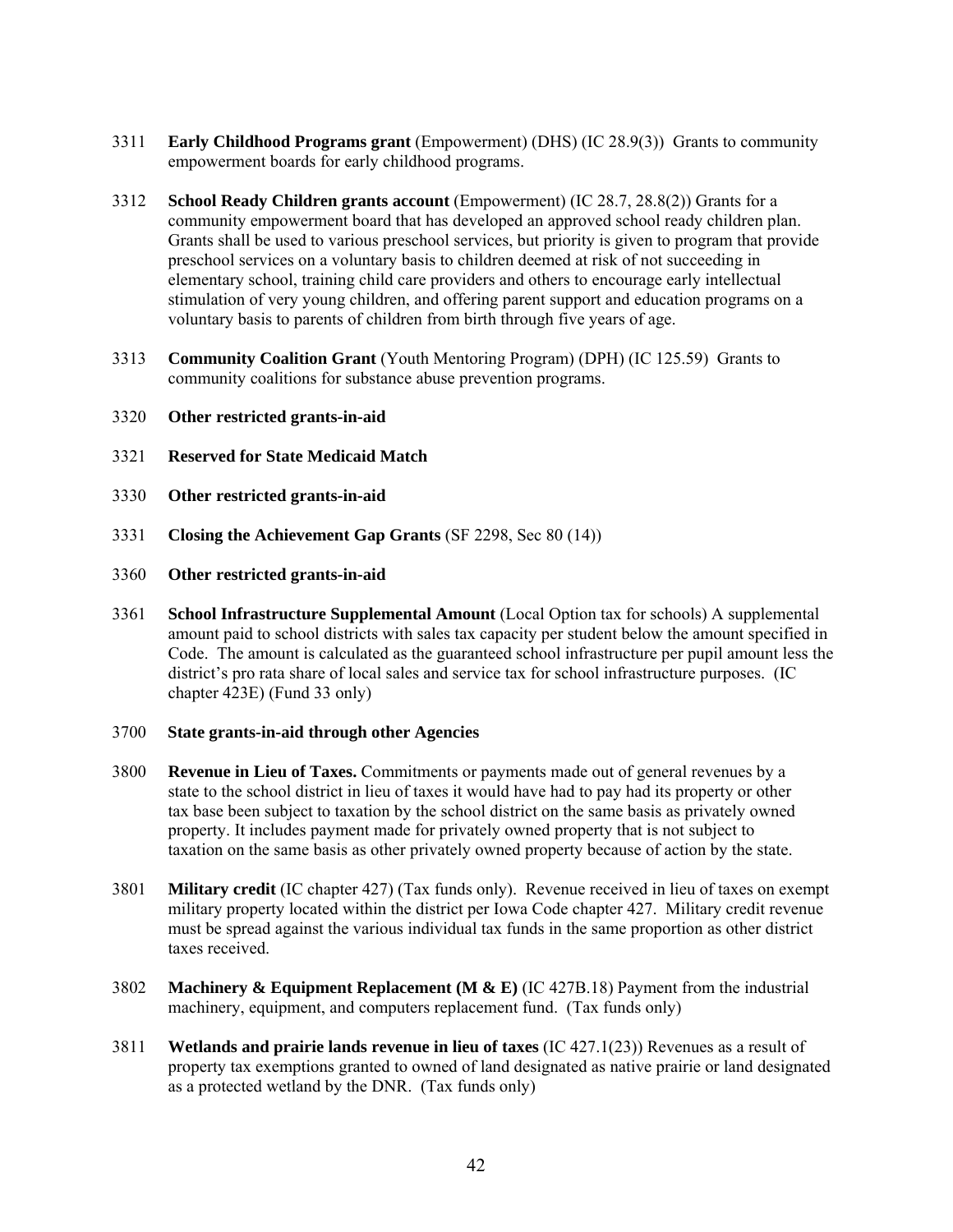- 3812 **Open space property payment in lieu of taxes** (DNR) (IC 465A.4) Revenues as a result of property tax exemptions granted for land designated as open spaces property by the DNR (Tax funds only)
- 3900 **Revenue for/on Behalf of the School District/AEA.** Commitments or payments made by a state for the benefit of the school district or contributions of equipment or supplies. Such revenue includes the payment of a pension fund by the state on behalf of a school district employee for services rendered to the school district and a contribution of capital assets by a state unit to the school district. Separate accounts may be maintained to identify the specific nature of the revenue item.

# 4000 **Revenue From Federal Sources.**

Transferability under NCLB. One of the provisions of the No Child Left Behind Act allows states to transfer federal grants in some programs to certain other programs. Revenues should be shown as the original grant received and not revenues to the grant to which transferred. Likewise, expenditures will be shown using the project number of the original grant but the allowable uses of the grant to which transferred.

- 4100 **Unrestricted Grants-in-Aid Direct From the Federal Government.** Revenues direct from the federal government as grants to the school district that can be used for any legal purpose desired by the school district without restriction.
- 4101 **Impact Aid** (CFDA 84.041) (General Fund for maintenance; PPEL or Capital Projects Fund for Construction)
- 4200 **Unrestricted Grants-in-Aid From the Federal Government Through the State.**  Revenues from the federal government through the state as grants that can be used for any legal purpose desired by the school district without restriction.
- 4201 **Innovative Education Program Strategies** (Title V (formerly Title VI), Chapter 2), (CFDA 84.298)
- 4202 **Innovative Education Program Strategies**, **Carryover.** Funds become available on July 1 and are coded under 4201 for the first 15 months (July 1 to September 30 of subsequent year); if funds are not completely obligated at the end of the 15 months, they become carryover funding coded to 4202.
- 4203 **Flood Control Projects** (CFDA 12.106) (PPEL Fund or Capital Projects Fund)
- 4300 **Restricted Grants-in-Aid Direct From the Federal Government.** Revenues direct from the federal government as grants to the school district that must be used for a categorical or specific purpose. If such money is not completely used by the school district, it usually is returned to the governmental unit.
- 4300 **Other restricted grants-in-aid direct from the Federal Government**
- 4302 **Impact Aid Facilities Maintenance**, (P.L. 81-815) (CFDA 84.040) (General Fund for maintenance; PPEL or Capital Projects Fund for Restorations/Improvements)
- 4308 **Grants for Agricultural Research**, Special Research Grants (CFDA 10.200)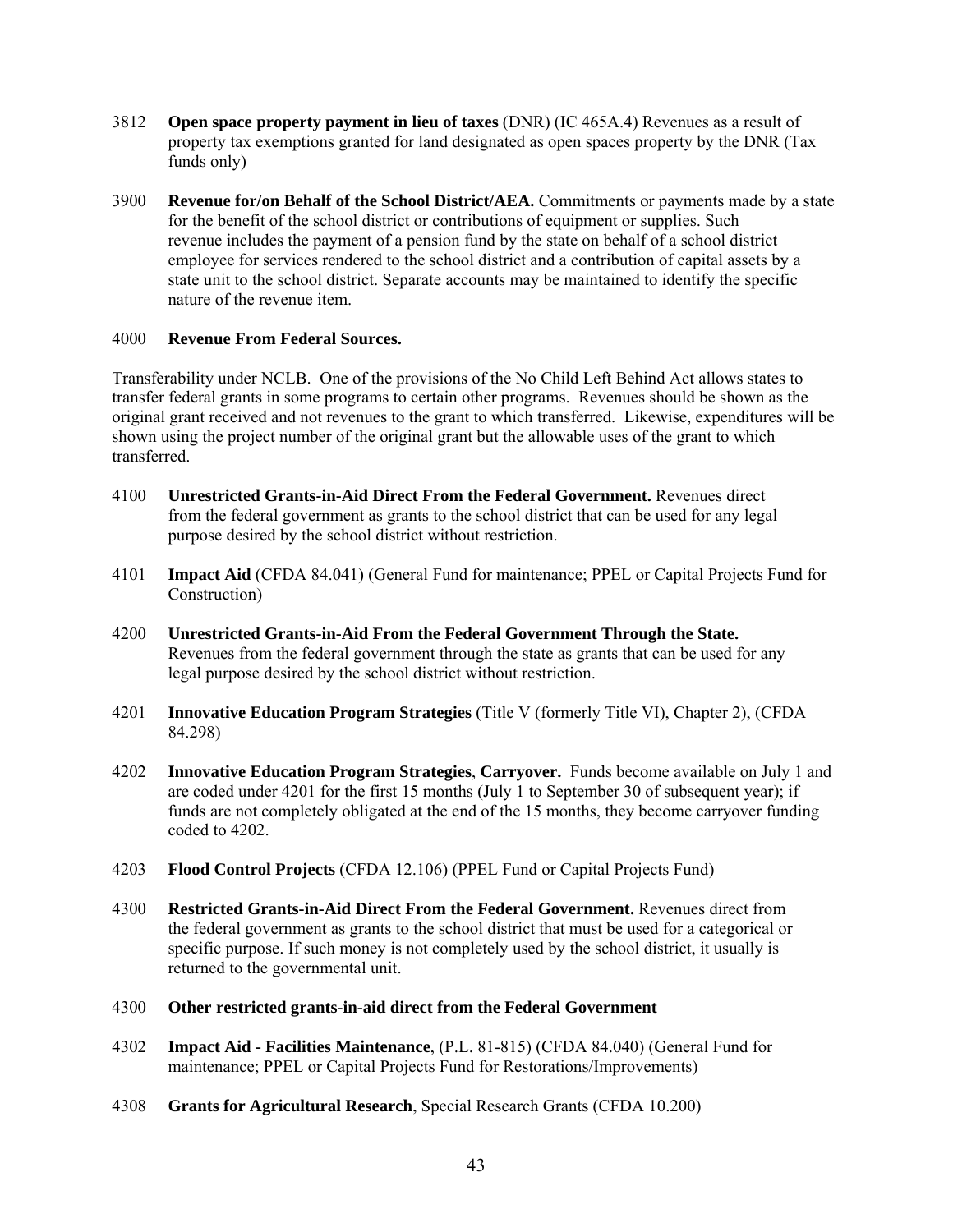- **Secondary Agriculture Education Grants** (CFDA 10.226)
- **Other restricted grants-in-aid direct from the Federal Government**
- **Distance Learning and Telemedicine Loans and Grants** (CFDA 10.855)
- **Community Facilities Loans and Grants** (CFDA 10.766) (PPEL Fund or Capital Projects Fund)
- **Promotion of the Humanities\_Education Development and Demonstration** (Community of Learners) (CFDA 45.162)
- **Junior Reserve Officer's Training Corp (ROTC)** (No CFDA number and not subject to A-133)
- **Opportunities for Youth Youthbuild Program** (CFDA 14.243)
- **Juvenile Mentoring Program (JUMP)** (CFDA 16.726)
- **Environmental Education Grants** (CFDA 66.951)
- **Rural Outreach Rural Network Development Program** (Rural Health Outreach Grant) (CFDA 93.912)
- **Child Care Development Block Grants** (CFDA 93.575) (Used with program 840) (Generally Fund 62)
- **Other restricted grants-in-aid direct from the Federal Government**
- **Head Start** (CFDA 93.600)
- **Bilingual Education Support Services** (CFDA 84.194) (Del 2002B)
- **Bilingual Education Program Development & Implementation** (CFDA 84.288) (Del 2002B)
- **Foreign Language Assistance Grant** (CFDA 84.293)
- **Bilingual Education\_Comprehensive School Grants** (CFDA 84.290) (Del 2002B)
- **Bilingual Education\_Professional Development** (CFDA 84.195)
- **Indian Education Assistance to Schools** (CFDA 15.130)
- **Bilingual Education -- Systemwide Improvement Grant** (CFDA 84.291) (Del 2002B)
- **Safe and Drug-Free Schools & Communities--National Programs** (CFDA 84.184)
- **Other restricted grants-in-aid direct from the Federal Government**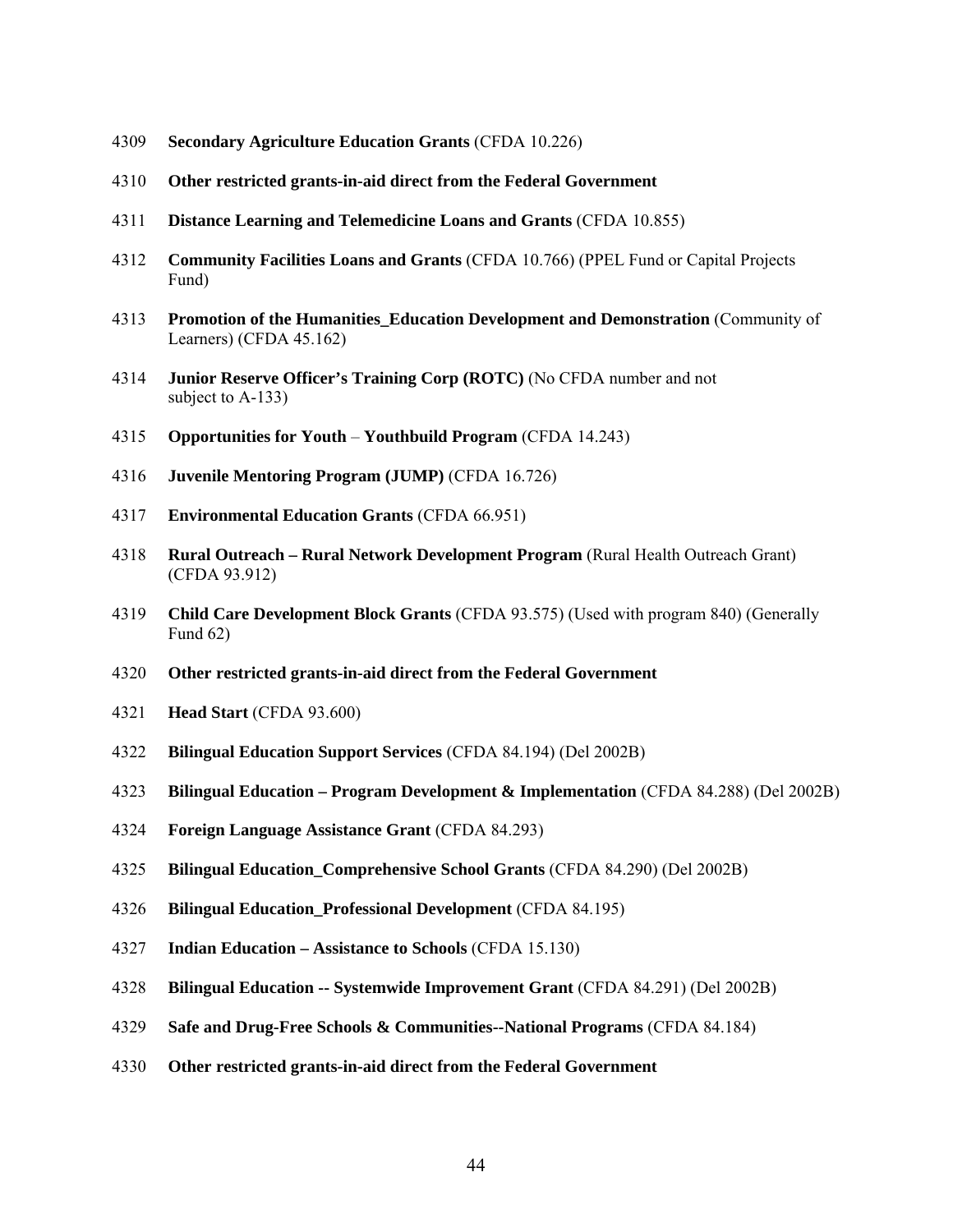- **Cash in lieu of commodities in National School Lunch Program** (CFDA 10.550) (Funds 61 or 62 only)
- **Foreign Language Incentive Program** (CFDA 84.294)
- **Literacy Through School Libraries** (CFDA 84.364)
- **Rural Education Achievement Program (REAP)** (Small Rural School Achievement Program) (SRSA) (CFDA 84.358)
- **Twenty-first Century Community Learning Centers** (CFDA 84.287)
- **Fund for the Improvement of Education** (Smaller Learning Communities Program) (Promotion of School Readiness through Early Childhood Emotional and Social Development) (CFDA 84.215)
- **Rehabilitation Services\_Service Projects** (Super Sports) (CFDA 84.128)
- **Gaining Early Awareness and Readiness for Undergraduate Programs (GEAR-Up)** (CFDA 84.334)
- **Fund for the Improvement of Education** (Carol M. White Physical Education Program) (CFDA 84.215)
- **Other restricted grants-in-aid direct from the Federal Government**
- **Early Reading First** (CFDA 84.359)
- **Special Education\_Research and Innovation to Improve Services and Results for Children with Disabilities** (CFDA 84.324)
- **Early Learning Fund** (CFDA 93.577)
- **Advanced Placement Program** (CFDA 84.330)
- **Teacher Quality Enhancement Grants** (CFDA 84.336)
- **Drug-Free-Communities Support Program** (CFDA 93.276)
- **Developing, Testing, and Demonstrating Promising New Programs** (CFDA 16.541)
- **Rural Business Enterprise Grants** (Child Care Initiative) (CFDA 10.769)
- **Restricted Grants-in-Aid From the Federal Government Through the State.** Revenues from the federal government through the state as grants to the school district that must be used for a categorical or specific purpose.
- **Title I**
- **Title I Grants to Local Education Agencies**, (CFDA 84.010)
- **Private School Capital Expenses** (Title 1), (CFDA 84.216) (Capital Projects Fund)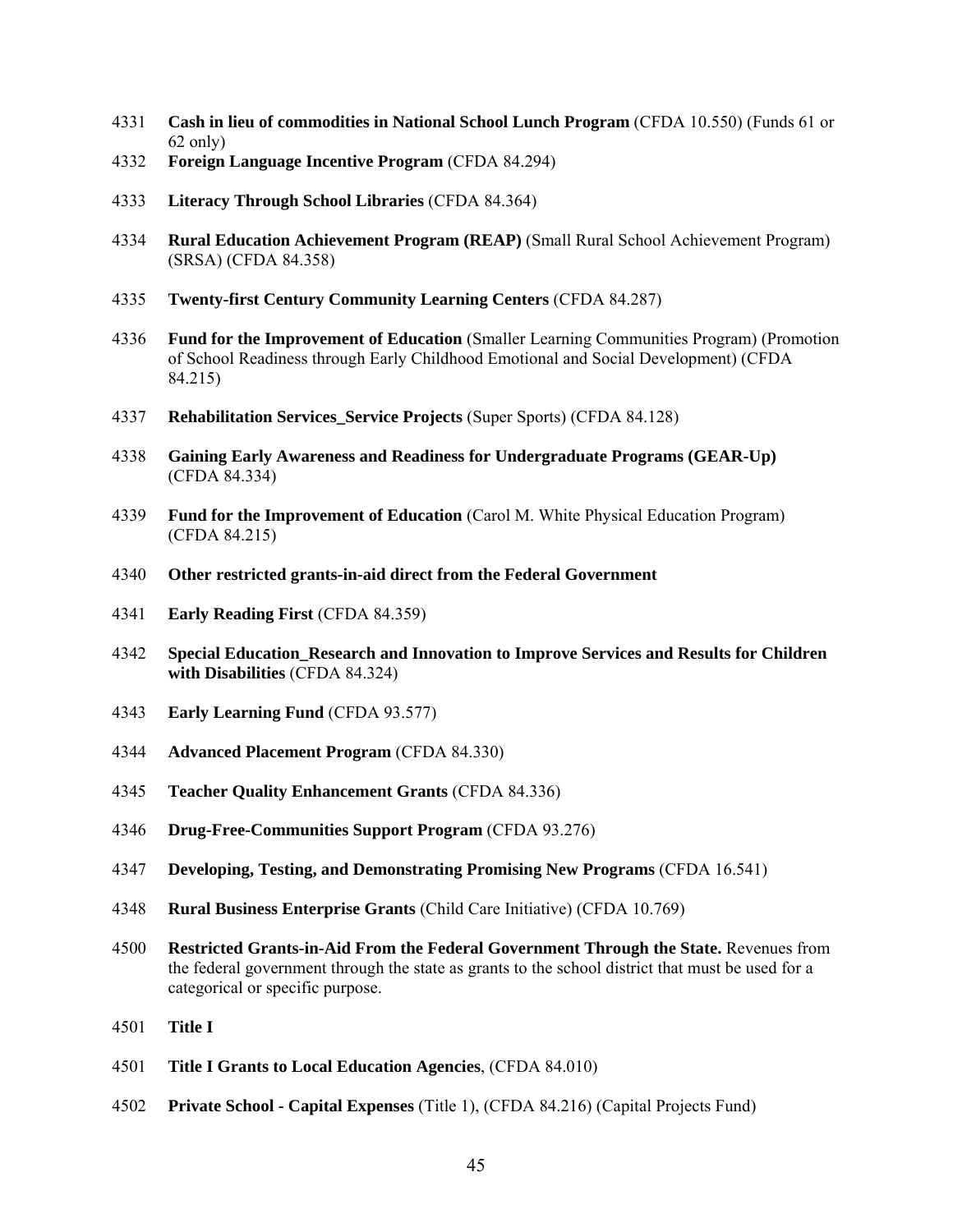# 4503 **Migrant Education - Basic State Grants Program** (Title I migrants), (CFDA 84.011)

4504 **Title I Accountability Grants**, (CFDA 84.348)

### 4506 **Title I Program for Neglected & Delinquent Children** (CFDA 84.013)

Federal Title I and Title V, Part A, funds are initially available for a 15-month period, beginning on the July 1 preceding the federal fiscal year for which the funds are appropriated and continuing until the end of that federal fiscal year (September 30). If all of the allocation is not obligated by the end of the federal fiscal year for which Congress appropriated the funds, the remaining funds may be obligated during a carryover period of an additional 12 months, subject to certain limitations. Thus funds are available for a maximum of 27 months. The first 15 months are considered the initial program and the additional 12 months are considered the carryover program. It is important for federal reporting purposes that these programs be properly accounted for in the correct initial program account code or carryover program account code.

- 4508 **Title I Grants to LEAs, carryover** Funds become available on July 1 and are coded under 4501 for the first 15 months (July 1 to September 30 of subsequent year); if funds are not completely obligated at the end of the 15 months, they become carryover funding coded to 4508.
- 4509 **Title I Migrant Education, carryover.** Funds become available on July 1 and are coded under 4503 for the first 15 months (July 1 to September 30 of subsequent year); if funds are not completely obligated at the end of the 15 months, they become carryover funding coded to 4509.

#### 4510 **Other restricted grants-in-aid from the Federal Government through the State**

- 4520 **Individuals with Disabilities Education Act (IDEA)** (formula grants)
- 4521 **Special Education Grants to States (Part B Section 611)** (Mandated flowthrough, Parent-Educator Connection, Assistive Technology, Collaborate Early Literacy, others excluding Success 4 and Positive Behavior Support (see 4529)) (CFDA 84.027)
- 4522 **Special Education Preschool Grants** (Part B, Section 619, Preschool, ages 3-5) (CFDA 84.173)
- 4523 **Special Education Grants for Infants and Families with Disabilities** (Part C, Infants & Toddlers, ages 0-2) (CFDA 84.181)
- 4526 **Special Education State Program Improvement Grants for Children with Disabilities** (Career Ladder, IEP Initiative, Literacy Initiative Every Child Reads) (CFDA 84.323)
- 4527 **Special Education Technical Assistance and Dissemination to Improve Services & Results for Children with Disabilities** (CFDA 84.326)
- 4528 **Services for Children with Deaf Blindness** (CFDA 84.025) (Del 1998B)
- 4529 **Special Education Grants to States** (Success 4 Planning, Positive Behavior Support) (CFDA 84.027)
- 4530 **Carl D. Perkins Vocational & Applied Technology Education Act of 1990**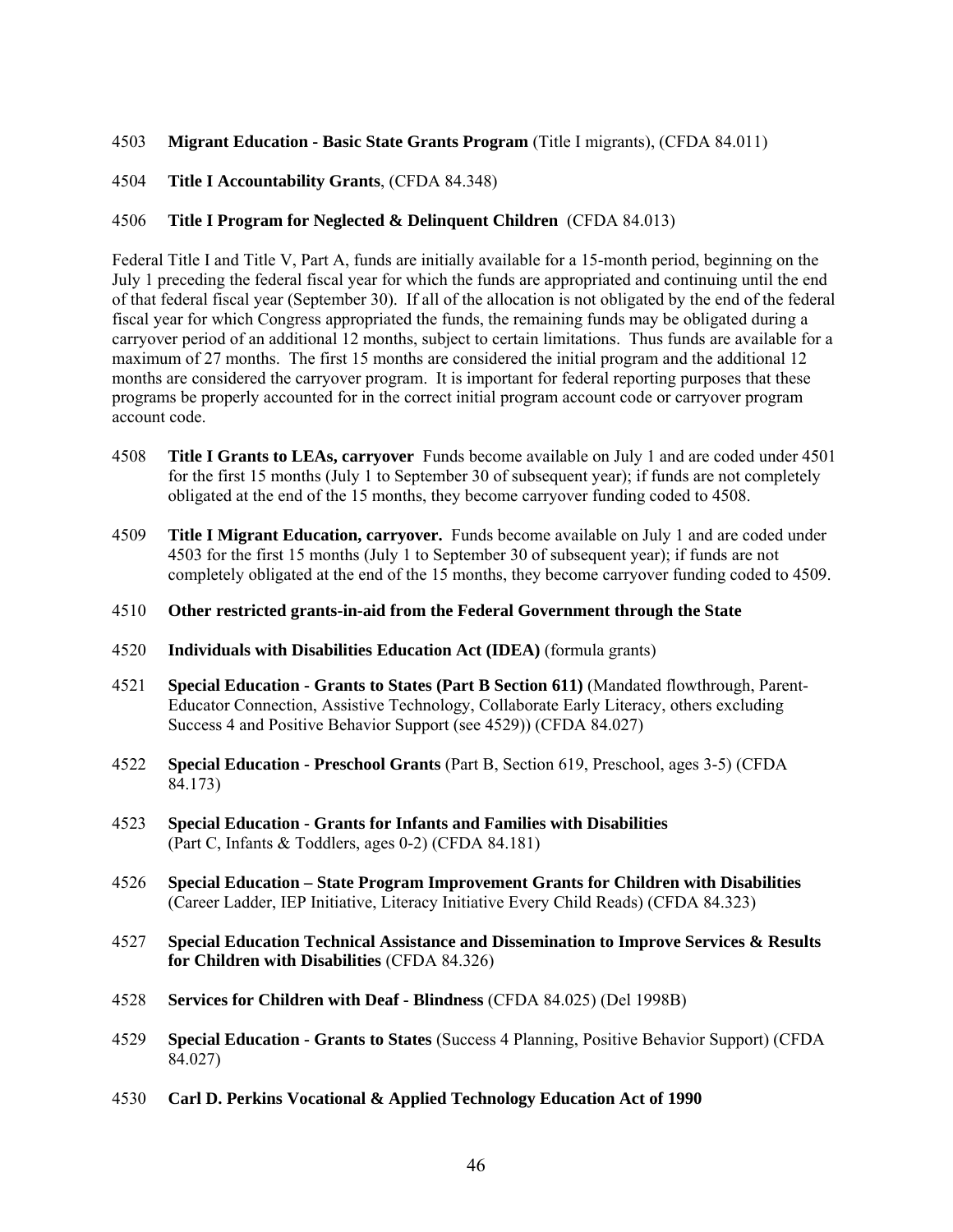- **Vocational Education Basic Grants to States** (Title II C) (CFDA 84.048)
- **Title II, subpart 1, Single Parents, Displaced Homemakers, Single Pregnant Women, and Sex Equity** (CFDA 84.048)
- **Title II, subpart 2, Correction Education** (CFDA 84.048)
- **Title III, B, Consumer/Homemaking** (CFDA 84.048)
- **Tech-Prep Education** (Title III, E) (CFDA 84.243)
- **Other restricted grants-in-aid from the Federal Government through the State**
- **Abstinence Education** (CFDA 93.235)
- **Juvenile Justice and Delinquency Prevention State Grants**, (DHR) (Student Advocate / Family Support Specialist) (CFDA 16.540)
- **Juvenile Justice and Delinquency Prevention State Grants**, (DHR) (Compliance with Federal Juvenile Justice and Delinquency Prevention Act) (JJDPA) (CFDA 16.540)
- **Juvenile Justice and Delinquency Prevention State Grants,** (DHR) (Community Collaboration Support) (CFDA 16.540)
- **Juvenile Justice and Delinquency Prevention State Grants**, (DHR) (Youth Input Programs) (CFDA 16.540)
- **Juvenile Accountability Incentive Block Grant** (JAIBG) (Juvenile Drug Court) (DHR) (CFDA 16.523)
- **Consolidated Knowledge Development and Application Program** (Reconnecting Youth in Iowa) (State Incentive Grant) (DPH) (CFDA 93.230)
- **Comprehensive School Reform Demonstration** (CFDA 84.332)
- **Class Size Reduction** (CFDA 84.340)
- **Child Nutrition Act** (Funds 61 or 62 only
- **School Breakfast Program** (CFDA 10.553)
- **National School Lunch Program** (CFDA 10.555)
- **Child and Adult Care Food Program** (CFDA 10.558)
- **Special Milk Program for Children** (CFDA 10.556)
- **Summer Food Service Program for Children** (CFDA 10.559)
- **Fresh Fruit and Vegetable Program** (CFDA 10.582)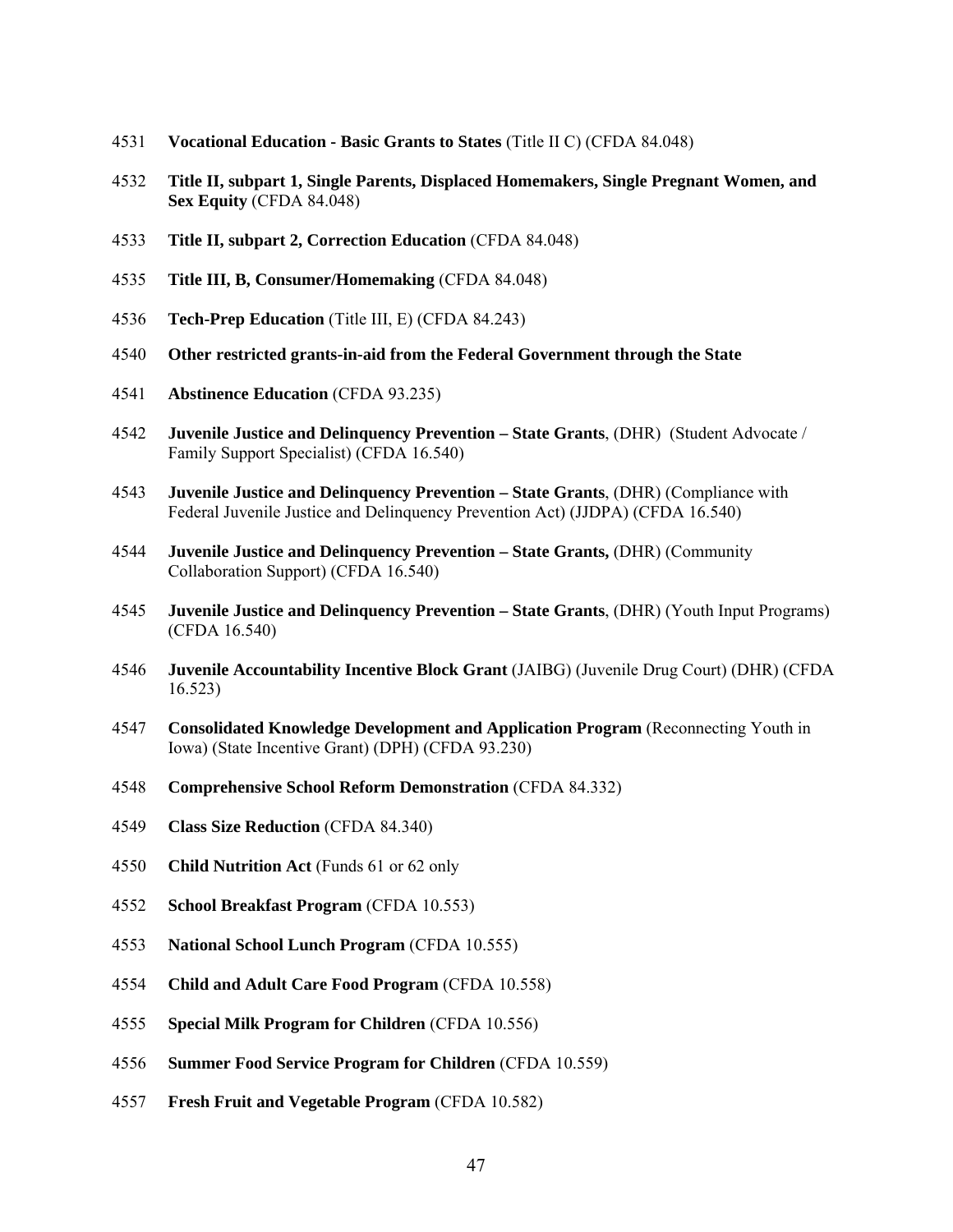- **Team Nutrition Grant** (CFDA 10.574)
- **Nutrition Education and Training Program** (CFDA 10.564)
- **Other restricted grants-in-aid from the Federal Government through the State**
- **Adult Education State Grant Program** (Adult Basic Education) (ABE) (CFDA 84.002)
- **Byrne Formula Grant Program** (Strengthening Families) (GASA, DE / ISU) (CFDA 16.579)
- **Eisenhower Professional Development State Grants** (Every Student Initiative) (CFDA 84.281)
- **Immigrant Education** (CFDA 84.162) (Del 2002B)
- **Education for Homeless Children and Youth** (School Programs and Services for Homeless Children and Youth) (CFDA 84.196)
- **Public Assistance Grants** (FEMA Disaster Assistance) (CFDA 83.544) (Generally PPEL Fund or Capital Projects Fund)
- **Even Start State Education Agencies** (CFDA 84.213)
- **Head Start** (Iowa Head Start Collaborative) (CFDA 93.600)
- **Promoting Safe and Stable Families** (DHS Decategorization Federally funded) (CFDA 93.556)
- **Other restricted grants-in-aid from the Federal Government through the State**
- **Petroleum Violation Escrow Funds** (DNR Energy), (No CFDA number, but A-133)
- **Learn and Serve America School and Community Based Programs**, (Next Steps) (CFDA 94.004)
- **Learn and Serve America School and Community Based Programs** (ComServ Iowa) (Service Learning) (CFDA 94.004)
- **Education and Human Resources** (National Science Foundation President's Award for Excellence in Math & Science Teaching) (CFDA 47.076)
- **Star Schools**, (IPTV, DE) (CFDA 84.203)
- **Cooperative Agreements to Support Comprehensive School Health Programs to Prevent the Spread of HIV and Other Important Health Problems** (AIDS Education) (CFDA 93.938)
- **State and Community Highway Safety** (Safety Education) (CFDA 20.600)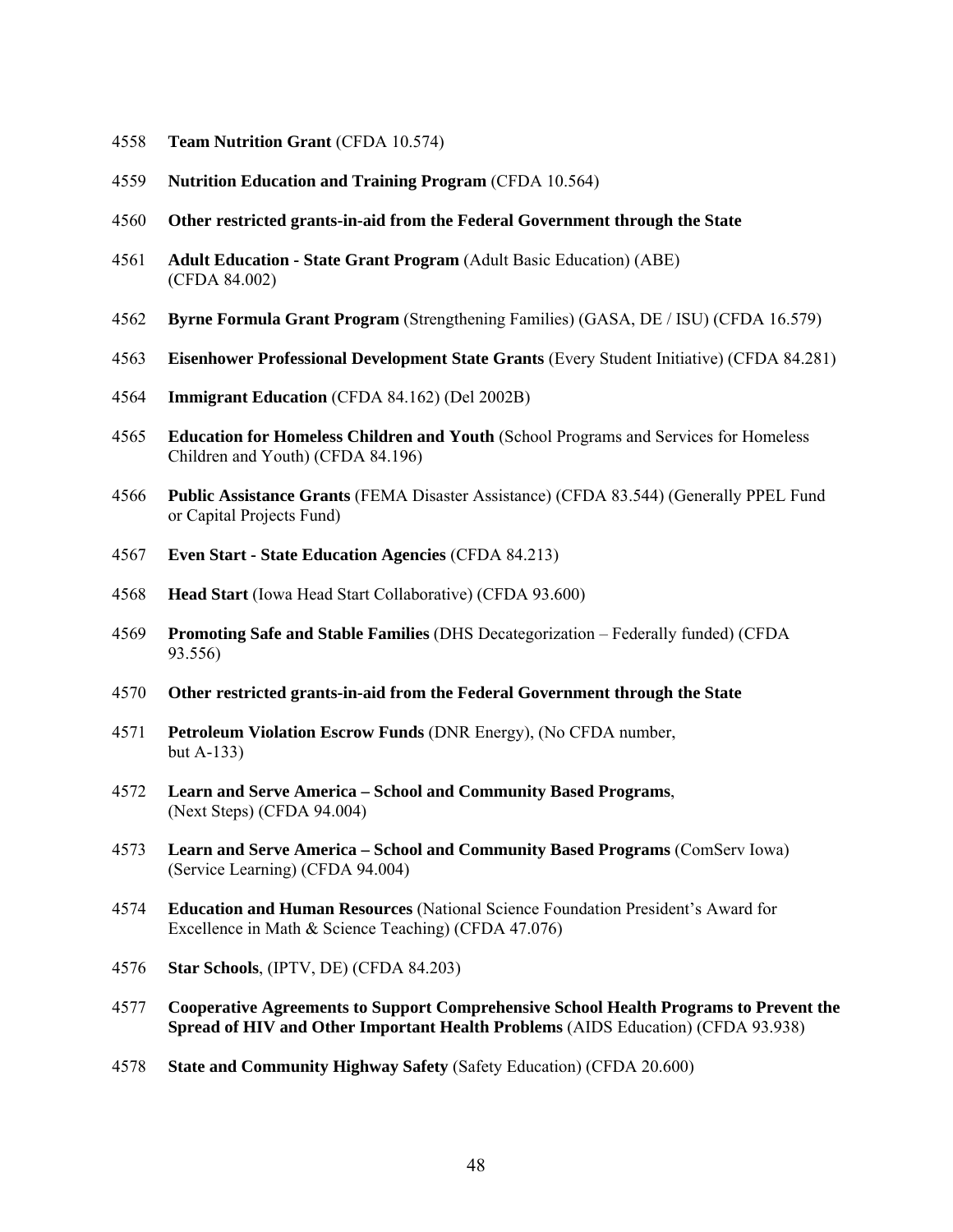- **Promotion of the Arts Partnership Agreements** (National Endowment for the Arts) (Cultural Affairs) (CFDA 45.025)
- **Other restricted grants-in-aid from the Federal Government through the State**
- **Goals 2000 State and Local Education Systemic Improvement Grants** (CFDA 84.276)
- **Fund for the Improvement of Education** (Character Education) (Iowa's Bilingual and ESL Training (FIE) Program) (CFDA 84.215)
- **Bilingual Education Support Services** (CFDA 84.194)
- **Byrd Honors Scholarships** (CFDA 84.185)
- **Enhancing Education Through Technology** (Title II D) (E2T2) (ESETP) (Formerly Technology Literacy Challenge Fund Grants) (CFDA 84.318)
- **AmeriCorps** (DED) (CFDA 94.006)
- **Senior Community Service Employment Program (SCSEP)** (CFDA 17.235)
- **Employment Services and Job Training** Pilot and Demonstration Program (School to Work) (CFDA 17.249)
- **Secondary Education and Transitional Services for Youth with Disabilities** (Project Iowa: Statewide Systems Change to Enhance (CFDA 84.158) (Del 1998B)
- **Other restricted grants-in-aid from the Federal Government through the State**
- **Safe and Drug Free Schools and Communities State Grants** (CFDA 84.186)
- **Job Training Partnership Act** (DED) (CFDA 17.250)
- **Safe and Drug Free Schools and Communities State Grants**, (Governor's Replication Grant) (CFDA 84.186)
- **Safe and Drug Free Schools and Communities State Grants** (D.A.R.E.) (CFDA 84.186)
- **Employment Services and Job Training Pilots \_Demonstrations and Research** (Work Start) (CFDA 17.249)
- **Rehabilitation Services Vocational Rehabilitation Grants to States** (Cooperative Program for Youth with Disabilities in Transition to Competitive Employment) (TAP) (CFDA 84.126)
- **Public Health and Social Services Emergency Fund** (Prevention Flood Relief Grant) (DPH) (CFDA 93.003)
- **Additional restricted grants-in aid from the Federal Government through the State**
- **Health and Human Services Grants**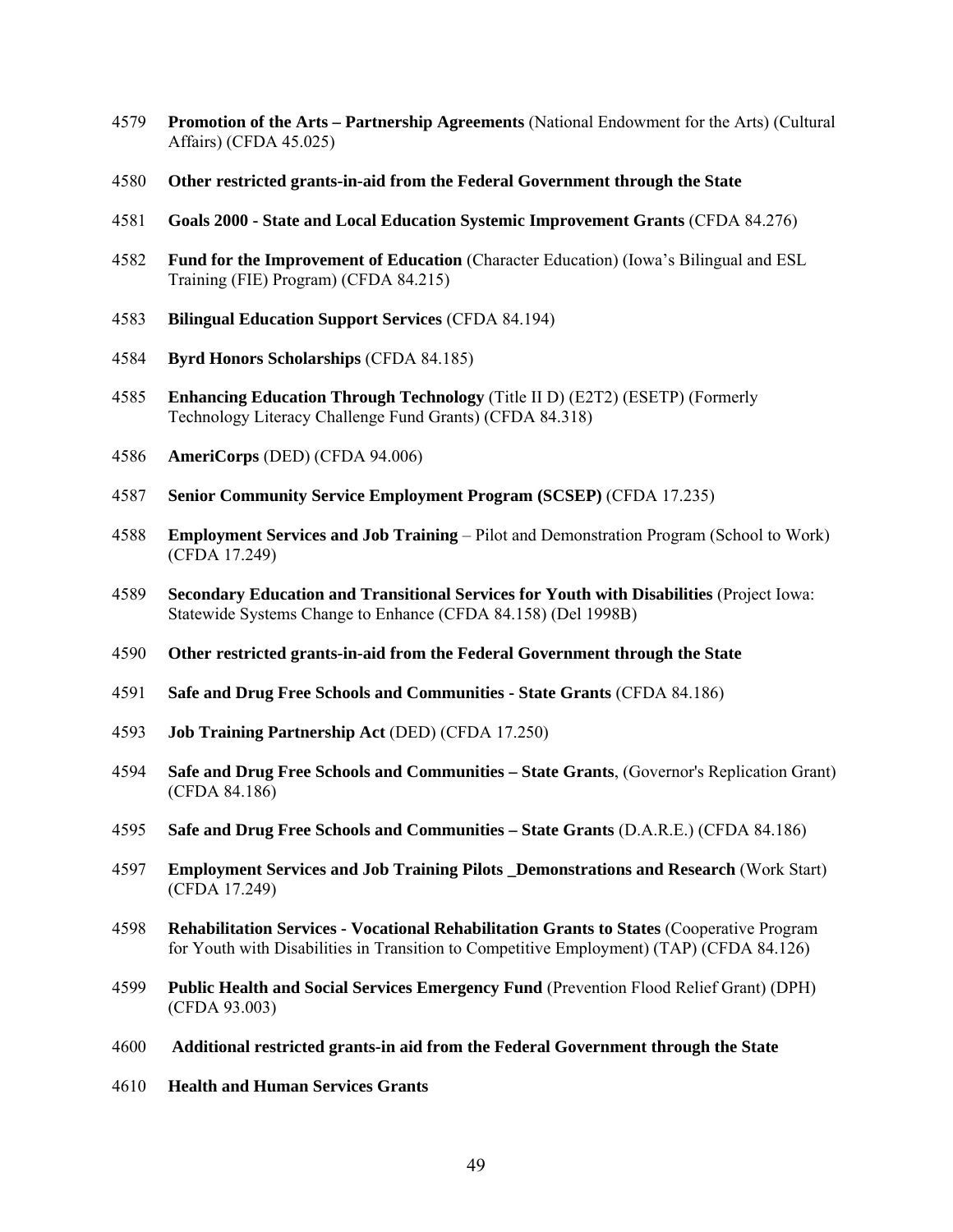- **Child Care Mandatory and Matching Funds of the Child Care and Development Fund** (DHS) (CFDA 93.596) and Child Care Development Block Grants (DHS) (CFDA 93.575)
- **Refugee and Entrant Assistance Discretionary Grants** (Refugee Service Impact Grants) (CFDA 93.576)
- **State Children's Insurance Program (HAWK –I)** (DHS) (CFDA 93.767)
- **Drug Abuse Research Programs** (Capable Families and Youth Program) (ISU) (CFDA 93.279)
- **Temporary Assistance for Needy Families (TANF)** (DHS) (Empowerment) (CFDA 93.558)
- **Child Care Development Block Grants** (DHS) (Wrap-Around Child Care) (CFDA 93.575)
- **Community Mental Health Services, Block Grants** (DHS) (CFDA 93.958)
- **State Rural Hospital Flexibility Program** (CFDA 93.241)
- **Centers for Disease Control and Prevention\_Investigations and Technical Assistance** (Harkin Wellness Grant) (CFDA 93.283)
- **Department of Human Services, Medicaid**
- **Medical Assistance Program (Medicaid Administration or time study)** (CFDA 93.778)
- **Medical Assistance Program (Medicaid Direct Service Reimbursement)** (CFDA 93.778, not subject to A-133 since Districts are vendors, not subrecipients)
- **Department of Education Grants**
- **Reading Excellence Program** (CFDA 84.338)
- **Rural Education Achievement Program (REAP)** (Rural and Low-Income School Program) (CFDA 84.358)
- **Title IIA Federal Teacher Quality Program (Every Student Counts)** (CFDA 84.367)
- **Title III English Language Acquisition State Grants** (CFDA 84.365)
- **Reading First State Grants** (CFDA 84.357)
- **Twenty-first Century Community Learning Centers** (CFDA 84.287)
- **Safe and Drug-Free Schools & Communities--National Programs** (Community Service for Expelled/Suspended Students) (CFDA 84.184)
- **Grants for State Assessments and Related Activities** (Title VI A) (UI ITAP) (CFDA 84.369)
- **Math and Science Partnerships** (Title II B) (CFDA 84.366)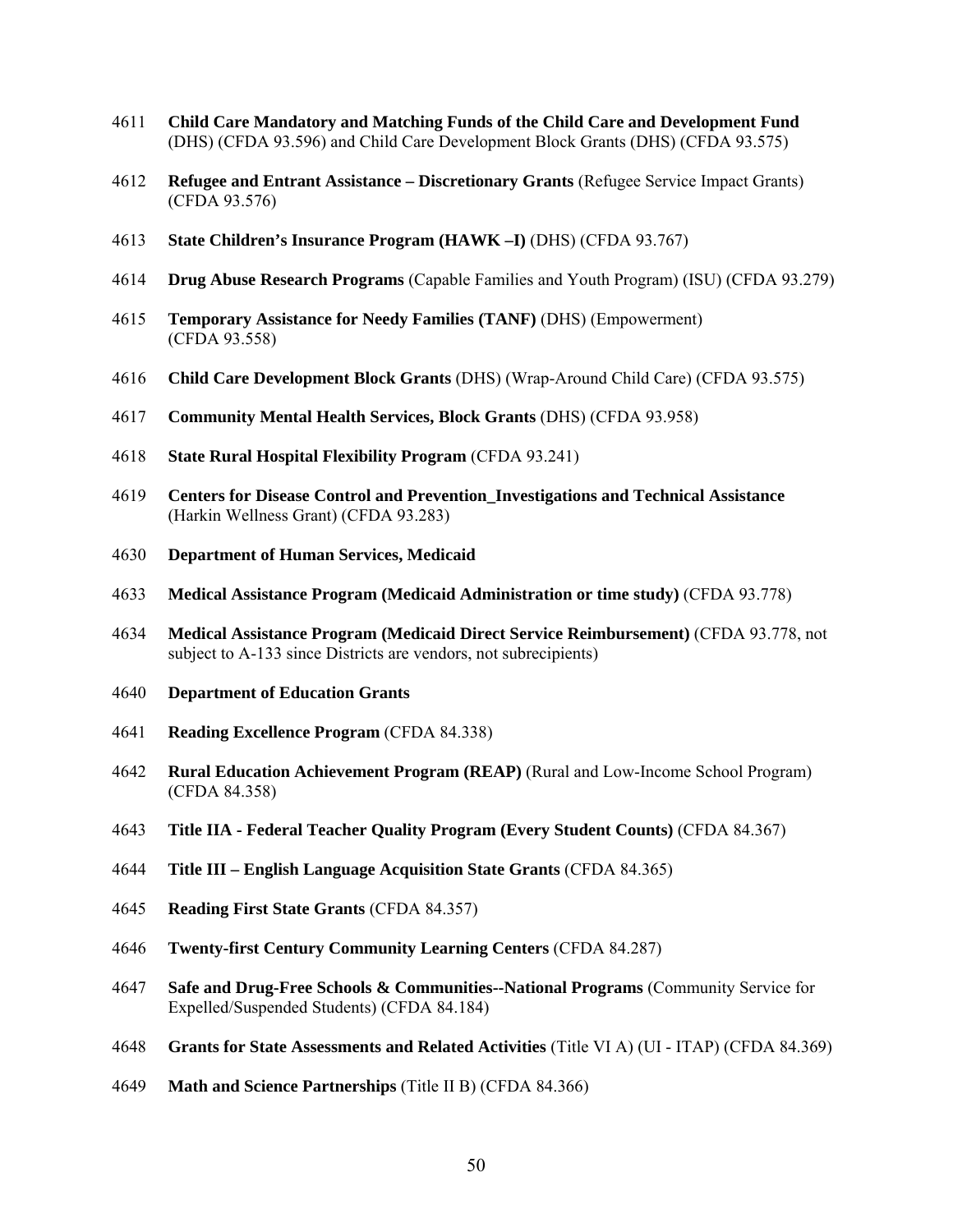- **Department of Education Grants** (continued)
- **Charter Schools** (CFDA 84.282)
- **Javits Gifted and Talented Students Education Grant Program** (CFDA 84.206)
- **Grants for Enhanced Assessment Instruments** (CFDA 84.368)
- **Advanced Placement Program** (CFDA 84.330)
- **Teacher Quality Enhancement Grants** (CFDA 84.336)
- **Elementary and Secondary Education Hurricane Relief Programs** (CFDA 84.938)
- **Ready to Teach** (CFDA 84.286)
- **Department of Education Infrastructure Grants**
- **School Renovation, IDEA, and Technology Grants Program** (CFDA 84.352) (PPEL Fund or Capital Projects Fund)
- **Fund for the Improvement of Education** (Iowa Demonstration Construction Grants) (CFDA 84.215) (PPEL Fund or Capital Projects Fund)
- **Other Agency Grants**
- **State Administrative Matching Grants for Food Stamp Program** (BASICS Building and Strengthening Iowa Community Support for Nutrition and Health) (DPH) (CFDA 10.561)
- **Assistive Technology (UI-IPAT)** (CFDA 84.224)
- **Fund for the Improvement of Education** (Star Schools Connectivity Grant) (IPTV) (CFDA 84.215)
- **Enforcing Underage Drinking Laws Program** (DHR) (CFDA 16.727)
- **State Library of Iowa Program (SLI)** (CFDA 45.310)
- **Other restricted grants-in-aid from the Federal Government through the State**
- **Public Safety Partnership & Community Policing Grants (COPS)** (DHR) (CFDA 16.710)
- **Cooperative Forestry Assistance (Keepers of the Land Planting Grant** (1/2)) (CFDA 10.664) (PPEL Fund or Capital Projects Fund)
- **Mine Health and Safety Grants** (CFDA 17.600)
- **Nonpoint Source Implementation Grants** (Water Quality) (DNR) (CFDA 66.460)
- **State Energy Program Special Projects** (DNR) (CFDA 81.119)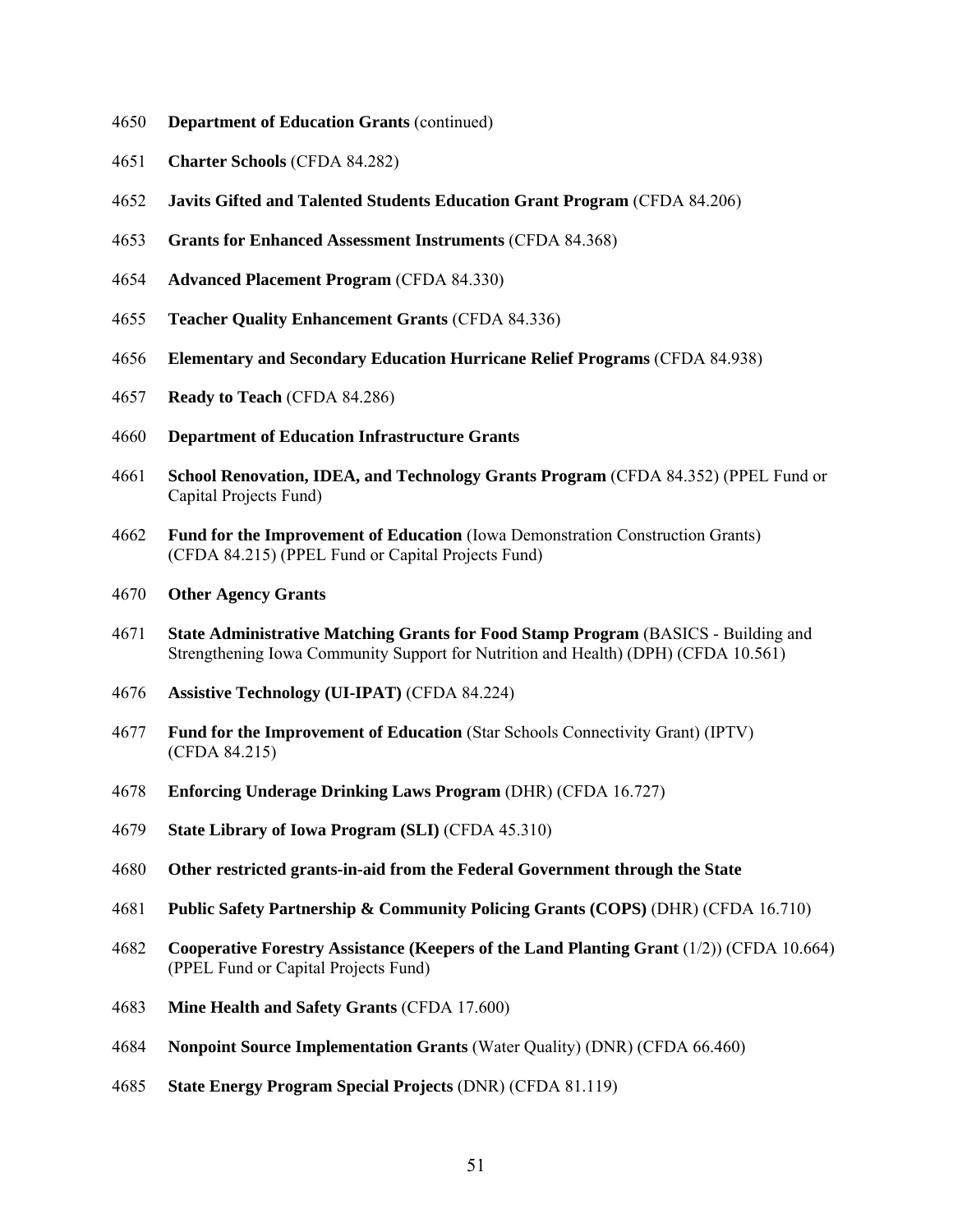- **Solid Waste Management Assistance Grants** (DNR) (CFDA 66.808)
- **Grants-in-Aid From the Federal Government Through Other Intermediate Agencies.**  Revenues from the federal government through an intermediate agency.
- **Through an Iowa LEA**
- **Through an AEA**
- **Through a City**
- **Community Development Block Grant** (CFDA 14.218)
- **Drug-Free Communities Support Program Grants** (CFDA 16.729)
- **Through a County**
- **Through a University/College**
- **Aerospace Education Services Program** (Iowa Space Grant) (CFDA 43.001)
- **Cooperative Extension Service** (Youth Marketplace Program) (CFDA 10.500)
- **Social Security Research and Demonstration** (Smart Start) (CFDA 96.007)
- **Through a Community College**
- **Through another agency**
- **Surveys Studies, Investigations Demonstrations and Special Purpose Activities Relating to the Clean Air Act** (Clean School Bus Program) (CFDA 66.034)
- **Rural Outreach Rural Network Development Program** (Access 4) (CFDA 93.912)
- **Revenue in Lieu of Taxes.** Commitments or payments made out of general revenues by the federal government to the school district in lieu of taxes it would have had to pay had its property or other tax base been subject to taxation by the school district on the same basis as privately owned property or other tax base. Such revenue includes payment made for privately owned property that is not subject to taxation on the same basis as other privately owned property because of action by the federal governmental unit.
- **Payments in Lieu of Taxes**
- **Payment in Lieu of Taxes** (CFDA 15.226, but not subject to A-133)
- **Payments to States in Lieu of Real Estate Taxes** (CFDA 12.112, but not subject to A-133)
- **Revenue for/on Behalf of the School District.** Commitments or payments made by the federal government for the benefit of the school district, or contributions of equipment or supplies. Such revenue includes a contribution of capital assets by a federal governmental unit to the school district and foods donated by the federal government to the school district.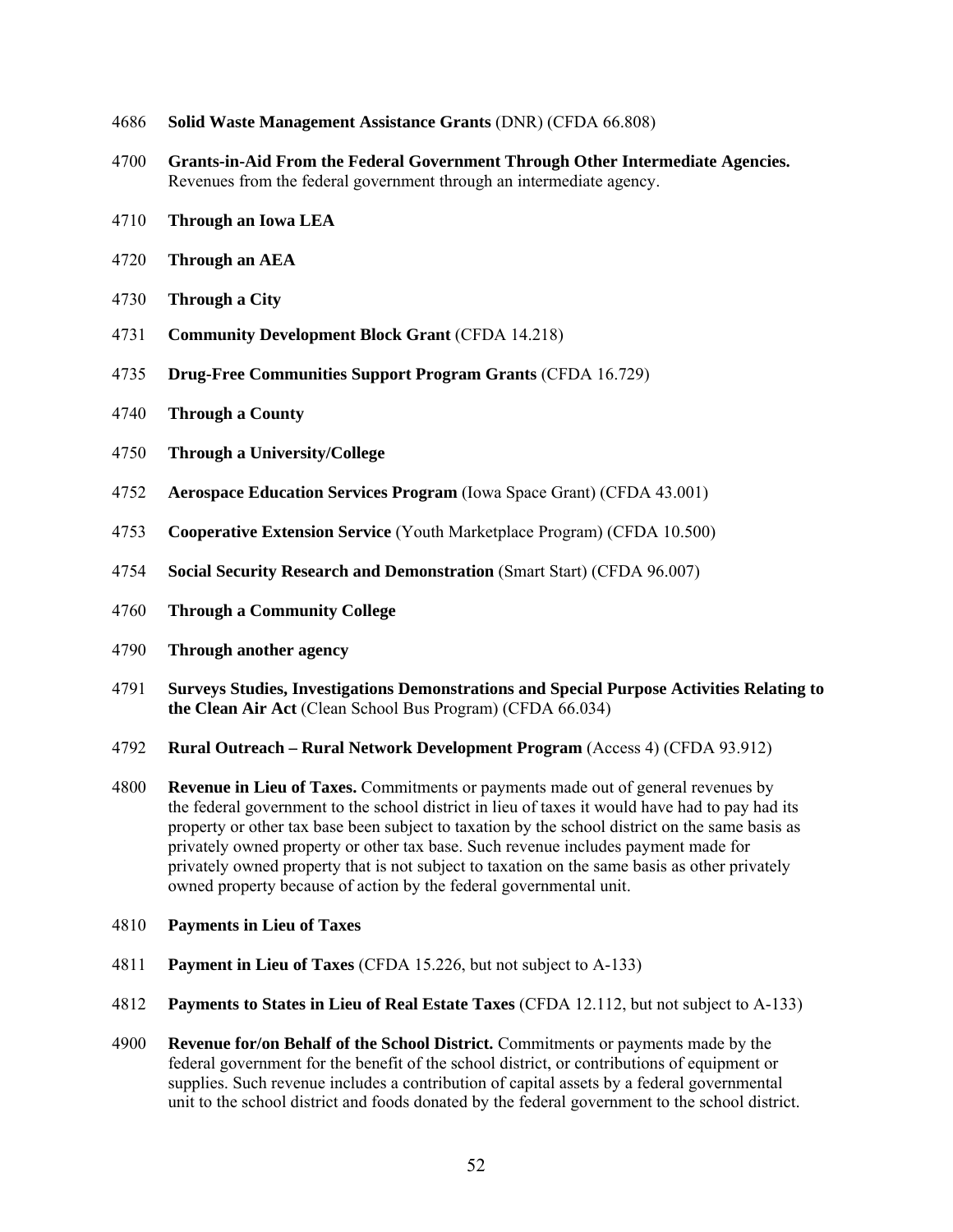Separate accounts should be maintained to identify the specific nature of the revenue item.

- 4950 **Child Nutrition Act** (Funds 61 or 62 only)
- 4951 **Food Distribution** (Child Nutrition Act, Commodities) (CFDA 10.550) Commodities are recorded at fair value and are the same amount as was recorded as an expense.

# 5000 **Other Financing Sources**

- 5100 **Issuance of Bonds.** Used to record the face amount of the bonds that are issued. Short-term debt proceeds should *not* be classified as revenue. When a school district issues short-term debt (debt with a duration of less than 12 months) that is to be repaid from governmental funds, a liability (notes payable) should be recorded in the balance sheet of the fund responsible for repayment of the debt.
- 5110 **Bond Principal.** Used to record the face amount of bonds sold. Used in Funds 3X or 40 only.
- 5111 **Original General Obligation Bonds** Used to record the face amount of general obligation bonds sold. (Capital Projects Fund 31 or 32 only)
- 5112 **Refunding Bonds** Used to record the face amount of refunding bonds sold to retire original general obligation bonds. (IC 298.20) (Debt Service Fund 40 only)
- 5113 **Revenue Bonds** (IC 423E) Used to record the face amount of revenue bonds sold to make immediately available funding for school infrastructure purposes against the Local Option Sales and Services Tax for School Infrastructure revenues. (Capital Projects Fund 33 only)
- 5120 **Premium on the Issuance of Bonds.** Proceeds from that portion of the sale price of bonds in excess of their par value. The premium or discount represents an adjustment of the interest rate and will be amortized using expenditure object account 834 or revenue account 6200. (Debt Service Fund or Capital Projects Funds 31, 32, or 33 only)
- 5130 **Accrued interest** (Debt Service Fund or Capital Projects Fund 31, 32 or 33 only)
- 5200 **Fund Transfers In.** Used to classify operating transfers from other funds of the district. Operating transfers are transactions which withdraw money from one fund and place it in another without recourse. Interfund loans are not recorded here, but are handled through the balance sheets in the funds affected.

Show as 52 plus the 2-digit number of the fund from which the transfer originated.

- 5210 Interfund Transfer from **General Fund**
- 5220 Interfund Transfer from **Special Revenue Funds**
- 5221 Interfund Transfer from **Student Activity Fund**
- 5222 Interfund Transfer from **Management Fund.** If Management Fund is used to pay the insurance deductible for property or liability claims, the amount will be transferred to the fund from which it is appropriate to may the expenditure, usually PPEL or General Fund.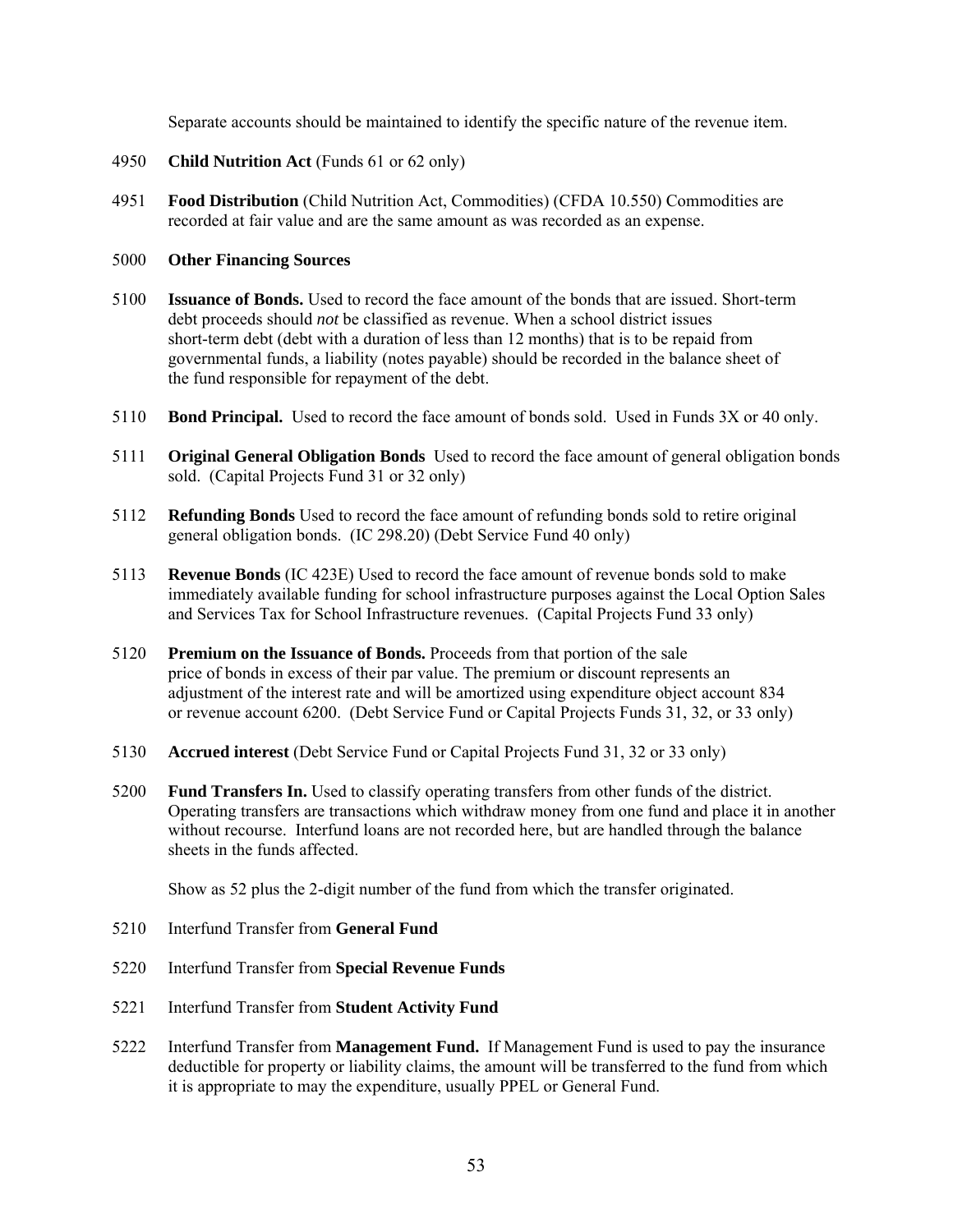- 5223 Interfund Transfer from **Physical Plant & Equipment Levy (PPEL) Fund**
- 5224 Interfund Transfer from **Public Education and Recreation Levy (PERL) Fund**
- 5225 Interfund Transfer from **AEA Special Education Instruction Fund**
- 5226 Interfund Transfer from **AEA Juvenile Home Fund**
- 5227 Interfund Transfer from **Support Trust Funds**
- 5228 Interfund Transfer from **67.5 cent Levy Fund**
- 5229 Interfund Transfer from **Library Levy Fund**
- 5230 Interfund Transfers from **Capital Projects Funds.** Any balance remaining in a capital project fund after the capital project is completed may be retained for future capital projects in accordance with the original purpose of the bond issue or VPPEL levy; or may be transferred, by board resolution, to the debt service fund, the PPEL fund, or other fund from which the surplus originated; or with a vote of the electors, transferred to the general fund in accordance with Iowa Code section 278.1(5).
- 5231 Interfund Transfer from **Capital Projects Fund, General Obligation Bond**
- 5232 Interfund Transfer from **Capital Projects Fund 32**
- 5233 Interfund Transfer from **Capital Projects Fund, Local Option Sales & Services Tax Fund (LOSST)**
- 5234 Interfund Transfer from **Capital Projects Fund 34**
- 5235 Interfund Transfer from **Capital Projects Fund 35**
- 5236 Interfund Transfer from **Capital Projects Fund 36**
- 5237 Interfund Transfer from **Capital Projects Fund 37**
- 5238 Interfund Transfer from **Capital Projects Fund 38**
- 5239 Interfund Transfer from **Capital Projects Fund 39**
- 5240 Interfund Transfer from **Debt Service Fund.** Funds remaining in the debt service fund after payment of all outstanding debt in accordance with the original purpose of the indebtedness may be transferred by board resolution to the PPEL fund or with a vote of the electors transferred to the General Fund in accordance with Iowa Code section 278.1(5).
- 5250 Interfund Transfer from **Permanent Funds**
- 5251 Interfund Transfer from **Permanent Fund 51**
- 5252 Interfund Transfer from **Permanent Fund 52**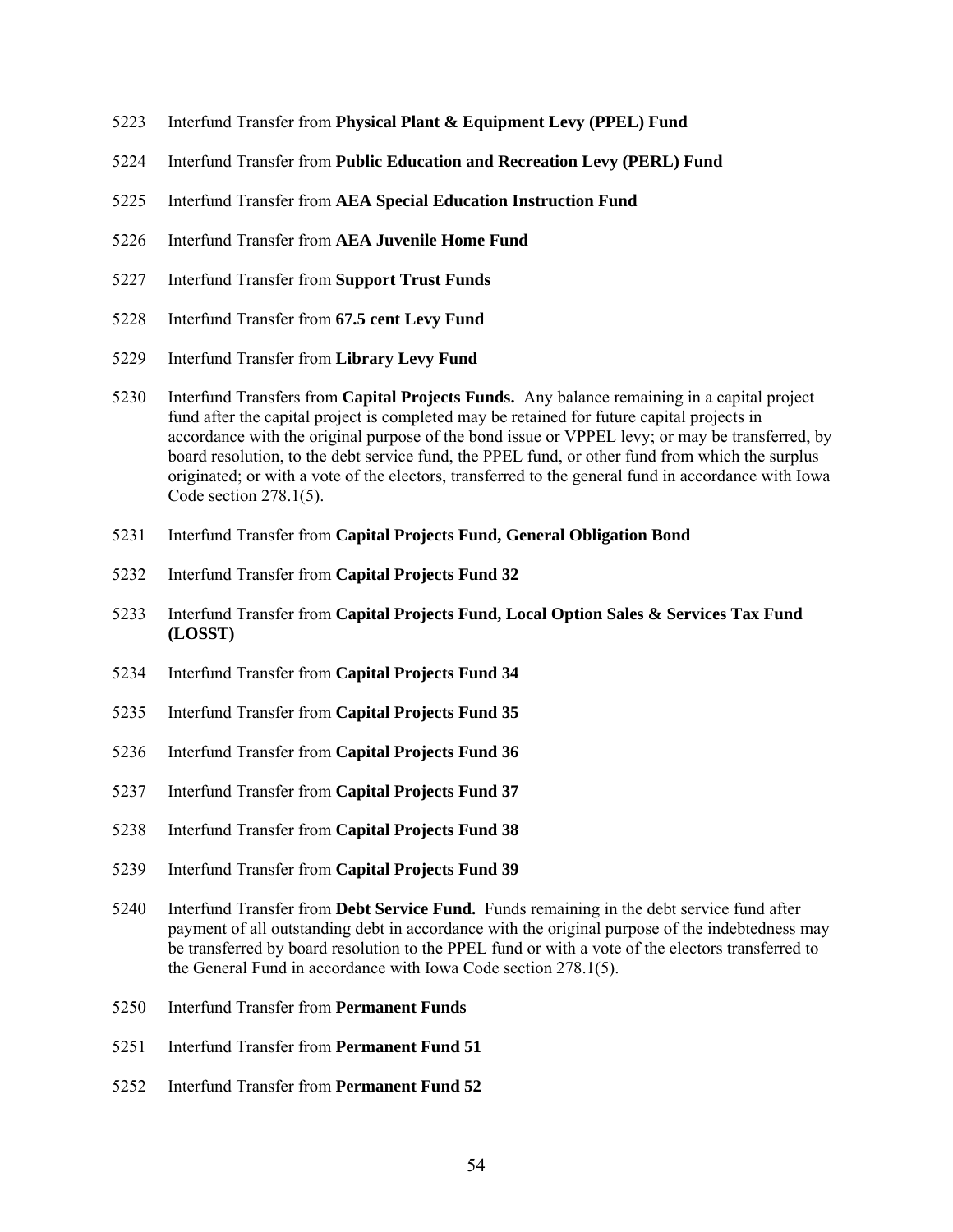- 5253 Interfund Transfer from **Permanent Fund 53**
- 5254 Interfund Transfer from **Permanent Fund 54**
- 5255 Interfund Transfer from **Permanent Fund 55**
- 5256 Interfund Transfer from **Permanent Fund 56**
- 5257 Interfund Transfer from **Permanent Fund 57**
- 5258 Interfund Transfer from **Permanent Fund 58**
- 5259 Interfund Transfer from **Permanent Fund 59**
- 5260 Interfund Transfer from **Enterprise Funds**
- 5261 Interfund Transfer from **School Nutrition Fund**
- 5262 Interfund Transfer from **Child Care Fund**
- 5263 Interfund Transfer from **Regular Education Preschool Fund**
- 5264 Interfund Transfer from **Student Construction Fund**
- 5265 Interfund Transfer from **Enterprise Fund 65**
- 5266 Interfund Transfer from **Enterprise Fund 66**
- 5267 Interfund Transfer from **Enterprise Fund 67**
- 5268 Interfund Transfer from **Enterprise Fund 68**
- 5269 Interfund Transfer from **Enterprise Fund 69**
- 5270 Interfund Transfer from Internal Services Fund (Not Appropriate as Transfer)
- 5280 Interfund Transfer from **Trust Funds**
- 5281 Interfund Transfer from **Scholarship Trust Fund**
- 5282 Interfund Transfer from **Trust Fund 82**
- 5283 Interfund Transfer from **Trust Fund 83**
- 5284 Interfund Transfer from **Trust Fund 84**
- 5285 Interfund Transfer from **Trust Fund 85**
- 5286 Interfund Transfer from **Trust Fund 86**
- 5287 Interfund Transfer from **Trust Fund 87**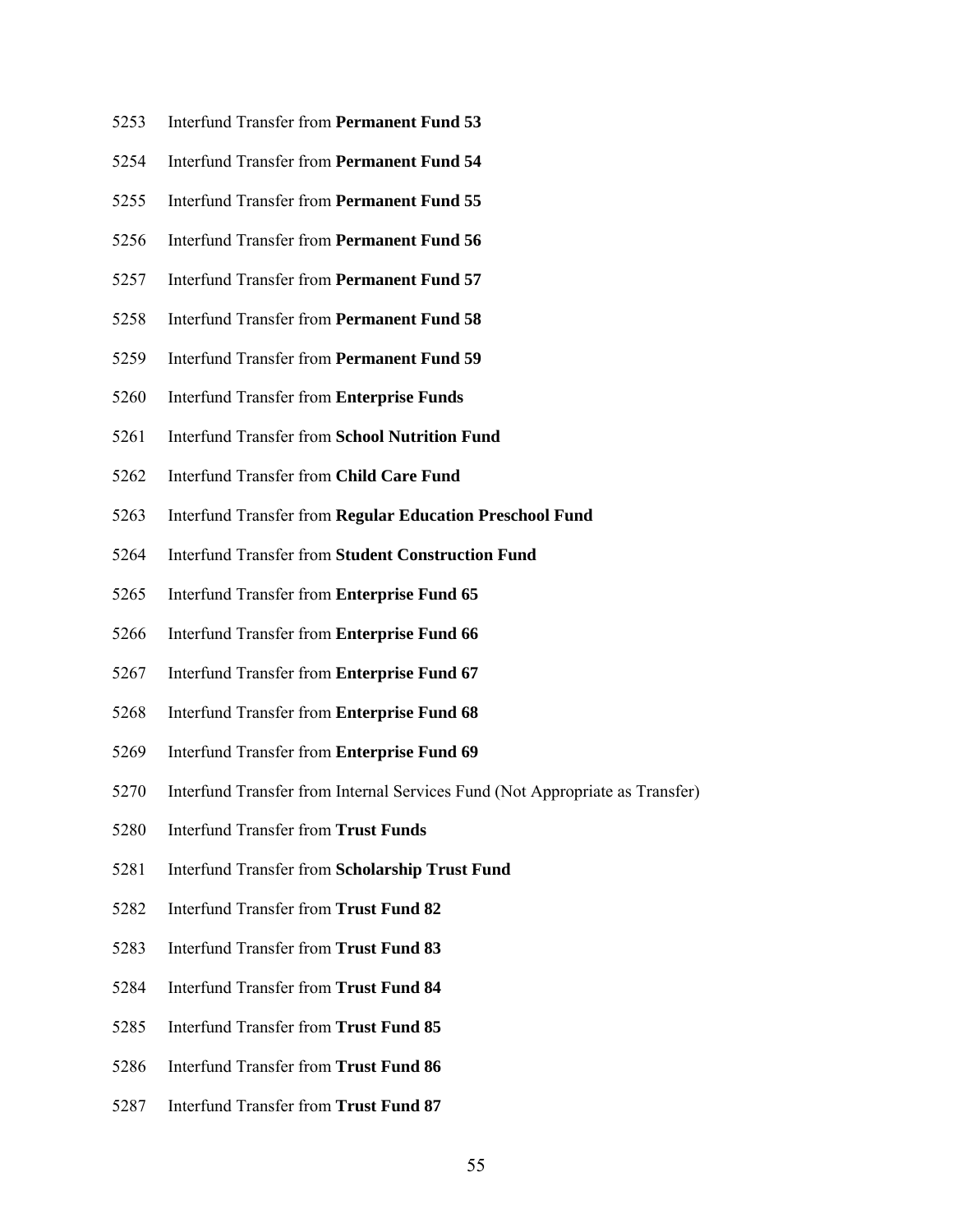- 5288 Interfund Transfer from **Trust Fund 88**
- 5289 Interfund Transfer from **Trust Fund 89**
- 5290 Interfund Transfer from Agency Funds (Not Appropriate as Transfer)
- 5300 **Proceeds From the Disposal of Real or Personal Property.** Proceeds from the disposal of school property or compensation for the loss of real or personal property. Any gain on the disposal of property for Proprietary or Fiduciary funds is recorded in account 1930. Account 5300 should be used only for proceeds from the disposal of assets that do not have significant value. The reporting of major asset sales should be recorded as Special Items using account 6300. Governmental Fund only.
- 5311 **Compensation for loss of fixed assets** Proceeds received, generally from insurance, to compensate for destruction or loss of real property. (For significant losses see 6410)
- 5313 **Sales of real property** (IC 297.22) Proceeds from the sale or disposition of real property shall be deposited in the PPEL fund. (PPEL Fund only) (For significant sales, see 6320)
- 5314 **Sales of equipment and materials** Proceeds from the sale or disposition other than real property shall be deposited in the General Fund. (IC 297.22) (General Fund only)
- 5400 **Loan Proceeds.** Proceeds from loans greater than 12 months. (General Fund or PPEL Fund only).
- 5410 **Loan principal**
- 5420 **Premium**
- 5430 **Accrued Interest**

5500 **Capital Lease Proceeds.** Proceeds from capital leases/lease purchases. (PPEL Fund or capital projects fund only).

- 5600 **Other Long-Term Debt Proceeds.** Proceeds from other long-term debt instruments not captured in the preceding codes (e.g., certificates of obligation). Tax Funds only.
- 5800 **Residual Equity Transfers In**. Transactions which transfer the entire remaining fund balance of a fund which is closed and place it in another without recourse. Interfund loans are not recorded here, but are handled through the balance sheets in the funds affected. Not used in Fiduciary or Internal Service Funds.

Show as 58 plus the 2-digit fund number of the fund from which the transfer originated.

- 5830 Residual Equity Transfers from **Capital Projects Funds**
- 5831 Residual Equity Transfer from **Capital Projects Fund, General Obligation Bond**
- 5832 Residual Equity Transfer from **Capital Projects Fund 32**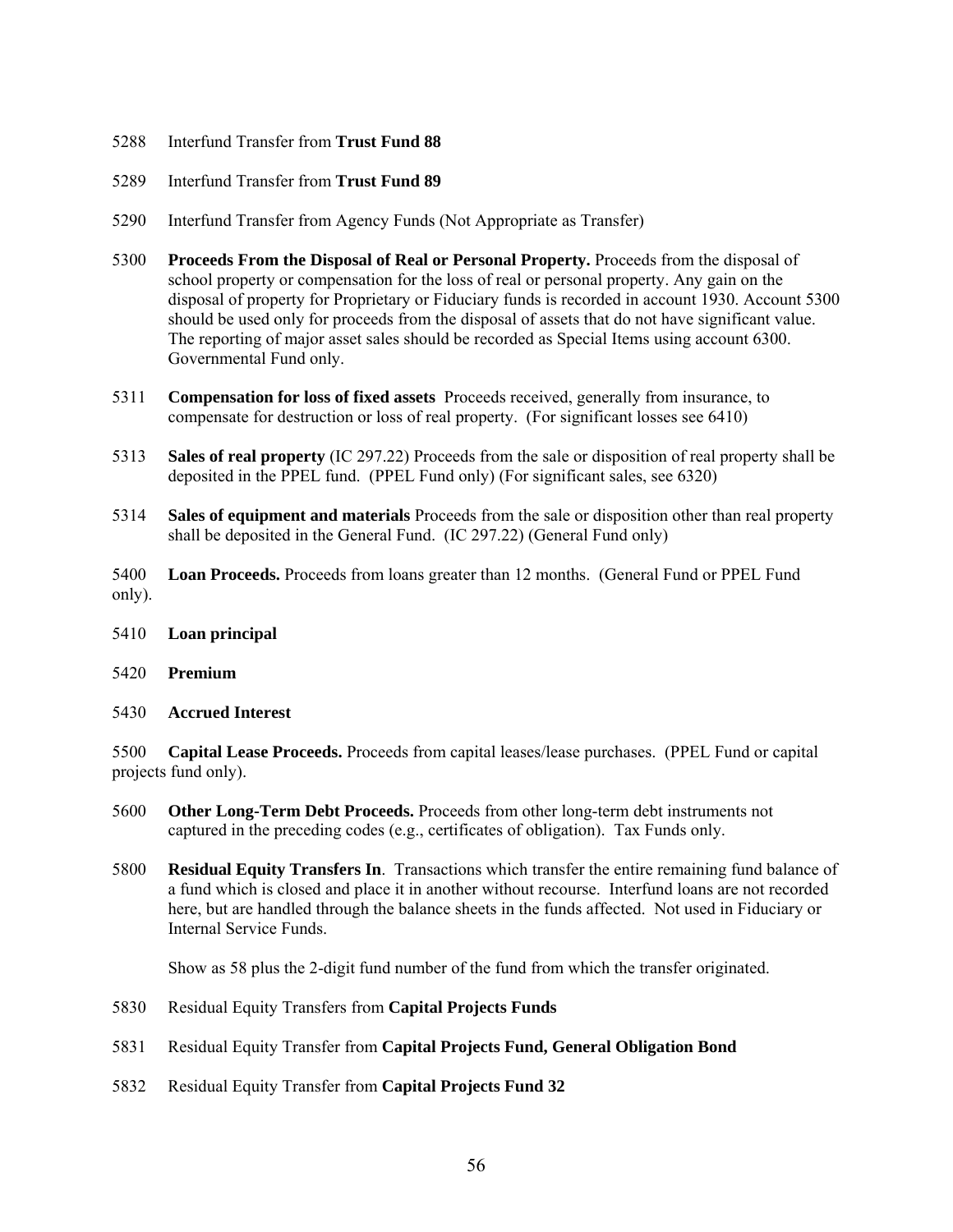- 5833 Residual Equity Transfer from **Capital Projects Fund, Local Option Sales & Services Tax Fund (LOSST)**
- 5834 Residual Equity Transfer from **Capital Projects Fund 34**
- 5835 Residual Equity Transfer from **Capital Projects Fund 35**
- 5836 Residual Equity Transfer from **Capital Projects Fund 36**
- 5837 Residual Equity Transfer from **Capital Projects Fund 37**
- 5838 Residual Equity Transfer from **Capital Projects Fund 38**
- 5839 Residual Equity Transfer from **Capital Projects Fund 39**
- 5840 Residual Equity Transfer from **Debt Service Fund**
- 5860 Residual Equity Transfer from **Enterprise Funds**
- 5862 Residual Equity Transfer from **Child Care Fund**
- 5863 Residual Equity Transfer from **Regular Education Preschool Fund**
- 5864 Residual Equity Transfer from **Student Construction Fund**
- 5865 Residual Equity Transfer from **Enterprise Fund 65**
- 5866 Residual Equity Transfer from **Enterprise Fund 66**
- 5867 Residual Equity Transfer from **Enterprise Fund 67**
- 5868 Residual Equity Transfer from **Enterprise Fund 68**
- 5869 Residual Equity Transfer from **Enterprise Fund 69**
- 5900 **Upward Adjustments to Beginning Fund Balance**. Record here any changes to a prior period that would have increased beginning fund balance had the changes been made in the prior period. Record only changes that occurred after the final CAR-COA was accepted.
- 6000 **Other Items**
- 6100 **Capital Contributions.** Capital assets acquired as the result of a donation or bequest of an individual, estate, other government, a corporation or an affiliate organization. Proprietary Funds only.
- 6200 **Amortization of Premium on Issuance of Bonds.** Credit entries associated with the amortization of debt premiums in connection with the issuance of debt. This account is used in Fund 01 only.

This account has been established for premium amortization so that districts may report amortization of debt premiums and discounts separately as required in certain states (or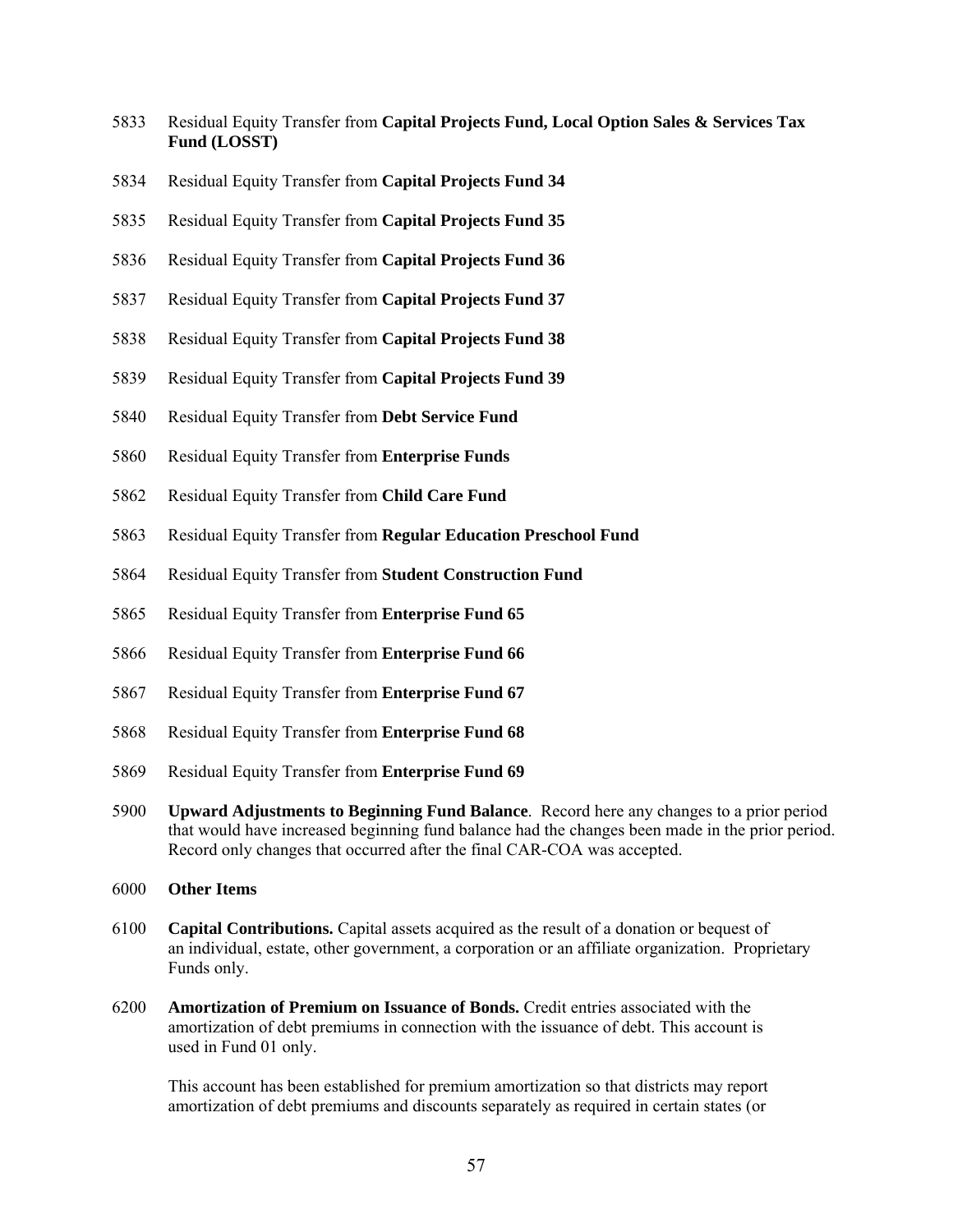where only credits may be reported for revenue codes and only debits for expenditure codes). In Iowa premiums and discounts are accounted for separately. Premiums are reported in source 6200, and discounts are reported in object 834.

- 6300 **Special Items.** Used to classify special items in accordance with GASB Statement 34. Included are transactions or events within the control of the school district administration that are either unusual in nature or infrequent in occurrence. For some districts, these include the sale of certain general governmental capital assets; sale or lease of mineral rights, including oil and gas; sale of infrastructure assets; or significant forgiveness of debt by a financial institution. Special items may also include events that are not within the control of the district. In the governmental funds, these items should be separately captioned or disclosed.
- 6310 **Reorganization Settlements.** Proceeds received in a settlement due to the reorganization of other school districts. The district receiving the proceeds is not a party to the reorganization. Do not include here beginning balances from the former school districts that are parties to the reorganization; instead add together the beginning balances of all districts that are parties to the reorganization as a single beginning balance of the newly reorganized district.
- 6320 **Sales of Significant Real Property** (IC 297.22) Proceeds from the sale or disposition of real property shall be deposited in the PPEL fund. (PPEL Fund only) (See also 5313)
- 6330 **Sale of Significant Capital Assets, excluding buildings** (IC 297.22) Proceeds from the sale or disposition of property other than real property shall be deposited in the General fund. (General Fund only) (See also 5314)
- 6390 **Other Special Items.** Other special items not captured in the 6300 series.
- 6400 **Extraordinary Items.** Used to classify items in accordance with GASB 34. Included are transactions or events that are outside the control of school district administration and are both unusual in nature and infrequent in occurrence. For some districts, these include insurance proceeds to cover significant costs related to a natural disaster caused by fire, flood, tornado, hurricane, or hail storm; insurance proceeds to cover costs related to an environmental disaster; or a large bequest to a small government by a private citizen.
- 6410 **Compensation for Significant Loss of Fixed Assets** (For insignificant losses see 5311) Proceeds received, generally from insurance, to compensate for destruction or loss of real property.
- 6420 **Significant Bequest or Donation from Private Source** Revenue associated with contributions and donations made by private organizations. These organizations include, but are not limited to, educational foundations, PTA/PTO organizations, campus booster clubs, and private individuals. This code should be used to record on-behalf payments made by private organizations to school district personnel (e.g., stipends paid to teachers or other school district staff). (For insignificant bequests or donations see 192X)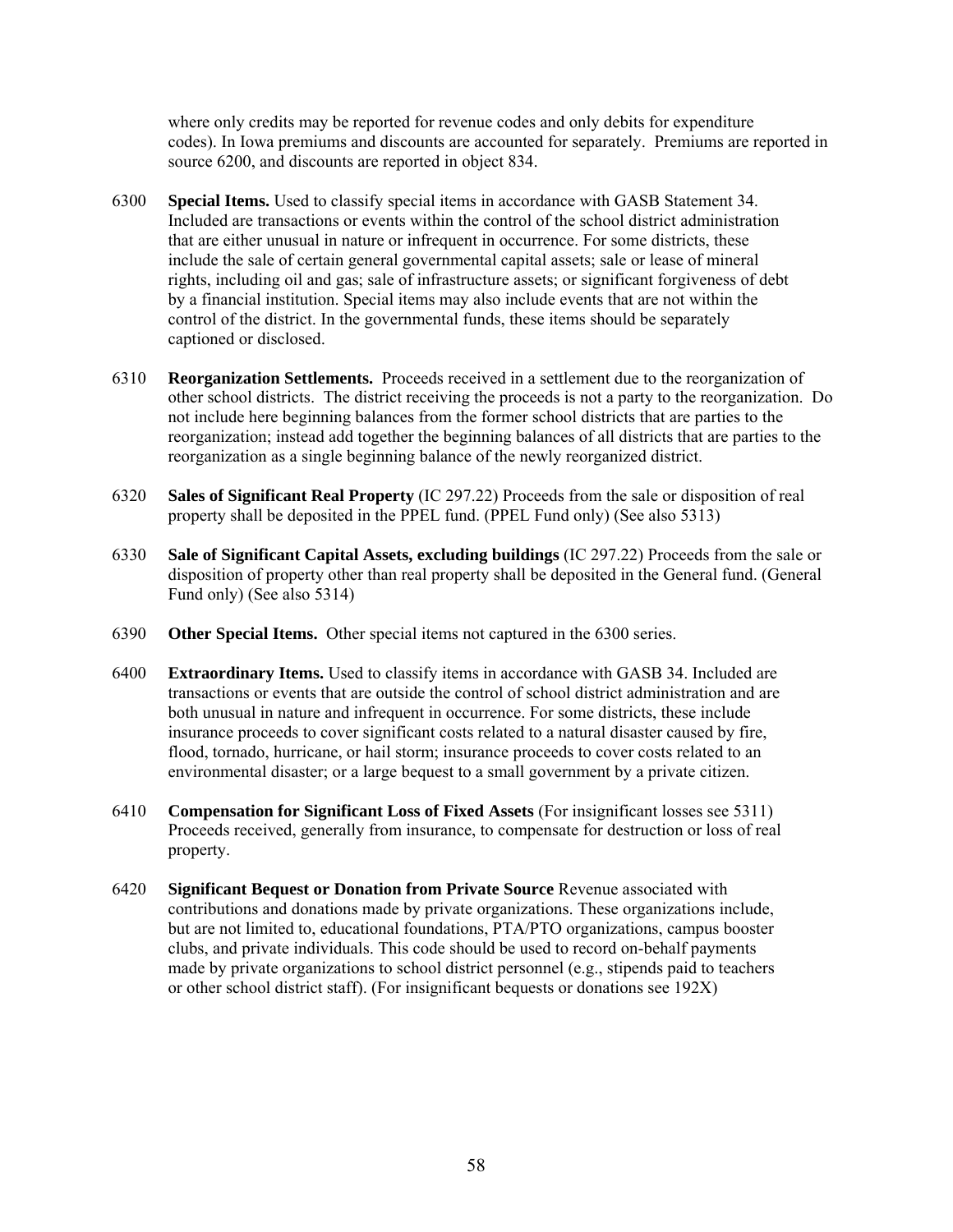# **FACILITY/OPERATING UNIT CODES**

Facility is a classification used in Iowa that combines the following two federal classification: Level of Instruction and Operating Unit. These dimensions are described below. In lieu of using the combined federal classifications, Iowa school districts and AEAs may use the Basic Education Data Survey (BEDS) facility codes. This method is recommended for data collection on any entity with a charter school. AEAs must incorporate into their facility classification a method to separately identify their special education divisions.

# **LEVEL OF INSTRUCTION**

This classification permits expenditures to be segregated by instructional level. Many state departments of education differentiate elementary, secondary, and postsecondary costs so they can calculate interdistrict tuition rates, compute general state aid, or both. This is not necessary in Iowa.

In the following definitions, grade span can be changed to age span when structuring a nongraded school or school district.

In Iowa, the level of instruction may be incorporated into the facility classification as the first 2 digits.

# **Code Description**

- 10XX **Elementary.** A school organization classified as elementary by state and local practice and composed of any span of grades from preprimary through eighth grade.
- 11XX **Pre-Kindergarten.** A school organization composed entirely of any span of ages below kindergarten. This category is normally used for students identified as needing special services.
- 12XX **Kindergarten.** A school organization for children for the year immediately preceding the first grade.
- 19XX **Other Elementary.** A school organization composed of any span of grades not above grade eight except pre-kindergarten and kindergarten.
- 20XX **Middle.** A school organization composed of at least three grades, usually beginning with grade 5 or grade 6 or the equivalent. Most middle school organizations presume that a fouryear high school will follow the middle school.
- 30XX **Secondary.** A school organization comprising any span of grades beginning with the next grade following an elementary or middle school and ending with or below grade 12.
- 31XX **Junior High.** A secondary school organization intermediate between the elementary and senior high school, usually including grades 7, 8, and 9 (in a 6-3-3 plan) or grades 7 and 8 (in a 6-2-4 plan).
- 32XX **Senior High.** A school organization offering the final years of high school work necessary for graduation and invariably preceded by a junior high or middle school.
- 39XX **Other Secondary.** For example, a grades 7–12 high school.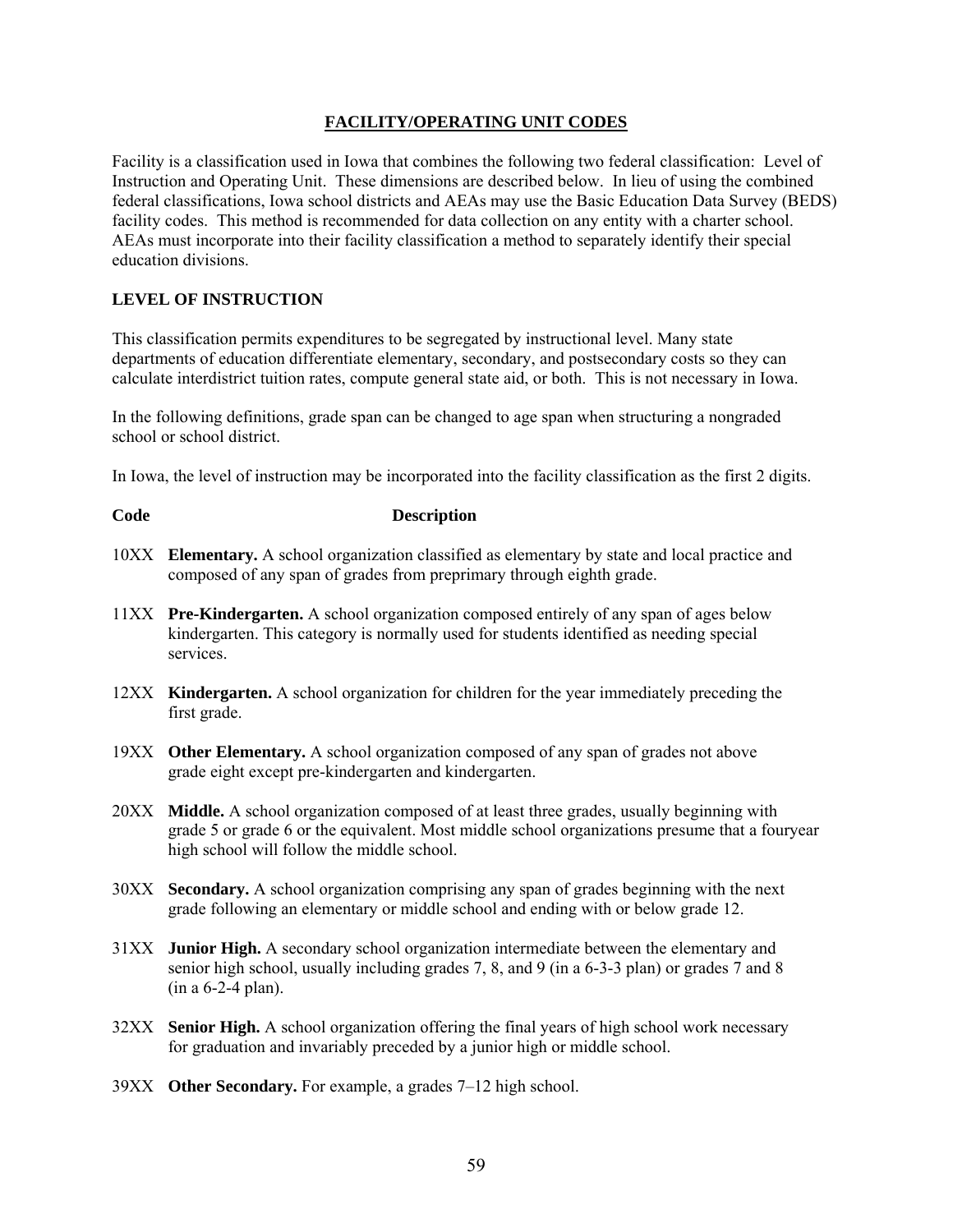- 40XX **Postsecondary.** A school organization for adults and out-of-school youth (16 years of age or older who are not regularly enrolled in school) who have completed, interrupted, or not begun their formal education or for students attending an institution of higher education.
- 41XX **Programs for Adult/Continuing.** A program for adults and out-of-school youth (typically 16 years of age and older who are not regularly enrolled in school) who have completed, interrupted, or not begun their formal education and are pursuing skills or knowledge in other than regularly prescribed courses. These include adult basic programs and other programs that have as their purpose the upgrading or retraining of occupational skills, the pursuit of special interests, or enrichment.
- 42XX **Community/Junior College.** An institution of higher education that usually offers the first two years of college instruction and frequently grants an associate degree, but does not grant a bachelor's degree. It is an independently organized institution (public or nonpublic), an institution that is part of a school district, or an independently organized system of junior colleges. Junior colleges offer college transfer courses and programs; vocational, technical, and semiprofessional occupational programs; or general education programs. *Community/Junior College programs are not offered by Iowa school districts or AEAs.*

# 90XX **District-Wide**

- 9000-9009 **Hospital/Homebound**
- 9010-9999 **Other District Assigned**
- 00XX **Unallocated**
- 0000 **Unallocated**
- 0001-0009 Reserved for AEA Use only

# **OPERATIONAL UNIT**

This classification is commonly used  $(1)$  as a way to identify attendance centers;  $(2)$  as a budgetary unit or cost center designator; (3) as a means of segregating costs by building structure; and (4) as a location code for payroll check distribution.

In Iowa, the Operational Unit may be incorporated into the facility classification as the last 2 digits. The first nine numbers are reserved for AEA use only.

0001 Reserved for AEA Use only

0002 **AEA Special Education Support.** An operating unit used by the AEA to separately account for the division funded with special education support controlled funding in the school finance formula.

0003 **AEA Media Services** An operating unit used by the AEA to separately account for the division funded with media services controlled funding in the school finance formula.

0004 **AEA Educational Services** An operating unit used by the AEA to separately account for the division funded with educational services controlled funding in the school finance formula.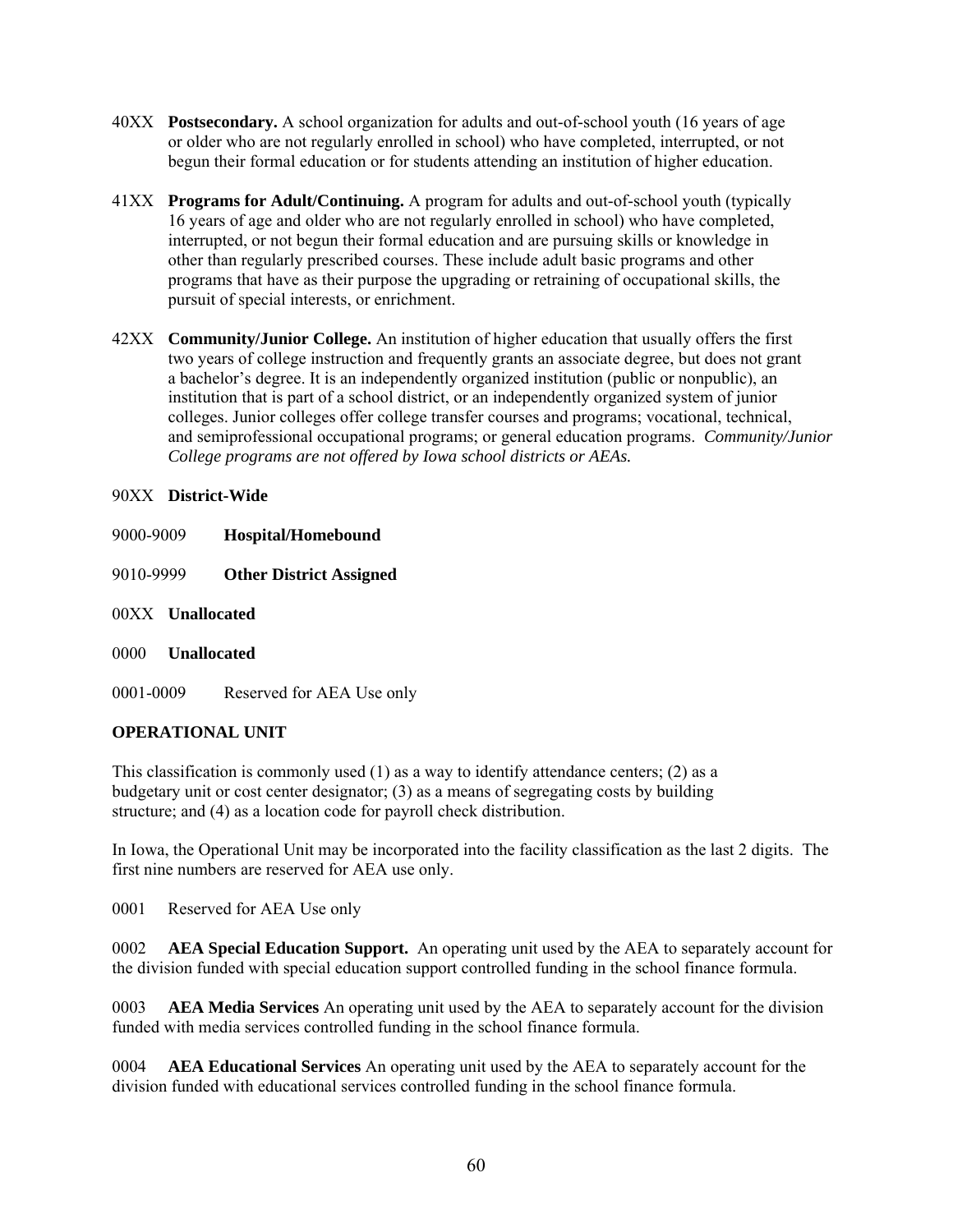- 0005 Reserved for AEA Use only
- 0006 Reserved for AEA Use only
- 0007 Reserved for AEA Use only
- 0008 Reserved for AEA Use only
- 0009 Reserved for AEA Use only
- XX10-XX99 Local Operational Unit
- XX00 **Unallocated**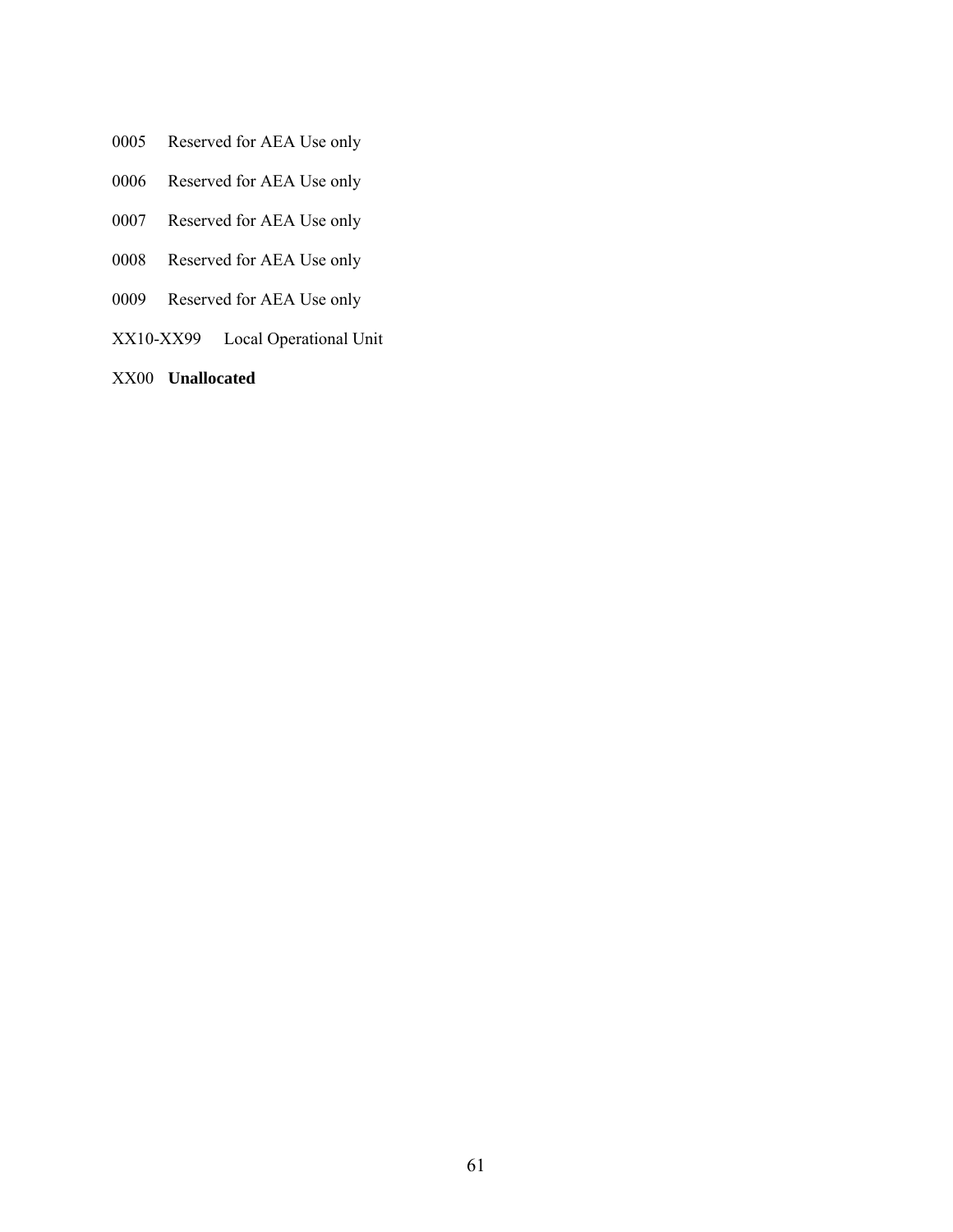# **EXPENDITURES AND EXPENSES**

Expenditures are decreases in net financial resources. In governmental funds, the recognition of expenditures occurs in accordance with the modified accrual basis of accounting. Expenses incurred in propriety funds are recognized using the accrual basis of accounting. Therefore, significant differences exist between the recognition of expenditures in governmental funds and the recognition of expenses by proprietary funds. In governmental funds, expenditures are usually recognized in the accounting period in which the goods or services are received and the liability for payment is incurred. However, when current financial resources are not reduced as a result of the incurrence of a liability (such as compensated absences to be paid in the future), an expenditure is not recorded until the due date for payment.

Expenses are the outflows or expiration of assets of the incurrence of liabilities during a period from providing or producing goods, rendering services, or carryout out other activities that constitute the entity's primary operations. Proprietary funds recognize expenses using the accrual basis of account (when the related liability is incurred) without regard to the timing of the payment.

Expenditures/expenses, that are not contra accounts, will never become negative. Instead, when an expenditures/expense would be less than zero it becomes a revenue.

Agency funds do not have fund balances, revenues, or expenditures. Instead the assets equal the liabilities in agency funds.

Debt proceeds and principal repayments of debt that is less than 12 months or any interfund loans, whether current or noncurrent, are not reported as revenues or expenditures. Instead they are only recorded on the balance sheets of the applicable funds. This would include such things as interfund loans, ISCAP, anticipatory or stamped warrants.

# **FUNCTION CODES**

## **Code Description**

- 1000 **Instruction.** Instruction includes the activities dealing directly with the interaction between teachers and students. Teaching may be provided for students in a school classroom, in another location such as a home or hospital, and in other learning situations such as those involving cocurricular activities. It may also be provided through some other approved medium, such as television, radio, computer, Internet, multimedia telephone, and correspondence, that is delivered inside or outside the classroom or in other teacher-student settings. Included here are the activities of aides or classroom assistants of any type (clerks, graders, teaching machines, etc.) who assist in the instructional process. If proration of expenditures is not possible for department chairpersons who also teach, include department chairpersons who also teach in instruction. Full-time department chairpersons expenditures should be included only in 2490. (Used with all programs 100–900, program required)
- 2000 **Support Services.** Support services provide administrative, technical (such as guidance and health), and logistical support to facilitate and enhance instruction. These services exist as adjuncts for fulfilling the objectives of instruction, community services, and enterprise programs, rather than as entities within themselves. The first entry in each function grouping is normally supervision of the activities of the function so that districts and AEAs can identify separately the costs of the supervisors and managers that are otherwise reported in the same objects as those they supervise.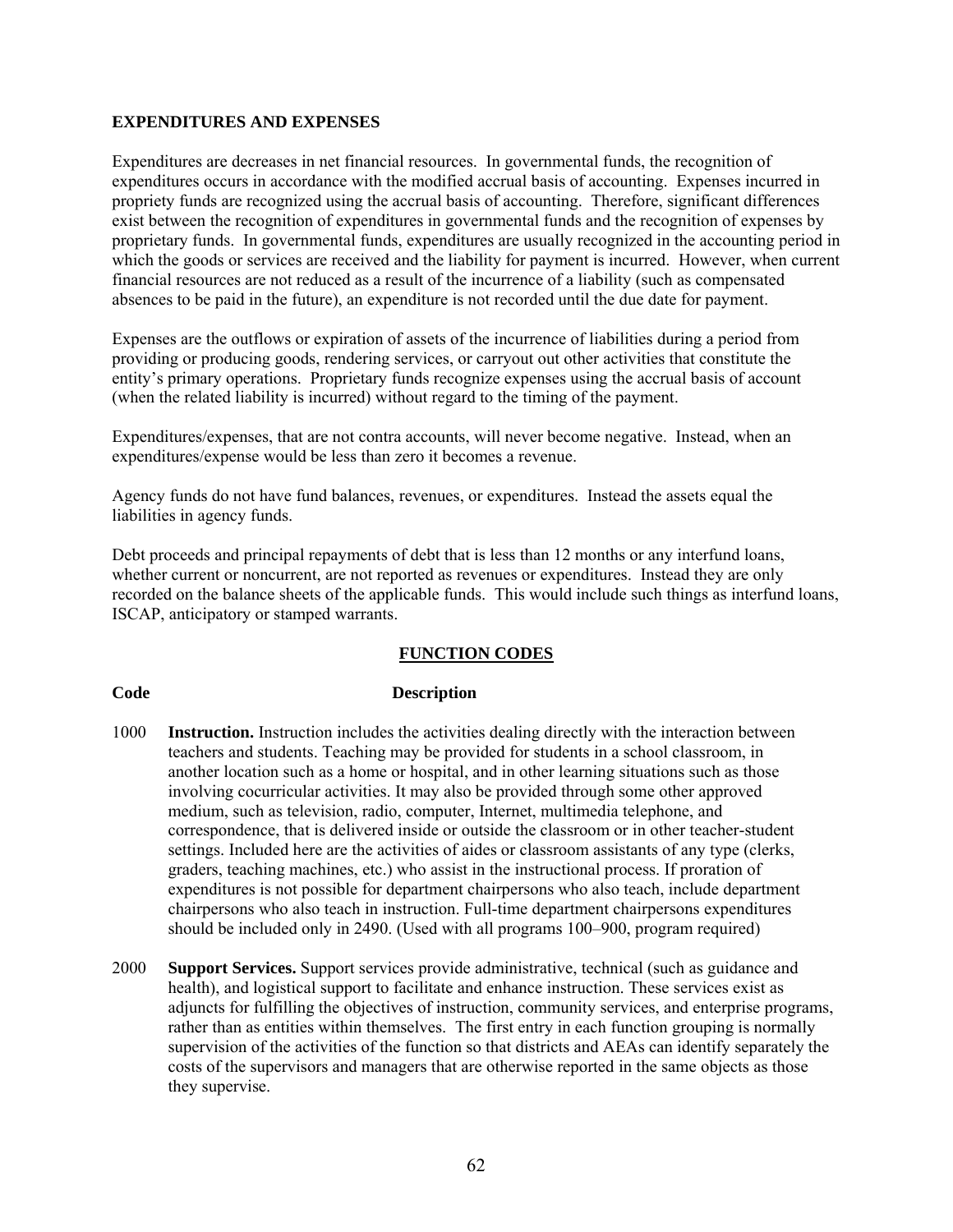- 2100 **Support Services—Students.** Activities designed to assess and improve the well-being of students and to supplement the teaching process.
- 2110 **Attendance and Social Work Services.** Activities designed to improve student attendance at school that attempt to prevent or solve student problems involving the home, the school, and the community. Registration activities for adult education programs are included here. Some examples of other services to be reported within this function code are supervision services, attendance services, and student accounting services. (Used with all programs 100–900).
- 2111 **Supervision of Attendance and Social Work Services.** Activities associated with directing, managing, and supervising attendance and social work.
- 2112 **Attendance/Truancy.** Activities such as promptly identifying nonattendance patterns, promoting improved attitudes toward attendance, analyzing cause of nonattendance and taking action, and enforcing compulsory attendance laws.
- 2113 **Social Work.** Activities such as investigating and diagnosing student problems arising out of the home, school, or community; casework and group work services for the child, parent, or both; interpreting the problems of students for other staff members; and promoting modification of the circumstances surrounding the individual student which are related to his/her problem.
- 2114 **Student Accounting.** Activities of acquiring and maintaining records of school attendance, location of home, family characteristics, and census data. Portions of these records become a part of the cumulative record which is sorted and stored for teacher and guidance information. Pertinent statistical reports are prepared under this function as well.
- 2119 **Other Attendance and Social Work Services.** Attendance and social work services other than those described above.
- 2120 **Guidance Services.** Activities involving counseling with students and parents; consulting with other staff members on learning problems; evaluating the abilities of students; assisting students as they make their own educational and career plans and choices; assisting students in personal and social development; providing referral assistance; and working with other staff members in planning and conducting guidance programs for students. Guidance services may include supervision services, counseling services, appraisal services, student record services, and placement services. (Used with all programs 100–900)
- 2121 **Supervision of Guidance Services.** Activities associated with directing, managing, and supervising guidance services.
- 2122 **Counseling.** Activities concerned with the relationship between one or more counselors and one or more students as counselees, between students and students, and between counselors and other staff members. These activities are to help the student understand his/her educational, personal, and occupational strengths and limitations; related his/her abilities, emotions, and aptitudes to educational and career opportunities; utilize his/her abilities in formulating realistic plans; and achieve satisfying personal and social development.
- 2123 **Appraisal Services.** Activities that assess student characteristics, are used in administration, instruction, and guidance, and assist the student in assessing his/her purposes and progress in career and personality development.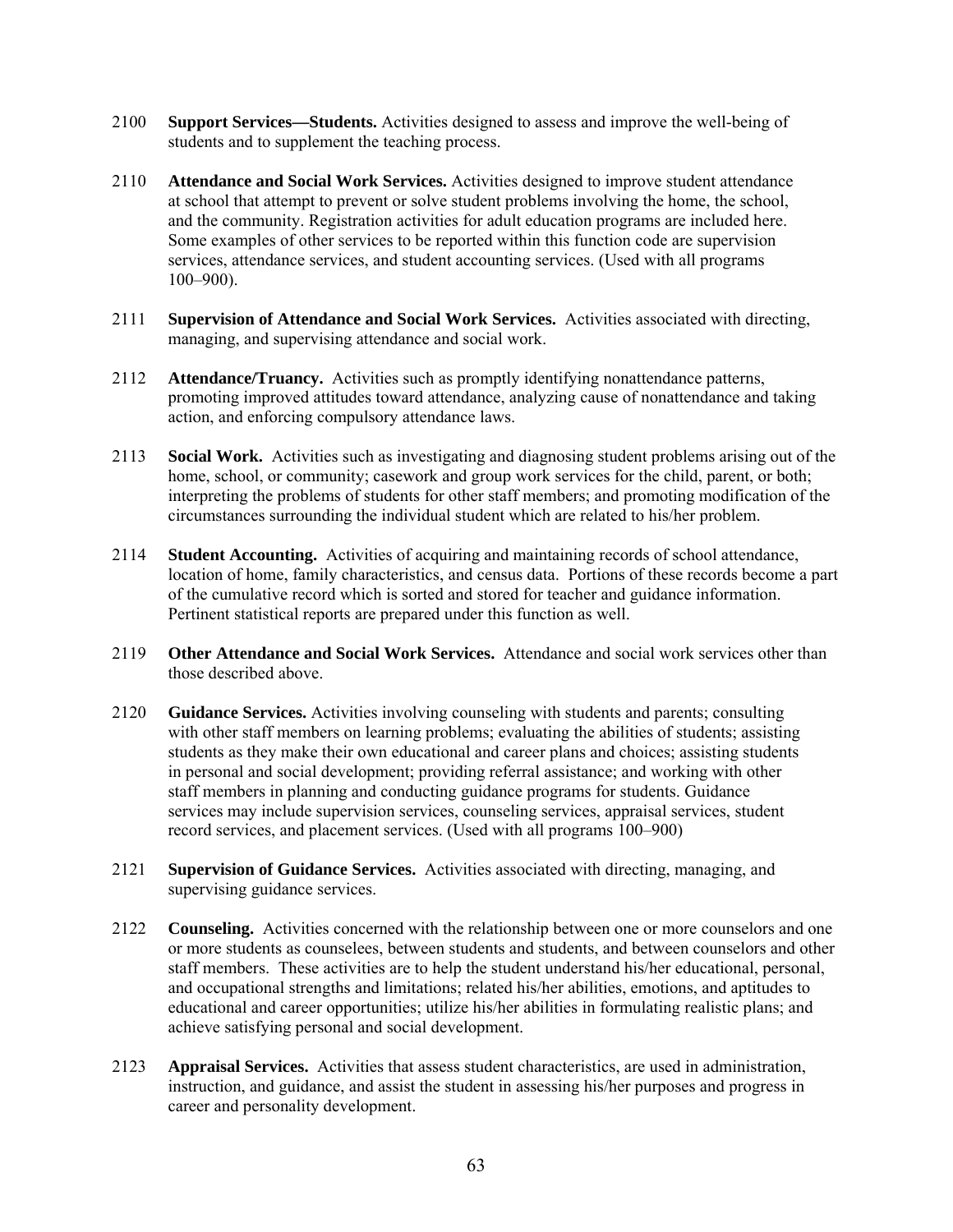- 2124 **Information Services.** Activities for disseminating educational, occupational, and personal social information to help acquaint students with the curriculum and with educational and vocational opportunities and requirements. Such information might be provided directly to students through activities such as group or individual guidance, or it might be provided indirectly to students, through staff members or parents.
- 2125 **Record Maintenance Services.** Activities for compiling, maintaining, and interpreting cumulative records of individual students, including systematic consideration of such factors as: Home and family background Physical and medical status Standardized test results Personal and social development School performance
- 2126 **Placement Services.** Activities that help place students in appropriate situations while they are in school. These could be educational situations, part-time employment while they are in school, and appropriate educational and occupational situations after they leave school. These activities also help ease the student's transition from one educational experience to another. The transition may require, for example, admissions counseling, referral services, assistance with records, and follow-up communications with employers.
- 2129 **Other Guidance Services.** Guidance services which cannot be classified above.
- 2130 **Health Services.** Physical and mental health services that are not direct instruction. Included are activities that provide students with appropriate medical, dental, and nursing services. (Used with all programs 100–900)
- 2131 **Supervision of Health Services.** Activities associated with directing and managing health services.
- 2132 **Medical.** Activities concerned with the physical and mental health of students, such as health appraisal, including screening for vision, communicable diseases, and hearing deficiencies; screening for psychiatric services, periodic health examinations; emergency injury and illness care; and communications with parents and medical officials.
- 2133 **Dental.** Activities associated with dental screening, dental care, and orthodontic activities.
- 2134 **Nursing.** Activities associated with nursing, such as health inspection, treatment of minor injuries, and referrals for other health services.
- 2135 **Wellness**
- 2139 **Other Health Services.** Health services not classified above.
- 2140 **Psychological Services.** Activities concerned with administering psychological tests and interpreting the results; gathering and interpreting information about student behavior; working with other staff members in planning school programs to meet the special needs of students as indicated by psychological tests and behavioral evaluation; and planning and managing a program of psychological services, including psychological counseling for students, staff, and parents. This function includes the supervision of psychological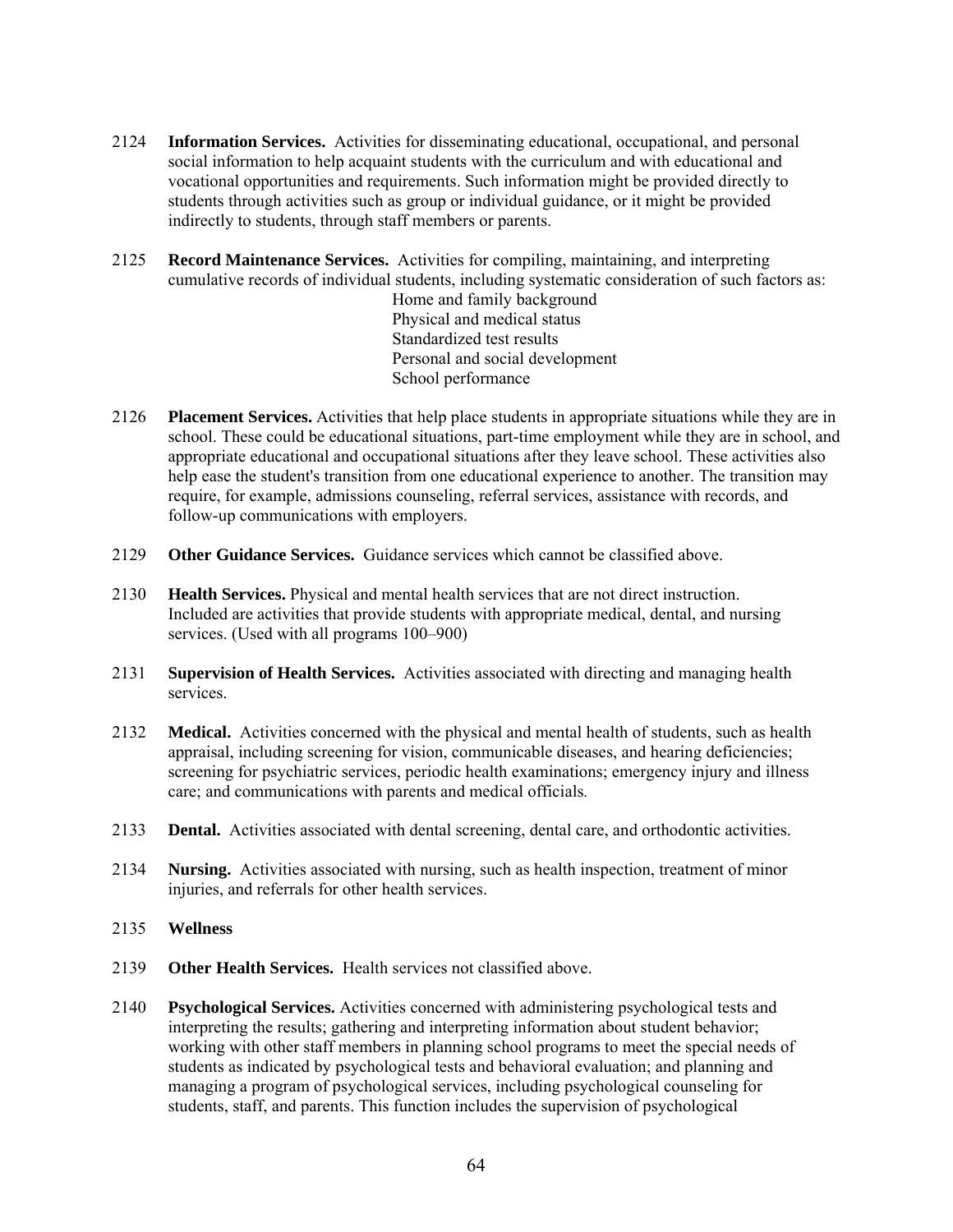services, related testing and counseling services, and psychotherapy services. (Used with all programs 100–900)

- 2141 **Supervision of Psychological Services.** Directing, managing and supervising the activities associated with psychological services.
- 2142 **Psychological Testing.** Activities concerned with administering psychological tests, standardized tests, and inventory assessments. These tests measure ability, aptitude, achievement, interests and personality. Activities also include the interpretation of these tests for students, school personnel, and parents.
- 2143 **Psychological Counseling.** Activities that take place between a school psychologist or other qualified person as counselor and one or more students as counselees in which the students are helped to perceive, clarify, and solve problems of adjustment and interpersonal relationships.
- 2144 **Psychotherapy.** Activities that provide a therapeutic relationship between a qualified mental health professional and one or more students, in which the students are helped to perceive, clarify, and solve emotional problems.
- 2149 **Other Psychological Services.** Other activities associated with psychological services not classified above.
- 2150 **Speech Pathology and Audiology Services.** Activities that identify, assess, and treat children with speech, hearing, and language impairments. (Usually used with program 200)
- 2151 **Supervision of Speech Pathology and Audiology Services** Activities associated with directing, managing and supervising speech pathology and audiology services.
- 2152 **Speech Pathology/Language Impairment.** Activities that identify children with speech and language disorders; diagnose and appraise specific speech and language disorders; refer problems for medical or other professional attention necessary to treat speech and language disorders; provide required speech treatment services; and counsel and guide children, parents, and teachers, as appropriate.
- 2153 **Hearing Impaired/Audiology.** Activities that identify children with hearing loss; determine the range, nature, and degree of hearing function; refer problems for medical or other professional attention appropriate to treat impaired hearing; treat language impairment; involve auditory training, speech reading (lip-reading), and speech conversation; create and administer programs of hearing conservation; and counsel guidance of children, parents, and teachers as appropriate.
- 2159 **Other Speech Pathology and Audiology Services.** *.* Other activities associated with speech pathology and audiology services not classified above.
- 2160 **Occupational Therapy–Related Services.** Activities that assess, diagnose, or treat students for all conditions requiring the services of an occupational therapist. (Usually used with program 200)
- 2161 **Supervision of Occupational Therapy Services** Activities associated with directing, managing and supervising occupational therapy services.
- 2162 **Occupational Therapist**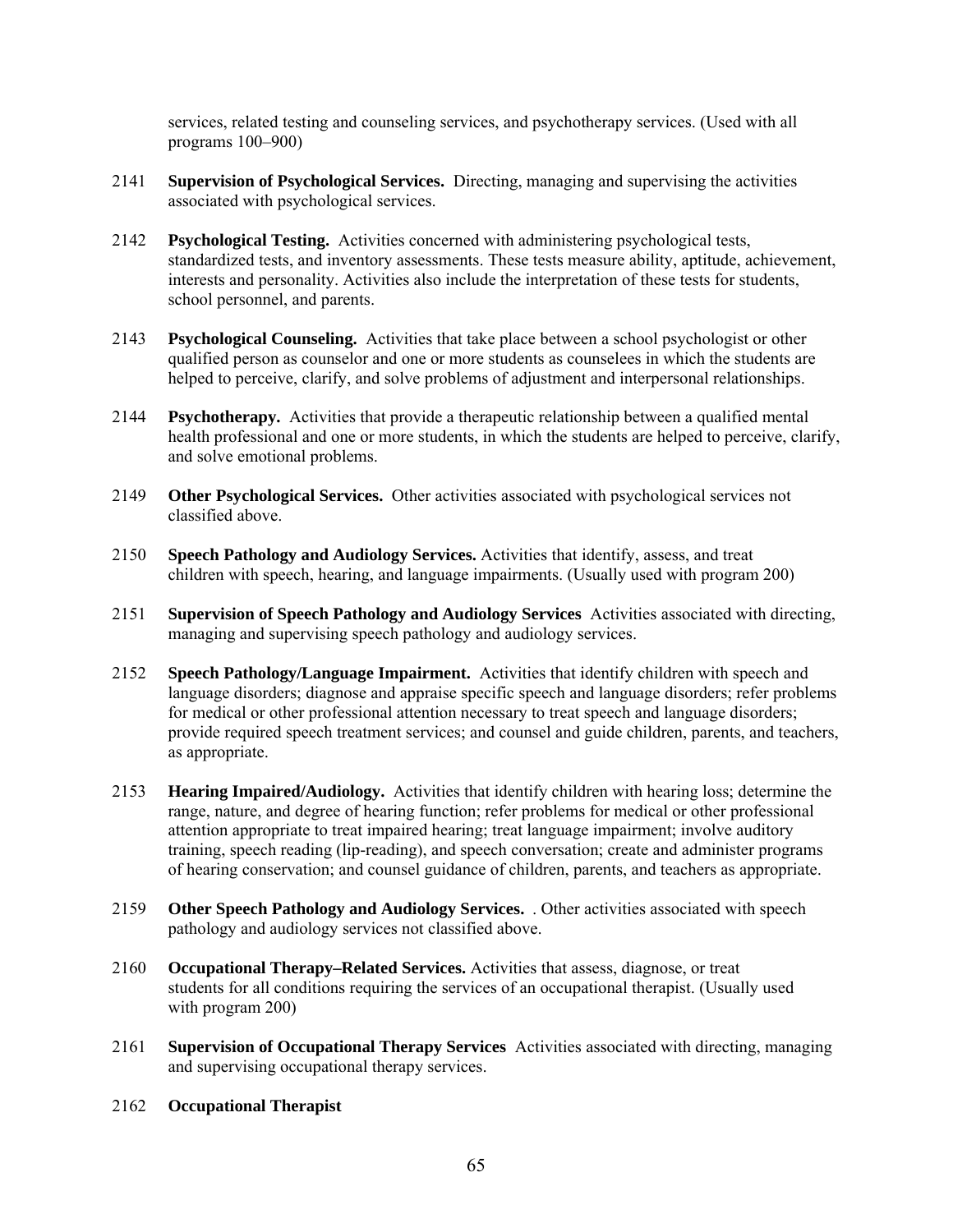- 2170 **Physical Therapy Related Services** (Generally used with program 2XX)
- 2171 **Supervision of Physical Therapy Services** Activities associated with directing, managing and supervising physical therapy services.
- 2172 **Physical Therapist**
- 2180 **Visually Impaired/Vision Services**
- 2181 **Supervision of Visual Impairment Services.** Activities associated with directing, managing and supervising visual impairment services.
- 2182 **Vision Impairment Services**
- 2190 **Other Support Services—Student.** Other support services to students not classified elsewhere in the 2100 series.
- 2200 **Support Services—Instruction.** Activities associated with assisting the instructional staff with the content and process of providing learning experiences for students.
- 2210 **Improvement of Instruction.** Activities primarily for assisting instructional staff in planning, developing, and evaluating the process of providing learning experiences for students. These activities include curriculum development, techniques of instruction, child development and understanding, and staff training. (Used with all programs 100–900)
- 2211 **Supervision of Improvement of Instruction** Activities associated with directing, managing and supervising the improvement of instruction services.
- 2212 **Instruction and Curriculum Development.** Activities that aid teachers in developing the curriculum, preparing and using special curriculum materials, and understanding and appreciating the various techniques that stimulate and motivate students.
- 2213 **Instructional Staff Training.** Activities associated with the professional development and training of instructional personnel. These include such activities as in-service training (including mentor teachers), workshops, conferences, demonstrations, and courses for college credit (tuition reimbursement), and other activities related to the ongoing growth and development of instructional personnel. Training that supports the use of technology for instruction should be included in this code. All costs should be charged to this code regardless of whether training services are provided internally or purchased from external vendors.

# 2214 **Child Development & Understanding**

- 2217 **Instructional Staff Development, External** Activities associated with the professional development and training of instructional personnel, who are external to the AEA. These include such activities as in-service training (including mentor teachers), workshops, conferences, demonstrations, and courses for college credit (tuition reimbursement), and other activities related to theongoing growth and development of instructional personnel. (AEA use only)
- 2219 **Other Improvement of Instruction Services.** Activities for improving instruction other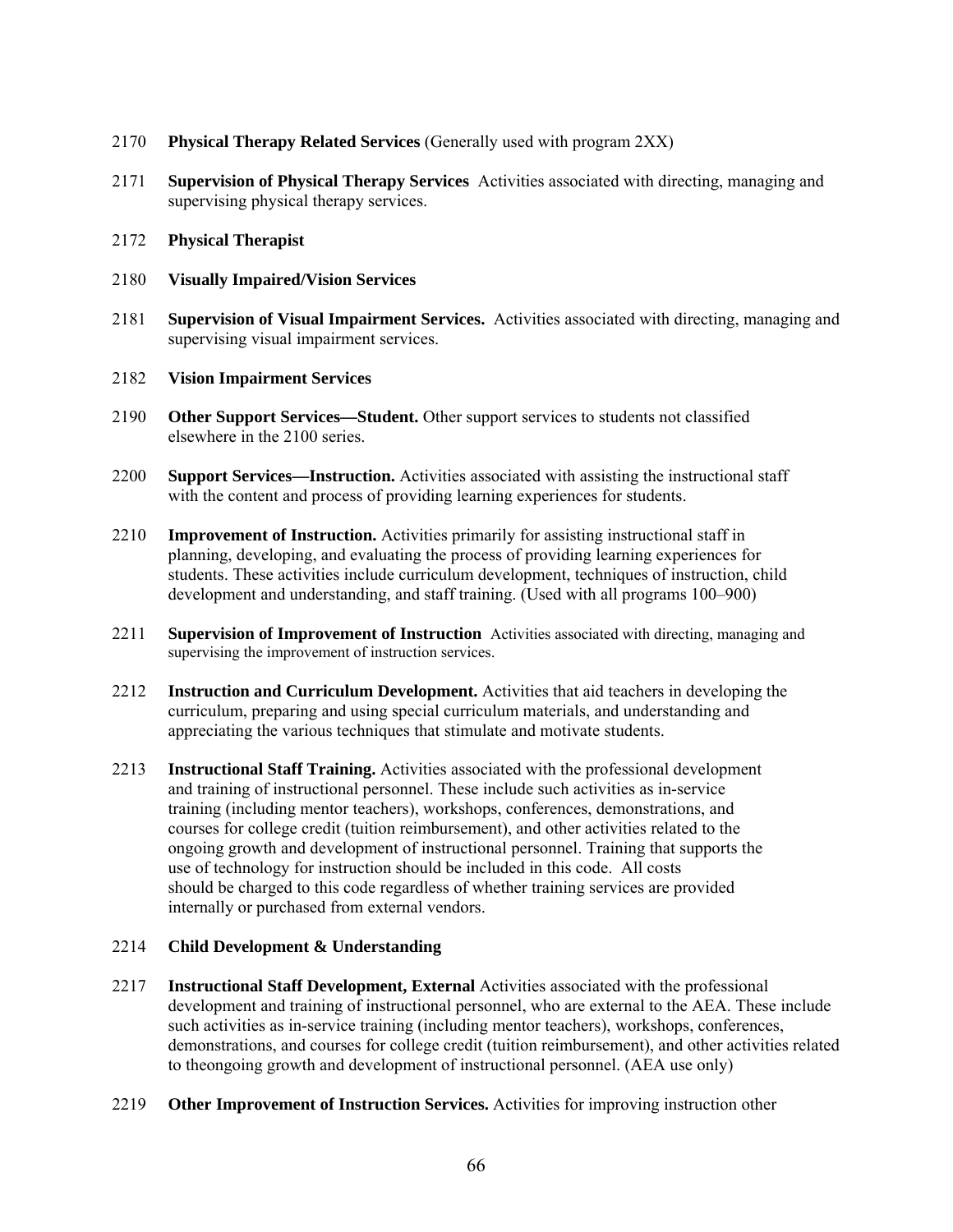than those classified above.

- 2220 **Library/Media Services.** Activities concerned with directing, managing, and supervising educational media services (e.g., supervisory personnel) as well as such activities as selecting, acquiring, preparing, cataloging, and circulating books and other printed materials; planning for the use of the library by students, teachers, and other members of the instructional staff; and guiding individuals in their use of library books, reference guides and materials, catalog materials, special collections, and other materials, whether maintained separately or as a part of an instructional materials center. These activities include developing and acquiring library materials and operating library facilities. Textbooks are not charged to this function but rather to the instruction function. (Used with all programs 100–900)
- 2221 **Supervision of Educational Media Services** Activities concerned with directing, managing and supervising educational media services.
- 2222 **School Library/AEA Materials Lending Library.** Activities such as selecting, acquiring, preparing, cataloging, and circulating books and other printed materials; planning the use of the library by students, teachers and other members of the instructional staff; and guiding individuals in their use of library books and materials, whether maintained separately or as a part of an instructional materials center. Textbooks will not be charged to this function but rather to the instruction function.

An AEA materials lending library means materials, regardless of format, which are purchased for or otherwise designed for loan to school systems being served by the AEA, the storage space, and the preparation, circulation, and borrower services related to the materials.

- 2226 **Professional Library** A professional library includes both books and other print and nonprint media on subject area, methodology, and other related topics of value to the educational specialist or practitioner. It further includes space for the use of these materials on the premises, provision for borrowing for use off the premises, opportunity for expansion of the collection through various types of interlibrary loan, and professional assistance for the borrower.
- 2227 **Curriculum Laboratory** (AEA use) A curriculum laboratory is a facility where professional assistance is provided to instructional staff members in planning and preparing for instruction. It includes, at least on a temporary basis, any pertinent materials in print, nonprint, or other formats, and their support equipment, which will help the user to develop curriculum or instructional plans.
- 2229 **Other Educational Media Services** Educational media services other than those classified above.
- 2230 **Instruction-Related Technology.** This functional category encompasses all technology activities and services for the purpose of supporting instruction. These activities include expenditures for internal technology support as well as support provided by external vendors using operating funds. These activities include costs associated with the administration and supervision of technology personnel, systems planning and analysis, systems application development, systems operations, network support services, hardware maintenance and support services, and other technology-related costs that relate to the support of instructional activities. Specifically, costs associated with the operation and support of computer learning labs, media center computer labs, instructional technology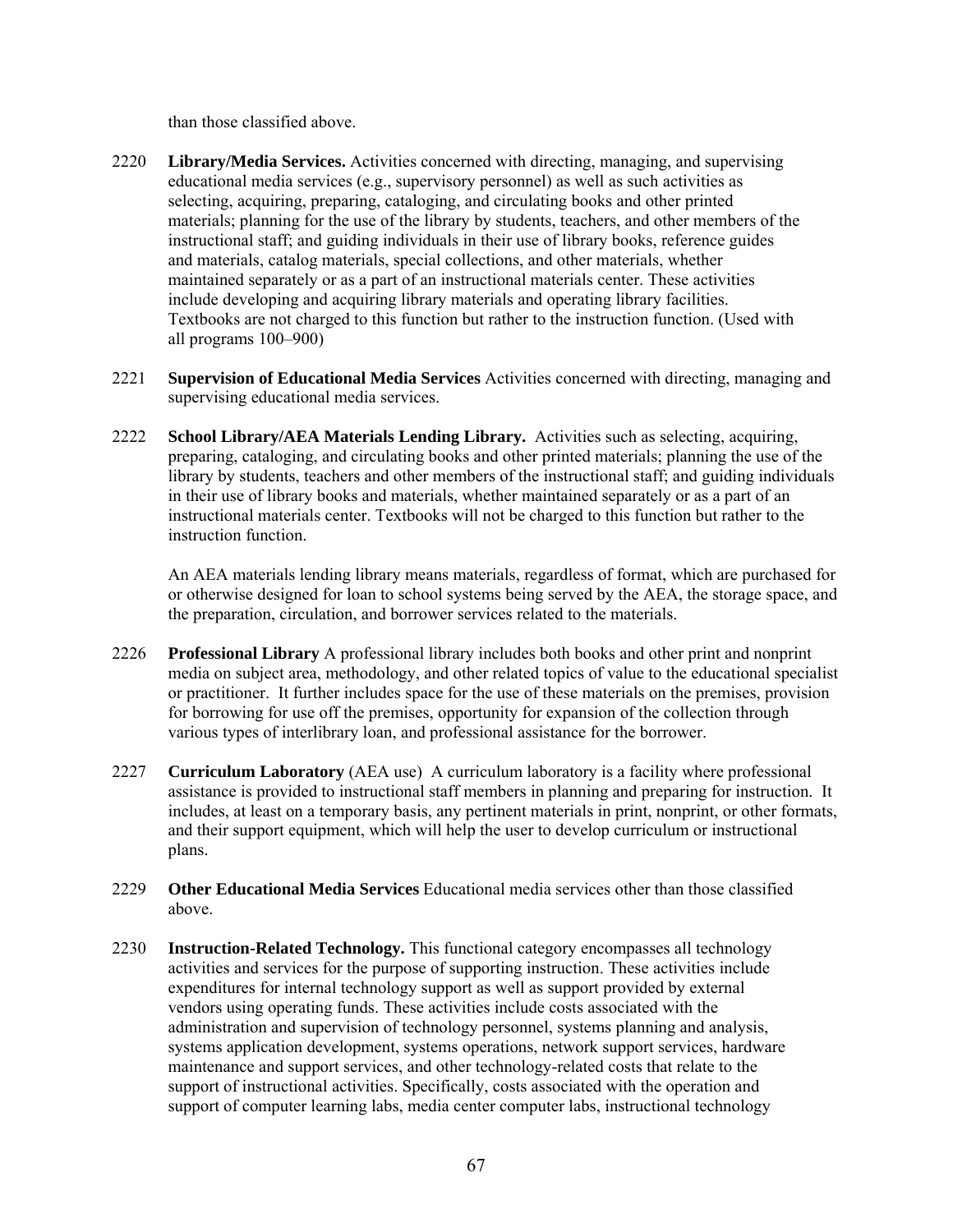centers, instructional networks, and similar operations should be captured in this code. (Used with all programs 100–900)

- 2231 **Technology Service Supervision and Administration.** Activities concerned with directing, managing, and supervising data-processing services.
- 2232 **Student Learning Centers.** Activities concerned with supporting and maintaining labs and centers (outside the classroom) that are established to support the instructional environment. These labs and centers may be located in the library or in other locations but are not primarily dedicated to student-teacher learning. Labs or learning centers that are primarily dedicated to instruction should be coded to Instruction.
- 2233 **Systems Analysis and Planning.** Activities concerned with searching for and evaluating alternatives for achieving defined objectives, based on judgment and, wherever possible, on quantitative methods. Where applicable, these activities pertain to the development of data processing procedures or application to electronic data processing equipment.
- 2234 **Systems Application Development.** Activities concerned with the preparation of a logical sequence of operations to be performed, either manually or electronically, in solving problems or processing data. These activities also involve preparing coded instructions and data for such sequences.
- 2235 **Systems Operations.** Activities concerned with scheduling, maintaining, and producing data. These activities include operating business machines, data preparation devices, and data-processing machines.
- 2236 **Network Support.** Services that support the networks used for instruction-related activities. Include ICN and Internet Access.
- 2237 **Hardware Maintenance and Support** Services that support and maintain the technology hardware used for instruction-related activities.
- 2238 **Professional Development for Instruction-Focused Technology Personnel.** Costs that are incurred as a result of acquiring knowledge and skills to support instructional technologies.

Technology training for instructional staff should be reported in 2213 (Instructional Staff Training). Technology training for non-instructional staff should be reported in 2574 (Staff Development for non0uinstructional staff).

- 2239 **Other Instructional-Related Technology Services.** Instruction-related technology services other than those classified above.
- 2240 **Academic Student Assessment.** This function is inclusive of those services rendered for the academic assessment of the student. (Used with programs 100–400, 600, 700)
- 2290 **Other Support Services—Instructional Staff.** Services supporting the instructional staff not properly classified elsewhere in the 2200 series. (Used with all programs 100–900)
- 2300 **Support Services—General Administration.** Activities concerned with establishing and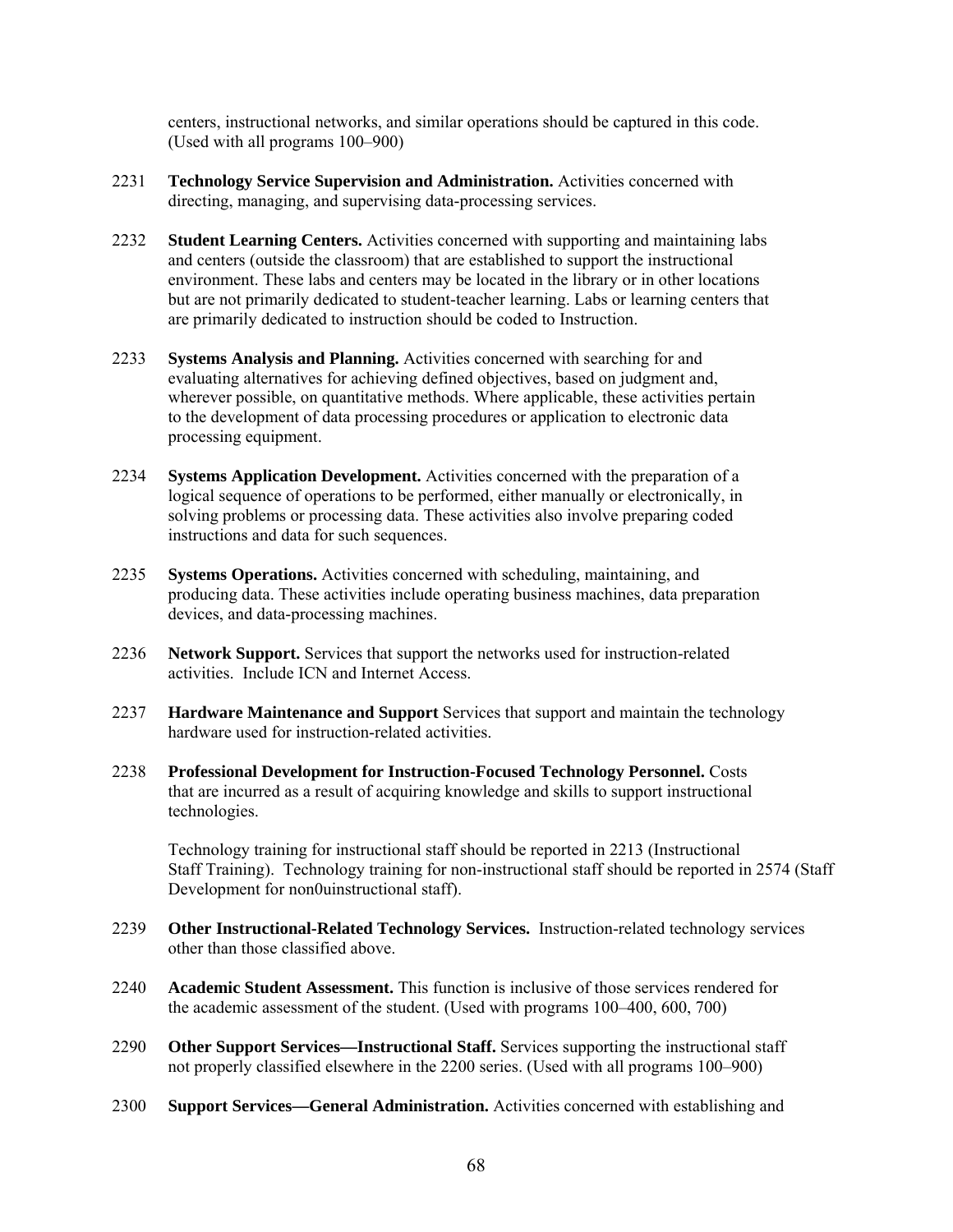administering policy for operating the school district.

- 2310 **Board of Education.** Activities of the elected body that has been created according to state law and vested with responsibilities for educational activities in a given administrative unit. Some examples of services to be included here are board secretary and clerk service. (Used with all programs 100–900).
- 2311 **Supervision of Board of Education Services.** Activities concerned with directing and managing the general operation of the Board of Education. These include the activities of the members of the Board of Education, but do not include any special activities defined in the other areas of responsibility described below. They also include any activities of the district performed in support of the school district meeting.
- 2312 **Board Secretary/Clerk Services.** The activities required to perform the duties of the Secretary or Clerk of the Board of Education. In Iowa, the individual with the title of Board Secretary is included in function 2510 as a fiscal officer rather than 2310.
- 2313 **Board Treasurer Services.** The activities required to perform the duties of the Treasurer of the Board of Education. In Iowa, the individual with the title of Board Treasurer is included in function 2510 as a fiscal officer rather than 2310.
- 2314 **Election Services.** Services rendered in connection with any school system election, including elections of officers and bond elections.
- 2315 **Tax Assessment and Collection Services.** Services rendered in connection with tax assessment and collection imposed by the board.
- 2316 **Staff Relations and Negotiations .** Activities concerned with staff relations systemwide and the responsibilities for contractual negotiations with both instructional and non-instructional personnel.
- 2317 **Legal Services**. Legal activities to interpret the laws and statutes and general liability situations are charged here.
- 2318 **External Audit Services**. Services rendered by external, independent auditors in connection with verifying the account records, which include evaluating the adequacy of the internal control system, verifying and safeguarding assets, reviewing the reliability of the accounting and reporting system, and ascertaining compliance with established policies and procedures.
- 2319 **Other Board of Education Services.** Board of Education services that cannot be classified under the preceding areas of responsibility.
- 2320 **Executive Administration.** Activities associated with the overall general administration of or executive responsibility for the entire school district. (Used with all programs 100–900) District wide clerical support is included in the 2320 or 2330. Building level clerical support is included in the 2400's.
- 2321 **Office of the Superintendent.** Activities performed by the superintendent and such assistants as deputy, associate, and assistant superintendents in generally directing and managing all affairs of the school district. These include all personnel and materials in the office of the chief executive officer. Activities of the offices of the deputy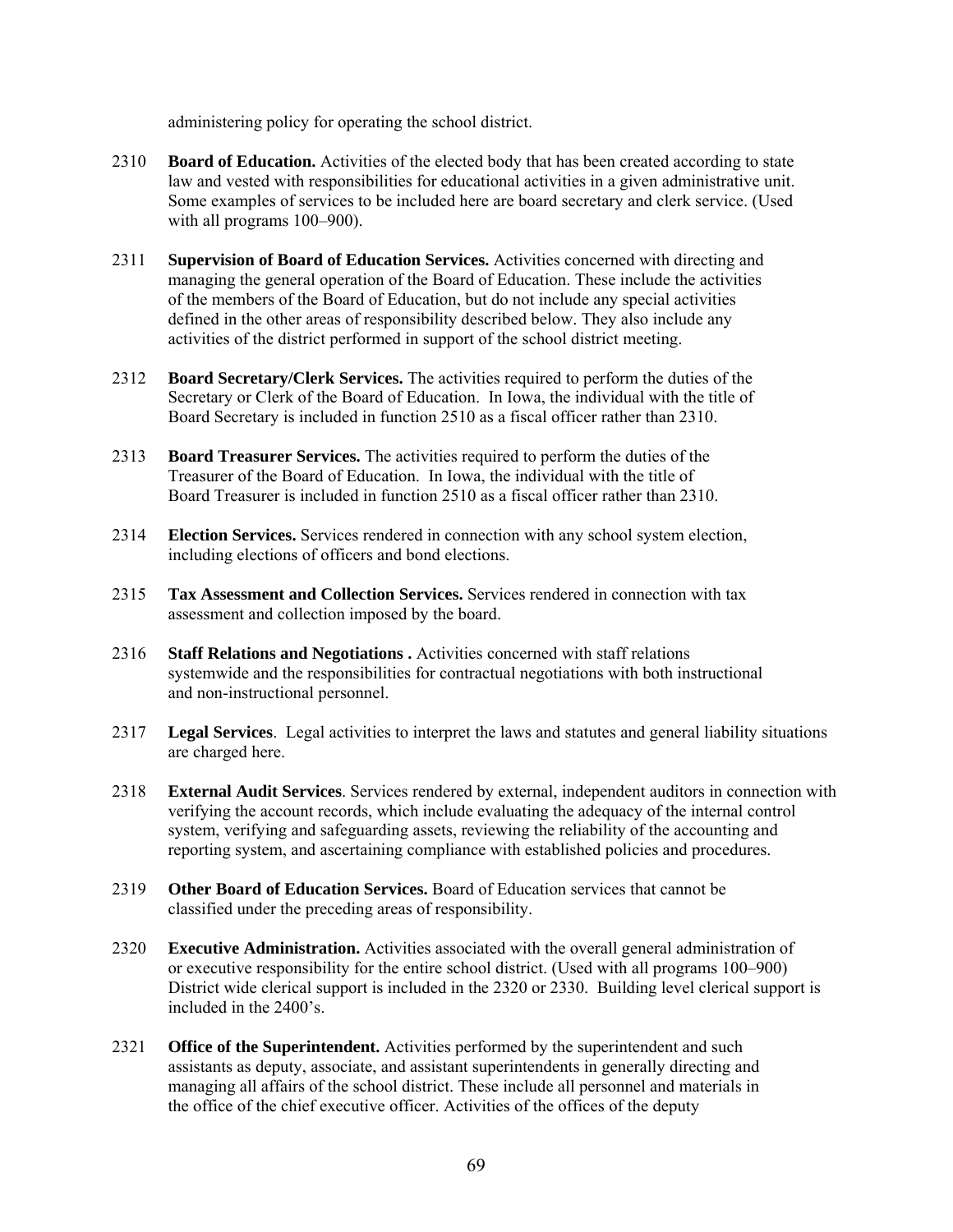superintendents should be charged here, unless the activities can be placed properly into a service area. In this case, they would be charged to service area direction/supervision in that service area.

- 2322 **Community Relations.** Activities and programs developed and operated systemwide for bettering school-community relations.
- 2323 **State and Federal Relations.** Activities associated with developing and maintaining good relationships with state and federal officials. The activities associated with grant procurement are included.
- 2329 **Other Executive Administration.** Other general administrative services that cannot be recorded under the preceding categories.
- 2330 **Special Area Administration Services**
- 2331 **LEA/AEA Special Education Director**
- 2332 **AEA Media Services Director**
- 2333 **AEA Educational Services Director**
- 2400 **Support Services—School Administration.** Activities concerned with overall administrative responsibility for a school. Building level clerical support is included in the 2400's. District wide clerical support is included in the 2320 or 2330.
- 2410 **Office of the Principal.** Activities concerned with directing and managing the operation of a particular school. They include the activities performed by the principal, assistant principals, and other assistants while they supervise all operations of the school, evaluate the staff members of the school, assign duties to staff members, supervise and maintain the records of the school, and coordinate school instructional activities with those of the school district. These activities also include the work of clerical staff in support of the teaching and administrative duties. (Used with all programs 100–900)
- 2490 **Other Support Services—School Administration.** Other school administration services. This function includes graduation expenditure and expenses and full-time department chairpersons. This also includes AEA regional facilitators or zone coordinators in charge of a specific building or specific discipline. (Used with all programs 100–900)

### 2492 **Full-time Department Chairs**

#### 2493 **Graduation Expenditures**

- 2500 **Business & Central Support Services.** Activities that support other administrative and instructional functions including fiscal services, human resources, planning, and administrative information technology.
- 2510 **Fiscal Services.** Activities concerned with the fiscal operations of the school district. This function includes budgeting, receiving and disbursing, financial and property accounting, payroll, inventory control, internal auditing, and funds managing. Fiscal services are inclusive of supervision of fiscal services, budgeting services, and payroll, internal audit,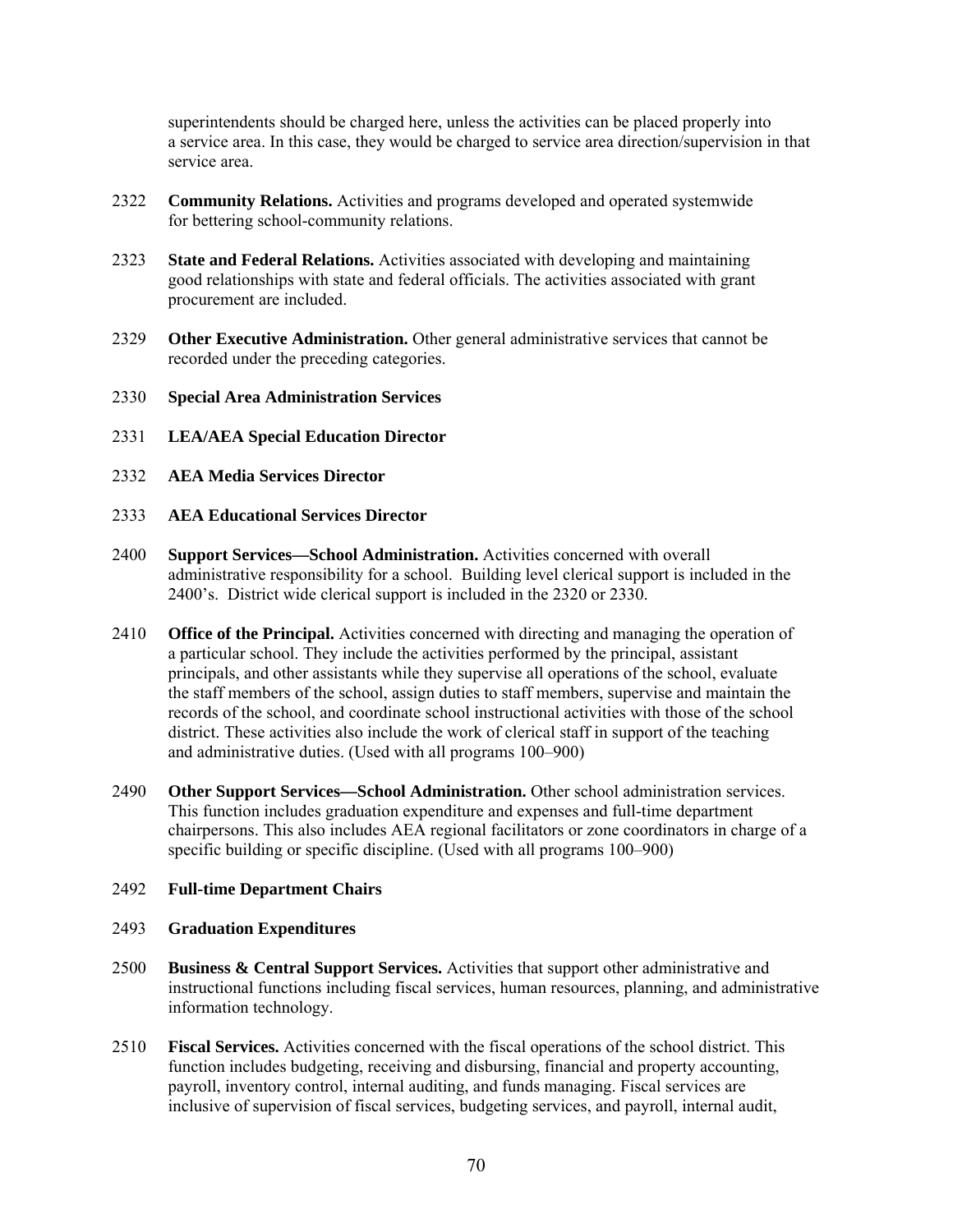and general accounting functions. (Used with all programs 100–900) The School board secretary and the school board treasurer are reported here as fiscal officers.

- 2511 **Supervision of Fiscal Services** The activities of directing, managing and supervising the fiscal services area. They include the activities of the assistant superintendent, director, or school business official who directs and manages fiscal activities.
- 2512 **Budgeting Services.** Activities concerned with supervising budget planning, formulation, control and analysis.
- 2513 **Receiving and Disbursing Funds.** Activities concerned with taking in money and paying it out. They include the current audit of receipts; the preaudit of requisitions or purchase orders to determine whether the amounts are within the budgetary allowances and to determine that such disbursements are lawful expenditures of the school or an LEA; and the management of school funds.
- 2514 **Payroll.** Activities concerned with periodically paying individuals entitled to remuneration for services rendered. Payments are also made for such payroll-associated costs as Federal income tax withholding, retirement, and social security.
- 2515 **Financial Accounting.** Activities concerned with maintaining records of the financial operations and transactions of the school system. They include such activities as accounting and interpreting financial transactions and account records.
- 2516 **Internal Auditing.** Activities concerned with verifying the account records, which includes evaluating the adequacy of the internal control system, verifying and safeguarding assets, reviewing the reliability of the accounting and reporting systems, and ascertaining compliance with established policies and procedures.
- 2517 **Property Accounting.** Activities concerned with preparing and maintaining current inventory records of land, buildings, and equipment. These records are used in equipment control and facilities planning.
- 2519 **Other Fiscal Services.** Fiscal services which cannot be classified under the preceding functions.
- 2520 **Purchasing, Warehousing, and Distributing Services.** Activities concerned with purchasing, receiving, storing, and distributing supplies, furniture, equipment, and materials used in schools or school system operations. (Used with all programs 100–900)
- 2521 **Supervision of Purchasing, Warehousing and Distributing Services.** The activities of directing, managing and supervising the purchasing, warehousing, and distributing services area.
- 2522 **Delivery & Distribution Services** The activities of distributing supplies, furniture, equipment, materials, and mail. Also services provided by the AEA to deliver and return by AEA operated or contracted vehicles of all AEA circulating materials to each local school district attendance center on at least a twice-a-week basis during the regular school year.
- 2523 **Purchasing** Activities concerned with purchasing supplies, furniture, equipment, and materials used in schools or school system operations.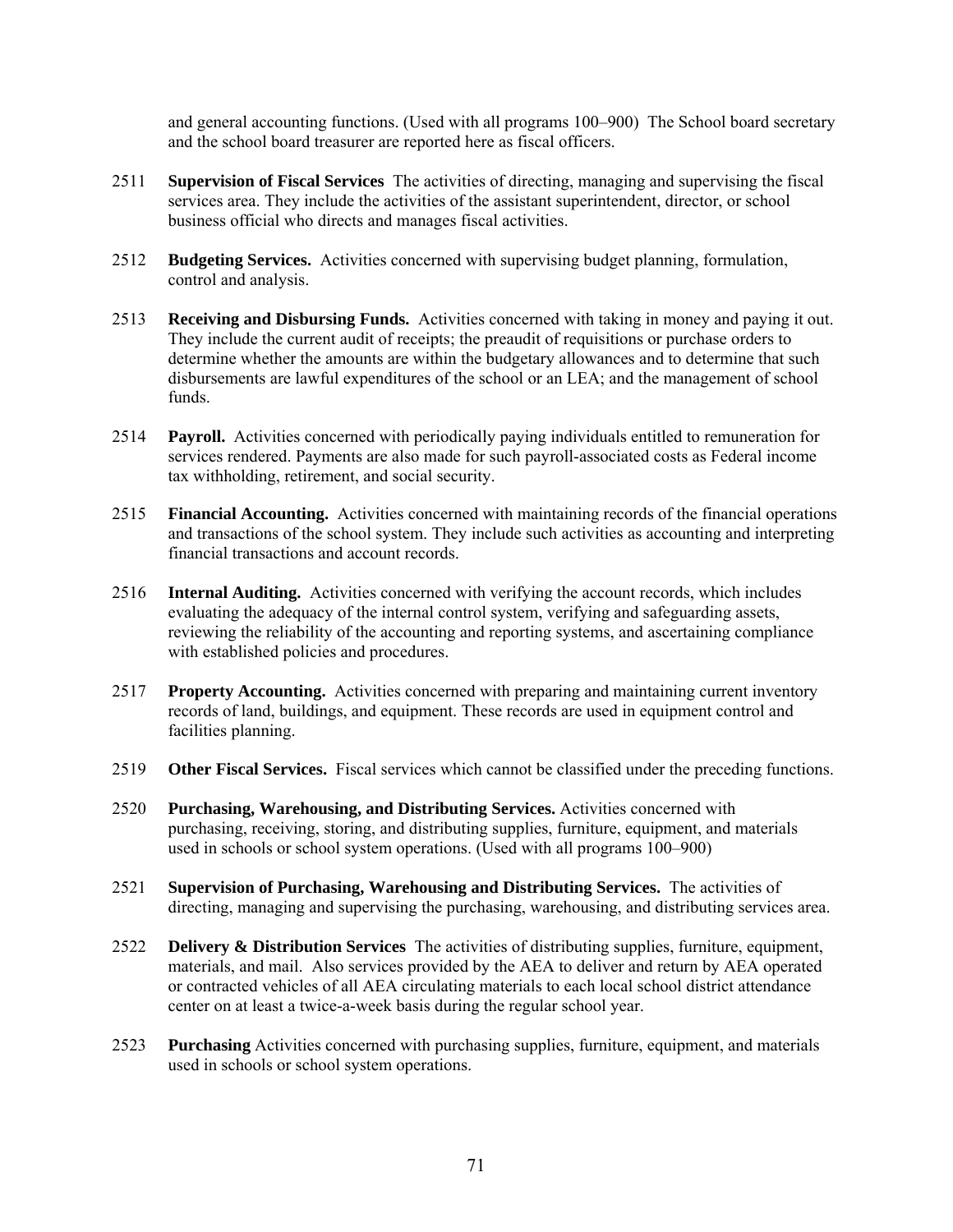- 2524 **Storage & Warehousing** The activities of receiving and storing supplies, furniture, equipment, and materials.
- 2525 **Warehousing Inventory Adjustment** (consumption basis only) Include adjustments to inventories reported on a consumption basis or for lost or stolen equipment.
- 2529 **Other Purchasing, Warehousing, and Distributing Services** Purchasing, Warehousing, and distributing services which cannot be classified under the preceding functions.
- 2530 **Printing, Publishing**, **and Duplicating Services.** The activities of printing and publishing administrative publications such as annual reports, school directories, and manuals. Activities here also include centralized services for duplicating school materials and instruments such as school bulletins, newsletters, and notices. (Used with all programs 100–900)
- 2531 **Supervision of Printing, Publishing & Duplicating Services** The activities of directing, managing and supervising the printing, publishing  $&$  duplicating services area.
- 2532 **Production Services** Production of media-oriented instructional materials shall mean production, reproduction, or other preparation of print or nonprint instructional materials.
- 2533 **Print Shop** Printing shall mean that part of production services that relates to offset and other printing services whether basis or "quality and quantity".
- 2539 **Other Printing, Publishing, and Duplicating Services** Printing, publishing, and duplicating services which cannot be classified under the preceding functions.
- 2540 **Planning, Research, Development, and Evaluation Services.** Activities associated with conducting and managing systemwide programs of planning, research, development, and evaluation for a school system. (Used with all programs 100–900)
- 2541 **Supervision of Planning, Research, Development, and Evaluation Services.** The activities of directing, managing and supervising the planning, research, development, and evaluation services area.
- 2542 **Planning services** include activities concerned with selecting or identifying the overall, long-range goals and priorities of the organization or program. They also involve formulating various courses of action needed to achieve these goals by identifying needs and the relative costs and benefits of each course of action.
- 2543 **Research services** include activities concerned with the systematic study and investigation of the various aspects of education, undertaken to establish facts and principles.
- 2544 **Development services** include activities in the deliberate, evolving process of improving educational programs.
- 2545 **Evaluation services** include activities concerned with ascertaining or judging the value or amount of an action or an outcome. This is done through careful appraisal of previously specified data in light of the particular situation and the goals previously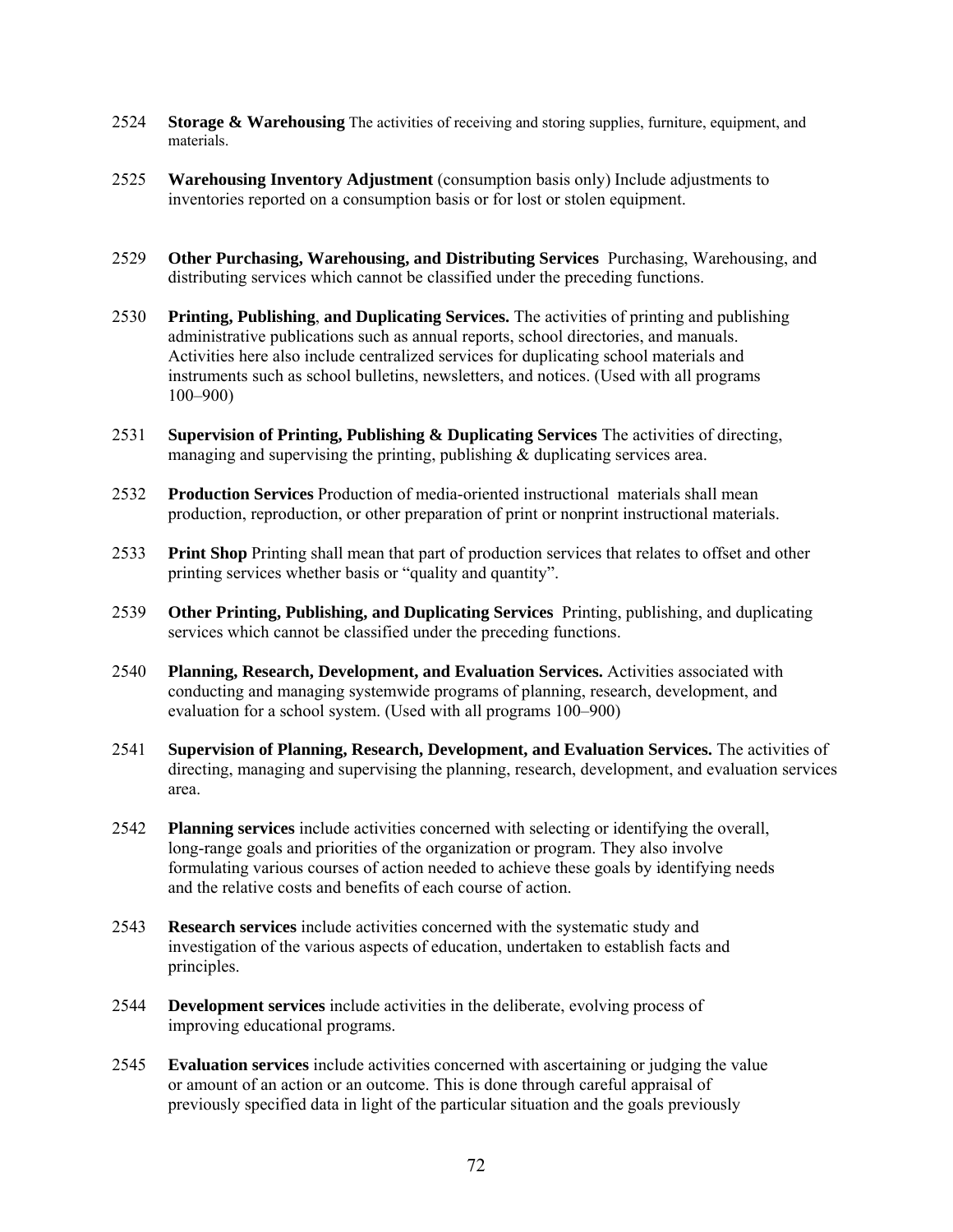established.

- 2560 **Public Information Services.** Activities concerned with writing, editing, and other preparation necessary to disseminate educational and administrative information to students, staff, managers, and the general public through direct mailing, the various news media, email, the Internet and web sites, and personal contact. The information services function code includes related supervision and internal and public information services. Technology that supports this code is included in 2580. (Used with all programs 100–900)
- 2561 **Supervision of Public Information Services** The activities of directing, managing and supervising public information services.
- 2562 **Internal Information** Activities concerned with writing, editing, and providing administrative information to students and staff.
- 2563 **External Information** Activities concerned with writing, editing, and other preparation necessary to disseminate educational and administrative information to the public through various news media or personal contact.
- 2564 **Management Information** Activities concerned with writing, editing, and other preparation necessary to disseminate to management (1) the information needed about the operation of the LEA and (2) information about the community, State, and nation to make logical decisions.
- 2569 **Other Public Information Services** Public information services which cannot be classified under the preceding functions.
- 2570 **Personnel Services.** Activities concerned with maintaining efficient personnel for the school system. It includes such activities as recruitment and placement, non-instructional staff training, staff transfers, in-service training, health services, and staff accounting. (Used with all programs 100–900)
- 2571 **Supervision of Personnel Services.** The activities of directing, managing, and supervising staff services.
- 2572 **Recruitment and Placement.** Activities concerned with employing and assigning personnel for the school district.
- 2573 **Personnel Information.** Services rendered in connection with the systematic recording and summarizing of information relating to staff members employed by the school district.
- 2574 **Non-Instructional Personnel Training.** Activities associated with the professional development and training of non-instructional personnel. These include such activities as in-service training, seminars and conferences, continuing professional education, courses for college credit (tuition reimbursement), and other activities related to the ongoing growth and development of non-instructional personnel. All costs should be charged to this code regardless of whether training services are provided internally or purchased from external vendors.
- 2575 **Health Services.** Activities concerned with medical, dental, and nursing services provided for school district employees. Included are physical examinations, referrals, and emergency care.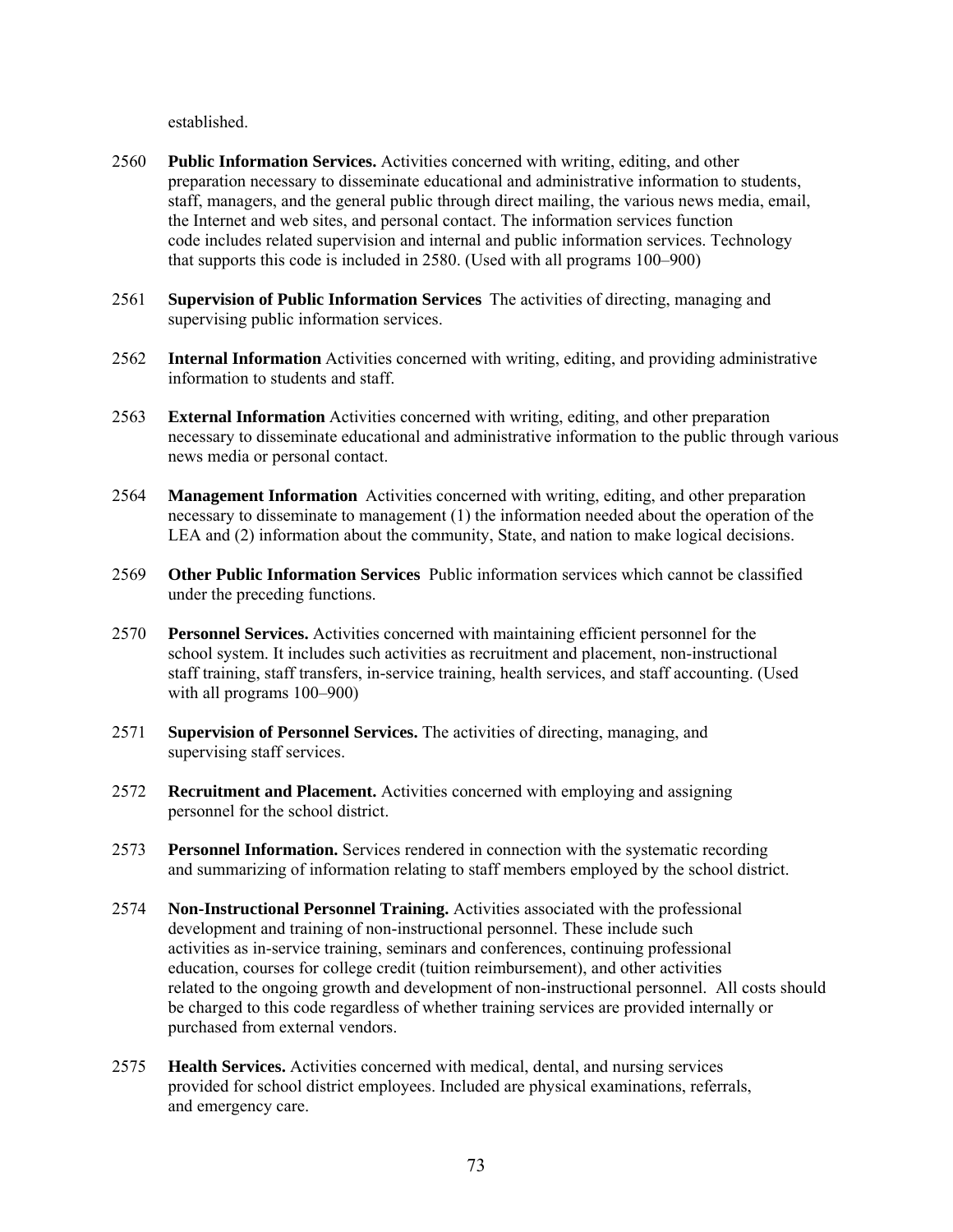- 2576 **Non-Instructional Personnel Training, External.** Activities associated with the professional development and training of non-instructional personnel external to the agency. These include such activities as in-service training, seminars and conferences, continuing professional education, courses for college credit (tuition reimbursement), and other activities related to the ongoing growth and development of non-instructional personnel. All costs should be charged to this code regardless of whether training services are provided internally or purchased from external vendors. (AEA use only.)
- 2579 **Other Personnel Services.** Personnel services that cannot be classified under the preceding functions.
- 2580 **Administrative Technology Services***.* Activities concerned with supporting the school district's information technology systems, including supporting administrative networks, maintaining administrative information systems, and processing data for administrative and managerial purposes. These activities include expenditures for internal technology support, as well as support provided by external vendors using operating funds. These activities include costs associated with the administration and supervision of technology personnel, systems planning and analysis, systems application development, systems operations, network support services, hardware maintenance and support services, and other technology-related administrative costs. (Used with all programs 100–900)
- 2581 **Technology Service Supervision and Administration.** Activities concerned with directing, managing, and supervising data processing services.
- 2582 **Systems Analysis and Planning.** Activities concerned with searching for and evaluating alternatives for achieving defined objectives, based on judgment and, wherever possible, on quantitative methods. Where applicable, these activities pertain to the development of data processing procedures or application to electronic data processing equipment.
- 2583 **Systems Application Development.** Activities concerned with the preparation of a logical sequence of operations to be performed, either manually or electronically, in solving problems or processing data. These activities also involve preparing coded instructions and data for such sequences.
- 2584 **Systems Operations.** Activities concerned with scheduling, maintaining, and producing data. These activities include operating business machines, data preparation devices, and data-processing machines.
- 2585 **Network Support** Services that support the networks used for administrative activities. Include ICN and Internet Access for administration.
- 2586 **Hardware Maintenance and Support.** Services that support and maintain the technology hardware used for administrative activities.
- 2587 **Professional Development Costs for Administrative Technology Personnel.** Costs that are incurred as a result of acquiring knowledge and skills to support administrative technologies.

Technology training for instructional staff should be reported in 2213 (Instructional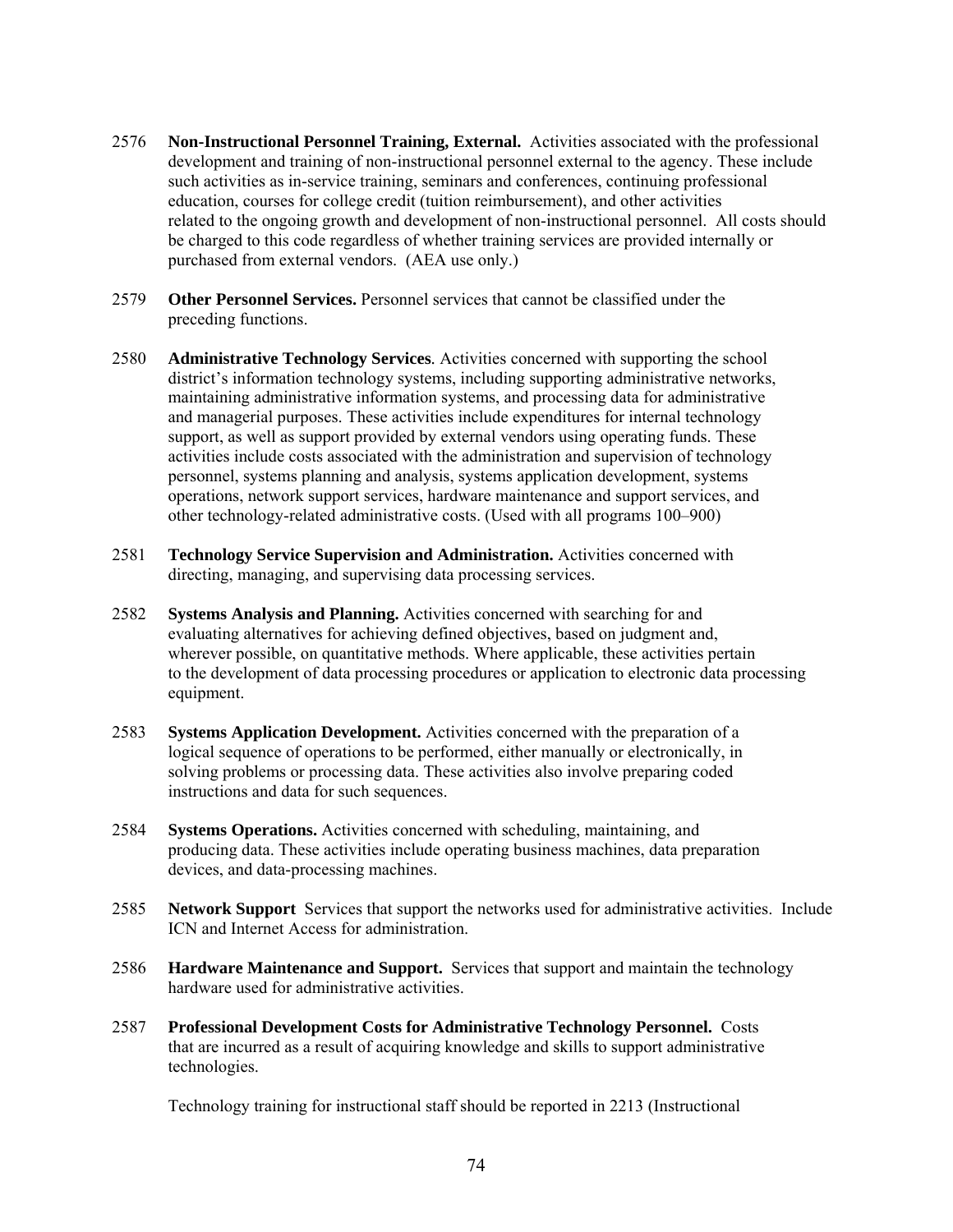Staff Training). Technology training for non-instructional staff should be reported in 2574 (Staff Development for non0uinstructional staff).

- 2589 **Other Technology Services.** Activities concerned with data processing not described above.
- 2590 **Other Support Services—Central Services.** Other support services to business not classified elsewhere in the 2500 series. (Used with all programs 100–900)
- 2600 **Operation and Maintenance of Plant.** Activities concerned with keeping the physical plant open, comfortable, and safe for use and with keeping the grounds, buildings, and equipment in effective working condition and state of repair. These include the activities of maintaining safety in buildings, on the grounds, and in the vicinity of schools. Generally not used in PPEL or Capital Projects funds.
- 2610 **Supervision of Operations and Maintenance of Plant.** The activities involved in directing, managing and supervising the operation and maintenance of school plant facilities.
- 2620 **Operation and Maintenance of Buildings.** Operation includes activities concerned with keeping the physical plant clean and ready for daily use. They include operating lighting and HVAC systems and doing minor repairs. Also included are the costs of building rental and property insurance. Maintenance includes activities associated with keeping buildings at an acceptable level of efficiency through repairs and preventative maintenance. (Used with all programs 100–900)
- 2630 **Care and Upkeep of Grounds.** Activities involved in maintaining and improving the land (but not the buildings). These include snow removal, landscaping, grounds maintenance, and the like. (Used with all programs 100–900)
- 2640 **Care and Upkeep of Equipment.** Activities involved in maintaining equipment owned or used by the school district. They include such activities as servicing and repairing furniture, machines, and movable equipment. (Used with all programs 100–900)
- 2650 **Vehicle Operation and Maintenance (Other Than Student Transportation Vehicles).**  Activities involved in maintaining general purpose vehicles such as trucks, tractors, graders, and staff vehicles. These include such activities as repairing vehicles; replacing vehicle parts; and cleaning, painting, greasing, fueling, and inspecting vehicles for safety (i.e., preventive maintenance). (Used with all programs 100–900)
- 2660 **Security.** Activities concerned with maintaining a secure environment for students and staff, whether they are in transit to or from school, on a campus or administrative facility, or participating in school-sponsored events. These include costs associated with security plan development and implementation, installation of security monitoring devices (e.g., cameras, metal detectors), security personnel (e.g., campus police, security guards), purchase of security vehicles and communication equipment, and related costs. Costs associated with in-service training related to school safety, drug and violence prevention training, and alternative schools should not be accounted for under this function code. (Used with all programs 100–900)
- 2670 **Safety.** Activities concerned with maintaining a safe environment for students and staff, whether they are in transit to or from school, on a campus or administrative facility, or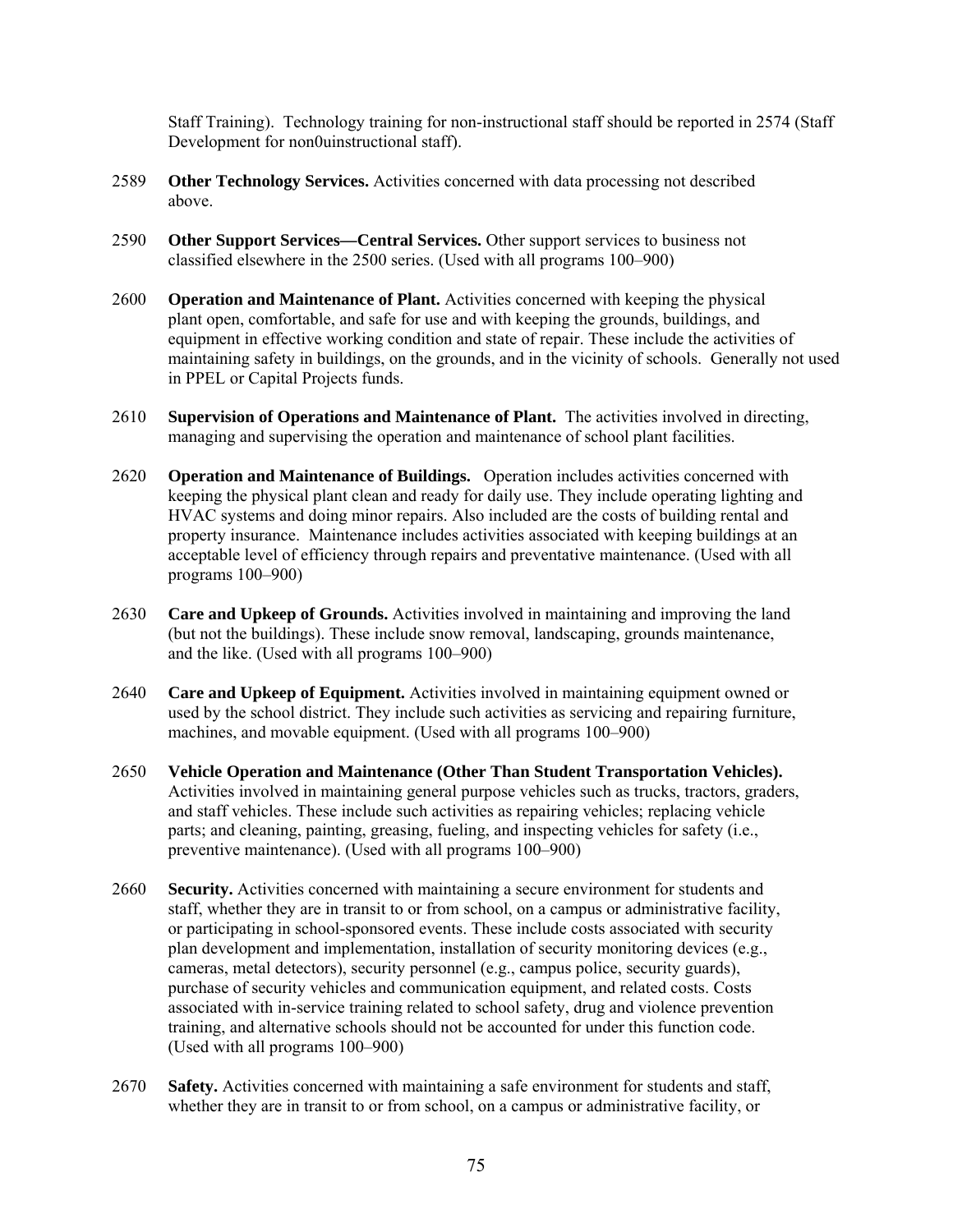participating in school-sponsored events. These include costs associated with installing and monitoring school fire alarm systems and providing school crossing guards, as well as other costs incurred in an effort to ensure the basic safety of students and staff. Costs associated with in-service training related to school safety, drug and violence prevention training, and alternative schools should not be accounted for under this function code. Used with all programs 100–900)

- 2690 **Other Operation and Maintenance of Plant.** Operations and maintenance of plant services that cannot be classified elsewhere in the 2600 series. (Used with all programs 100-900)
- 2700 **Student Transportation.** Activities concerned with conveying students to and from school, as provided by state and federal law. This includes trips between home and school and trips to school activities.
- 2710 **Supervision of Student Transportation Services.** Activities pertaining to directing and managing student transportation services.
- 2720 **Vehicle Operation.** Activities involved in operating vehicles for student transportation, from the time the vehicles leave the point of storage until they return to the point of storage. These include driving buses or other student transportation vehicles. (Used with all programs 100–900)
- 2730 **Monitoring Services.** Activities concerned with supervising students in the process of being transported between home and school and between school and school activities. Such supervision can occur while students are in transit and while they are being loaded and unloaded and it includes directing traffic at the loading stations. (Used with all programs 100–900)
- 2740 **Vehicle Servicing and Maintenance.** Activities involved in maintaining student transportation vehicles. These include repairing vehicle parts; replacing vehicle parts; and cleaning, painting, fueling, and inspecting vehicles for safety. (Used with programs 100– 500, 900)
- 2790 **Other Student Transportation Services.** Student transportation services that cannot be classified elsewhere in the 2700 series. (Used with programs 100–500, 900)
- 2900 **Other Support Services.** All other support services not classified elsewhere in the 2000 series. (Used with all programs 100–900)
- 2910 **Discretionary Management Services to LEAs** (AEA Use Only)
- 2920 **Other Discretionary Support Services to LEAs** (AEA Use Only)
- 3000 **Operation of Noninstructional Services.** Activities concerned with providing noninstructional services to students, staff, or the community.
- 3100 **Food Services Operations.** Activities concerned with providing food to students and staff in a school or school district. This service area includes preparing and serving regular and incidental meals, lunches, or snacks in connection with school activities and food delivery. (Used with all programs 100–900) Generally used only with Funds 61 and 62.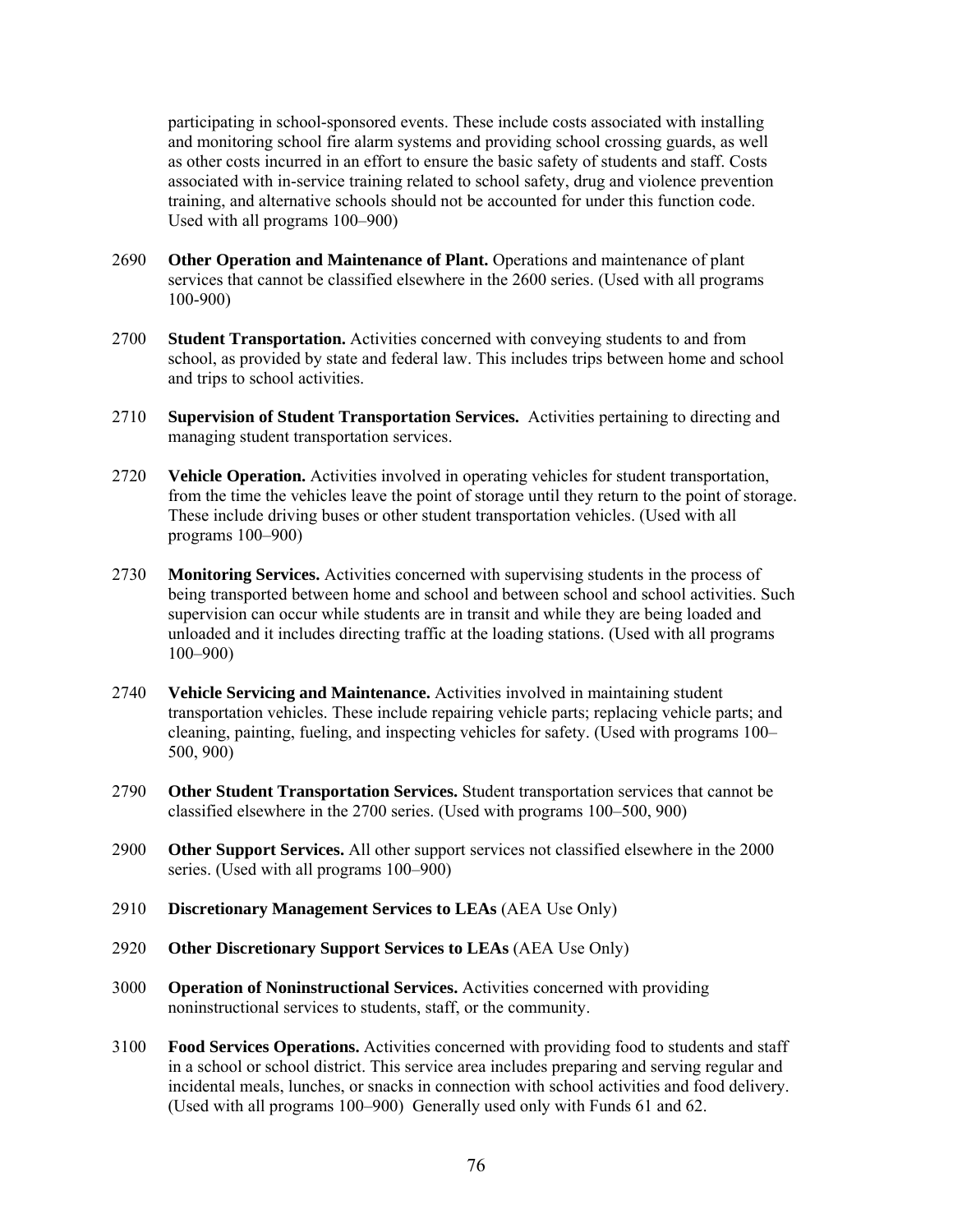- 3110 **School lunch/breakfast program.** Activities related to the school lunch and breakfast programs as part of the National School Lunch Program.
- 3130 **Special food functions.** Activities related to sale of food products and services considered special functions such as potlucks, PTA/PTO-sponsored functions, and athletic banquets.
- 3140 **Summer food programs** Activities related to the summer food program.
- 3190 **Other Food Service Operation** Food Service operation services that cannot be classified elsewhere in the 3100 series.
- 3200 **Enterprise Operations.** Activities that are financed and operated in a manner similar to private business enterprises where the stated intent is to finance or recover the costs primarily through user charges. Food services should not be charged here but rather to function 3100. One example could be the school district bookstore. (Used with all programs 100–900) (Generally only in funds that are not otherwise identified as enterprises. Funds already identified as enterprises are Funds 61-69.)
- 3300 **Community Services Operations.** Activities concerned with providing community services to students, staff, or other community participants. Examples of this function would be offering parental training or operating a community swimming pool, a recreation program for the elderly, or a childcare center for working mothers. (Used only with program 800) (Generally only in funds that are not otherwise identified as community services. Funds already identified as community services are Funds 62, 63, and 65-67.)
- 4000 **Facilities Acquisition and Construction.** Activities concerned with acquiring land and buildings; remodeling buildings; constructing buildings and additions to buildings; initially installing or extending service systems and other built-in equipment; and improving sites. (Used with all programs 100–900) Generally only PPEL and Capital Projects Funds.
- 4100 **Land Acquisition.** Activities concerned with initially acquiring and improving land. Only funds 23, 24, and 31-39.
- 4200 **Land Improvement.** Activities concerned with making permanent improvements to land, such as grading, fill, and environmental remediation. Only funds 23, 24, and 31-39.
- 4300 **Architecture and Engineering.** The activities of architects and engineers related to acquiring and improving sites and improving buildings. Charges are made to this function only for those preliminary activities that may or may not result in additions to the school district's property. Otherwise, charge these services to 4100, 4200, 4500, or 4600, as appropriate. Only funds 10, 23, 24, and 31-39.
- 4400 **Educational Specifications Development.** Activities concerned with preparing and interpreting descriptions of specific space requirements to be accommodated in a building. These specifications are interpreted to the architects and engineers in the early stages of blueprint development. Only funds 10, 23, 24, and 31-39.
- 4500 **Building Acquisition and Construction.** Activities concerned with buying or constructing buildings. Only funds 23, 24, and 31-39.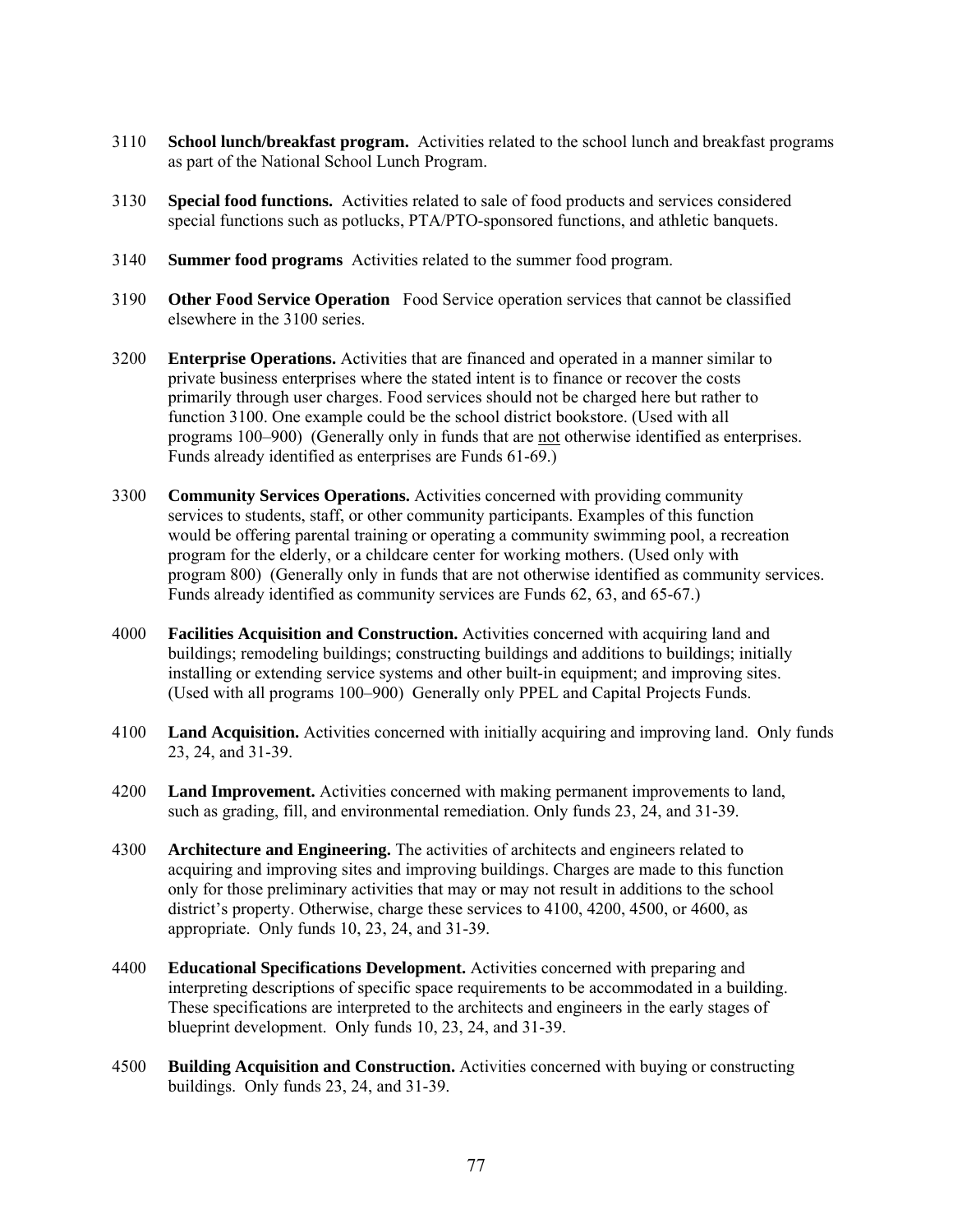- 4600 **Site Improvement.** Activities concerned with making nonpermanent improvements or enhancements to building sites. These improvements include fencing, walkways, tunnels, and temporary landscaping. Only funds 23, 24, and 31-39.
- 4700 **Building Improvements.** Activities concerned with building additions and with installing or extending service systems and other built-in equipment. Only funds 23, 24, and 31-39.
- 4900 **Other Facilities Acquisition and Construction.** Facilities acquisition and construction activities that cannot be classified above.
- 5000 **Debt Service.** Activities related to servicing the long-term debt of the school district, including payments of both principal and interest. This function should be used to account for bond interest payments, retirement of bonded debt (including current and advance refundings), capital lease payments, and other long-term notes. Interest on short-term notes or loans (repayable within one year of receiving the obligation) is charged to function 2513. The receipt and payment of principal on those short-term notes or loans are treated as adjustments to the balance sheet account 451. (Used with all programs 100–900) (Debt Service Fund only for objects 831, 832; 34X related to repayment of debt; Management/General Fund only for object 820 for judgments; PPEL, Capital Projects or Debt Services Fund for object 835 and 34X related to issuance of debt) Debt obligation cannot be transferred from one fund to another during the life of the debt unless specifically stated in Iowa Code. For example, if the original debt proceeds were reported as revenues in the General Fund, the full amount of the repayment of principal and related interest will also be reported as expenditures in the General Fund.
- 6000 **Other Uses** A number of outlays of governmental funds are not properly classified as expenditures, but still require budgetary or accounting control. These are classified under *Other Uses.*
- 6100 **Interagency Flowthrough** (General Fund only except PPEL Fund for TIF) (Example AEA Flowthrough)
- 6200 **Interfund Transfers Out** Transactions which withdraw money from one fund and place it in another without recourse. Interfund loans are not recorded here, but are handled through the balance sheets in the funds affected.

Show as 62 plus the 2-digit fund number of the fund to which the transfer is made.

- 6210 Interfund Transfer to **General Fund**
- 6220 Interfund Transfer to **Special Revenue Funds**
- 6221 Interfund Transfer to **Student Activity Fund**
- 6222 Interfund Transfer to **Management Fund**
- 6223 Interfund Transfer to **Physical Plant & Equipment Levy (PPEL) Fund**
- 6224 Interfund Transfer to **Public Education and Recreation Levy (PERL) Fund**
- 6225 Interfund Transfer to **AEA Special Education Instruction Fund**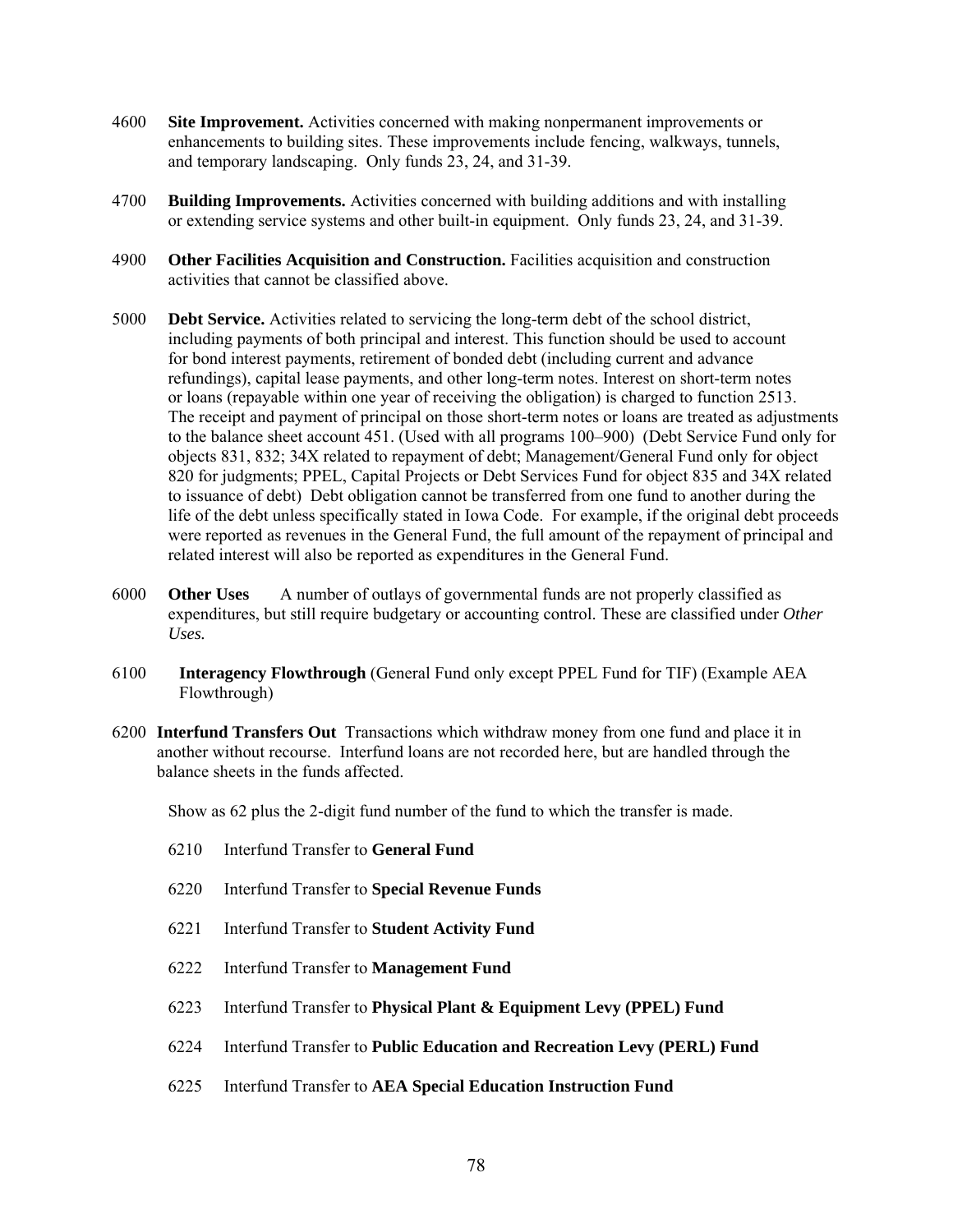- 6226 Interfund Transfer to **AEA Juvenile Home Fund**
- 6227 Interfund Transfer to **Support Trust Funds**
- 6228 Interfund Transfer to **67.5 cent Levy Fund**
- 6229 Interfund Transfer to **Library Levy Fund**
- 6230 Interfund Transfer to **Capital Project Funds.** All major new construction or remodeling of facilities is accounted for in a capital project fund. The amounts used for these purposes originating from other funds are reported as operating transfers to a capital projects fund.
- 6231 Interfund Transfer to **Capital Projects Fund, General Obligation Bond**
- 6232 Interfund Transfer to **Capital Projects Fund 32**
- 6233 Interfund Transfer to **Capital Projects Fund, Local Option Sales & Services Tax Fund (LOSST)**
- 6234 Interfund Transfer to **Capital Projects Fund 34**
- 6235 Interfund Transfer to **Capital Projects Fund 35**
- 6236 Interfund Transfer to **Capital Projects Fund 36**
- 6237 Interfund Transfer to **Capital Projects Fund 37**
- 6238 Interfund Transfer to **Capital Projects Fund 38**
- 6239 Interfund Transfer to **Capital Projects Fund 39**
- 6240 Interfund Transfer to **Debt Service Fund.** Monies in any governmental fund that are collected for the purpose of retirement of long-term debt, must be transferred to the debt service fund when due on bonds or other authorized indebtedness issued by the district and to make payments required under a loan, lease purchase agreement, or other evidence of indebtedness authorized by Iowa Code. The retirement of debt and related interest shall be paid from the debt service fund.
- 6250 Interfund Transfer to **Permanent Funds**
- 6251 Interfund Transfer to **Permanent Fund 51**
- 6252 Interfund Transfer to **Permanent Fund 52**
- 6253 Interfund Transfer to **Permanent Fund 53**
- 6254 Interfund Transfer to **Permanent Fund 54**
- 6255 Interfund Transfer to **Permanent Fund 55**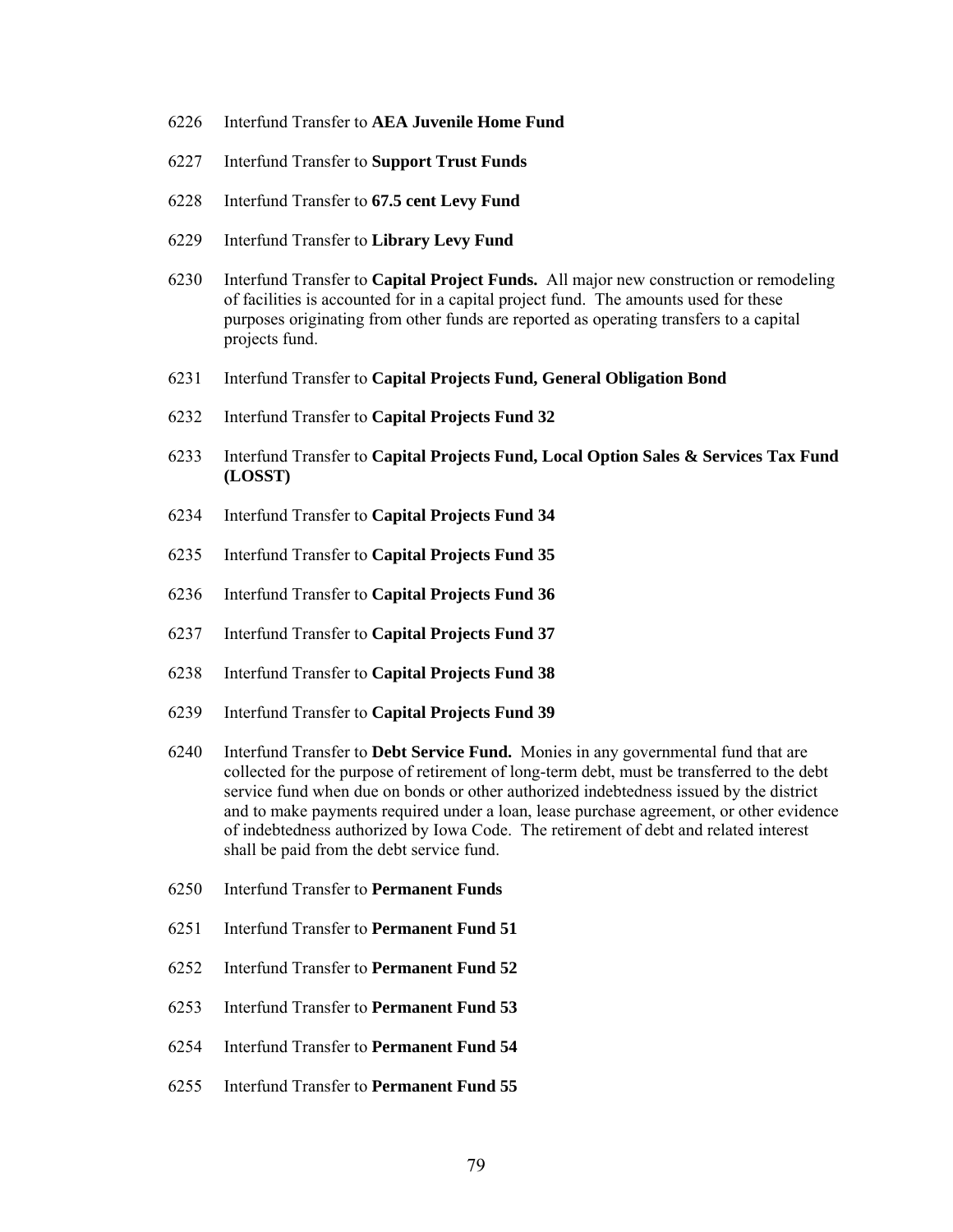- 6256 Interfund Transfer to **Permanent Fund 56**
- 6257 Interfund Transfer to **Permanent Fund 57**
- 6258 Interfund Transfer to **Permanent Fund 58**
- 6259 Interfund Transfer to **Permanent Fund 59**
- 6260 Interfund Transfer **to Enterprise Funds**
- 6261 Interfund Transfer to **School Nutrition Fund**
- 6262 Interfund Transfer to **Child Care Fund**
- 6263 Interfund Transfer to **Regular Education Preschool Fund**
- 6264 Interfund Transfer to **Student Construction Fund**
- 6265 Interfund Transfer **to Enterprise Fund 65**
- 6266 Interfund Transfer **to Enterprise Fund 66**
- 6267 Interfund Transfer **to Enterprise Fund 67**
- 6268 Interfund Transfer **to Enterprise Fund 68**
- 6269 Interfund Transfer **to Enterprise Fund 69**
- 6270 Interfund Transfer to Internal Service Funds (Not Appropriate as Transfer)
- 6280 Interfund Transfer to **Trust Funds**
- 6281 Interfund Transfer to **Scholarship Trust Fund**
- 6282 Interfund Transfer to **Trust Fund 82**
- 6283 Interfund Transfer to **Trust Fund 83**
- 6284 Interfund Transfer to **Trust Fund 84**
- 6285 Interfund Transfer to **Trust Fund 85**
- 6286 Interfund Transfer to **Trust Fund 86**
- 6287 Interfund Transfer to **Trust Fund 87**
- 6288 Interfund Transfer to **Trust Fund 88**
- 6289 Interfund Transfer to **Trust Fund 89**
- 6290 Interfund Transfer to Agency Funds (Not Appropriate as Transfer)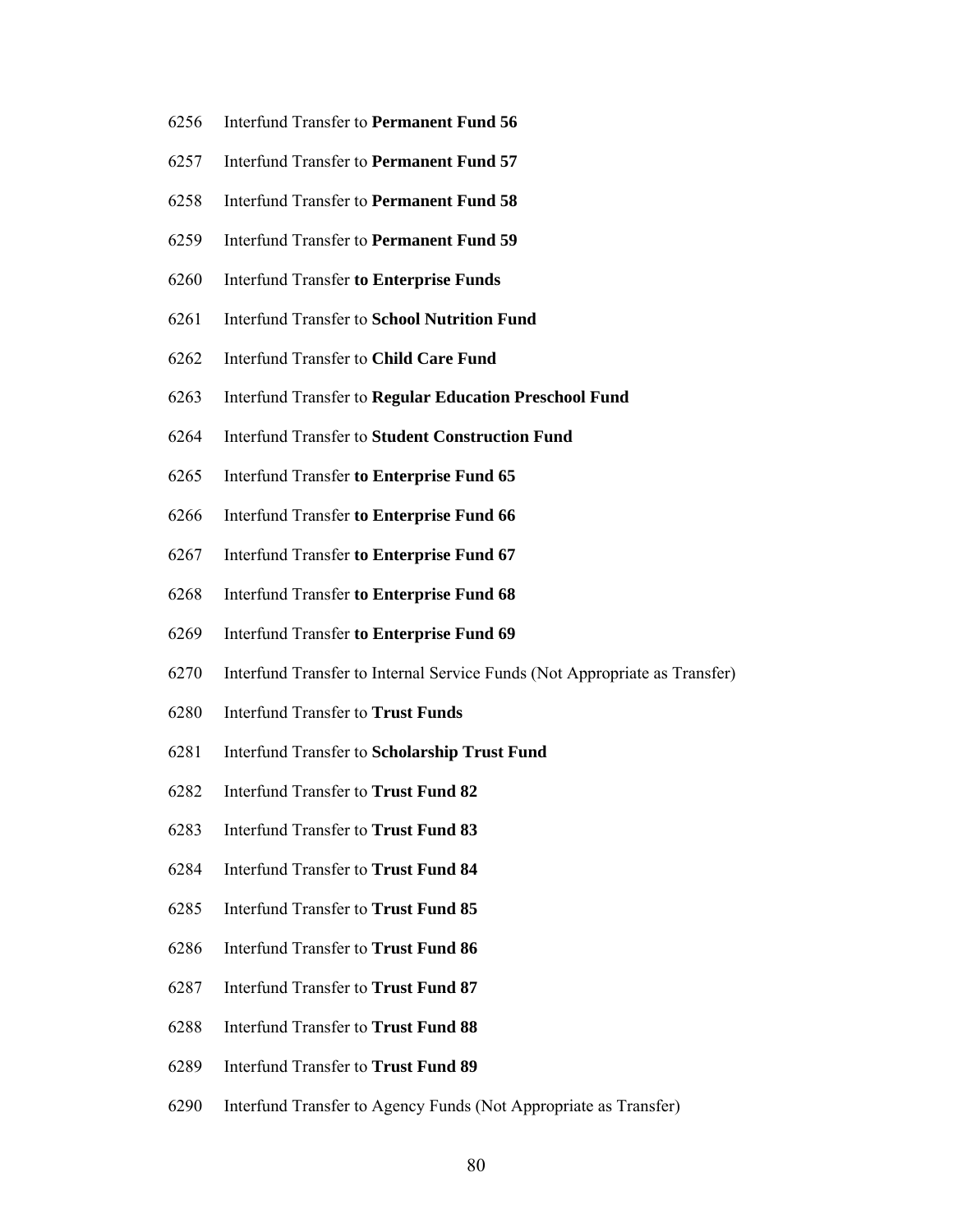- 6300 **Special Items** Used to classify special items in accordance with GASB Statement 34. Included are transactions or events within the control of the school district administration that are either unusual in nature or infrequent in occurrence. Special items may also include events that are not within the control of the district.
- 6400 **Extra Ordinary Items** Used to classify items in accordance with GASB Statement 34. Included are transactions or events that are outside the control of school district administration and are both unusual in nature and infrequent in occurrence.
	- 6600 **Loss on Disposition of Capital Assets** The amount that the revenue received on disposition is less than the book value of the capital asset sold or otherwise disposed of. For example, the loss on the sale would be the portion of the depreciated value (book value) of the asset in excess of the selling price received. (proprietary only)
- 6800 **Residual Equity Transfers Out** Transactions which transfer the entire remaining fund balance of a fund which is closed and place it in another without recourse.

 Show as 68 plus the 2-digit fund number of the fund to which the residual equity transfer is made

- 6810 Residual Equity Transfer to **General Fund**
- 6823 Residual Equity Transfer to **Physical Plant & Equipment Levy (PPEL) Fund**
- 6840 Residual Equity Transfer to **Debt Service Fund**
- 6900 **Downward Adjustments to Beginning Fund Balance** Record here any changes to a prior period that would have decreased beginning fund balance had the changes been made in the prior period. Record only changes that occurred after the final CAR-COA was accepted.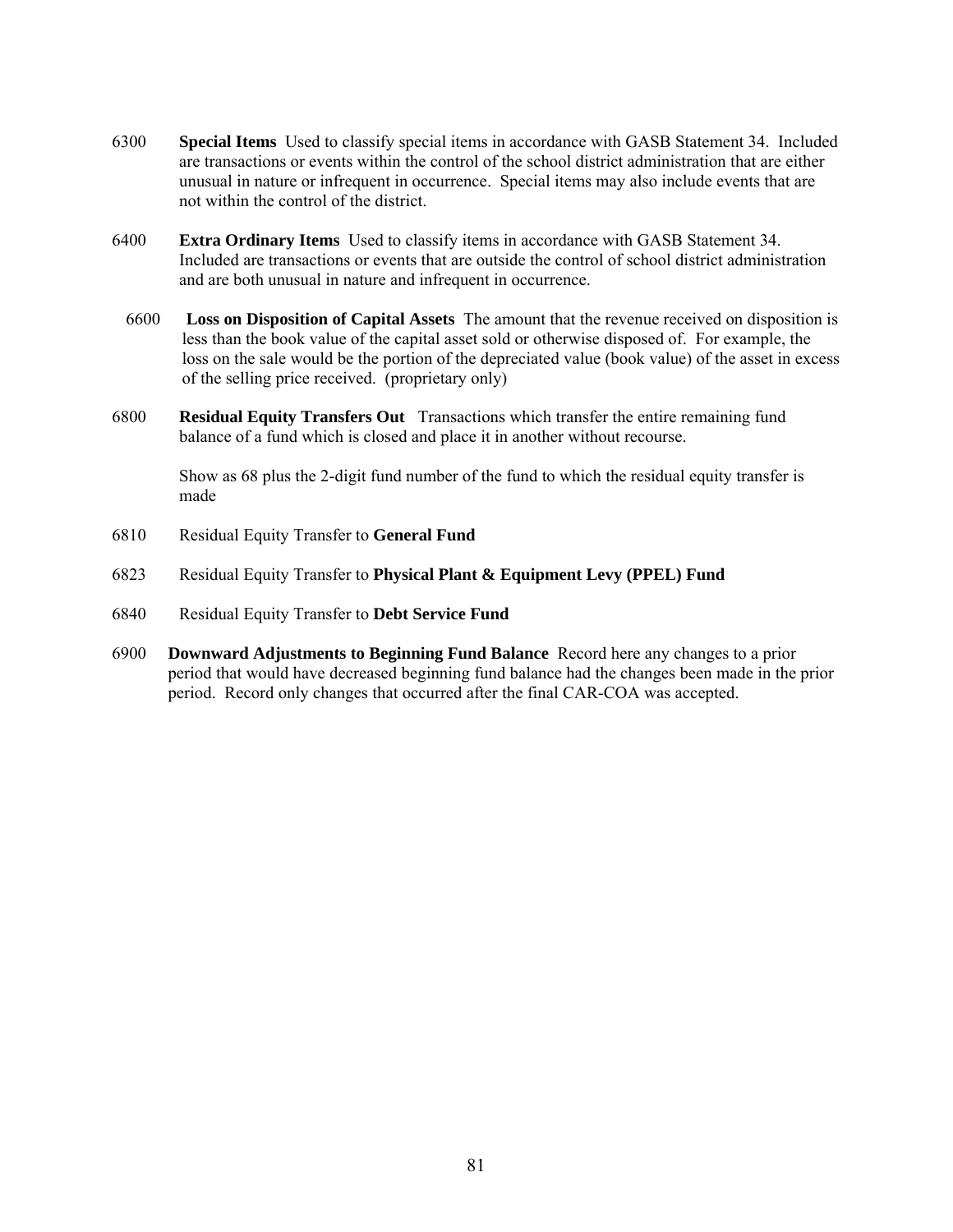# **SUBJECT MATTER**

A series of classifications that define and describe subject curriculum can be found in the *Staff*  Data Handbook: Elementary, Secondary, and Early Childhood Education: 2001 Edition (U.S. Department of Education 2001).

In Iowa, the Subject Matter classification may be incorporated into the 100 regular program classification.

### **PROGRAM CODES**

#### **Code Description**

100 **Regular Elementary/Secondary Education Programs.** Activities that provide students in prekindergartenthrough grade 12 with learning experiences to prepare them for further education or training and for responsibilities as citizens, family members, and workers. Regular programs should be distinguished from special education programs that focus on adapting curriculum or instruction to accommodate a specific disability; from vocational/technical programs that focus on career skills; and from alternative education programs that focus on the educational needs of students at risk of failing or dropping out of school because of academic, behavioral, or situational factors.

Iowa districts and AEAs may incorporate the Subject Matter classification within the 100 regular programs classification.

[\*Prekindergarten refers to all programs and ages preceding kindergarten, including infant and early childhood programs.]

- 200 **Special Programs.** Special Programs include activities for elementary and secondary students (prekindergarten\* through grade 12) receiving services outside the realm of "regular programs." These services are related to mental retardation, orthopedic impairment, emotional disturbance, developmental delay, specific learning disabilities, multiple disabilities, hearing impairment, other health impairments, visual impairments including blindness, autism, deaf-blindness, traumatic brain injury, and speech or language impairments. Special Programs is also inclusive of students receiving services related to gifted and talented programs.
- 210 **Special Education Programs, School Age**, served pursuant to an IEP (Must have a project code)
- 211 **Supplemental Assistance** (1.X) **or Level I** An educational service provided identified special education students who require special adaptations, while assigned to a general education classroom for basic instructional purposes. These pupils are not enrolled in any other special education weighted program model. The special adaptation required in order to maintain the pupils in regular classes may vary greatly from pupil to pupil.

Level I. A level of service that provides specially designed instruction for a limited portion or part of the student's education program. A majority of the general education program is appropriate. A district must have an approved district developed delivery system in order to report expenditures using Level 1.

212 **Resource Teaching Program** (1.X) An educational program for students who are enrolled in the general education curriculum for most of the school day but who require special education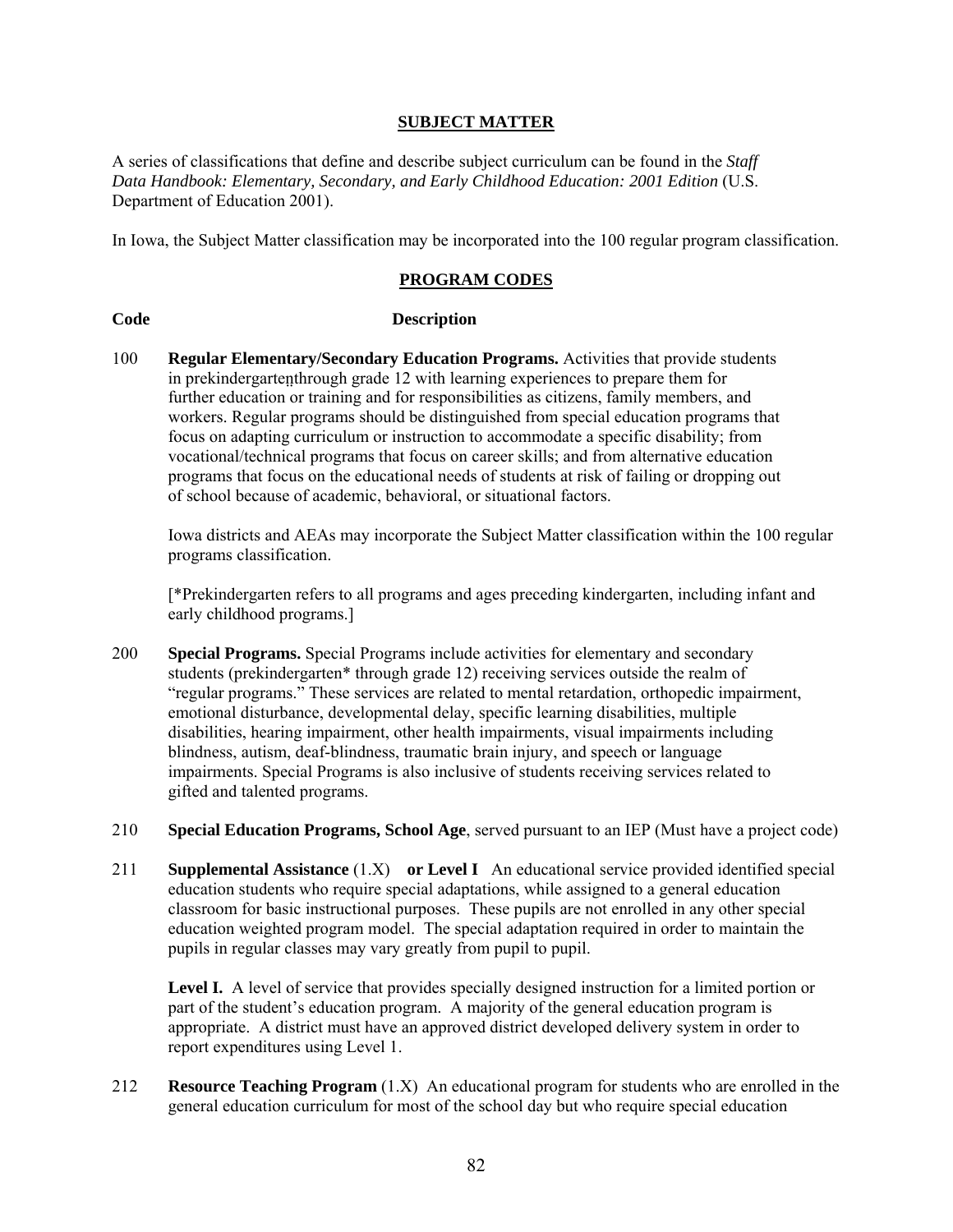instruction in specific skill areas on a part-time basis. This program may be operated on a multidisability basis.

- 213 **Special Class with Integration** (1.X) An educational program for students with similar educational needs who are enrolled in a special education classroom but who can profit from participation in one or more academic subjects with pupils who are not disabled. This program may be operated on a multi-disability basis.
- 214 **Self-Contained Special Class with Little Integration** (2.X) or **Level II** An educational program serving students with similar special education needs to the degree that they require special education instruction on a full-time basis. Such students can benefit from limited participation in general education curriculum with non-disabled students.

**Level II.** A level of service that provides specially designed instruction for the majority of the student's educational program. A district must have an approved district developed delivery system in order to report expenditures using Level II.

217 **Self-Contained Special Class** (3.X) or **Level III** An educational program serving pupils with similar special education needs to the degree that they require special education instruction on a full-time basis. Such pupils ordinarily cannot profit from participation in the general education curriculum with non-disabled students, but benefit from integration into other school activities. This program is similar to the self-contained special class with little integration but the severity of the handicap mandates a different teacher-student ratio and weighting.

**Level III.** A level of service that provides specially designed instruction for most or all of the student's educational program. A district must have an approved district developed delivery system in order to report expenditures using Level III.

- 218 **Supplemental Assistance** (2.X) An educational program serving pupils, who through the utilization of special adaptations, can be appropriately served in the general education classroom. Such adaptations may include: intensive short-term special education instructional intervention; interpreters for hearing impaired pupils; readers for visually impaired pupils; educational aides; aides for physically disabled pupils or other disabled pupils for assistance in and about school; materials; and specialized or modified equipment for use in the school.
- 219 **Supplemental Assistance** (3.X) An educational program serving pupils, who through the utilization of special adaptations, can be appropriately served in the general education classroom. Such adaptations may include: intensive short-term special education instructional intervention; interpreters for hearing impaired pupils; readers for visually impaired pupils; educational aides; aides for physically disabled pupils or other disabled pupils for assistance in and about school; materials; and specialized or modified equipment for use in the school.
- 220 **Infants & Toddlers (Early Access/Part C), birth to age 3**, served pursuant to an IFSP (Must have a project code)
- 221 **Supplemental Assistance** (1.X) **or Level I** An educational service provided identified special education students who require special adaptations, while assigned to a general education classroom for basic instructional purposes. These pupils are not enrolled in any other special education weighted program model. The special adaptation required in order to maintain the pupils in regular classes may vary greatly from pupil to pupil.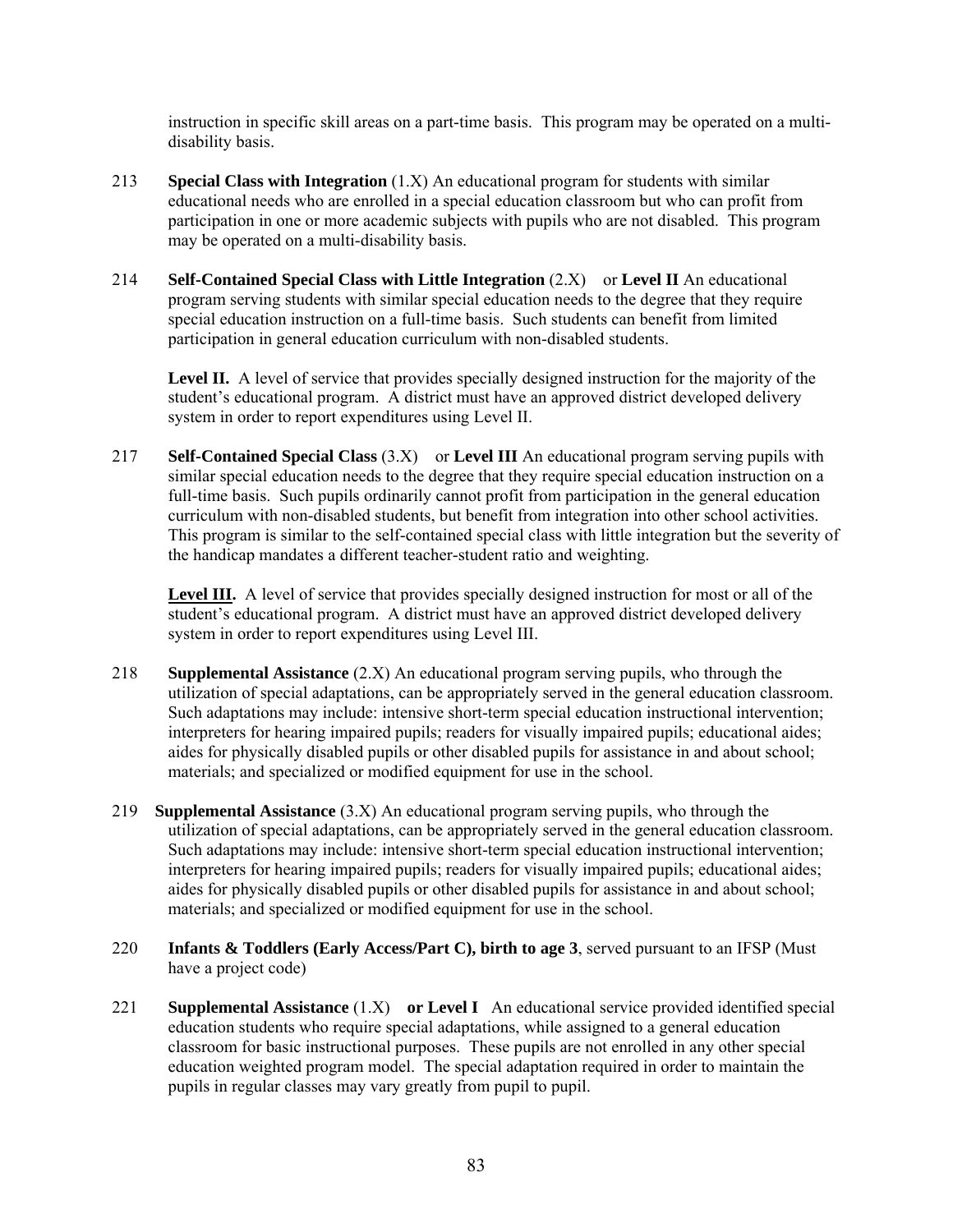**Level I.** A level of service that provides specially designed instruction for a limited portion or part of the student's education program. A majority of the general education program is appropriate. A district must have an approved district developed delivery system in order to report expenditures using Level 1.

- 222 **Resource Teaching Program** (1.X) An educational program for students who are enrolled in the general education curriculum for most of the school day but who require special education instruction in specific skill areas on a part-time basis. This program may be operated on a multidisability basis.
- 223 **Special Class with Integration** (1.X) An educational program for students with similar educational needs who are enrolled in a special education classroom but who can profit from participation in one or more academic subjects with pupils who are not disabled. This program may be operated on a multi-disability basis.
- 224 **Self-Contained Special Class with Little Integration** (2.X) or **Level II** An educational program serving students with similar special education needs to the degree that they require special education instruction on a full-time basis. Such students can benefit from limited participation in general education curriculum with non-disabled students.

**Level II.** A level of service that provides specially designed instruction for the majority of the student's educational program. A district must have an approved district developed delivery system in order to report expenditures using Level II.

- 225 **Preschool Handicapped** (2.X) Special instructional program and assistance for children from three to five years of age who require special education programs and services.
- 226 **Preschool Handicapped** (3.X) Special instructional program and assistance for children from three to five years of age who require special education programs and services.
- 227 **Self-Contained Special Class** (3.X) or **Level III** An educational program serving pupils with similar special education needs to the degree that they require special education instruction on a full-time basis. Such pupils ordinarily cannot profit from participation in the general education curriculum with non-disabled students, but benefit from integration into other school activities. This program is similar to the self-contained special class with little integration but the severity of the handicap mandates a different teacher-student ratio and weighting.

**Level III.** A level of service that provides specially designed instruction for most or all of the student's educational program. A district must have an approved district developed delivery system in order to report expenditures using Level III.

- 228 **Supplemental Assistance** (2.X) An educational program serving pupils, who through the utilization of special adaptations, can be appropriately served in the general education classroom. Such adaptations may include: intensive short-term special education instructional intervention; interpreters for hearing impaired pupils; readers for visually impaired pupils; educational aides; aides for physically disabled pupils or other disabled pupils for assistance in and about school; materials; and specialized or modified equipment for use in the school.
- 229 **Supplemental Assistance** (3.X) An educational program serving pupils, who through the utilization of special adaptations, can be appropriately served in the general education classroom. Such adaptations may include: intensive short-term special education instructional intervention;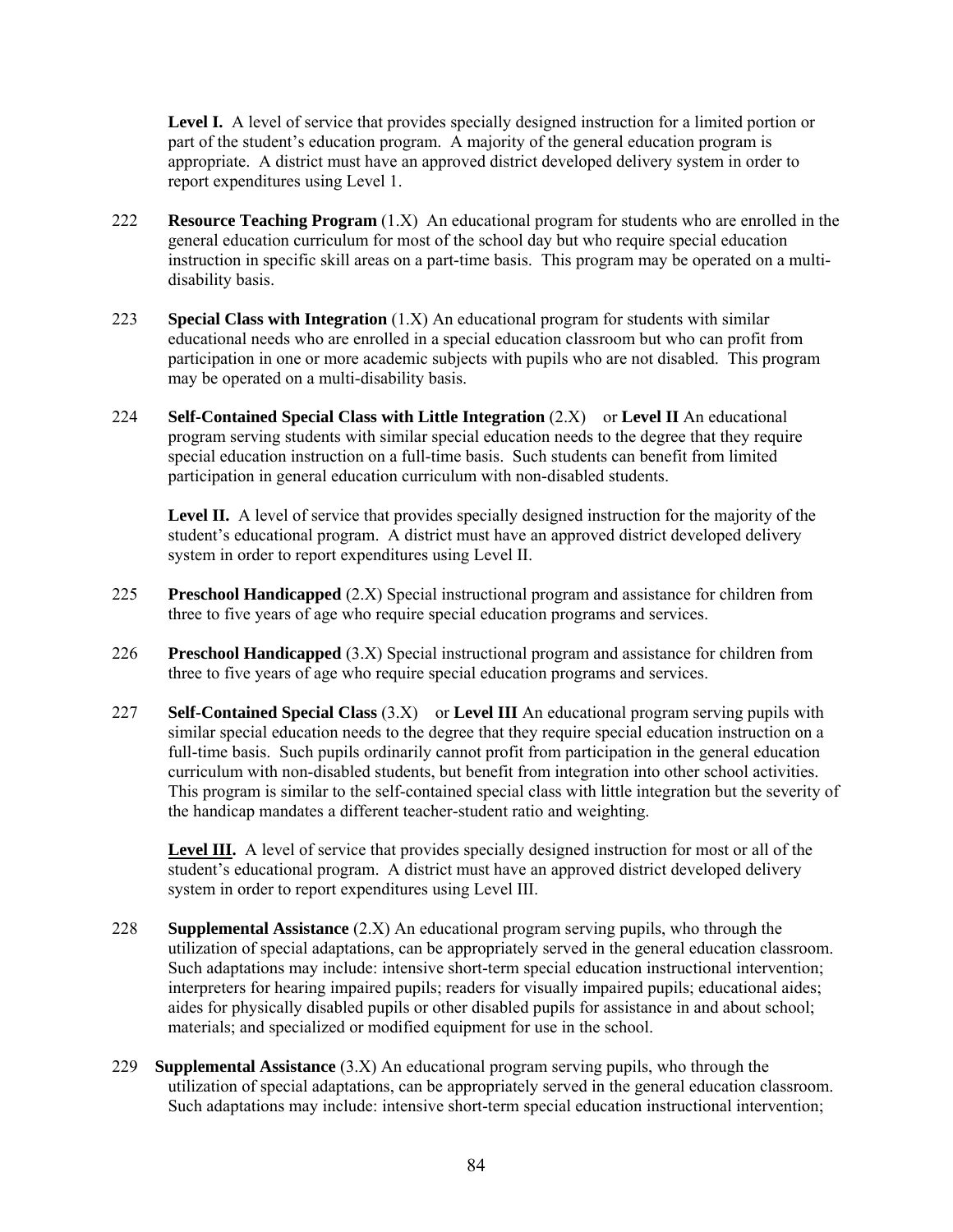interpreters for hearing impaired pupils; readers for visually impaired pupils; educational aides; aides for physically disabled pupils or other disabled pupils for assistance in and about school; materials; and specialized or modified equipment for use in the school.

- 230 **Early Childhood (Part B), ages 3-5**, served pursuant to an IEP (Must have a project code)
- 231 **Supplemental Assistance** (1.X) **or Level I** An educational service provided identified special education students who require special adaptations, while assigned to a general education classroom for basic instructional purposes. These pupils are not enrolled in any other special education weighted program model. The special adaptation required in order to maintain the pupils in regular classes may vary greatly from pupil to pupil.

Level I. A level of service that provides specially designed instruction for a limited portion or part of the student's education program. A majority of the general education program is appropriate. A district must have an approved district developed delivery system in order to report expenditures using Level 1.

- 232 **Resource Teaching Program** (1.X) An educational program for students who are enrolled in the general education curriculum for most of the school day but who require special education instruction in specific skill areas on a part-time basis. This program may be operated on a multidisability basis.
- 233 **Special Class with Integration** (1.X) An educational program for students with similar educational needs who are enrolled in a special education classroom but who can profit from participation in one or more academic subjects with pupils who are not disabled. This program may be operated on a multi-disability basis.
- 234 **Self-Contained Special Class with Little Integration** (2.X) or **Level II** An educational program serving students with similar special education needs to the degree that they require special education instruction on a full-time basis. Such students can benefit from limited participation in general education curriculum with non-disabled students.

**Level II.** A level of service that provides specially designed instruction for the majority of the student's educational program. A district must have an approved district developed delivery system in order to report expenditures using Level II.

- **Preschool Handicapped** (2.X) Special instructional program and assistance for children from three to five years of age who require special education programs and services.
- 236 **Preschool Handicapped** (3.X) Special instructional program and assistance for children from three to five years of age who require special education programs and services.
- 237 **Self-Contained Special Class** (3.X) or **Level III** An educational program serving pupils with similar special education needs to the degree that they require special education instruction on a full-time basis. Such pupils ordinarily cannot profit from participation in the general education curriculum with non-disabled students, but benefit from integration into other school activities. This program is similar to the self-contained special class with little integration but the severity of the handicap mandates a different teacher-student ratio and weighting.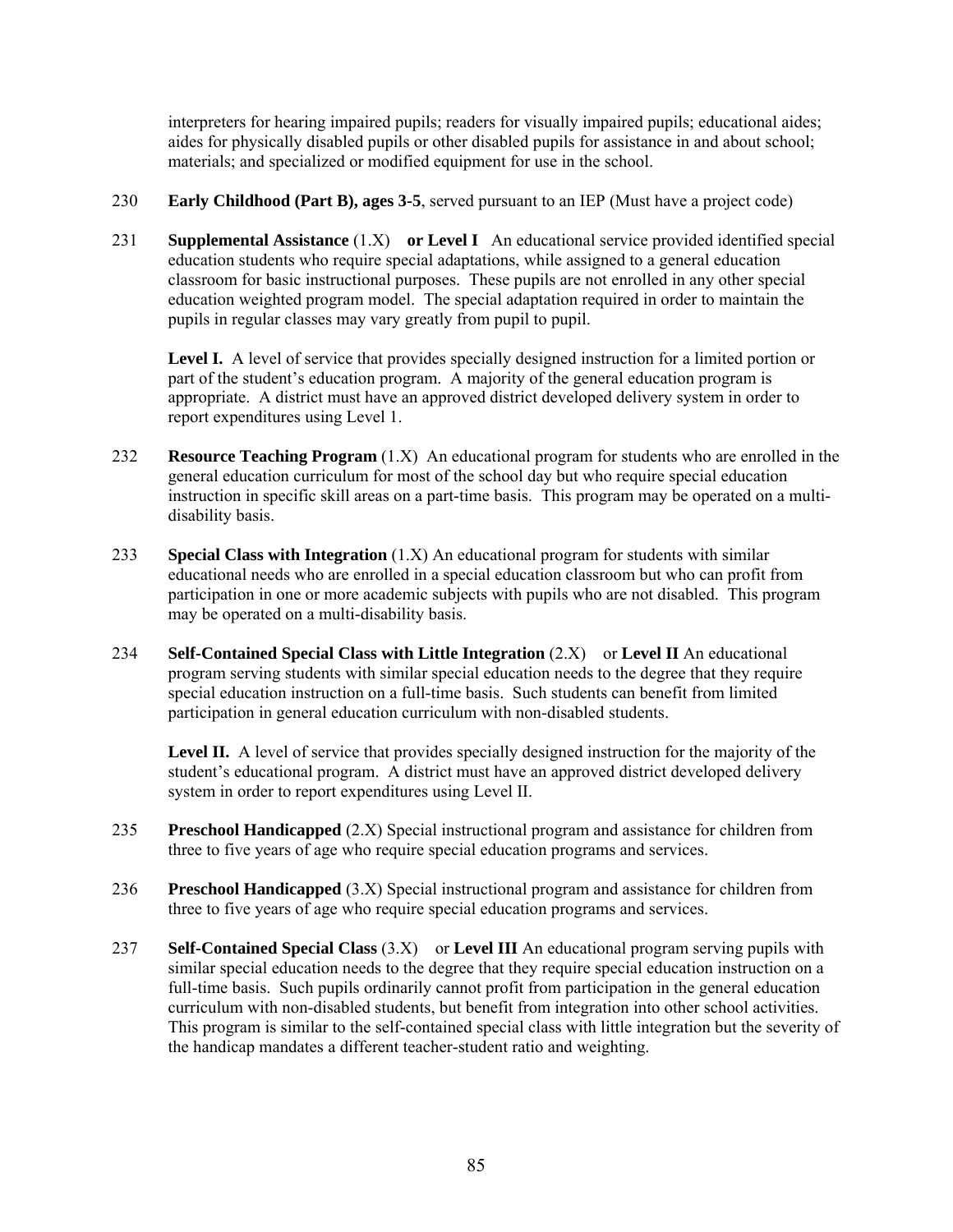**Level III.** A level of service that provides specially designed instruction for most or all of the student's educational program. A district must have an approved district developed delivery system in order to report expenditures using Level III.

- 238 **Supplemental Assistance** (2.X) An educational program serving pupils, who through the utilization of special adaptations, can be appropriately served in the general education classroom. Such adaptations may include: intensive short-term special education instructional intervention; interpreters for hearing impaired pupils; readers for visually impaired pupils; educational aides; aides for physically disabled pupils or other disabled pupils for assistance in and about school; materials; and specialized or modified equipment for use in the school.
- 239 **Supplemental Assistance** (3.X) An educational program serving pupils, who through the utilization of special adaptations, can be appropriately served in the general education classroom. Such adaptations may include: intensive short-term special education instructional intervention; interpreters for hearing impaired pupils; readers for visually impaired pupils; educational aides; aides for physically disabled pupils or other disabled pupils for assistance in and about school; materials; and specialized or modified equipment for use in the school.
- 240 **Hospital/Homebound** (Must have a project code)
- 241 **Supplemental Assistance** (1.X) **or Level I** An educational service provided identified special education students who require special adaptations, while assigned to a general education classroom for basic instructional purposes. These pupils are not enrolled in any other special education weighted program model. The special adaptation required in order to maintain the pupils in regular classes may vary greatly from pupil to pupil.

Level I. A level of service that provides specially designed instruction for a limited portion or part of the student's education program. A majority of the general education program is appropriate. A district must have an approved district developed delivery system in order to report expenditures using Level 1.

- 242 **Resource Teaching Program** (1.X) An educational program for students who are enrolled in the general education curriculum for most of the school day but who require special education instruction in specific skill areas on a part-time basis. This program may be operated on a multidisability basis.
- 243 **Special Class with Integration** (1.X) An educational program for students with similar educational needs who are enrolled in a special education classroom but who can profit from participation in one or more academic subjects with pupils who are not disabled. This program may be operated on a multi-disability basis.
- 244 **Self-Contained Special Class with Little Integration** (2.X) or **Level II** An educational program serving students with similar special education needs to the degree that they require special education instruction on a full-time basis. Such students can benefit from limited participation in general education curriculum with non-disabled students.

Level II. A level of service that provides specially designed instruction for the majority of the student's educational program. A district must have an approved district developed delivery system in order to report expenditures using Level II.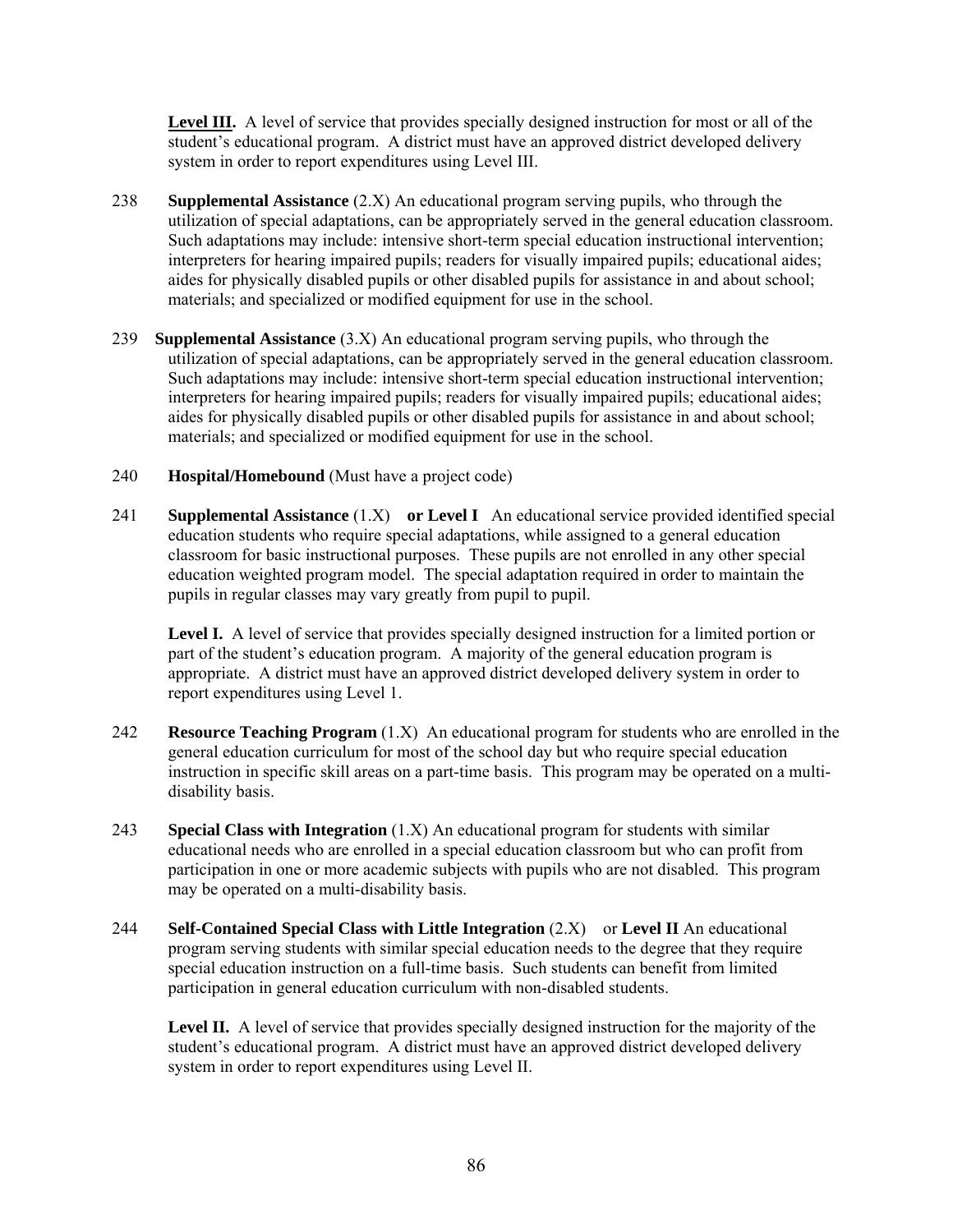- 245 **Preschool Handicapped** (2.X) Special instructional program and assistance for children from three to five years of age who require special education programs and services.
- 246 **Preschool Handicapped** (3.X) Special instructional program and assistance for children from three to five years of age who require special education programs and services.
- 247 **Self-Contained Special Class** (3.X) or **Level III** An educational program serving pupils with similar special education needs to the degree that they require special education instruction on a full-time basis. Such pupils ordinarily cannot profit from participation in the general education curriculum with non-disabled students, but benefit from integration into other school activities. This program is similar to the self-contained special class with little integration but the severity of the handicap mandates a different teacher-student ratio and weighting.

**Level III.** A level of service that provides specially designed instruction for most or all of the student's educational program. A district must have an approved district developed delivery system in order to report expenditures using Level III.

- 248 **Supplemental Assistance** (2.X) An educational program serving pupils, who through the utilization of special adaptations, can be appropriately served in the general education classroom. Such adaptations may include: intensive short-term special education instructional intervention; interpreters for hearing impaired pupils; readers for visually impaired pupils; educational aides; aides for physically disabled pupils or other disabled pupils for assistance in and about school; materials; and specialized or modified equipment for use in the school.
- 249 **Supplemental Assistance** (3.X) An educational program serving pupils, who through the utilization of special adaptations, can be appropriately served in the general education classroom. Such adaptations may include: intensive short-term special education instructional intervention; interpreters for hearing impaired pupils; readers for visually impaired pupils; educational aides; aides for physically disabled pupils or other disabled pupils for assistance in and about school; materials; and specialized or modified equipment for use in the school.
- 270 **Gifted and talented** behavior consists of behaviors that reflect an interaction among three basic clusters of human traits: above average general and/or specific abilities, high levels of task commitment, and high levels of creativity. Individuals capable of developing gifted behavior are those possessing or capable of developing this composite set of traits and applying them to any potentially valuable area of human performance. Persons who manifest or are capable of developing an interaction among the three clusters require a wide variety of educational opportunities and services that are not ordinarily provided through regular instructional programs (Renzulli and Reis 1997).
- 300 **Vocational and Technical Programs.** Activities delivered through traditional comprehensive and vocational-technical high schools or recognized charter schools that prepare students to meet challenging academic standards as well as industry skill standards while preparing students for broad-based careers and further education beyond high school in the following 16 career cluster areas:
- 310 **Agriculture, Food, and Natural Resources.** Activities that prepare students for a wide range of agriculturally related careers from veterinarian to underground mine mechanic. Cluster 01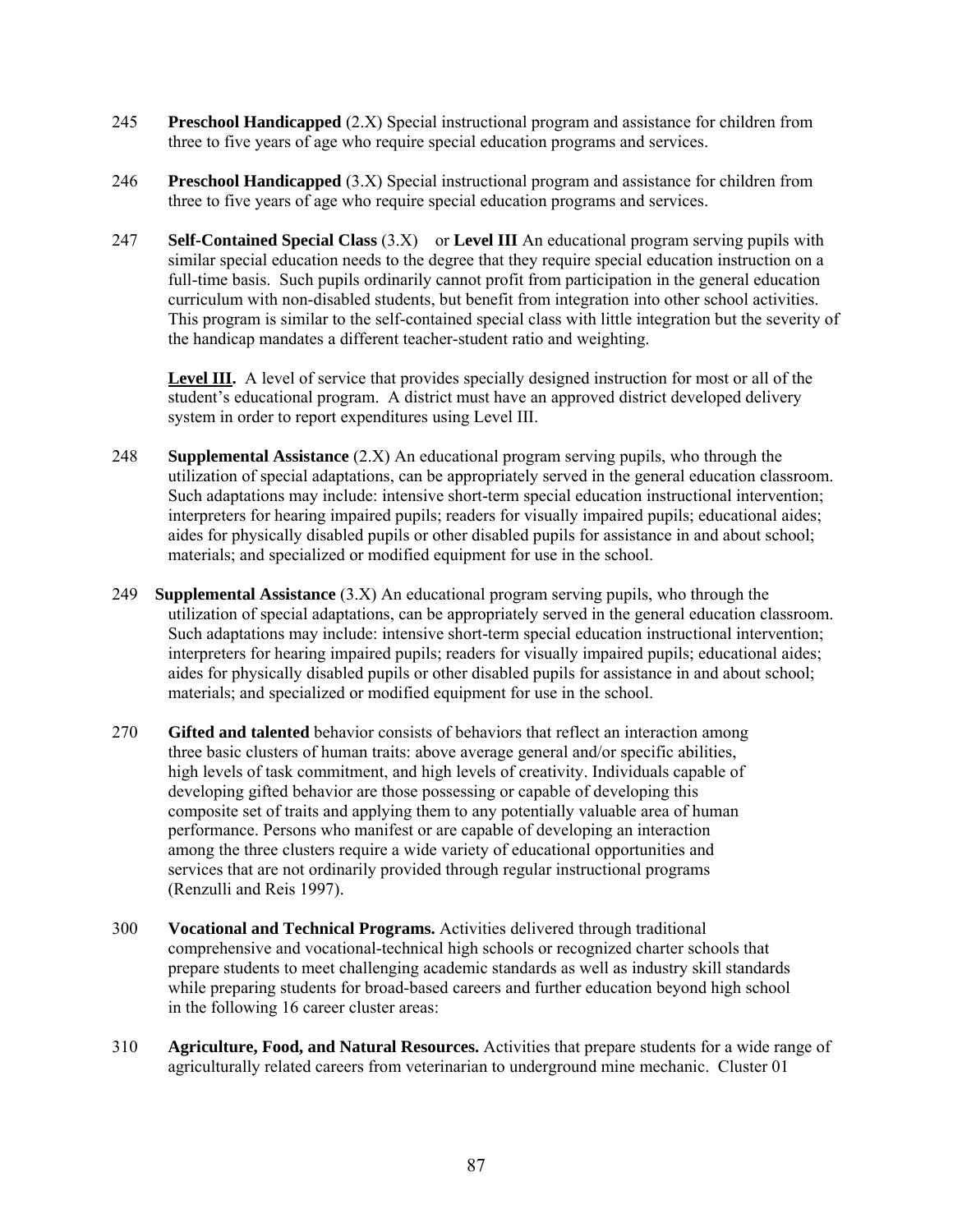- 315 **Architecture and Construction.** Activities that prepare students for careers in the construction industry such as plumber, painter, construction manager, and architect. Cluster 02
- 320 **Arts, A/V Technology and Communication.** Activities that prepare students for careers in arts and communication, including writing, editing, radio and television broadcasting, acting, and music. Cluster 03
- 325 **Business, Management, and Administration.** Activities that prepare students for careers in business-related areas, such as administrative support, accounting, management, and supervision. Cluster 04
- 330 **Education and Training.** Activities that prepare students for careers in education, such as teacher, librarian, coach, and counselor. Cluster 05
- 335 **Finance.** Activities that prepare students for careers in the financial services industry, including insurance services, financial analysis, and banking. Cluster 06
- 340 **Government and Public Administration.** Activities that prepare students for public service careers, such as legislator, urban planner, city manager, and parks/recreation director. Cluster 07
- 345 **Health Science.** Activities that prepare students for careers in the health services industry, including nursing, medicine, physical therapy, pharmacy, and medical support. Cluster 08
- 350 **Hospitality and Tourism.** Activities that prepare students for careers in the hospitality and tourism industry, such as travel agent, food preparation worker, hotel manager, and bartender. Cluster 09
- 355 **Human Services.** Activities that prepare students for careers in community services, such as social worker, religious worker, recreation worker, and clergy. Cluster 10
- 360 **Information Technology.** Activities that prepare students for careers in the information technology services area, including working with databases, designing software, and programming and repairing computers. Cluster 11
- 365 **Law, Public Safety, and Security.** Activities that prepare students for careers in legal and protective services, such as correction officer, police officer, lawyer, and judge. Cluster 12
- 370 **Manufacturing.** Activities that prepare students for careers in traditional industries such as steel and textiles or cutting-edge industries such as aerospace and electronics. Cluster 13
- 375 **Marketing, Retail/Wholesale Sales and Service.** Activities that prepare students for careers in the sales and service industry, such as marketing/public relations manager, real estate agent, hairdresser, retail salesperson, and telemarketer. Cluster 14
- 380 **Scientific Research, Technology, and Engineering.** Activities that prepare students for careers in science and engineering, including chemical, civil, and mechanical engineering; biological and chemical sciences; surveying; and astronomy. Cluster 15
- 385 **Transportation, Distribution, and Logistics.** Activities that prepare students for careers in the transportation industry, such as aircraft mechanic, railroad conductor, school bus driver, truck driver, and ship pilot. Cluster 16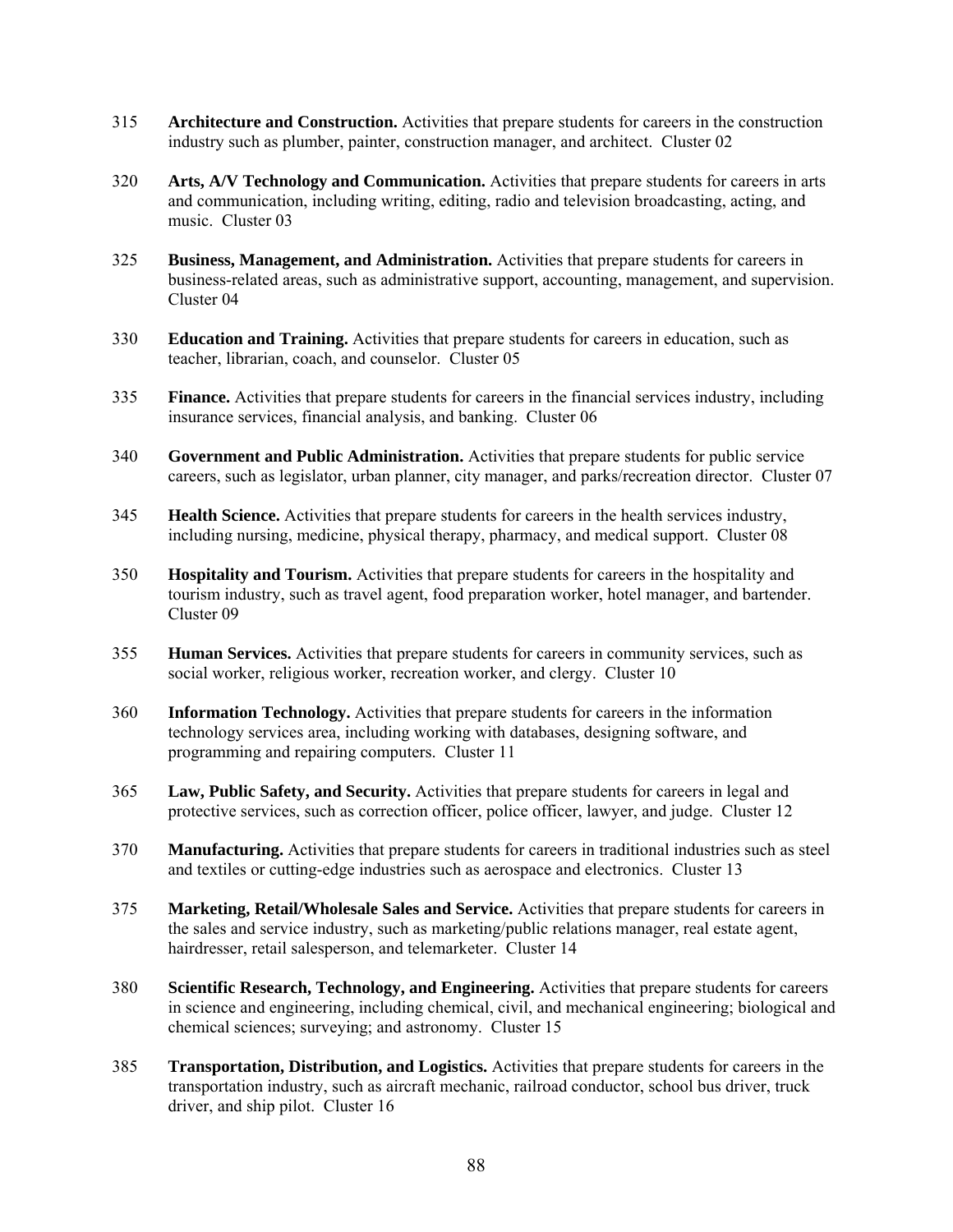# 390 **Other Vocational and Technical Programs that are not a cluster.**

- 400 **Other Instructional Programs—Elementary/Secondary.** Activities that provide students in prekindergartenthrough grade 12 with learning experiences not included in the Program codes 100–300 or 500–900. Examples of such programs follow:
- 410 **Bilingual-English for Speakers of Other Languages (ESOL/ESL/LEP/ELL).** Activities for students from homes where the English language is not the primary language spoken.
- 420 **Alternative (and At Risk) Education Programs.** Activities for students assigned to alternative campuses, centers, or classrooms designed to provide improved behavior modification and/or an enhanced learning experience. Typically, alternative education programs are designed to meet the needs of students that cannot be addressed in a traditional classroom setting.
- 430 **Title I.** Programs that are provided in accordance with NCLB, Title 1.

### 490 **Other Special Instructional Programs**

- 500 **Non-Public School Programs.** Activities for students attending a school established by an agency other than the state, a subdivision of the state, or the federal government, which usually is supported primarily by other than public funds. The services consist of such activities as those involved in providing instructional services, attendance and social work services, health services, and transportation services for non-public school students.
- 600 **Adult/Continuing Education Programs.** Activities that develop knowledge and skills to meet immediate and long-range educational objectives of adults who, having completed or interrupted formal schooling, have accepted adult roles and responsibilities. Programs include activities to foster the development of fundamental tools of learning; prepare students for a postsecondary career; prepare students for postsecondary education programs; upgrade occupational competence; prepare students for a new or different career; develop skills and appreciation for special interests; or enrich the aesthetic qualities of life. Adult basic education programs are included in this category.
- 700 **Community/Junior College Education Programs.** Activities for students attending an institution of higher education that usually offers the first two years of college instruction. If the school district is responsible for providing this program, all costs of the program should be coded here. *Iowa schools do not operate this program*.
- 800 **Community Services Programs.** Activities that are not directly related to the provision of educational services in a school district. These include such services as community recreation programs, civic activities, public libraries, programs of custody and care of children, and community welfare activities provided by the district for the community as a whole or for some segment of the community.
- 810 **Community Recreation.** Activities concerned with providing recreation for the community as a whole or for some segment of the community. Included are such staff activities as organizing and supervising playgrounds, wellness centers, swimming pools, and similar programs.
- 820 **Civic Services.** Activities concerned with providing services to civic affairs or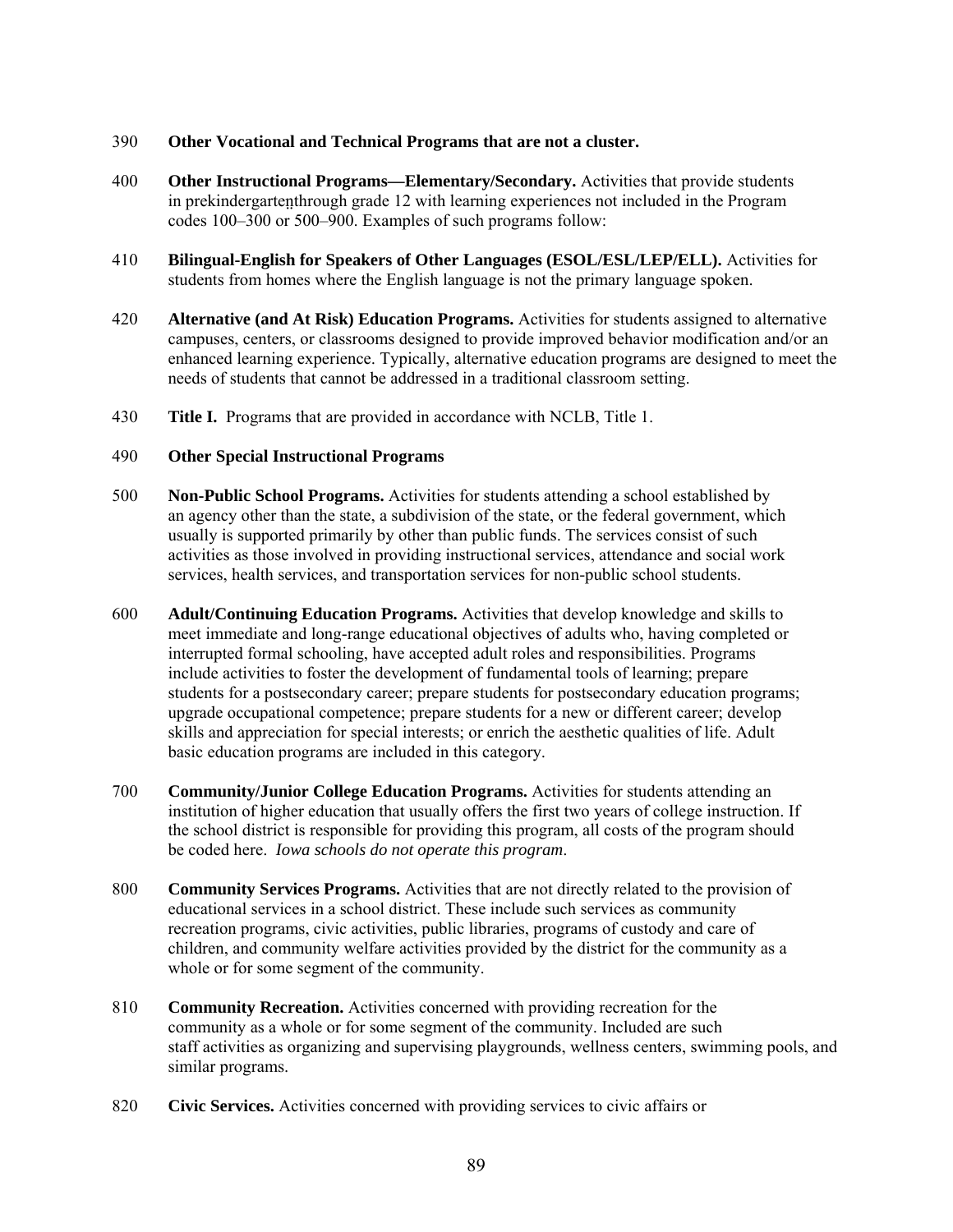organizations. This program area includes services to parent-teacher association meetings, public forums, lectures, and civil defense planning.

- 830 **Public Library Services.** Activities pertaining to the operation of public libraries by a school district or the provision of library services to the general public through the school library. Included are such activities as budgeting, planning, and augmenting the library's collection in relation to the community and informing the community of public library resources and services.
- 840 **Custody and Child Care Services.** Activities pertaining to the provision of programs for the custodial care of children in residential day schools or child-care centers that are not part of, or directly related to, the instructional program and where the attendance of the children is not included in the attendance figures for the district.
- 850 **Welfare Activities.** Activities pertaining to the provision of personal needs of individuals who have been designated as needy by an appropriate governmental entity. These needs include stipends for school attendance; salaries paid to students for work performed (whether for the school district or for an outside concern); and funds for clothing, food, or other personal needs.
- 860 **Regular Education Preschool / Head Start.** Activities pertaining to the provision of an instructional program to students who are not served pursuant to an IEP and who were younger than 5 years of age on September 15.
- 890 **Other Community Services.** Activities provided to the community that cannot be classified under the other program 800 codes.
- 900 **Co-curricular and Extra-curricular Activities.** Activities that add to a student's educational experience but are not directly related to educational activities. These activities typically include events and activities that take place outside the traditional classroom. Some examples of such activities are student government, athletics, band, choir, clubs, and honors societies.
- 910 **School-Sponsored Activities.** School-sponsored activities, under the guidance and supervision of district staff, designed to provide students such experiences as motivation, enjoyment, and improvement of skills. Co-curricular activities normally supplement the regular instructional program and include such activities as band, chorus, choir, speech, and debate.
- 920 **School-Sponsored Athletics.** School-sponsored activities, under the guidance and supervision of district staff, that provide opportunities for students to pursue various aspects of physical education. Athletics normally involve competition between schools and frequently involve offsetting gate receipts or fees.
- 950 **Student Clubs/Organizations.** Included are student-financed and student-managed activities, such as Class of 20XX, Chess Club, Senior Prom, and Future Farmers of America.

# 000 **Undistributed Expenditures**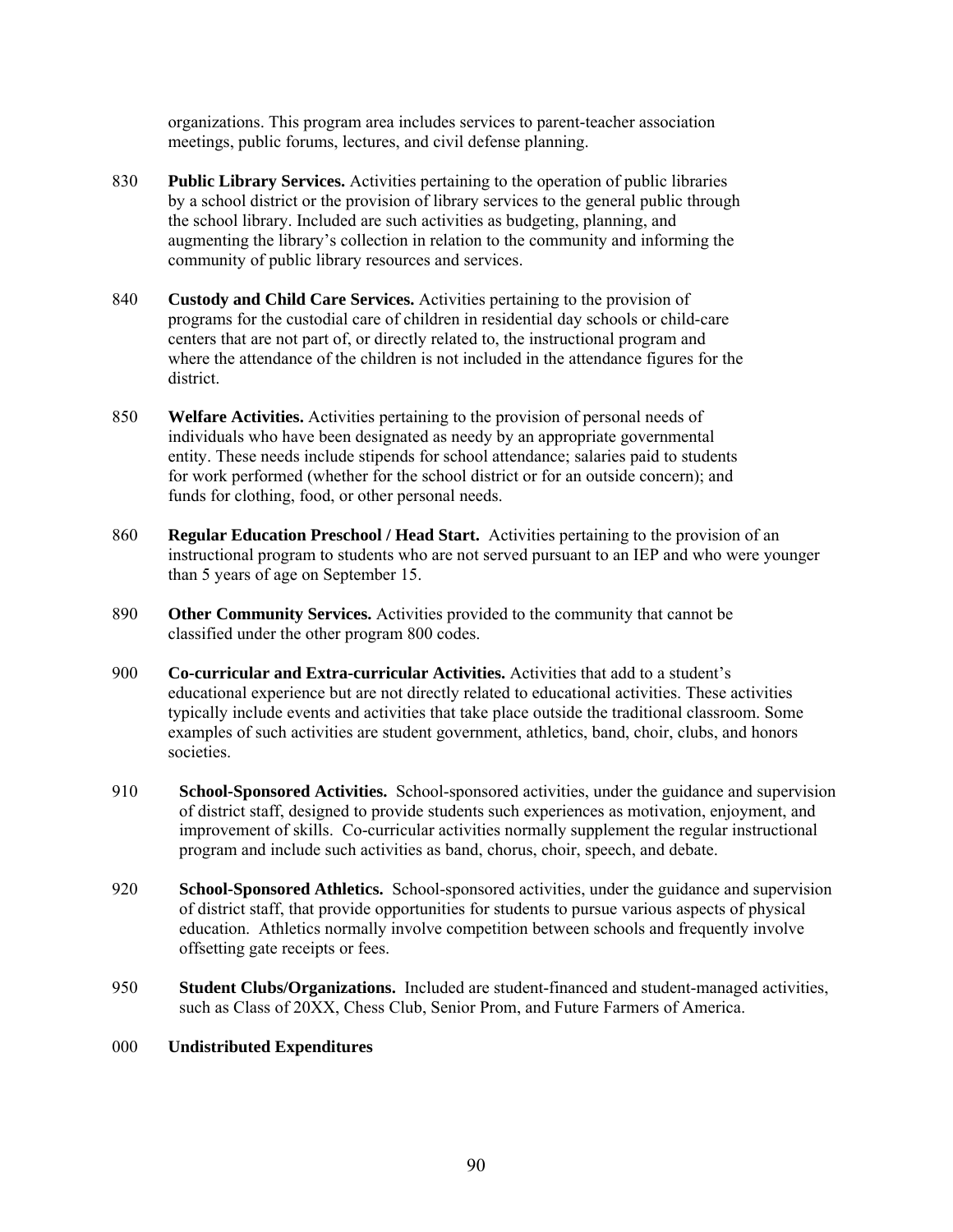# **PROJECT CODES**

#### **Code Description**

#### 1000 **Local Projects**

- 1112 **Property Tax and State Aid Financed Weighted Limited English Proficient** (General Fund only) Districts may weight students participating in the first 4 years of an instructional program for students whose language background is in a language other than English, and the student's proficiency in English is such that the probability of academic success in an English-only classroom is below that of an academically successful peer with an English language background. That weighting generates funding which is included in the school foundation formula funding. In addition, districts may request modified allowable growth for the costs of serving students beyond 4 years and for costs in excess of the weighted funding generated. Iowa Code section 280.4. (Used with program 410)
- 1113 **Property Tax and State Aid Financed Home School Assistance Program (HSAP)** Districts may count home schooled students at 0.6 FTE if the student is participating in a home school assistance program provided by the district. A HSAP is a program where a teacher employed by the district assists and supervises a parent, guardian, or legal custodian in providing instruction to a child. Counting the students generates funding which is included in the school foundation formula funding. Iowa Code section 299A.2. (General Fund only)
- 1114 **Instructional Support Program** A district, either by board action or a local referendum, pay establish an instructional support program. The program is funded with state aid, property tax or a combination of income surtax and property tax. The additional funding may be used for any general fund use but must supplement, not supplant, other programs previously funded with property taxes. Iowa Code sections 257.18-257.27. (General Fund only)
- 1115 **Educational Improvement Program** Certain districts with higher costs and instructional support program in place, could hold a local referendum to implement an educational improvement program. The program is funded with property tax or a combination of income surtax and property tax. The additional funding may be used for any general fund use. Iowa Code section 257.29. (General Fund only)
- 1116 **Property Tax and State Aid Financed Weighted At-Risk Programs** A special supplementary weighting formula is applied on the aid and levy worksheet, separate from supplementary weightings generated from the certified enrollment. The weighted funding is part of the school foundation formula and may be used to fund programs for at-risk students (any grades) and for students enrolled in secondary alternative schools. (IC 257.11(4)) (General Fund only) (Used with program 420)
- 1117 **SBRC Allowed Use of Unexpended General Fund Balance** With the permission of the SBRC, a district may use fund balance on hand in the General Fund to complete a building which had been voted either through VPPEL or a bond issue or costs to demolish an unused school building or convert it for community use within 3 years of a dissolution or reorganization. The amount authorized by the SBRC is transferred (operating transfer) from the General Fund to the capital projects fund in which the district is accounting for the construction of the building. Any amount not used for completing of the building or demolition, but be returned to the General Fund (operating transfer). (IC 257.31(7)) (General Fund or Capital Projects Fund only)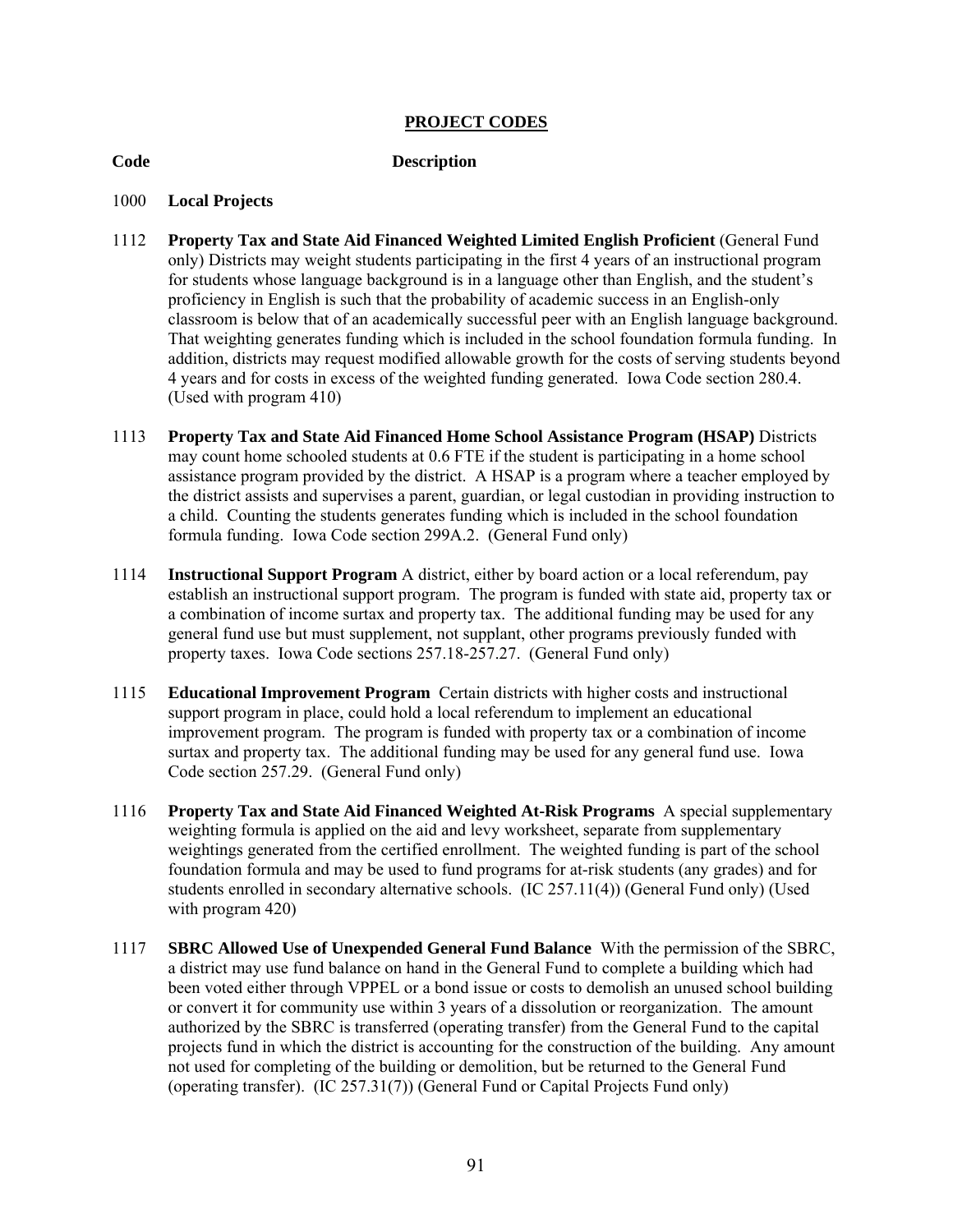- 1118 **Property Tax and State Aid Financed Gifted and Talented Programs** A portion of the district cost per pupil is categorical funding reserved only for providing gifted and talented programs. This portion is 75% of the required budget. The remaining 25% of the required budget comes from the combined district cost. Gifted and talented children are those identified as possessing outstanding abilities who are capable of high performance and who require appropriate instruction and educational services commensurate with their abilities and needs beyond those provided by the regular school program. (IC 257.42-257.49) (General Fund only) (Used with program 270)
- 1119 **SBRC Modified Allowable Growth for Returning Dropouts and Dropout Prevention Programs** A district may request modified allowable growth to program programs for returning dropouts and dropout prevention. The requesting district may not identify more than 5% of its budget enrollment as returning dropouts or potential dropouts. The modified allowable growth is 75% of the program budget, after subtracting other sources of categorical funding, which is paid by property tax that is included in the combined district cost. The remaining 25% comes from the regular program district cost. This funding supplements, not supplants, other funding received for at-risk programs such as categorical funding or at-risk supplementary weighting. (IC 257.38- 257.41) (General Fund only) (Used with program 420)

# 1120 **Sales and use taxes**

1121 **Local Option Sales and Services Tax** Expenditures from the local option sales and services tax for school infrastructure authorized by the county voters in accordance with Iowa Code chapter 423E. (IC chapter 423E) (Capital Projects Fund)

Use 1122-1129 for additional counties' LOSST if uses on the ballot or revenue purpose statement are different. (Capital Projects Fund)

- 1130 **28E Sharing Agreements.** A school district or AEA may enter into a contract or agreement with another public agency or private agency to provide joint services and facilities. Iowa Code chapter 28E.
- 1131 **With Another Iowa District**
- 1132 **With An Iowa AEA**
- 1133 **With An Out-of-State District**
- 1134 **With a Private Agency**
- 1135 **With a College/University**
- 1136 **With a Community College, excluding supplementary weighting classes**
- 1137 **With a Community College, supplementary weighting eligible**
- 1140 **Post Secondary Enrollment Option**. College classes in which  $9<sup>th</sup> \& 10<sup>th</sup>$  grade students, who have been identified as gifted and talented, and  $11<sup>th</sup>$  and  $12<sup>th</sup>$  grade students enrolled part-time in nonsectarian courses that are not available in the district. The maximum cost for each course is \$250, which is paid by the attending district. These classes are not offered under a contract between the district and the college or community college. Iowa Code chapter 261C.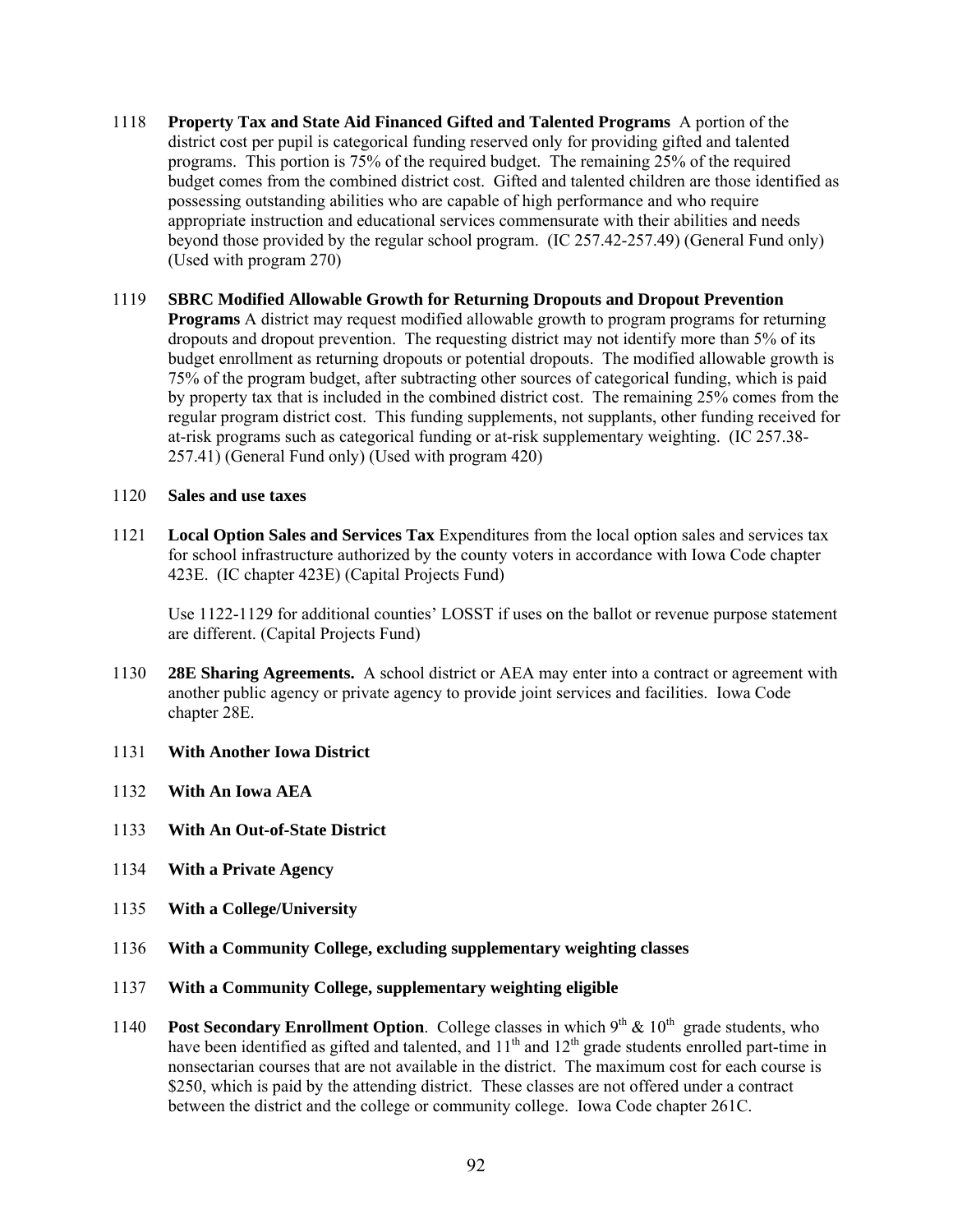# 1141 **Community College**

### 1142 **Other College/University**

- 1600 **Food Services** Expenditures for dispensing food to students and adults (IC chapter 283A) (Generally only Funds 61 and 62)
- 1610 **Daily Sales—reimbursable programs** Expenditures from fees charged to students for the sale of breakfasts, lunches, and milk that are considered reimbursable by the United States Department of Agriculture.
- 1611 **Daily sales—school lunch program** Expenditures from lunch fees charged to students for the sale of reimbursable lunches as part of the National School Lunch Program.
- 1612 **Daily sales—school breakfast program.** Expenditures from breakfast fees charged to students for the sale of reimbursable breakfasts as part of the School Breakfast Program.
- 1613 **Daily sales—special milk program** Expenditures from fees charged to students for the sale of reimbursable milk as part of the Special Milk Program.
- 1614 **Daily sales—after school programs** Expenditures from fees charged to students from the sale of reimbursable costs from after-school programs.
- 1620 **Daily Sales—non-reimbursable programs** Expenditures from fees charged to students or adults for the sale of non-reimbursable breakfasts, lunches, and milk. This category includes all sales to adults, the second type A lunch to students, and a la carte sales.
- 1621 **Ala carte sales** Expenditures from fees charged to students or adults for the sale of nonreimbursable a la carte sales.
- 1622 **Adult lunch sales** Expenditures from fees charged to students or adults for the sale of nonreimbursable lunches.
- 1623 **Adult breakfast sales** Expenditures from fees charged to students or adults for the sale of nonreimbursable breakfasts.
- 1624 **Adult milk sales** Expenditures from fees charged to students or adults for the sale of nonreimbursable milk.
- 1625 **Adult snack sales** Expenditures from fees charged to students or adults for the sale of nonreimbursable snacks.
- 1626 **Second Type A student lunch sales** Expenditures from fees charged to students for the sale of a non-reimbursable second type A lunch.
- 1630 **Special Food Functions & Institutional Income** Expenditures from fees charged to students, adults, or organizations for the sale of food products and services considered special functions. Some examples are potlucks, PTA/PTO-sponsored functions, and athletic banquets.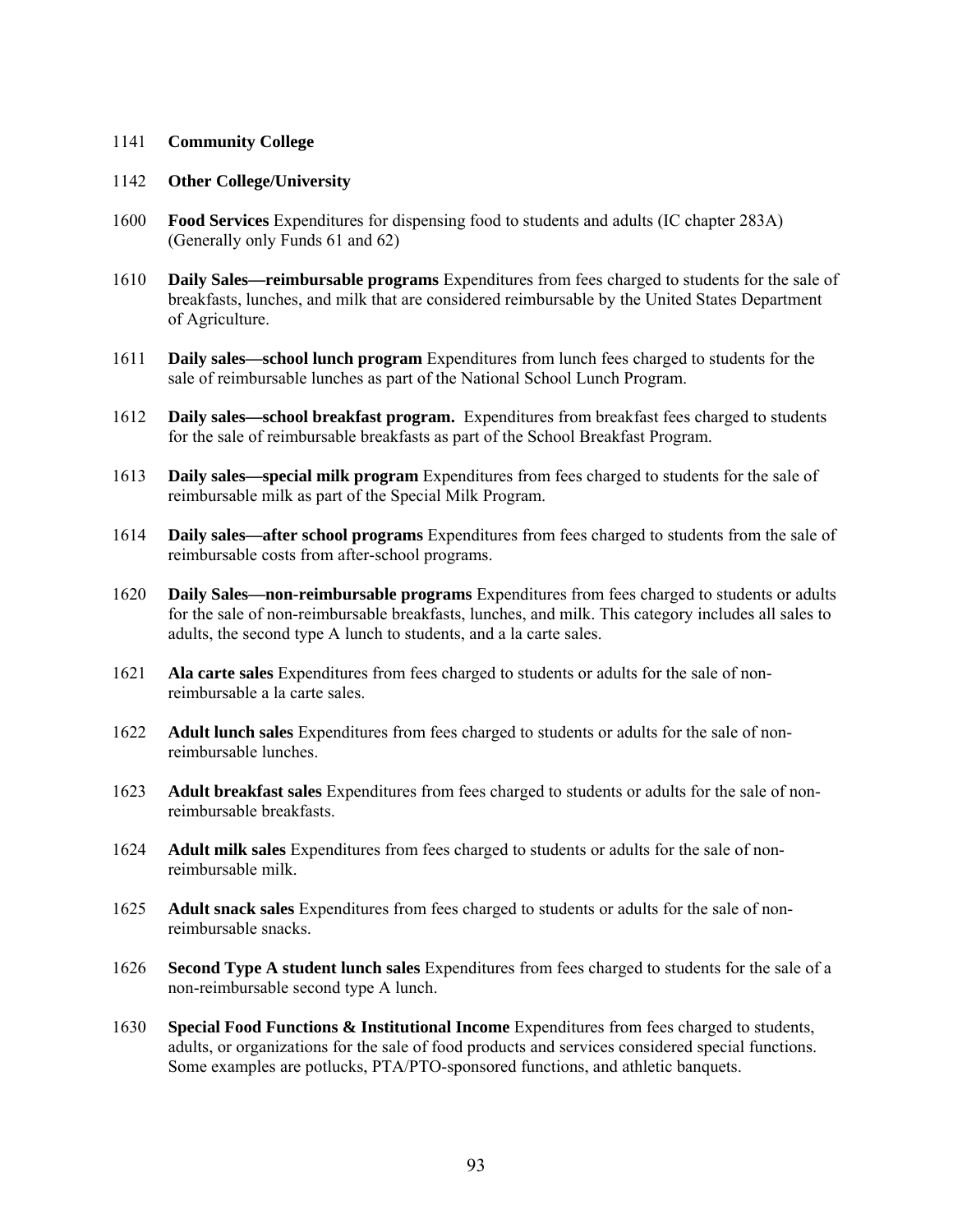- 1631 **Food served or sold to students & staff** Expenditures from fees charged to students or staff members for the sale of food products and services considered special functions.
- 1632 **Food served or sold to general public** Expenditures from fees charged to organizations or adults other than students or staff for the sale of food products and services considered special functions.
- 1650 **Daily Sales—Summer Food Programs** Expenditures from fees charged to students from the sale of reimbursable costs from summer programs.
- 1651 **Summer Lunch Program** Expenditures from fees charged to students for the sale of reimbursable lunches as part of the National School Lunch Program provided for the summer program.
- 1652 **Summer Breakfast Program** Expenditures from fees charged to students for the sale of reimbursable breakfasts as part of the National School Breakfast Program provided for the summer program.
- 1653 **Summer Milk Program** Expenditures from fees charged to students for the sale of reimbursable milk as part of the Special Milk Program provided for the summer program.
- 1655 **Summer Ala Carte Sales** Expenditures from fees charged to students or adults for the sale of non-reimbursable a la carte sales for the summer program.
- 1656 **Adult Summer Lunch Sales** Expenditures from fees charged to students or adults for the sale of non-reimbursable lunches for the summer program.
- 1657 **Adult Summer Breakfast Sales** Expenditures from fees charged to students or adults for the sale of non-reimbursable breakfast sales for the summer program.
- 1658 **Adult Summer Milk Sales** Expenditures from fees charged to students or adults for the sale of non-reimbursable milk sales for the summer program.
- 1860 **Preschool (regular education) programs** Programs for students that are younger than 5 years old on September 15 and who are not served pursuant to an IEP. These programs are funded by categorical funding, with the balance charged to the parent or guardians. These programs are not funded with other district funds. (Generally Regular Ed Preschool Fund 63)
- 1920 **Contributions and Donations from Private Sources** Expenditures from contributions and donations made by private organizations. These organizations include, but are not limited to, educational foundations, PTA/PTO organizations, campus booster clubs, and private individuals.
- 1921 **Gaming grants** (direct and indirect from nonprofit) Expenditures from donations from nonprofit organizations from their gaming activity revenues.
- 1922 **First in the Nation in Education (FINE)** (Former IC 257A.7) Expenditures from donations from FINE, formerly Iowa Code chapter 257A, now a nonprofit corporation. General Fund only.
- 1990 **Other local projects for which an account code has not been assigned above**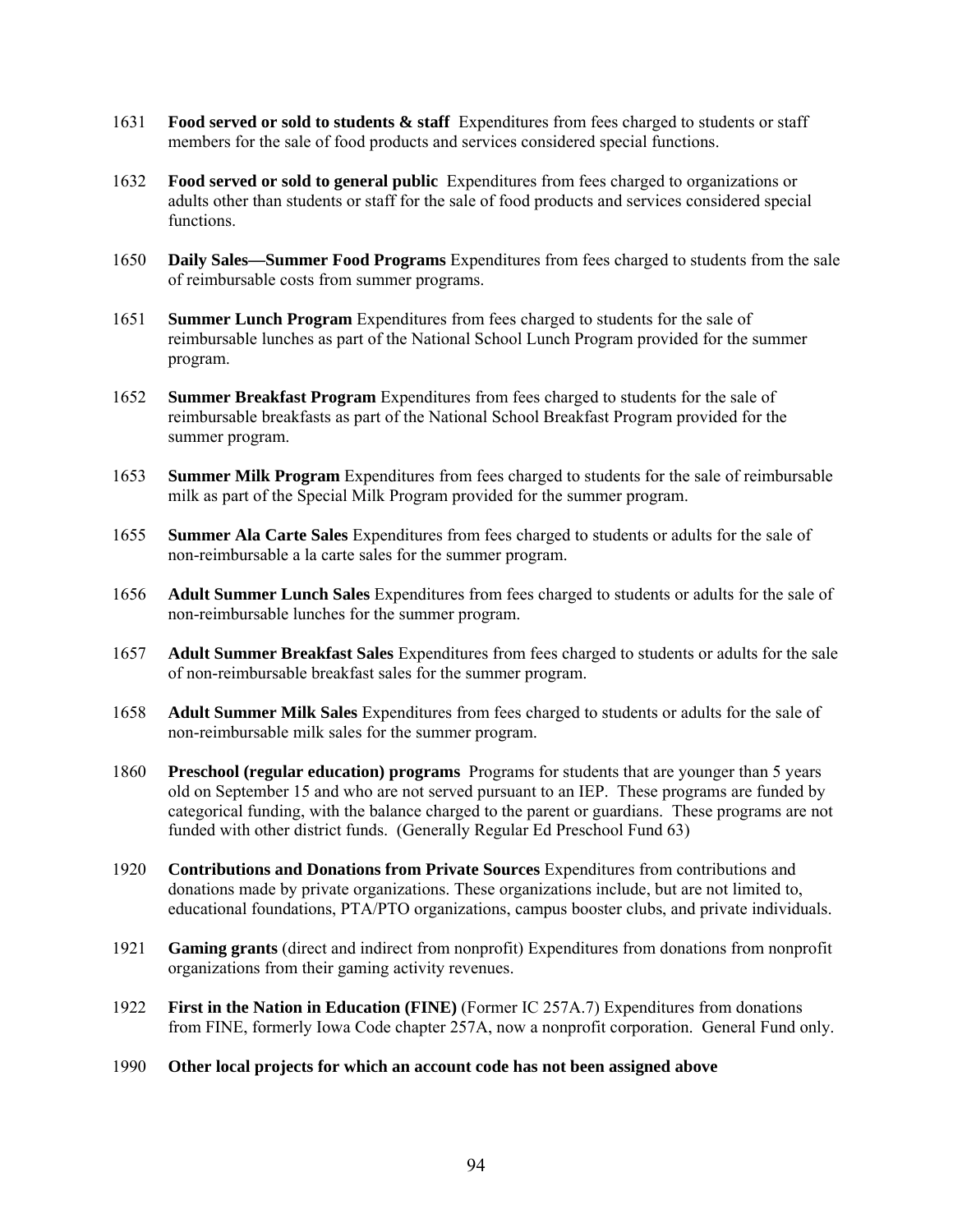1997 **Reimbursable nonprofit school organization administration costs** (IC 279.62) Expenditures to be reimbursed from nonprofit school organizations for all costs the district incurred for providing operational support for the nonprofit school organizations that are organized by the board under IRC section 501(c) (3) for the sole benefit of the district or its students. Iowa Code 279.62.

# 2000 **Intermediate Projects**

- 2100 **Unrestricted grants-in-aid.** Expenditures from grants received by the school district from an intermediate unit that can be used for any legal purpose desired by the school district without restriction. Separate accounts may be maintained for general source grants-in-aid that are not related to specific revenue sources of the intermediate governmental unit and/or for those assigned to specific sources of revenue as appropriate.
- 2200 **Restricted grants-in-aid** Expenditures from grants received by the school district from an intermediate unit that must be used for a categorical or specific purpose. If such money is not completely used by the school district, it must be returned, usually to the intermediate governmental unit. Separate accounts may be maintained for general source grants-in-aid that are not related to specific revenue sources of the intermediate governmental unit and for those assigned to specific sources of revenue as appropriate.
- 2210 **From a County** Expenditures from grants received by the school district from an Iowa county from its resources that must be used for a categorical or specific purpose.
- 2211 **Polk County Gaming Grant** Expenditures from grants received by the school district from Polk county from its gaming revenues.
- 2220 **From an AEA** Expenditures from grants received by the school district from an Iowa AEA from its resources that must be used for a categorical or specific purpose.
- 2230 **From a City** Expenditures from grants received by the school district from an Iowa city or town from its resources that must be used for a categorical or specific purpose.
- 2250 **From a University or College** Expenditures from grants received by the school district from an Iowa college or university from its resources that must be used for a categorical or specific purpose.
- 2260 **From a Community College** Expenditures from grants received by the school district from an Iowa college or university from its resources that must be used for a categorical or specific purpose.
- 3000 **State Projects** Most expenditures from state sources is accounted for in the General Fund unless otherwise noted.
- 3100 **Unrestricted Grants-in-Aid.** Expenditures from grants received by the school district from state funds that can be used for any legal purpose desired by the school district without restriction. Separate accounts may be maintained for general grants-in-aid that are not related to specific revenue sources of the state and for those assigned to specific sources of revenue as appropriate.
- 3110 **State Aids** Expenditures from grants, allocations or appropriations from the State of Iowa.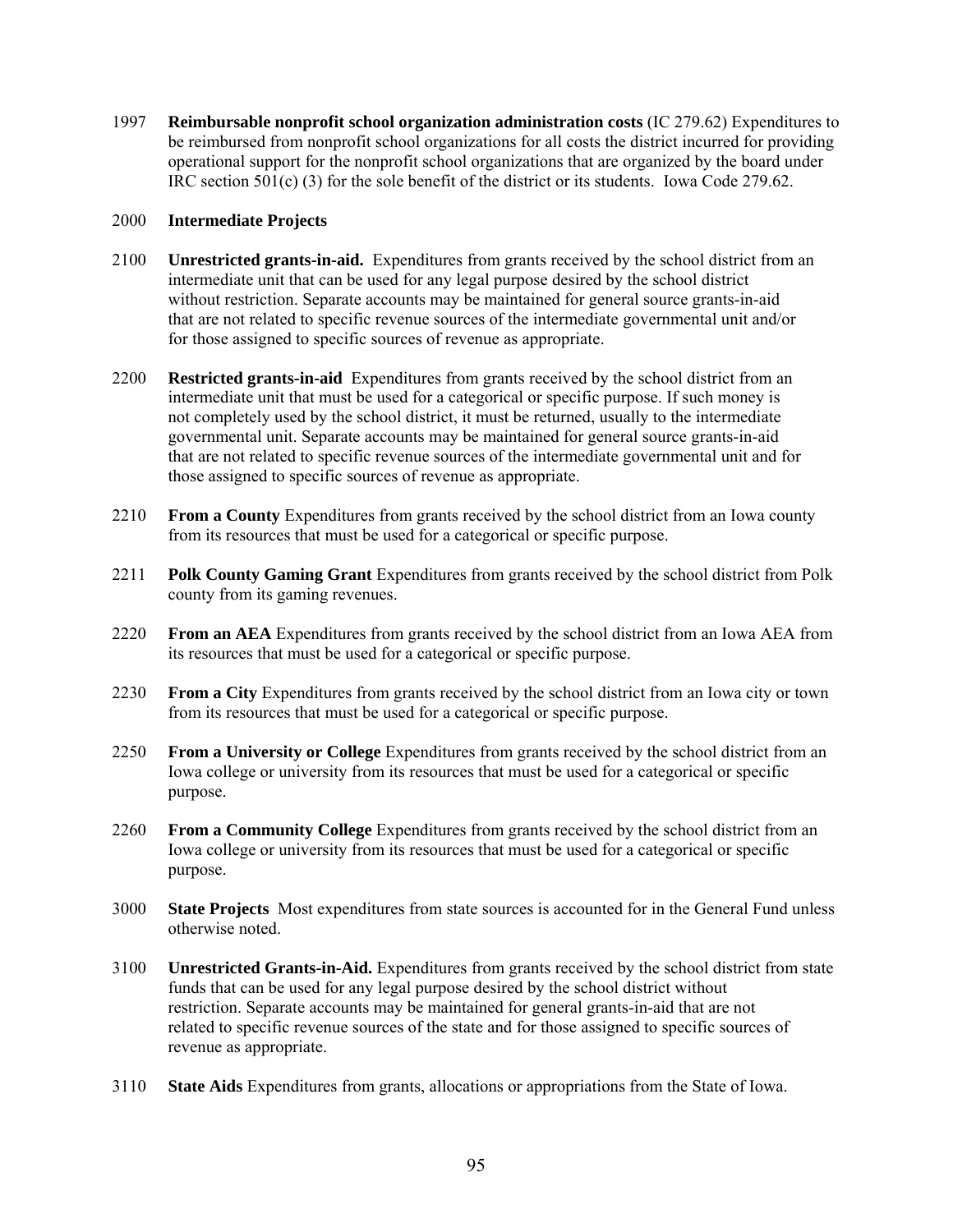- 3112 **Instructional Support State Aid** Expenditures from the state aid portion of the Instructional Support Program authorized by the voters or certified by the board in accordance with Iowa Code section 257.18.
- **Special Education Deficit Supplemental State Aid** Expenditures from the state aid provided to districts with special education deficits from the returned receipts of districts with positive special education balances. This supplemental aid must be requested from the SBRC by the district, and the district must request modified allowable growth for its deficit. Iowa Code subsection 257.31(14).
- **3120 State Payments in Lieu of Tuition** Expenditures reimbursed by the state to districts or AEA for serving students without a resident district or for whom tuition is not charged to the resident district due to action of law. These payments are paid by the state off the top of state aid to all districts.
- 3121 **Foster Care/Juvenile Home Advance**(IC 282.30, 282.31) (General Fund for foster care and Juvenile Home Fund for Juvenile Home Advance) Expenditures reimbursed by the state for tuition aid for nonresident students in foster care in excess of the number included in the certified enrollment count or AEA revenues for providing the instructional program at DHS licensed Juvenile Shelter Care or Juvenile Detention facilities. Only Iowa school districts are eligible for the foster care claim revenues and only AEAs are eligible for the Juvenile Home Advance.
- 3122 **Special Education Services for Nonpublic Students** Expenditures reimbursed by the state to local school districts from filing a state claim for providing special education services to students in accredited or approved nonpublic school pursuant to Iowa Code 256.12.
- 3123 **Special Education Services for District Court Placed** (parental rights severed) Expenditures reimbursed by the state to local school districts from filing a state claim for providing special education services to students for whom parental rights have been severed.

# 3130 **SBRC Grants in Aid**

- 3131 **Transportation Assistance** Expenditures reimbursed by the state from transportation aid from the SBRC. The funding is provided to the SBRC from the sales of education license plates and is distributed to districts with average transportation costs per pupil that exceed the state average transportation costs per pupil by 150%. Iowa Code subsection 257.31(17)(a).
- 3200 **Restricted grants-in-aid** Expenditures recorded for grants received by the school district from state funds that must be used for a categorical or specific purpose.

If such money is not completely used by the school district, it must be returned, usually to the state. Separate accounts may be maintained for general-source grants-in-aid that are not related to specific revenue sources of the state and for those assigned to specific sources of revenue as appropriate.

NOTE: Projects that support instructional salaries, student or staff support could be expended in any funds where teachers are accounted for such as General Fund, AEA Special Education Instruction Fund, AEA Juvenile Home Fund, or Regular Education Preschool Fund. The revenue is deposited into General Fund and transferred through an interfund operating transaction to any other fund paying teachers when that payment is due. Funds other than General Fund will not carry deferred revenue or fund balances on those sources/projects.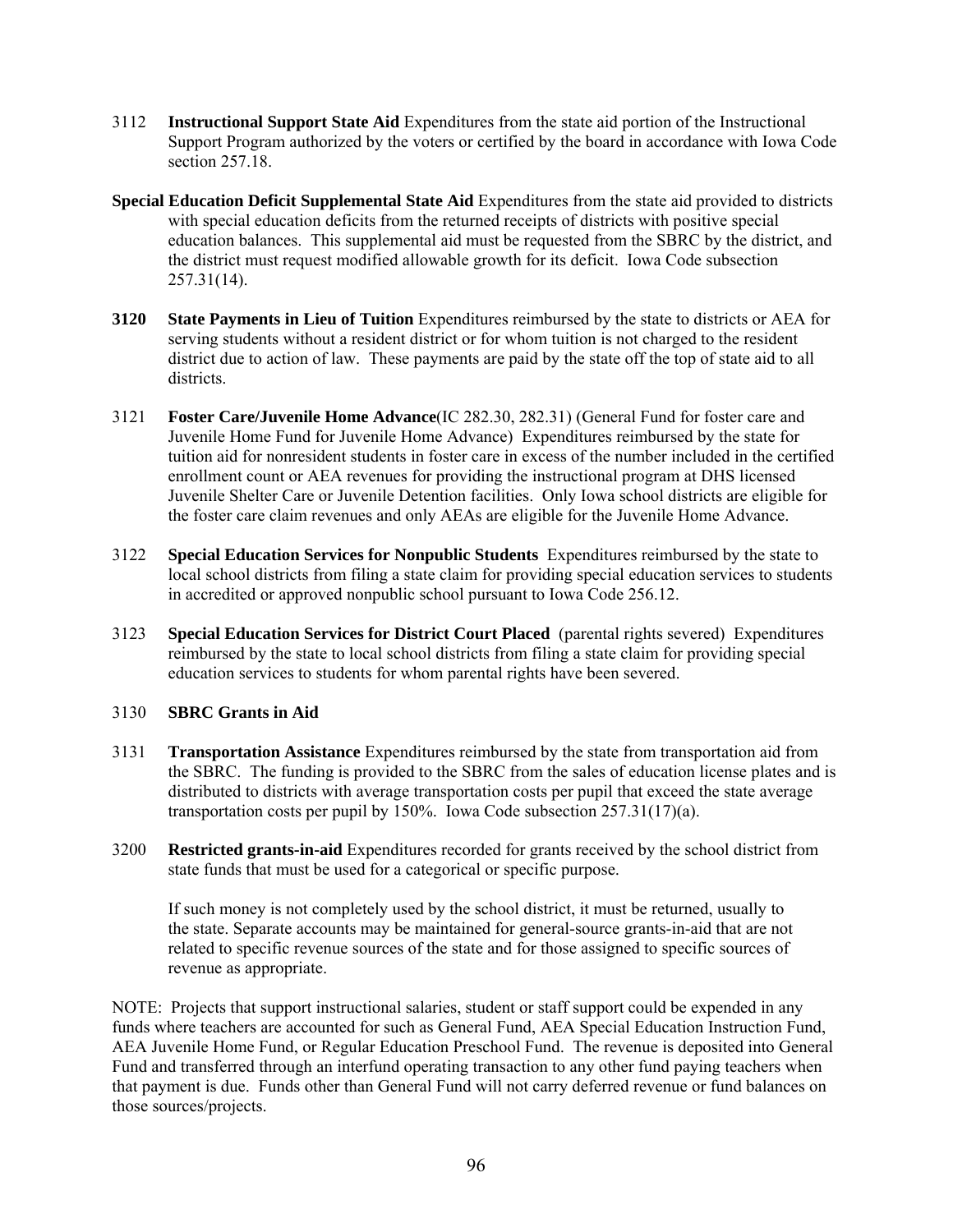# 3200 **Student Achievement and Teacher Quality Program** (Teacher Comp) (IC 284)

- 3201 **Team BasedVariable Pay Program** A pilot program to explore rewarding individual attendance centers for improvement in student achievement and to demonstrate successful implementation methods. Moneys shall not be used for payment of any collective bargaining agreement or arbitrator's decision negotiated or awarded under chapter 20. Formerly Iowa Code section 284.11. (Generally used with functions 1000-2299, object 12X, 2XX)
- 3202 **Beginning Teacher Mentoring and Induction Program** An allocation to districts and AEAs to provide mentors for beginning teachers. The allocation is \$650 per semester for each eligible teacher, however, the amount could be prorated if the appropriation is insufficient. The funding shall be used to pay \$500 per semester, at a minimum, for the mentor of an eligible beginning teacher, with the balance used to pay the employer's share of contributions to FICA and IPERS or local retirement system (Des Moines) and other costs of implementing the induction program plan. Iowa Code section 284.13. (Used with functions 1000-2299, object 12X, 2XX-6XX)
- 3203 **Evaluator Training Program** (Used with functions 1000-2299, object 12X or functions 2320- 2499, object 11X, 2XX) A program to establish an evaluator training program to improve the skills of school district evaluators in making employment decisions, making recommendations for licensure, and moving teacher through a career path. Iowa Code section 284.10 and 284.13.
- 3204 **Salary Improvement Program** (Used with functions 1000-2299, object 12X, 2XX) Basic allocations for Iowa teacher career path.The money shall be used to increase teacher salaries pursuant to Iowa Code section 284.7. The distribution of these funds remaining after the minimum salary requirements of chapter 284 are met is subject to bargaining if the licensed employees are organized under chapter 20 for collective bargaining. If no mutual agreement is reached by July 15 of the fiscal year for which the funds are distributed, then the remaining funds are distributed pursuant to Iowa Code  $284.7(6)(b)$ . If there is no bargaining unit, then the remaining funds are distributed pursuant to Iowa Code 284.7(6)(c).
- 3205 **Contracts for the Professional Development / Technical Assistance Seminars** (Used with function 2213)
- 3206 **Additional Teacher Contract Day** An allocation to school districts to use to add one additional teacher contract day to the school calendar. Iowa Code section 284.13.
- 3207 **Additional Salary, Professional Development, or Both.** An allocation to school districts for use as either salaries or professional development, or both. The distribution of these funds is subject to bargaining if the licensed employees are organized under chapter 20 for collective bargaining. If no mutual agreement is reached by July 15 of the fiscal year for which the funds are distributed, then the funds are distributed pursuant to Iowa Code 284.7(6)(b). If there is no bargaining unit, then the funds are distributed pursuant to Iowa Code 284.7(6)(c). Iowa Code section 284.13(2)(g).
- 3208 **Market Factor** An allocation to school districts to create incentives for classroom teachers in the school district. Market factor incentives may include but are not limited to improving salaries due to geographic differences, recruitment and retention needs of the school district in such areas as hard-to-staff schools, subject-area shortages, or improving the racial or ethnic diversity on local teaching staffs. Funding must supplement, not supplant. Iowa Code section 284.11.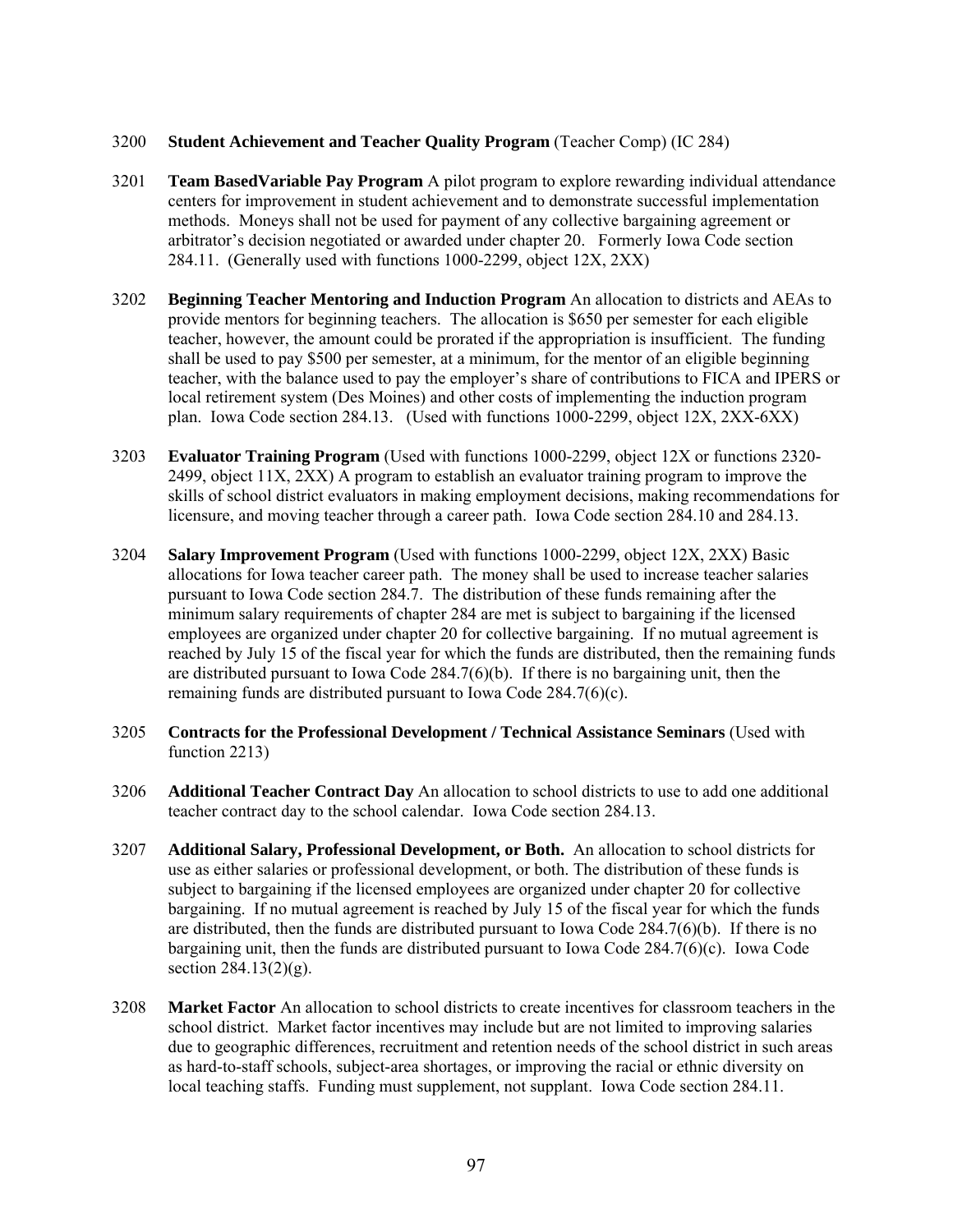3209 **Beginning Administrator Mentoring and Induction Program** An allocation to districts to provide mentors for beginning administrators. The allocation is \$750 per semester for each eligible administrator, however, the amount could be prorated if the appropriation is insufficient. The funding shall be used to pay \$500 per semester, at a minimum, for the mentor of an eligible beginning administrator, with the balance used to pay the employer's share of contributions to FICA and IPERS or local retirement system (Des Moines) and other costs of implementing the induction program plan. Iowa Code section 284A.3.

# 3210 **Other restricted grants-in-aid**

- 3211 **Educational excellence program Phase I** (IC 294A.6) (Used with functions 1000-2299, object 12X, 220-239) Revenue received under Iowa Code section 294A.6 for a salary supplement, including the employer's share of FICA and IPERS, to assist districts and AEAs in providing regular compensation base salaries for teachers of at least \$23,000. The Phase I never becomes excess as districts and AEAs raise base salaries, instead the Phase I is considered to be a part of the salaries paid to teachers.
- 3212 **Educational excellence program Phase II** (IC 294A.9) (Used with functions 1000-2299, object 12X, 220-239) Revenue received under Iowa Code section 294A.9 for a salary supplement for teachers, including the employer's share of FICA and IPERS. If the district and its certified bargaining representative reached a distribution agreement by July 15, 1987, the Phase II is distributed as negotiated. If they did not meet that deadline, the funding is distributed equally to all teachers qualified to receive Educational Excellence funding and whose base salary is at least \$23,000.
- 3213 **Educational excellence program Phase III** (IC 294A.14) (Used with functions 1000-2299) Revenue received under former Iowa Code section 294A.22 for teacher salaries, including the employer's share of FICA and IPERS, for staff development activities that result in real and fundamental change in the educational system and which are an integral part of a comprehensive school district effort toward meeting identified district goals.
- 3214 **AEA flow through** (IC 273.9) (General Fund only, Function 6100, object 961) The portion of the state foundation aid which the LEA is required by Iowa Code section 273.9(1) to include in its local certified budget but which is paid directly to the AEA from the state. The amount is found on the aid and levy worksheet. This amount is always considered by the LEA to have been received and paid timely within the fiscal year.
- 3215 **State technology funding** (IC chapter 295 and 256D) Expenditures for the acquisition of instructional technology for the classrooms, for staff development and training in instructional technology., for the acquisition of instructional technology for media and telecommunication centers, and for the installation and maintenance of instructional technology equipment.
- 3216 **Iowa Early Intervention Block Grant** (Early Intervention) (Class Size Reduction) (IC chapter 256D) (Early Intervention) (Class Size Reduction) An appropriation for districts to provide the resources needed to reduce class sizes in basic skills instruction in kindergarten through third grade to the state goal of 17 students for every 1 teacher, to provide direction and resources for early intervention efforts to achieve a higher level of student success in the basic skills, especial reading, and to increase communication and accountability regarding student performance. Iowa Code section 256D.1.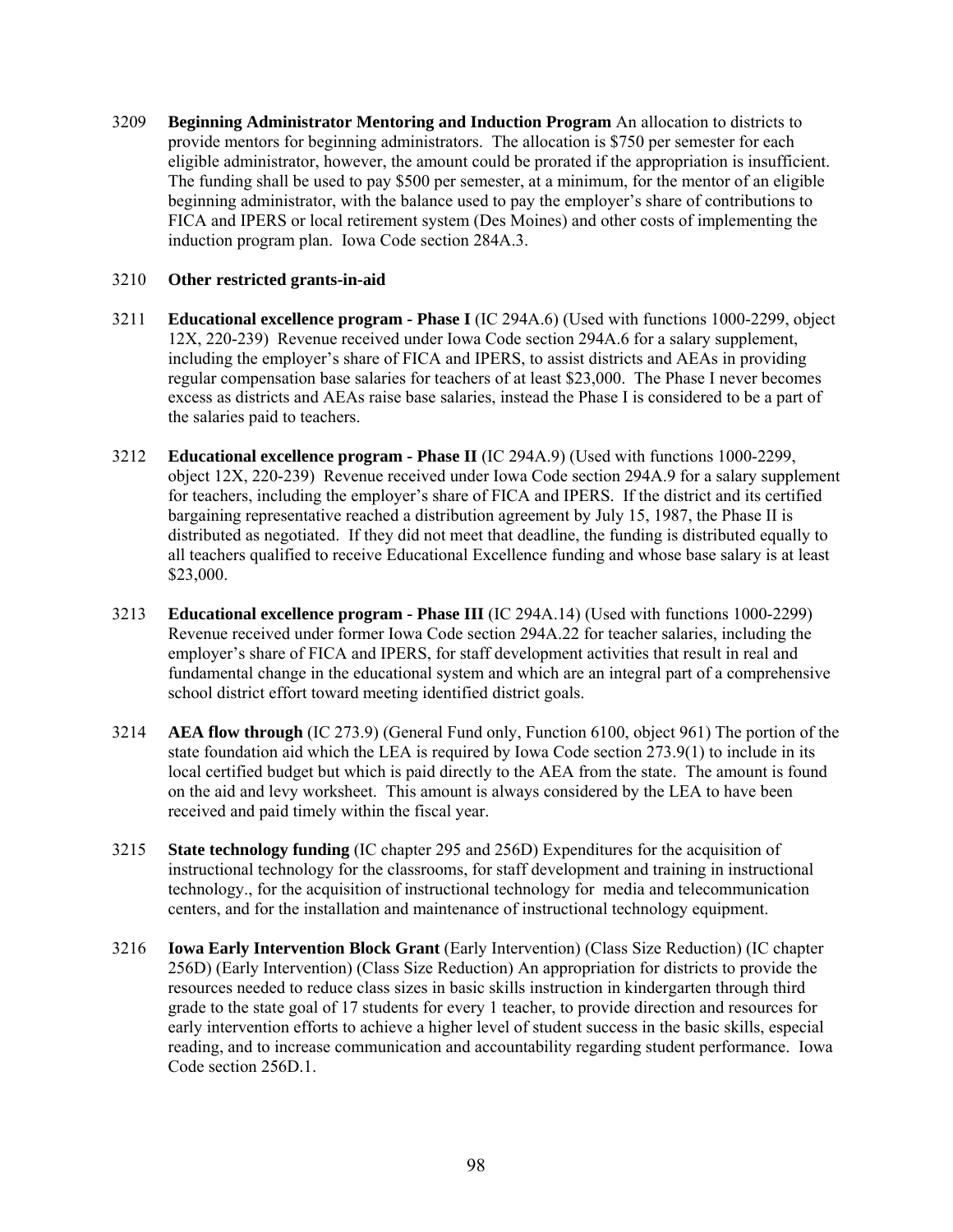- 3217 **Ambassador to Education** (Teacher of the Year) (IC 256.45 and 294A.6) (Teacher of the Year) Funds in an amount equal to the salary and benefits the person selected by the governor as ambassador to education (teacher of the year) would have received from the district, or 30,000, whichever amount is greater, paid to the school district that employs the person selected. An additional amount is included to reimburse actual expenditures incurred as a result of the performance of the duties as ambassador for one-year while the teacher is on sabbatical. (IC 256.45)
- 3218 **Extended School Year Grants** (IC 256.22) Grants to school districts or collaboration of school districts to provide technical assistance for conversion of an existing school to an extended school year calendar, or for investigating the possibility of converting an existing school within a district to an extended school year calendar. (IC 256.22)
- 3219 **Advancement of Women & Minorities in Administrative Positions** (IC 256.23) (Used with functions 232X, 233X, or 24XX) A pilot project to encourage the advancement or recruitment of women and minorities to administrative positions within the district. (IC 256.23)

- 3221 **Transportation aid for nonpublic students** (IC 285.2) (General Fund only, Function 27XX, object 51X) Expenditures reimbursed from the state for the transportation of resident students attending accredited or approved nonpublic schools on the same basis as resident public school students in accordance with Iowa Code subsection 285.2(14). (Revenues cannot be used as a credit to an expenditure account)
- 3222 **Textbook aid for nonpublic students** (IC 301.30) (General Fund only, Function 1000, Program 500, Object 64X or 65X) Expenditures reimbursed from the state for the purpose of providing textbook services to students attending accredited or approved nonpublic schools located within the district boundaries in accordance with Iowa Code section 301.1. Textbooks, adopted and purchased by the school district, shall be made available to pupils attending accredited nonpublic schools to the extent that state funds are made available. Textbook means books and loose-leaf or bound manuals, systems of reusable instructional materials or combinations of books and supplementary instructional materials which convey information to the student or otherwise contribute to the learning process, or electronic textbooks, including but not limited to computer software, applications using computer-assisted instruction, interactive videodisc, and other computer courseware and magnetic media. In order to be considered a textbook, the student must have access to an individual copy for classwork, or in the case of software, it is available on enough computers in the classroom that each student has access to it during class. Textbooks do not include teacher manuals, library books, or consumables. (Revenue cannot be used as a credit to an expenditure account)
- 3224 **Mentoring/Induction of New Teacher's Support** (former program still active) (Used with functions 1000-2290, object 12X)
- 3225 **Reading Recovery** (IC 257B.1A(1), 294A.25) A program to help the lowest achieving, least able children in  $1<sup>st</sup>$  grade develop the strategies necessary for reading and writing independence. The goal is to bring the children to the average of their class so special assistance or long-term remediation will not be necessary.
- 3226 **Employability Skills Assessments Reimbursements** (IC 256.9(43))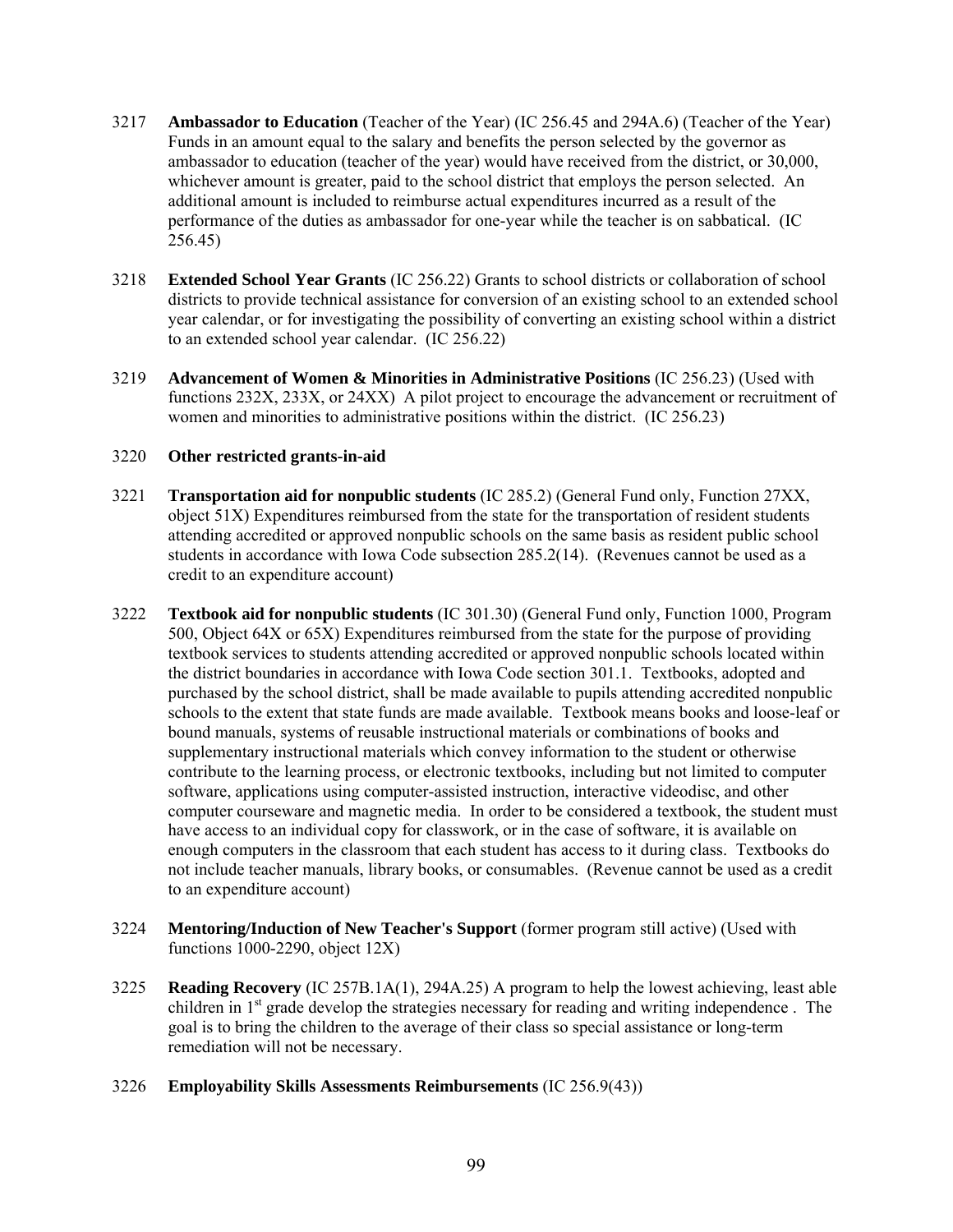- 3227 **State Decategorization Grant**, (D-CAT) (DHS) (IC 232.188) Decatergorization of child welfare funding is intended to establish a system of delivering human services based upon client needs to replace a system based upon a multitude of categorical programs, each with different definitions and eligibility. The purposes of decatergorization include but are not limited to redirecting child welfare funding to services which are more preventive, family-centered, and community0-based in order to reduce use of restrictive approaches which rely upon institutional, out-of-home, and out-of-community services. (IC 232.188)
- 3228 **Juvenile Delinquency Grant** (Life Skills) (DHS/Judicial System) (IC 232) (Rules 441-151) Expenditures to develop or expand programs providing specific life skills and interpersonal skills training for adjudicated delinquent youth who pose a low to moderate risk to the community. (Rules 441-151)
- 3229 **Truancy Intervention Grant / Juvenile Crime Prevention Grants** (DHR) (IC 232.191) Expenditures to develop or expand school-based programs addressing truancy and school behavioral problems for youth ages 12-17, and to develop or expand an intensive tracking and supervision program for adjudicated delinquent youth at risk for placement who have been released from resident facilities, which shall include telephonic or electronic tracking and monitoring and intervention by juvenile authorities, and to develop or expand supervised community treatment for adjudicated delinquent youth who experience significant problems and who constitute a moderate community risk.
- 3230 **At Risk program grants** (IC 279.51) (Used with program 420)
- 3231 **Parent Education for At Risk (0-3 years old)** (IC 279.51(2)(b)(2)) Grants to provide educational support services to parents of at-risk children age birth through 3 years old.
- 3232 **Child Development (3&4 years old)** Grants to provide new or additional child development services to at-risk children based on criteria in Iowa Code section 256A.3.
- 3233 **Public School, Child Development (3-5 years old)** (IC 279.51(2)(b)(1)) Grants to establish programs for 3, 4, and 5 year old at-risk children which are a combination of preschool and fullday kindergarten.
- 3234 **Innovative At Risk (grades K-3)** (IC256A.3) Grants to provide new or additional child development services to at-risk children based on criteria in Iowa Code section 256A.3.
- 3237 **Family Resource** (IC256A.4) Grants to develop and offer a program which provides outreach and incentives for the voluntary participation of expectant parents and parents of children in the period of life from birth through age 5, who reside within district boundaries, in educational family support experiences designed to assist parents in learning about the physical, mental, and emotional development of their children.
- 3238 **At Risk 4-year-olds** Grants to provide new or additional child development services to at-risk children based on criteria in Iowa Code section 256A.3.
- 3239 **AEA Early Childhood Education** (IC 279.51(1)(a)) (IC 279.51(1)(a)) Grants to AEAs to assist district in developing program plans and budgets and to assist district in meeting other responsibilities in early childhood education.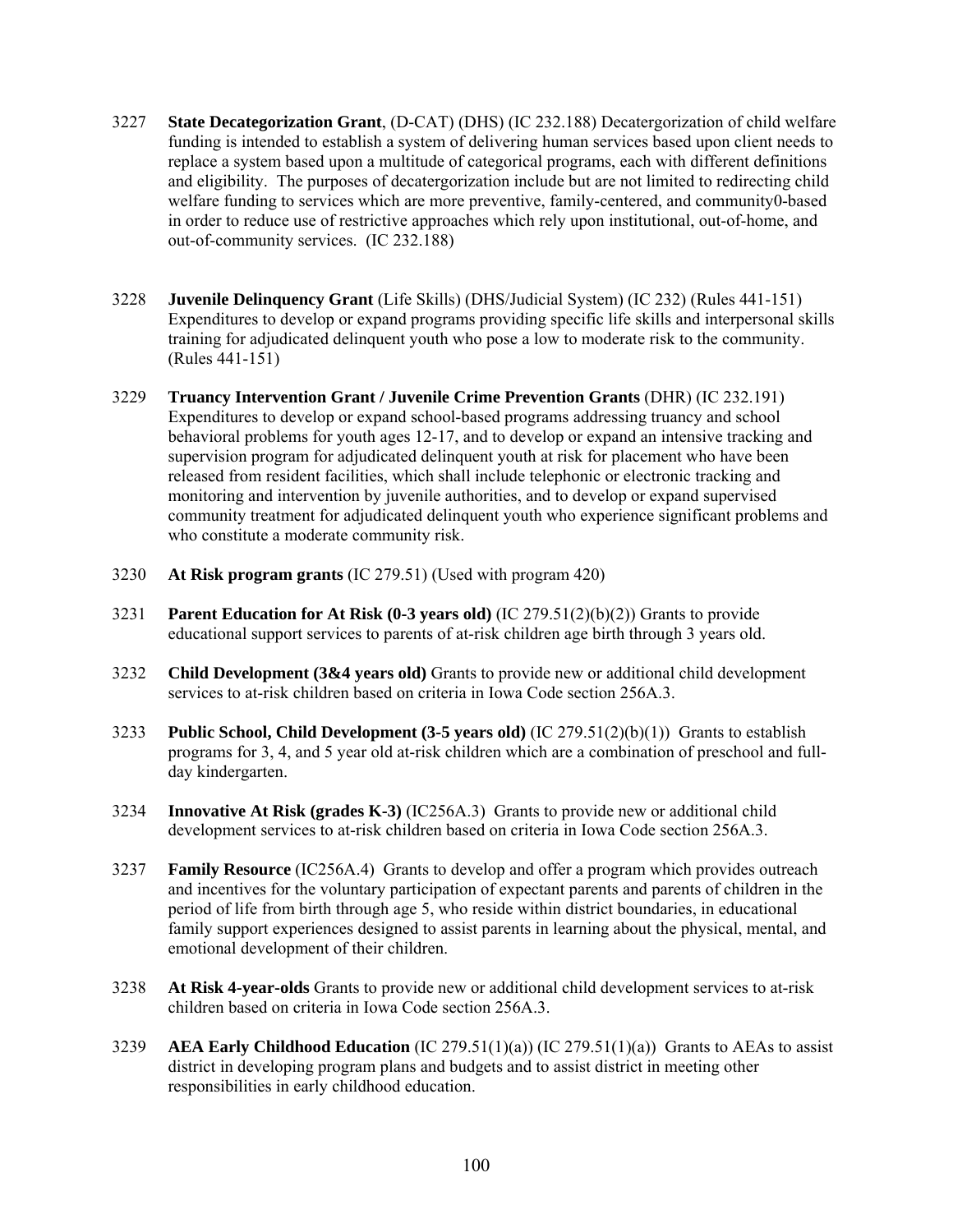- 3241 **Iowa Child Abuse Prevention Program**, (DHS) (IC 235A.1) ) DHS grants to community-based volunteer coalitions or councils to establish or expand community-based prevention projects or educational programs for the prevention of child abuse and neglect and to study and evaluate community-based prevention projects and educational programs for the problems of families and children.
- 3242 **Community Partnership** (Tobacco Settlement) (DPH) (IC 12.65 and 142A) A community partnership area shall encompass a county or multicounty area, school district or multischool district area, economic development enterprise zone or community empowerment area, and projects shall allow extensive involvement of youth in attaining the objectives of the program. Funds are for comprehensive tobacco use prevention and control initiatives to address reduction of tobacco use by youth and pregnant women, promote compliance by minor and retailers with tobacco sales laws and ordinance and enhancement of the capacity of youth to make healthy choices. The program will foster a social and legal climate in which tobacco use becomes undesirable and unacceptable, in which role models and those who influence youth promote healthy social norms and demonstrate behavior that counteracts the glamorization of tobacco use, and in which tobacco becomes less accessible to youth.

### 3243 **Foreign language grants**

- 3244 **Resources Enhancement and Protection Program** (REAP education program grants) (IC 455A.19)
- 3245 **Iowa conservation education grants** (IC 455A.19, 21) Expenditures from a state grant for participation in innovative conservation education programs.

#### 3246 **Innovative Substance Abuse Prevention Grant**

- 3248 **Education Technology Assistance** (IC 256.33) Expenditures from a state grant to assist in the use of educational technology for instructional purposes. Uses include inservice training, research projects on ways to improve instruction using technology, demonstration projects that model effective uses of educational technology, and establishment of a clearinghouse for best practice.
- 3249 **National Assessment of Educational Progress (NAEP)** (IC 294A.25(13)) (Used with Function 224X) Program to determine the academic achievement of students in math, reading, science, US history, or geography.
- 3250 **School Food Service Program** (Generally Fund 61 or 62, Functions 31XX or 33XX)
- 3251 **School lunch cash assistance** (IC chapter 283A) Expenditures from a state allocation for the purpose of providing a school lunch program according to Iowa Code chapter 283A. Federal aid should not be included here.
- 3252 **School breakfast cash assistance** (IC chapter 283A) Expenditures from a state allocation for the purpose of providing a school breakfast program according to Iowa Code chapter 283A. Federal aid should not be included here.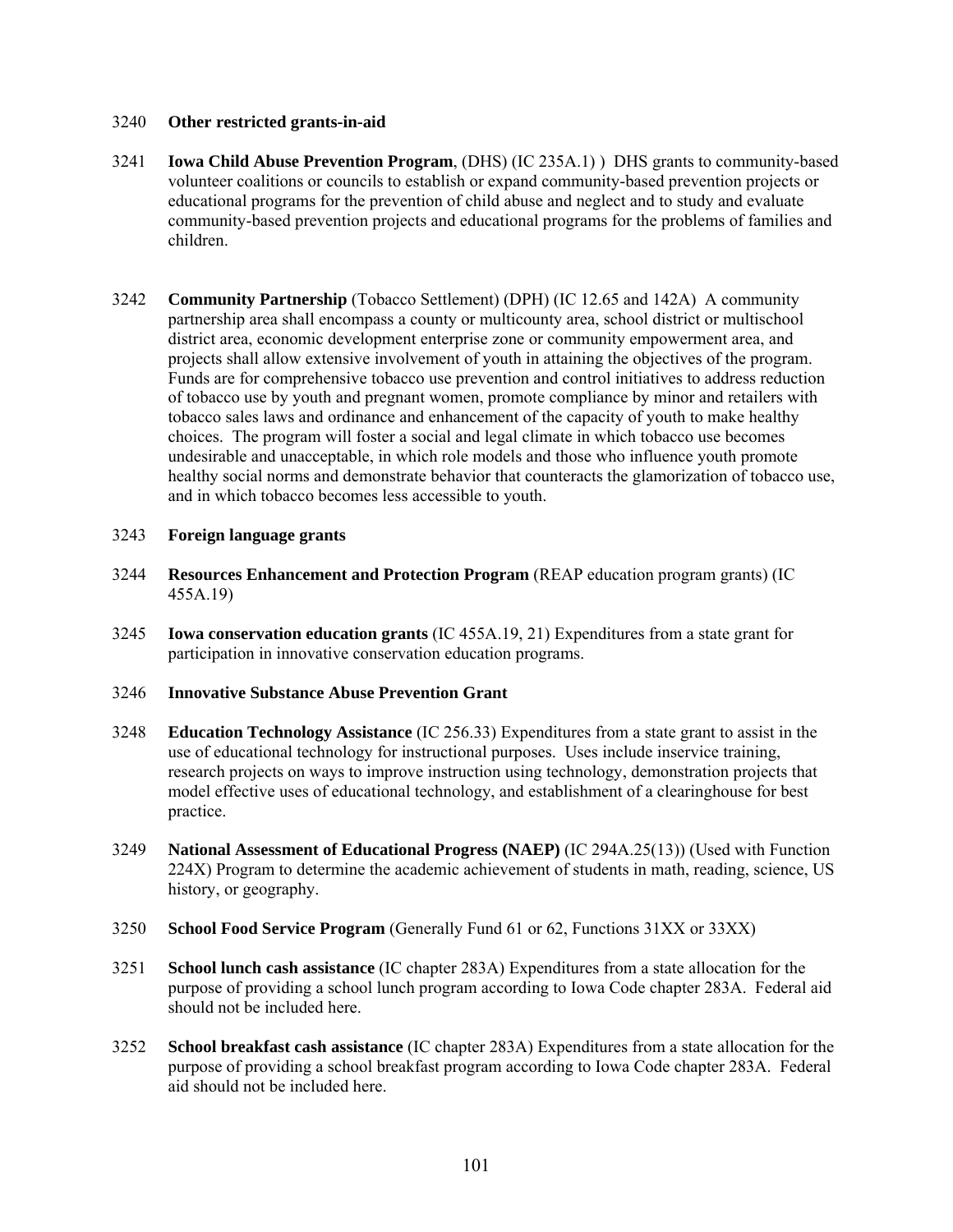- 3261 **Vocational aid** (IC chapter 258) Expenditures to be reimbursed to districts for a portion of the expenditures for salaries and authorized travel of vocational teachers in qualified vocational classes. Federal vocational aid should not be included here.
- 3262 **Technology aid for nonpublic students** (Iowa Acts 2000, HF719 section (5)(1)(c)) (Function 223X, program 500) Expenditures, to the extent of state allocations, for the school district to provide technology services to nonpublic schools located within the district for acquisition of instructional technology for the classrooms., for staff development and training in instructional technology., for the acquisition of instructional technology for media and telecommunication centers, and for the installation and maintenance of instructional technology equipment.
- 3263 **Iowa Regional High School Academies Initiative Planning Grants**, (HF 2549, Section 3.16(b))
- 3264 **Anatomical Gift Public Awareness Grant** (IC142C.15) Grants to conduct public awareness projects regarding anatomical gifts and transplantation.
- 3265 **Teacher exchange program grants** (IC 256.7(15)) Grants to establish a teacher exchange program.
- 3266 **Iowa Learning Technology Commission Grants** (IC 280A Grants to provide training and learning opportunities in technology for students in  $7<sup>th</sup>$  grade and their teachers and administrators.
- 3269 **Solid Waste Alternatives Program (SWAT)** (Safe Chemical Management for Schools Pilot Project) (DNR-COG) (455E.11)
- 3270 **Other restricted grants-in-aid**
- 3271 **Iowa comprehensive petroleum underground storage tank fund grant** (DNR) (IC 455B.474(2)(e)) (PPEL Fund or Capital Projects Fund) )) Expenditures to close an underground storage tank to prevent any future release of a regulated substance into the environment. Removal of a tank is not required if the tank is filled with an inert material. (PPEL Fund or Capital Projects Fund)
- 3272 **Iowa disaster assistance** (IC 29C.6(17)) (Generally PPEL Fund or Capital Projects Fund) Expenditures from state funds to supplement federal disaster assistance in a are where the president of the US has declared a major disaster to exist in the state and financial assistance is essential to meet disaster related necessary expenses or serious needs of local governments adversely affected by the major disaster that cannot be otherwise adequately met from other means of assistance. (Generally PPEL Fund or Capital Projects Fund)
- 3273 **Vision Iowa School Infrastructure Program** (IC chapter 292) / Vision Iowa /CAT (DED) Grants from the Vision Iowa program to schools to assist with school infrastructure needs. School infrastructure is defined as those activities authorized in Iowa Code section 296.1 but does not include those activities related to stadiums, bus barns, a home or homes of a teacher or superintendent, procuring and improving a site for an athletic field, or improving a site already owned for an athletic field. (Capital Projects Fund)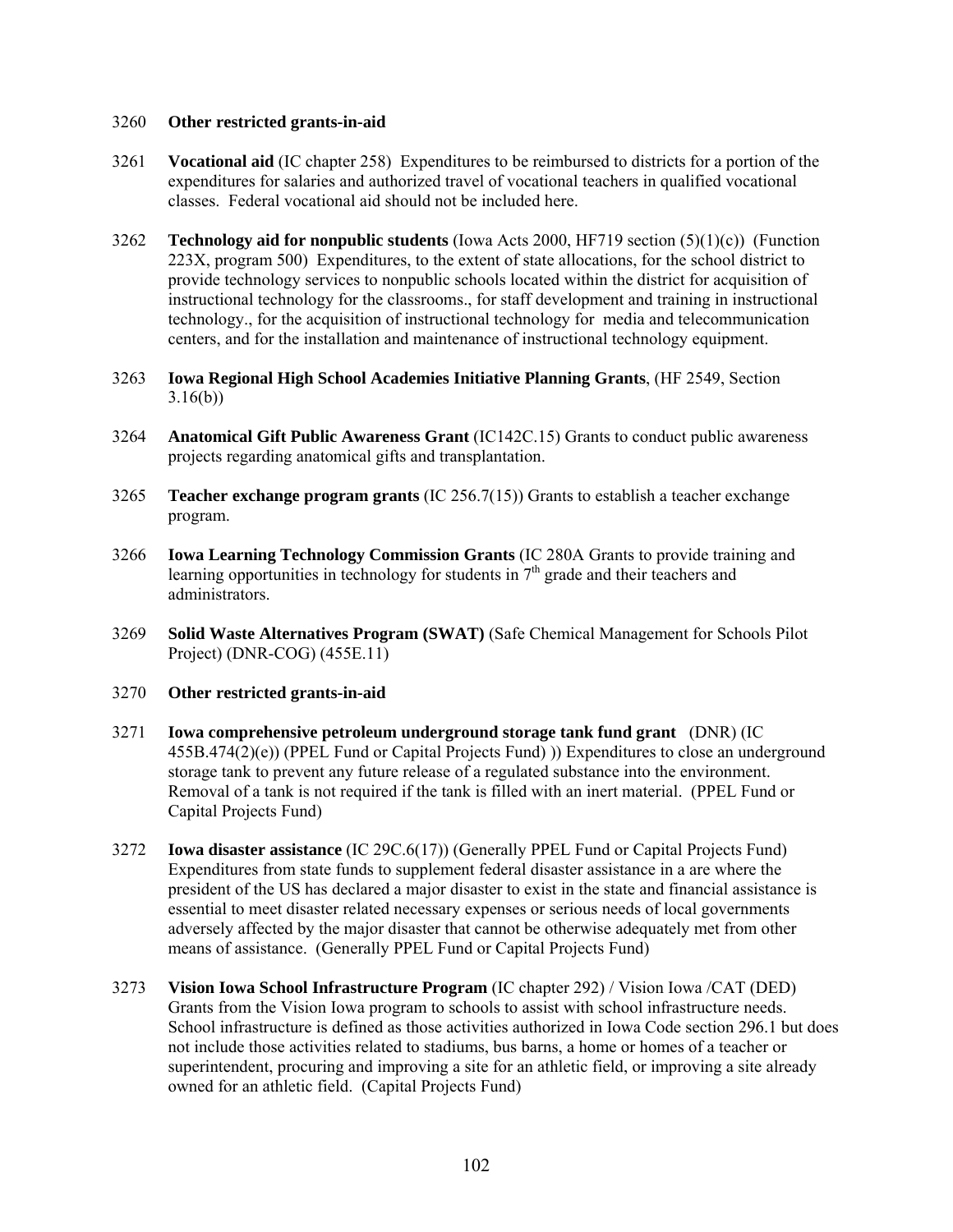# 3274 **Iowa Alliance for the Arts, LACES**

### 3275 **Iowa Arts Council, Artist in the School**

- 3276 **Community Grants** (DPH, DHR) (IC 232.190) Grants to collaborations of all relevant local government, school, and service agencies to develop plans based on community-wide consensus in how to remediate community problems related to juvenile crime. Services shall be comprehensive, preventive, community-based, and shall utilize flexible delivery systems and promote youth development.
- 3277 **Labor Management Grant** (IWD) IAC877-9.1. Grants from the department of workforce development to improve communications and facilitate dialogue between labor, management, and government on workforce development problems, to establish in-plant labor management committees, and to provide technical assistance to promote effective labormanagement policies.
- 3278 **Career Pathways Grant** (IC 256.39) Grants to a consortium of school districts, community colleges, AEAs, and business and labor organizations for the purpose of measuring employability skills of students, developing curricula to integrate academic and work-based learning, and staff development to implement the curriculum. The program can also include career guidance and exploration, program accountability, encouragement of collaborative teaching, and service learning opportunities for students.

### 3279 **Odyssey of the Mind**

# 3280 **Other restricted grants-in-aid**

- 3281 **Telecommunications Council Grants** (IC 8D.13(8)) Grants for education telecommunications applications to procure, operate, and maintain the ICN with sufficient capacity to serve the video, data, and voice requirements of the educational telecommunications system.
- 3282 **Electronic data interchange (EDI)** (Project Easier(IC 294A.25(7)) Grants to develop a K-12 management information system (MIS). (Used with function 2114)

# 3283 **DOT Outdoor Classroom Grants**

- 3284 **Iowa Math and Science Coalition** (IC 294A.25(14)) Expenditures from an appropriation to support the Iowa math and science coalition.
- 3285 **Geography Alliance** (IC 294A.25(6)) Expenditures from an appropriation to support the Geography alliance.

#### 3286 **SAFE Coalition Grant**

- 3287 **Environment First Funds** (Million More by 2004) (Keepers of the Land (1/2)) (DNR) (IC 8.57A) Grants for the protection, conservation, enhancement, or improvement of natural resources or the environment.
- 3288 **Trees Forever** (PPEL Fund or Capital Projects Fund)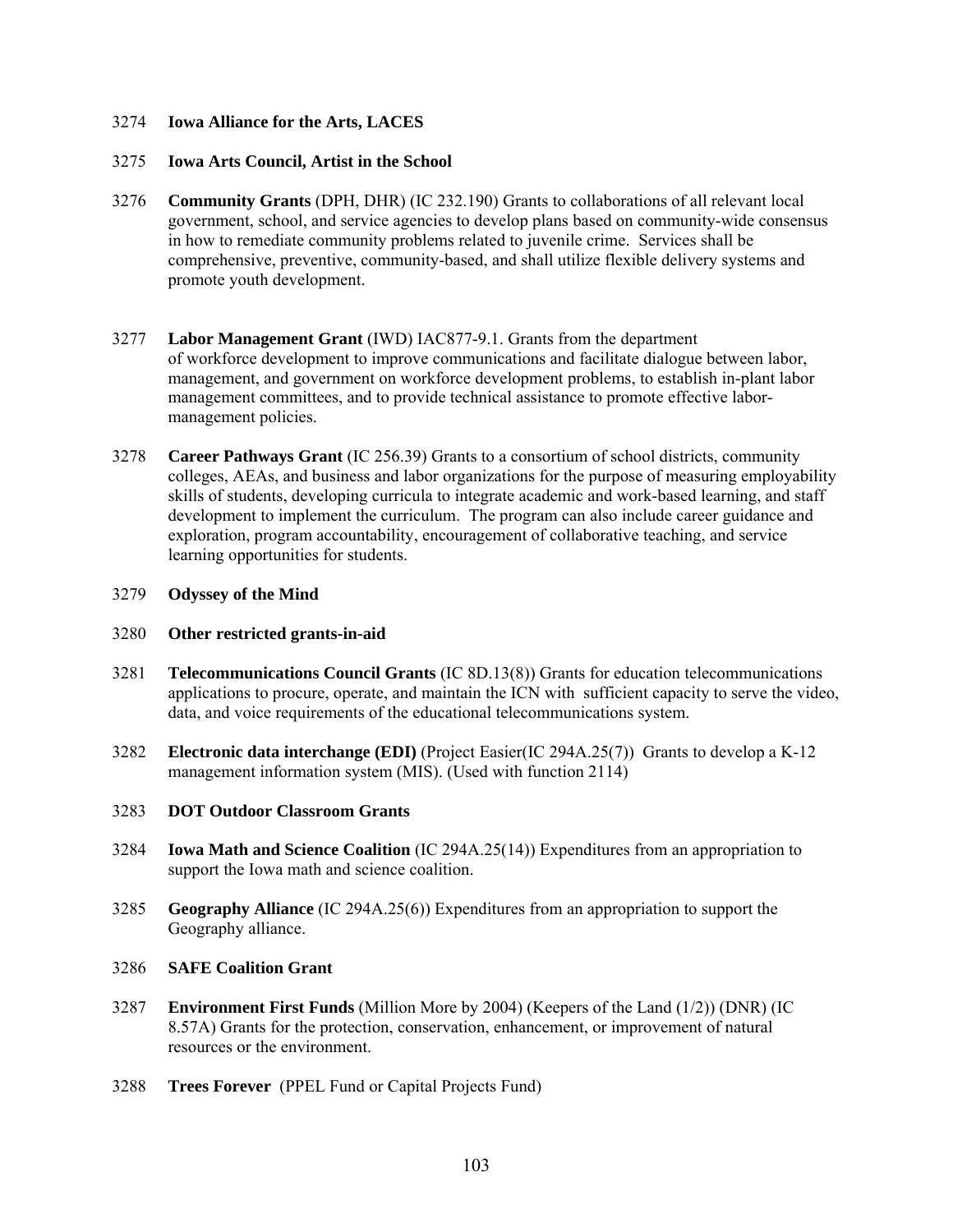# 3289 **Earth Year 2000 grants** (DNR)

- 3290 **Special Education Weighting** (General Fund only, used with programs 210-249)
- 3291 **Supplemental Assistance (first level of weighting**). An educational service provided identified special education students who require special adaptations, while assigned to a general education classroom for basic instructional purposes. These pupils are not enrolled in any other special education weighted program model. The special adaptation required in order to maintain the pupils in regular classes may vary greatly from pupil to pupil.
- 3292 **Resource Teaching Program (first level of weighting).** An educational program for students who are enrolled in the general education curriculum for most of the school day but who require special education instruction in specific skill areas on a part-time basis. This program may be operated on a multi-disability basis.
- 3293 **Special Class with Integration (first level of weighting).** An educational program for students with similar educational needs who are enrolled in a special education classroom but who can profit from participation in one or more academic subjects with pupils who are not disabled. This program may be operated on a multi-disability basis.
- 3294 **Self-Contained Special Class with Little Integration (second level of weighting).** An educational program serving students with similar special education needs to the degree that they require special education instruction on a full-time basis. Such students can benefit from limited participation in general education curriculum with non-disabled students.
- 3295 **Preschool Handicapped (second level of weighting).** Special instructional program and assistance for children from three to five years of age who require special education programs and services. This programming is for students with moderate disabilities.
- 3296 **Preschool Handicapped (third level of weighting).** Special instructional program and assistance for children from three to five years of age who require special education programs and services. This programming is for students with severe disabilities.
- 3297 **Self-Contained Special Class (third level of weighting).** An educational program serving pupils with similar special education needs to the degree that they require special education instruction on a full-time basis. Such pupils ordinarily cannot profit from participation in the general education curriculum with non-disabled students, but benefit from integration into other school activities. This program is similar to the self-contained special class with little integration but the severity of the handicap mandates a different teacher-student ratio and weighting.
- 3298 **Supplemental Assistance (second level of weighting).** An educational program serving pupils, who through the utilization of special adaptations, can be appropriately served in the general education classroom. Such adaptations may include: intensive short-term special education instructional intervention; interpreters for hearing impaired pupils; readers for visually impaired pupils; educational aides; aides for physically disabled pupils or other disabled pupils for assistance in and about school; materials; and specialized or modified equipment for use in the school.
- 3299 **Supplemental Assistance (third level of weighting).** An educational program serving pupils, who through the utilization of special adaptations, can be appropriately served in the general education classroom. Such adaptations may include: intensive short-term special education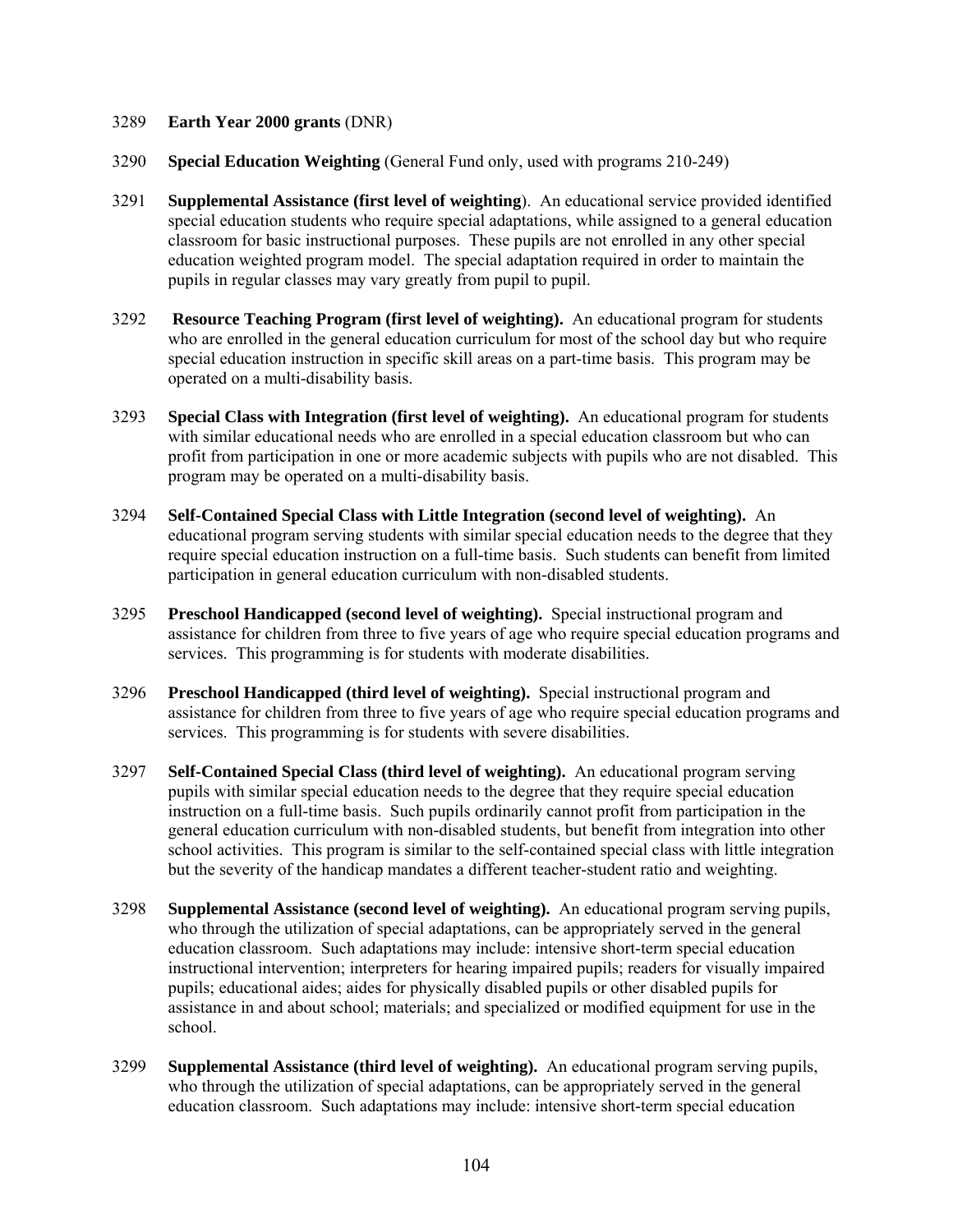instructional intervention; interpreters for hearing impaired pupils; readers for visually impaired pupils; educational aides; aides for physically disabled pupils or other disabled pupils for assistance in and about school; materials; and specialized or modified equipment for use in the school.

# 3300 **Special Education Weightings** and Other Restricted Grants-in-aid

- 3301 **Level I**. A level of service that provides specially designed instruction for a limited portion or part of the student's education program. A majority of the general education program is appropriate. A district must have an approved district developed delivery system in order to report expenditures using Level 1.
- 3302 **Level II**. A level of service that provides specially designed instruction for the majority of the student's educational program. A district must have an approved district developed delivery system in order to report expenditures using Level II.
- 3303 **Level III**. A level of service that provides specially designed instruction for most or all of the student's educational program. A district must have an approved district developed delivery system in order to report expenditures using Level III.
- 3305 **District Wide Unallocated Special Education** (Fund 10, Program 210-249) A level of services from the AEA special education support services division that is not allocated appropriately to any specific level of services. (AEA only)
- 3309 **Special Education Program Costs Not Chargeable to Special Education Weighting** (Program 210-249) Expenditures for special education services that are not chargeable to the special education weighted program (CAR-SES). Examples would be insurance premiums in Management Fund, special education bus purchases in PPEL, or administrative costs if the district does not have the permission of the SBRC.

# 3310 **Other restricted grants-in-aid**

- 3311 **Early Childhood Programs grant** (Empowerment) (DHS), (IC 7I.8(3)) Grants to community empowerment boards for early childhood programs.
- 3312 **School Ready Children grants** (Empowerment) (IC 7I.7, 7I.8(2)) Grants for a community empowerment board that has developed an approved school ready children plan. Grants shall be used to various preschool services, but priority is given to program that provide preschool services on a voluntary basis to children deemed at risk of not succeeding in elementary school, training child care providers and others to encourage early intellectual stimulation of very young children, and offering parent support and education programs on a voluntary basis to parents of children from birth through five years of age.
- 3313 **Community Coalition Grant** (Youth Mentoring Program) (DPH) (IC 125.59) Grants to community coalitions for substance abuse prevention programs.

# 3320 **Other restricted grants-in-aid**

3321 **State Medicaid Match** (General Fund, AEA Sp Ed Instruction Fund, or AEA JH Fund only, used with programs 210-249)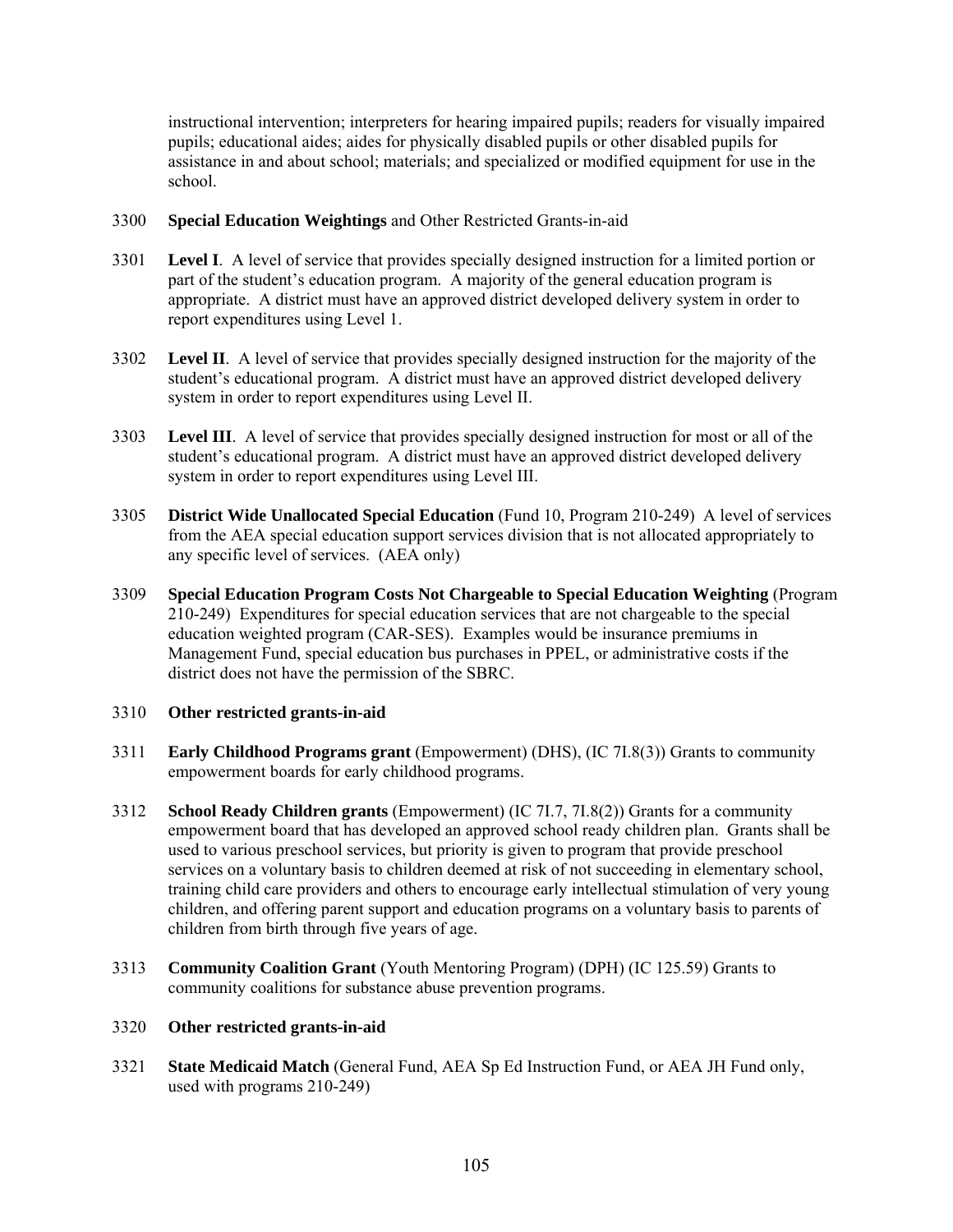- 3331 **Closing the Achievement Gap Grants** (SF 2298, Sec 80 (14))
- 3360 **Infrastructure restricted grants-in-aid**
- 3361 **School Infrastructure Supplemental Amount** (Local Option tax for schools) (Fund 33 only) Expenditures from the supplemental amount paid to school districts with sales tax capacity per student below the amount specified in Code. The amount is calculated as the guaranteed school infrastructure per pupil amount less the district's pro rata share of local sales and service tax for school infrastructure purposes. (IC chapter 423E) (Fund 33 only)

### 4000 **Federal Projects**

Transferability under NCLB. One of the provisions of the No Child Left Behind Act allows states to transfer federal grants in some programs to certain other programs. Revenues should be shown as the original grant received and not revenues to the grant to which transferred. Likewise, expenditures will be shown using the project number of the original grant but the allowable uses of the grant to which transferred.

- 4100 **Unrestricted grants-in-aid direct from the Federal Government** Expenditures from grants-inaid received direct from the federal government as grants to the school district that can be used for any legal purpose desired by the school district without restriction.
- 4101 **Impact Aid** (CFDA 84.041) (General Fund for maintenance; PPEL or Capital Projects Fund for Construction)
- 4200 **Unrestricted grants-in-aid from the Federal Government through the State** Expenditures from grants-in-aid received from the federal government through the state as grants that can be used for any legal purpose desired by the school district without restriction.
- 4201 **Innovative Education Program Strategies** (Title V (formerly Title VI), Chapter 2), (CFDA 84.298)
- 4202 **Innovative Education Program Strategies, Carryover Allocation**
- 4203 **Flood Control Projects** (CFDA 12.106) (PPEL Fund or Capital Projects Fund)
- 4300 **Restricted grants-in-aid direct from the Federal Government** Expenditures from grants-in-aid received direct from the federal government as grants to the school district that must be used for a categorical or specific purpose. If such money is not completely used by the school district, it usually is returned to the governmental unit.

#### 4300 **Other restricted grants-in-aid direct from the Federal Government**

4302 **Impact Aid - Facilities Maintenance**, (P.L. 81-815) (CFDA 84.040) (General Fund for maintenance; PPEL or Capital Projects Fund for Restorations/Improvements)

- 4308 **Grants for Agricultural Research**, Special Research Grants (CFDA 10.200)
- 4309 **Secondary Agriculture Education Grants** (CFDA 10.226)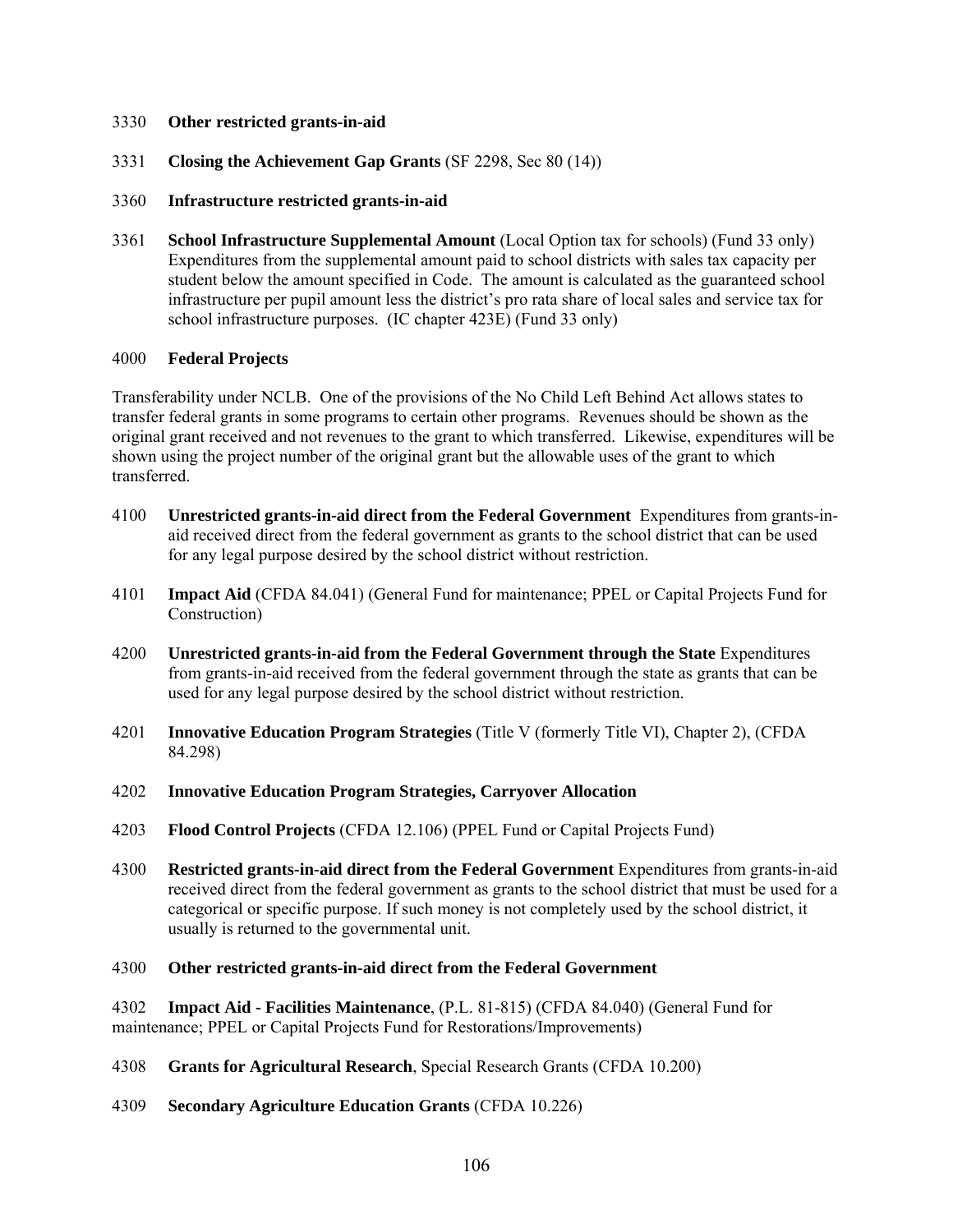- **Other restricted grants-in-aid direct from the Federal Government**
- **Distance Learning and Telemedicine Loans and Grants** (CFDA 10.855)
- **Community Facilities Loans and Grants** (CFDA 10.766) (PPEL Fund or Capital Projects Fund)
- **Promotion of the Humanities\_Education Development and Demonstration** (Community of Learners) (CFDA 45.162)
- **Junior Reserve Officer's Training Corp (ROTC)** (No CFDA number and not subject to A-133)
- **Opportunities for Youth Youthbuild Program** (CFDA 14.243)
- **Juvenile Mentoring Program (JUMP)** (CFDA 16.726)
- **Environmental Education Grants** (CFDA 66.951)
- **Rural Outreach Rural Network Development Program** (Rural Health Outreach Grant) (CFDA 93.912)
- **Child Care Development Block Grants** (CFDA 93.575) (Used with program 840) (Generally Fund 62)
- **Other restricted grants-in-aid direct from the Federal Government**
- **Head Start** (CFDA 93.600)
- **Bilingual Education Support Services** (CFDA 84.194) (Used with program 410)
- **Bilingual Education Program Development & Implementation** (CFDA 84.288) (Used with program 410)
- **Foreign Language Assistance Grant** (CFDA 84.293).
- **Bilingual Education\_Comprehensive School Grants** (CFDA 84.290) (Used with program 410)
- **Bilingual Education\_Professional Development** (CFDA 84.195) (Used with program 410)
- **Indian Education Assistance to Schools** (CFDA 15.130)
- **Bilingual Education -- Systemwide Improvement Grant** (CFDA 84.291) (Used with program 410)
- **Safe and Drug-Free Schools & Communities--National Programs** (CFDA 84.184)
- **Other restricted grants-in-aid direct from the Federal Government**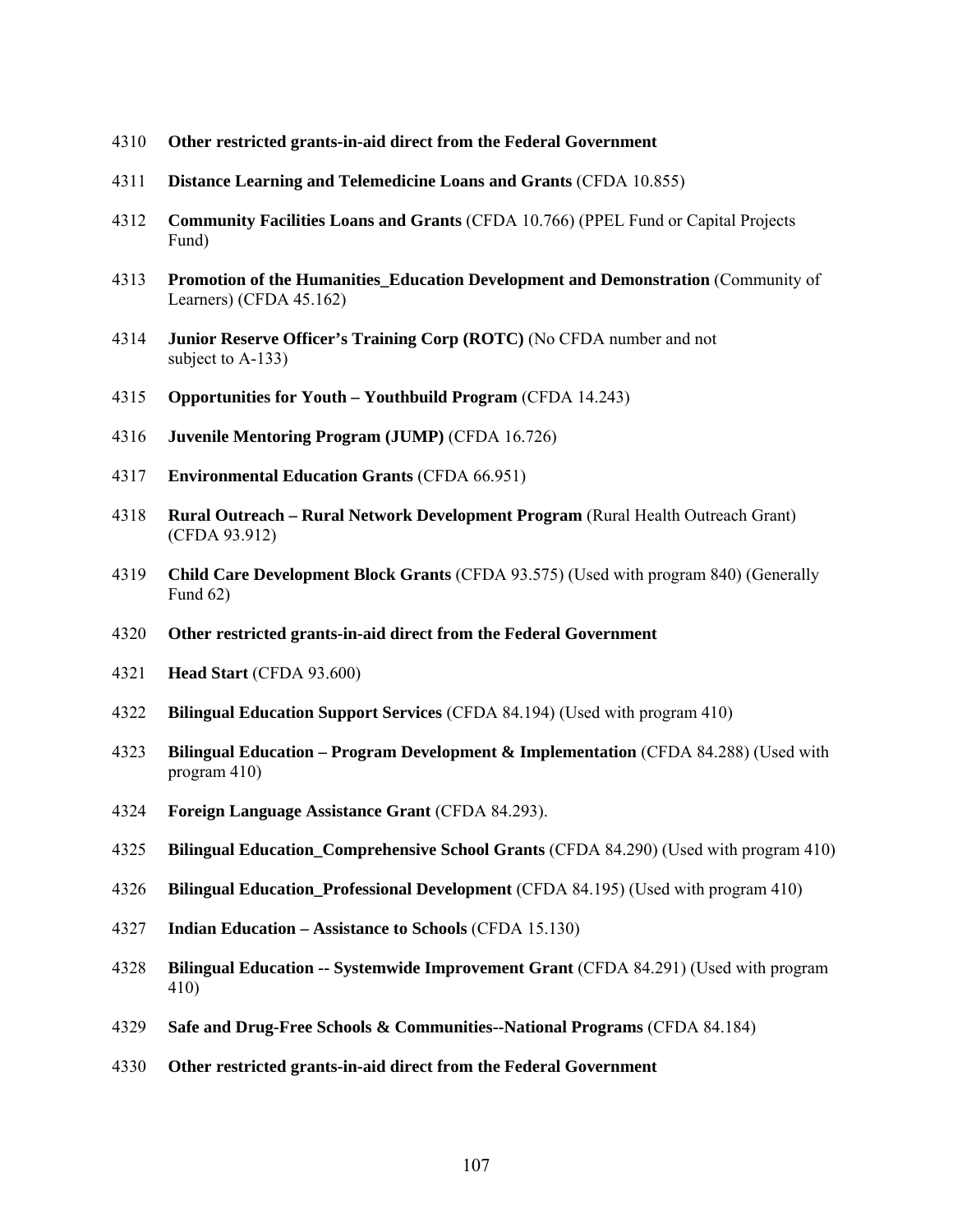- **Cash in lieu of commodities in National School Lunch Program** (CFDA 10.550) (Funds 61 or 62 only, functions 31XX or 33XX)
- **Foreign Language Incentive Program** (CFDA 84.294)
- **Literacy Through School Libraries** (CFDA 84.364)
- **Rural Education Achievement Program (REAP)** (Small Rural School Achievement Program) (SRSA) (CFDA 84.358).
- **Twenty-first Century Community Learning Centers** (CFDA 84.287)
- **Fund for the Improvement of Education** (Smaller Learning Communities Program) (Promotion of School Readiness through Early Childhood Emotional and Social Development) (CFDA 84.215)
- **Rehabilitation Services\_Service Projects** (Super Sports) (CFDA 84.128)
- **Gaining Early Awareness and Readiness for Undergraduate Programs (GEAR-Up)** (CFDA 84.334)
- **Fund for the Improvement of Education** (Carol M. White Physical Education Program) (CFDA 84.215)
- **Other restricted grants-in-aid direct from the Federal Government**
- **Early Reading First** (CFDA 84.359)
- **Special Education\_Research and Innovation to Improve Services and Results for Children with Disabilities** (CFDA 84.324) (Used with Programs 210-249)
- **Early Learning Fund** (CFDA 93.577)
- **Advanced Placement Program** (CFDA 84.330)
- **Teacher Quality Enhancement Grants** (CFDA 84.336)
- **Drug-Free-Communities Support Program** (CFDA 93.276)
- **Developing, Testing, and Demonstrating Promising New Programs** (CFDA 16.541)
- **Rural Business Enterprise Grants (Child Care Initiative)** (CFDA 10.769)
- **Restricted grants-in-aid from the Federal Government through the State** Expenditures from grants-in-aid received from the federal government through the state as grants to the school district that must be used for a categorical or specific purpose.
- **Title I** (Used with program 430)
- **Title I Grants to Local Education Agencies** (CFDA 84.010)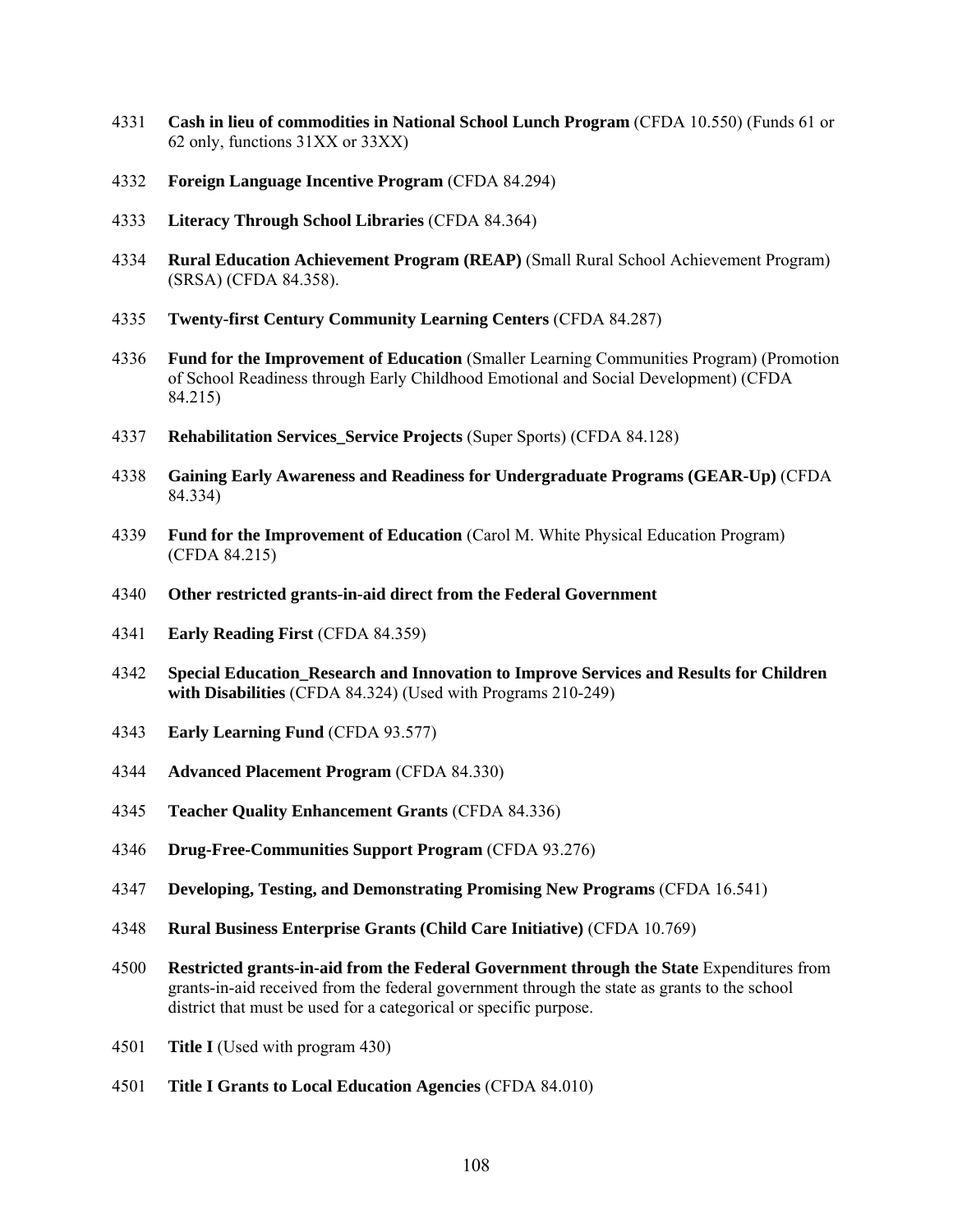- 4502 **Private School Capital Expenses** (Title 1) (CFDA 84.216) (Capital Projects Fund, Program 500)
- 4503 **Migrant Education Basic State Grants Program** (Title I migrants) (CFDA 84.011)
- 4504 **Title I Accountability Grants** (CFDA 84.348)

# 4506 **Title I Program for Neglected & Delinquent Children** (CFDA 84.013)

Federal Title I and Title V, Part A, funds are initially available for a 15-month period, beginning on the July 1 preceding the federal fiscal year for which the funds are appropriated and continuing until the end of that federal fiscal year (September 30). If all of the allocation is not obligated by the end of the federal fiscal year for which Congress appropriated the funds, the remaining funds may be obligated during a carryover period of an additional 12 months, subject to certain limitations. Thus funds are available for a maximum of 27 months. The first 15 months are considered the initial program and the additional 12 months are considered the carryover program. It is important for federal reporting purposes that these programs be properly accounted for in the correct initial program account code or carryover program account code.

- 4508 **Title I Grants to LEAs, Carryover Allocation**
- 4509 **Title I Migrant Education, Carryover Allocation**
- 4510 **Other restricted grants-in-aid from the Federal Government through the State**
- 4520 **Individuals with Disabilities Education Act (IDEA)** (formula grants) (Used with programs 210-249)
- 4521 **Special Education Grants to States (Part B Section 611)** (Mandated flowthrough, Parent-Educator Connection, Assistive Technology, Collaborate Early Literary, others excluding Success 4 and Positive Behavior Support (see 4529)) (CFDA 84.027)
- 4522 **Special Education Preschool Grants (Part B, Section 619, Preschool, ages 3-5)** (CFDA 84.173) (Program 230)
- 4523 **Special Education Grants for Infants and Families with Disabilities** (Part C, Infants & Toddlers, ages 0-2) (CFDA 84.181) (Program 220)
- 4526 **Special Education State Program Improvement Grants for Children with Disabilities** (Career Ladder, IEP Initiative, Literacy Initiative, Every Child Reads) (CFDA 84.323)
- 4527 **Special Education Technical Assistance and Dissemination to Improve Services & Results for Children with Disabilities** (CFDA 84.326)
- 4528 **Services for Children with Deaf Blindness** (CFDA 84.025) (Del 1998B)
- 4529 **Special Education Grants to States (Success 4 Planning, Positive Behavior Support**) (CFDA 84.027)
- 4530 **Carl D. Perkins Vocational & Applied Technology Education Act of 1990** (Used with program 300)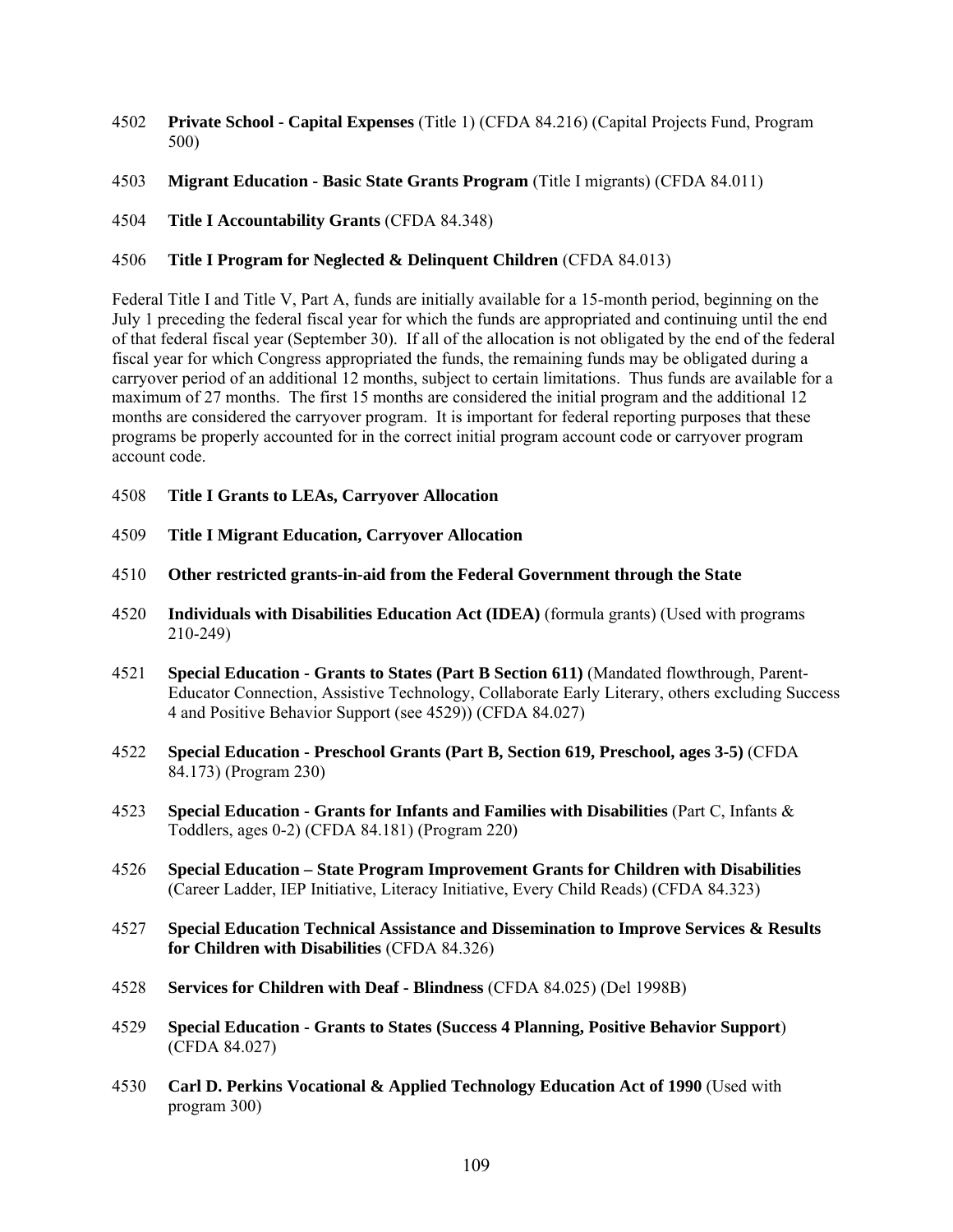- **Vocational Education Basic Grants to States** (Title II C) (CFDA 84.048)
- **Title II, subpart 1, Single Parents, Displaced Homemakers, Single Pregnant Women, and Sex Equity** (CFDA 84.048)
- **Title II, subpart 2, Correction Education** (CFDA 84.048)
- **Title III, B, Consumer/Homemaking** (CFDA 84.048)
- **Tech-Prep Education (Title III, E)** (CFDA 84.243)
- **Other restricted grants-in-aid from the Federal Government through the State**
- **Abstinence Education** (CFDA 93.235)
- **Juvenile Justice and Delinquency Prevention State Grants**, (DHR) (Student Advocate / Family Support Specialist) (CFDA 16.540)
- **Juvenile Justice and Delinquency Prevention State Grants**, (DHR) (Compliance with Federal Juvenile Justice and Delinquency Prevention Act (JJDPA) (CFDA 16.540)
- **Juvenile Justice and Delinquency Prevention State Grants**, (DHR) (Community Collaboration Support) (CFDA 16.540)
- **Juvenile Justice and Delinquency Prevention State Grants**, (DHR) (Youth Input Programs) (CFDA 16.540)
- **Juvenile Accountability Incentive Block Grant (JAIBG)** (Juvenile Drug Court) (DHR) (CFDA 16.523)
- **Consolidated Knowledge Development and Application Program** (Reconnecting Youth in Iowa) (State Incentive Grant) (DPH) (CFDA 93.230)
- **Comprehensive School Reform Demonstration** (CFDA 84.332)
- **Class Size Reduction** (CFDA 84.340)
- **Child Nutrition Act** (Funds 61 or 62, Functions 31XX or 33XX)
- **School Breakfast Program** (CFDA 10.553)
- **National School Lunch Program** (CFDA 10.555)
- **Child and Adult Care Food Program** (CFDA 10.558)
- **Special Milk Program for Children** (CFDA 10.556)
- **Summer Food Service Program for Children** (CFDA 10.559)
- **Fresh Fruit and Vegetable Program** (CFDA 10.582)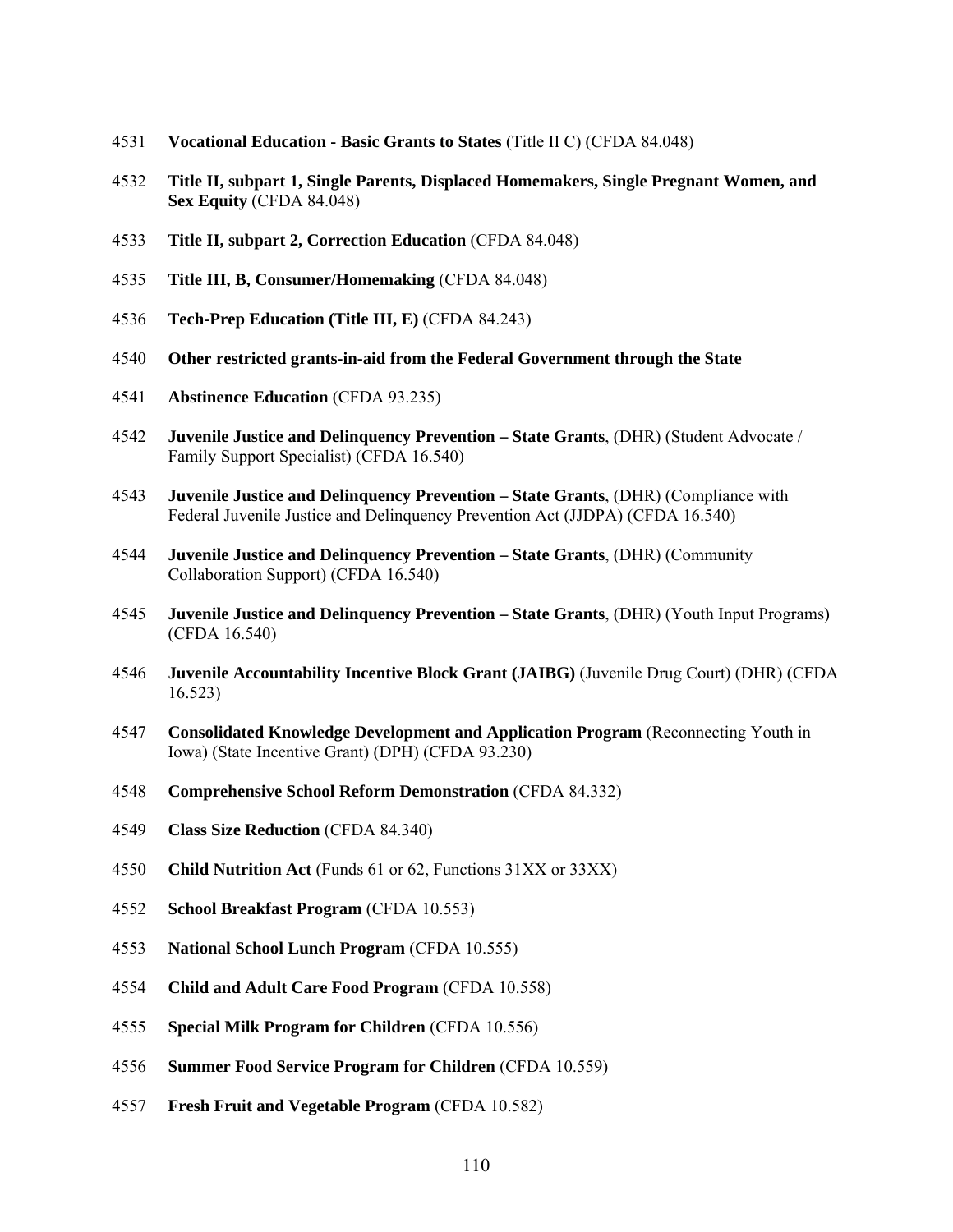- **Team Nutrition Grant** (CFDA 10.574)
- **Nutrition Education and Training Program** (CFDA 10.564)
- **Other restricted grants-in-aid from the Federal Government through the State**
- **Adult Education State Grant Program** (Adult Basic Education) (ABE) (CFDA 84.002)
- **Byrne Formula Grant Program (Strengthening Families)** (GASA, DE / ISU) (CFDA 16.579)
- **Eisenhower Professional Development State Grants** (Every Student Initiative) (CFDA 84.281)
- **Immigrant Education** (CFDA 84.162) (Del 2002B)
- **Education for Homeless Children and Youth** (School Programs and Services for Homeless Children and Youth) (CFDA 84.196)
- **Public Assistance Grants (FEMA Disaster Assistance)** (CFDA 83.544) (Generally PPEL Fund or Capital Projects Fund)
- **Even Start State Education Agencies** (CFDA 84.213)
- **Head Start (Iowa Head Start Collaborative)** (CFDA 93.600)
- **Promoting Safe and Stable Families** (DHS Decategorization Federally funded) (CFDA 93.556)
- **Other restricted grants-in-aid from the Federal Government through the State**
- **Petroleum Violation Escrow Funds** (DNR Energy) (No CFDA number, but A-133)
- **Learn and Serve America School and Community Based Programs** (Next Steps) (CFDA 94.004)
- **Learn and Serve America School and Community Based Programs (ComServ Iowa)** (Service Learning) (CFDA 94.004)
- **Education and Human Resources (National Science Foundation President's Award for Excellence in Math & Science Teaching)** (CFDA 47.076)
- **Star Schools,** (IPTV) (CFDA 84.203)
- **Cooperative Agreements to Support Comprehensive School Health Programs to Prevent the Spread of HIV and Other Important Health Problems** (AIDS Education) (CFDA 93.938) (Used with function 213X)
- **State and Community Highway Safety** (Safety Education) (CFDA 20.600)
- **Promotion of the Arts Partnership Agreements** (National Endowment for the Arts) (Cultural Affairs) (CFDA 45.025)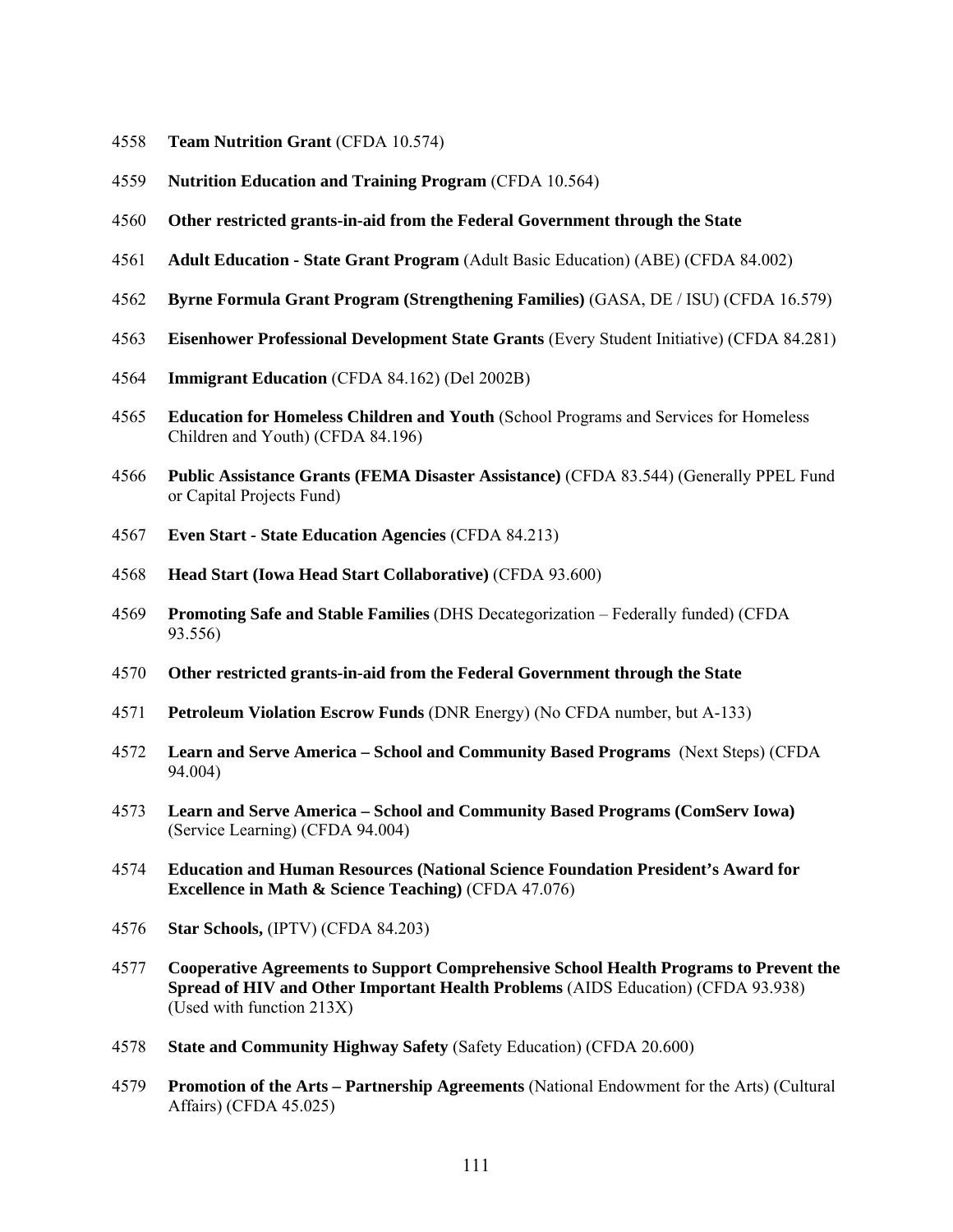- **Other restricted grants-in-aid from the Federal Government through the State**
- **Goals 2000 State and Local Education Systemic Improvement Grants** (CFDA 84.276)
- **Fund for the Improvement of Education** (Character Education) (Iowa's Bilingual and ESL Training (FIE) Program) (CFDA 84.215) (Used with program 410)
- **Bilingual Education Support Services** (CFDA 84.194) (Used with program 410)
- **Byrd Honors Scholarships** (CFDA 84.185)
- **Enhancing Education Through Technology** (Title II D) (E2T2) (ESETP) (Formerly Technology Literacy Challenge Fund Grants) (CFDA 84.318)
- **AmeriCorps** (DED) (CFDA 94.006)
- **Senior Community Service Employment Program** (SCSEP) (CFDA 17.235)
- **Employment Services and Job Training Pilot and Demonstration Program** (School to Work) (CFDA 17.249)

**Secondary Education and Transitional Services for Youth with Disabilities** (Project Iowa: Statewide Systems Change to Enhance (CFDA 84.158) (Del 1998B)

- **Other restricted grants-in-aid from the Federal Government through the State**
- **Safe and Drug Free Schools and Communities State Grants** (CFDA 84.186)
- **Job Training Partnership Act (JTPA)** (DED) (CFDA 17.250)
- **Safe and Drug Free Schools and Communities State Grants**, (Governor's Replication Grant) (CFDA 84.186)
- **Safe and Drug Free Schools and Communities State Grants (D.A.R.E.)** (CFDA 84.186)
- **Employment Services and Job Training Pilots \_ Demonstrations and Research** (Work Start) (CFDA 17.249)
- **Rehabilitation Services Vocational Rehabilitation Grants to States** (Cooperative Program for Youth with Disabilities in Transition to Competitive Employment) (TAP) (CFDA 84.126) (Used with programs 210-249)
- **Public Health and Social Services Emergency Fund** (Prevention Flood Relief Grant) (DPH) (CFDA 93.003)
- **Additional Restricted Grants-in-aid from the Federal Government through the State**
- **Health and Human Services Grants**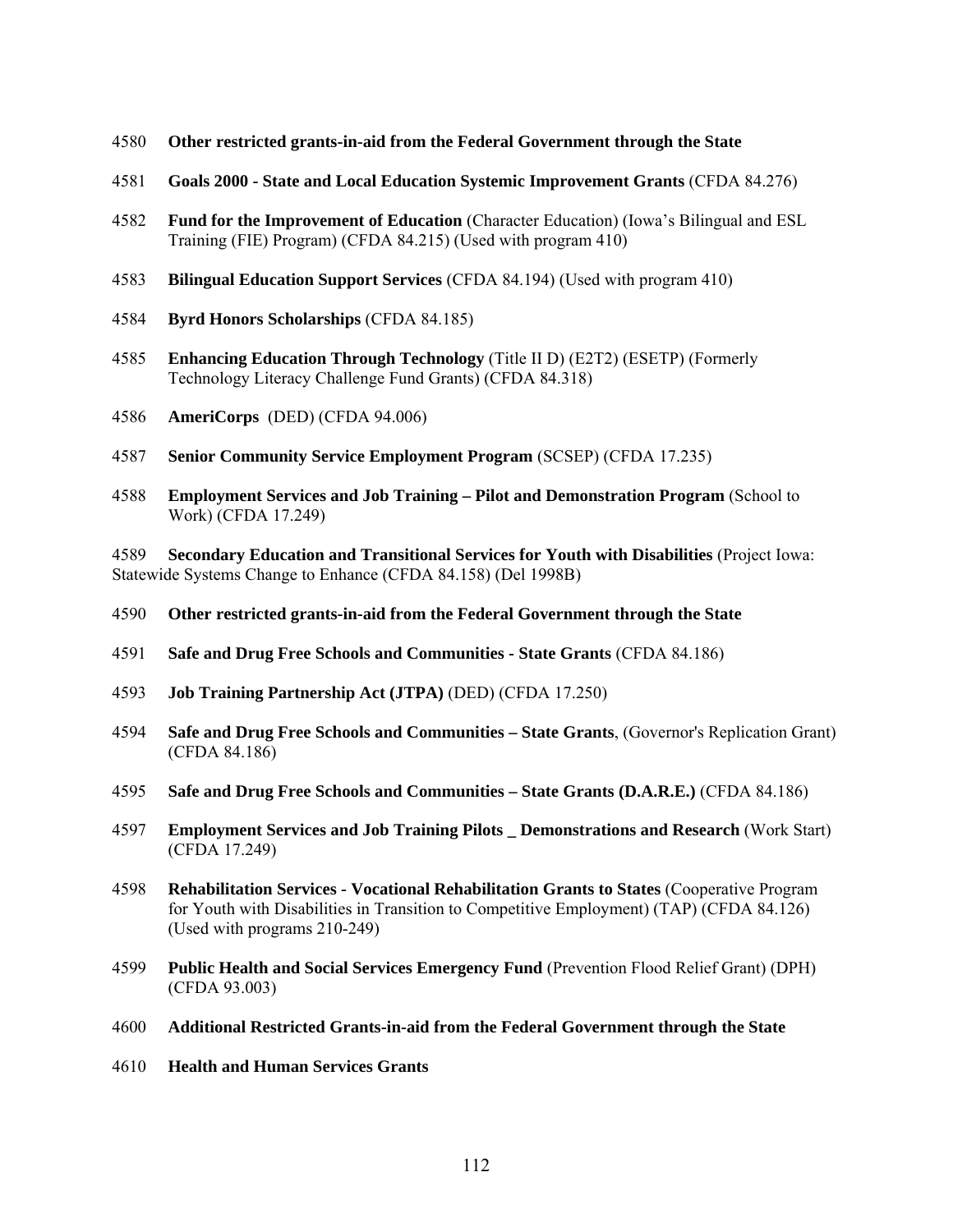**Child Care Mandatory and Matching Funds of the Child Care and Development Fund** (DHS) (CFDA 93.596) and Child Care Development Block Grants (DHS) (CFDA 93.575) (Used with program 840) Note: DHS does not give districts enough information to split the child care grant into the two components.

**Refugee and Entrant Assistance – Discretionary Grants** (Refugee Service Impact Grants) (CFDA 93.576)

- **State Children's Insurance Program (HAWK –I)** (DHS) (CFDA 93.767)
- **Drug Abuse Research Programs** (Capable Families and Youth Program) (ISU) (CFDA 93.279)
- **Temporary Assistance for Needy Families (TANF)** (DHS) (Empowerment) (CFDA 93.558)
- **Child Care Development Block Grants** (DHS) (Wrap-Around Child Care) (CFDA 93.575) (Used with program 840)
- **Community Mental Health Services Block Grants** (DHS) (CFDA 93.958)
- **State Rural Hospital Flexibility Program** (CFDA 93.241)

**Centers for Disease Control and Prevention\_Investigations and Technical Assistance** (Harkin Wellness Grant) (CFDA 93.283)

- **Department of Human Services**, **Medicaid**
- **Medical Assistance Program (Medicaid Administration or time study**) (CFDA 93.778)
- **Medical Assistance Program (Medicaid Direct Services Reimbursement)** (CFDA 93.778, not subject to A-133 since Districts are vendors, not subrecipients) (General Fund, AEA Sp Ed Instruction Fund, or AEA JH Fund only, used with programs 210-249)
- **Department of Education Grants**
- **Reading Excellence Program** (CFDA 84.338)
- **Rural Education Achievement Program (REAP)** (Rural and Low-Income School Program) (CFDA 84.358)
- **Title IIA Federal Teacher Quality Program** (Every Student Counts) (SNAG) (CFDA 84.367)
- **Title III English Language Acquisition State Grants** (CFDA 84.365) (Used with program 410)
- **Reading First State Grants** (CFDA 84.357)
- **Twenty-first Century Community Learning Centers** (CFDA 84.287)
- **Safe and Drug-Free Schools & Communities--National Programs** (Community Service for Expelled/Suspended Students) (CFDA 84.184)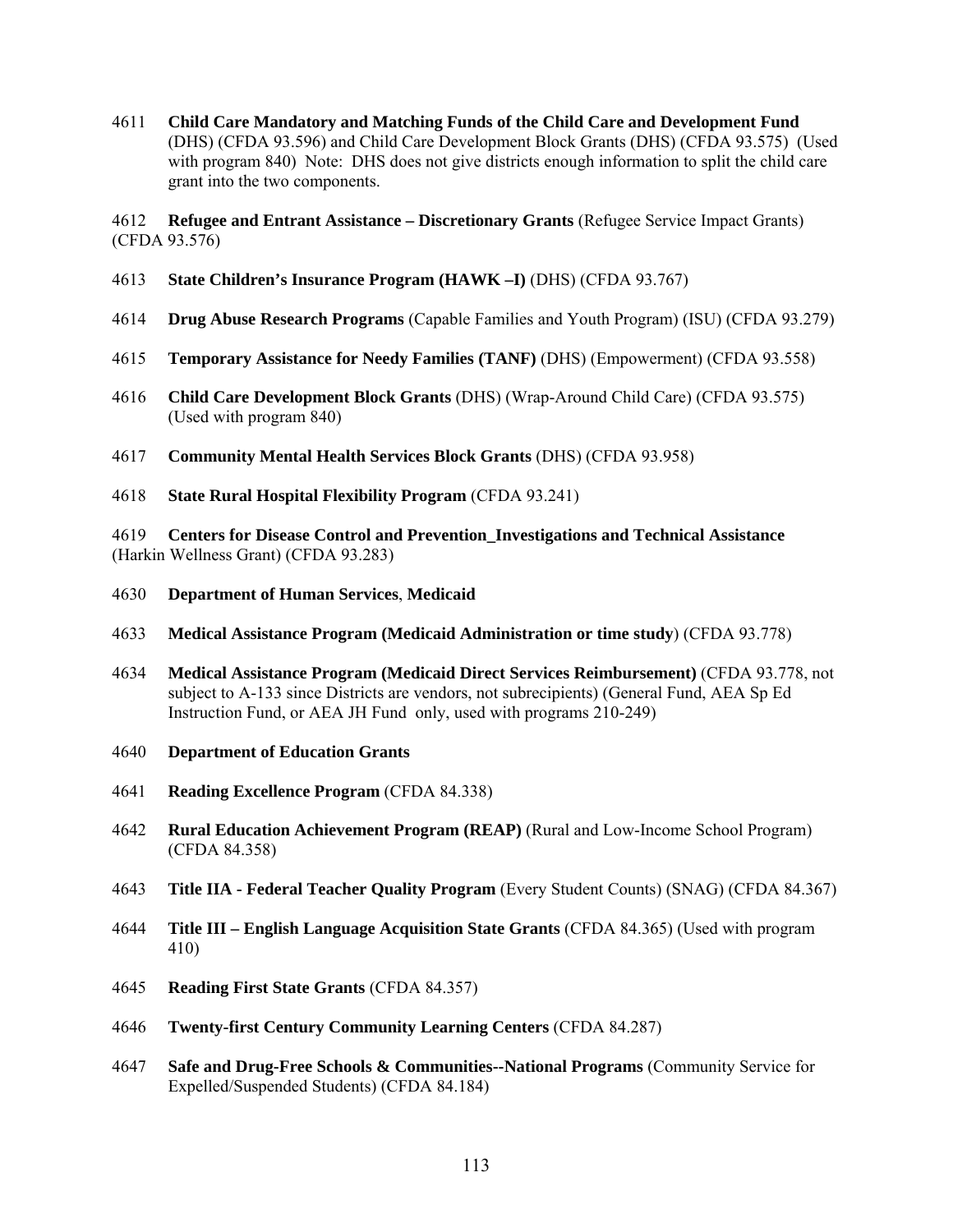- **Grants for State Assessments and Related Activities** (Title VI A) (ITAP) (CFDA 84.369)
- **Math and Science Partnerships** (Title II B) (CFDA 84.366)
- **Other Department of Education Grants**
- **Charter Schools** (CFDA 84.282)
- **Javits Gifted and Talented Students Education Grant Program** (CFDA 84.206) (Used with program 270)
- **Grants for Enhanced Assessment Instruments** (CFDA 84.368)
- **Advanced Placement Program** (CFDA 84.330)
- **Teacher Quality Enhancement Grants** (CFDA 84.336)
- **Elementary and Secondary Education Hurricane Relief Programs** (CFDA 84.938)
- **Ready to Teach** (CFDA 84.286)
- **Department of Education Infrastructure Grants**
- **School Renovation, IDEA, and Technology Grants Program** (CFDA 84.352) (PPEL Fund or Capital Projects Fund)
- **Fund for the Improvement of Education** (Iowa Demonstration Construction Grants) (CFDA 84.215) (PPEL Fund or Capital Projects Fund)
- **Other Agency Grants**
- **State Administrative Matching Grants for Food Stamp Program** (BASICS Building and Strengthening Iowa Community Support for Nutrition and Health) (DPH) (CFDA 10.561)
- **Assistive Technology (UI-IPAT)** (CFDA 84.224) (Used with programs 210-249)
- **Fund for the Improvement of Education** (Star Schools Connectivity Grant) (IPTV) (CFDA 84.215)
- **Enforcing Underage Drinking Laws Program** (DHR) (CFDA 16.727)
- **State Library of Iowa Program (SILO)** (CFDA 45.310)
- **Other restricted grants-in-aid from the Federal Government through the State**
- **Public Safety Partnership & Community Policing Grants (COPS)** (DHR) (CFDA 16.710)
- **Cooperative Forestry Assistance** (Keepers of the Land Planting Grant (1/2)) (CFDA 10.664) (PPEL Fund or Capital Projects Fund)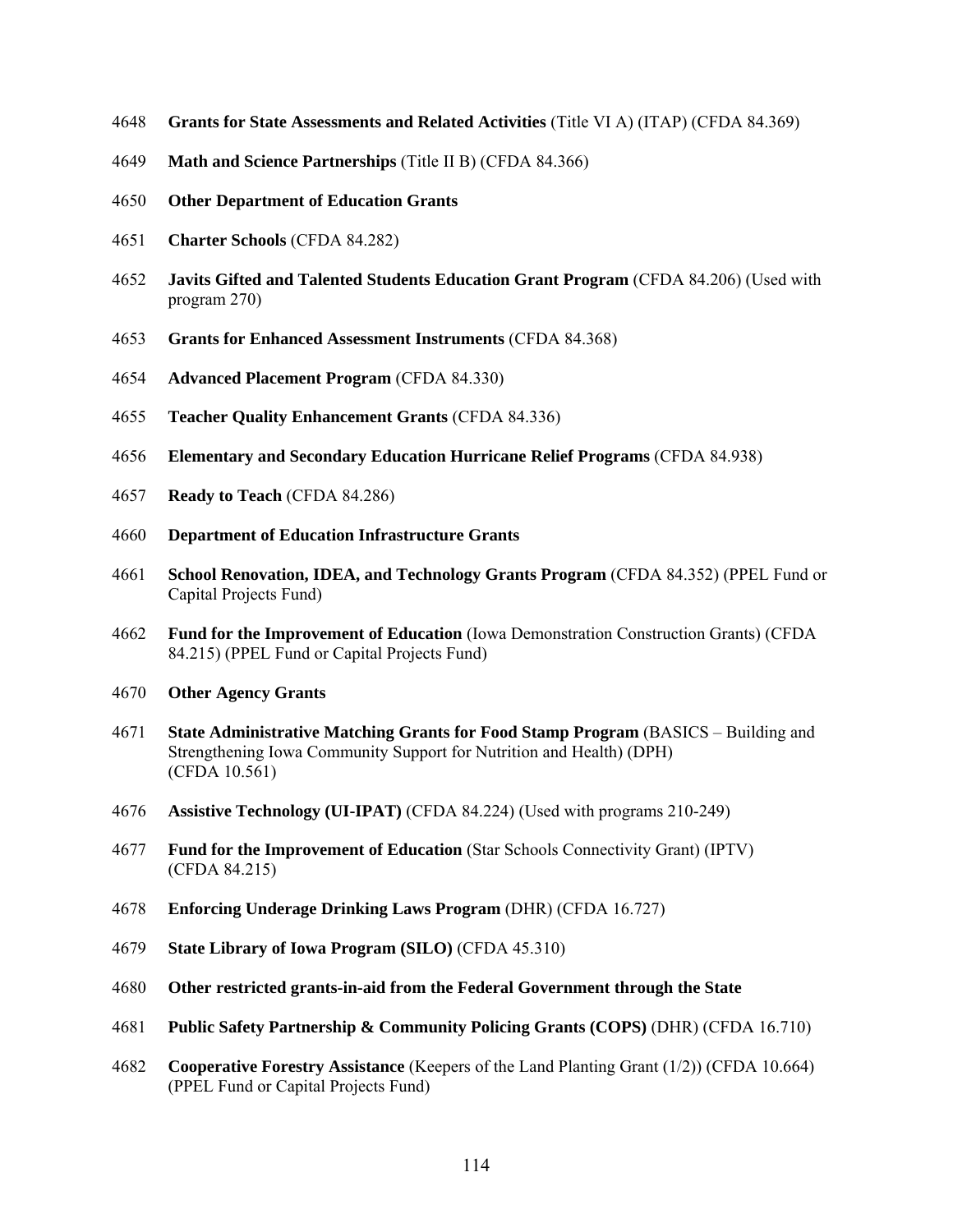- **Mine Health and Safety Grants** (CFDA 17.600)
- **Nonpoint Source Implementation Grants** (Water Quality) (DNR) (CFDA 66.460)
- **State Energy Program Special Projects** (DNR) (CFDA 81.119)
- **Solid Waste Management Assistance Grants** (DNR) (CFDA 66.808)
- **Grants-in aid from the Federal Government through other agencies** Expenditures from grants-in-aid received from the federal government through an intermediate agency. (Use appropriate projects for the funding stream rather than 47XX, except where detail is noted below)
- **Through an Iowa LEA**
- **Through an AEA**
- **Through a City**
- **Community Development Block Grant** (CFDA 14.218)
- **Drug-Free Communities Support Program Grants** (CFDA 16.729)
- **Through a County**
- **Through a University/College**
- **Aerospace Education Services Program** (Iowa Space Grant) (CFDA 43.001)
- **Cooperative Extension Service** (Youth Marketplace Program) (CFDA 10.500)
- **Social Security Research and Demonstration** (Smart Start) (CFDA 96.007)
- **Through a Community College**
- **Through another agency**
- **Surveys Studies, Investigations Demonstrations and Special Purpose Activities Relating to the Clean Air Act** (Clean School Bus Program) (CFDA 66.034)
- **Rural Outreach Rural Network Development Program** (Access 4) (CFDA 93.912)
- **Revenue in lieu of taxes** (Tax funds only) Commitments or payments made out of general revenues by the federal government to the school district in lieu of taxes it would have had to pay had its property or other tax base been subject to taxation by the school district on the same basis as privately owned property or other tax base. Such revenue includes payment made for privately owned property that is not subject to taxation on the same basis as other privately owned property because of action by the federal governmental unit.
- **Payments in Lieu of Taxes**
- **Payment in Lieu of Taxes** (CFDA 15.226, but not subject to A-133)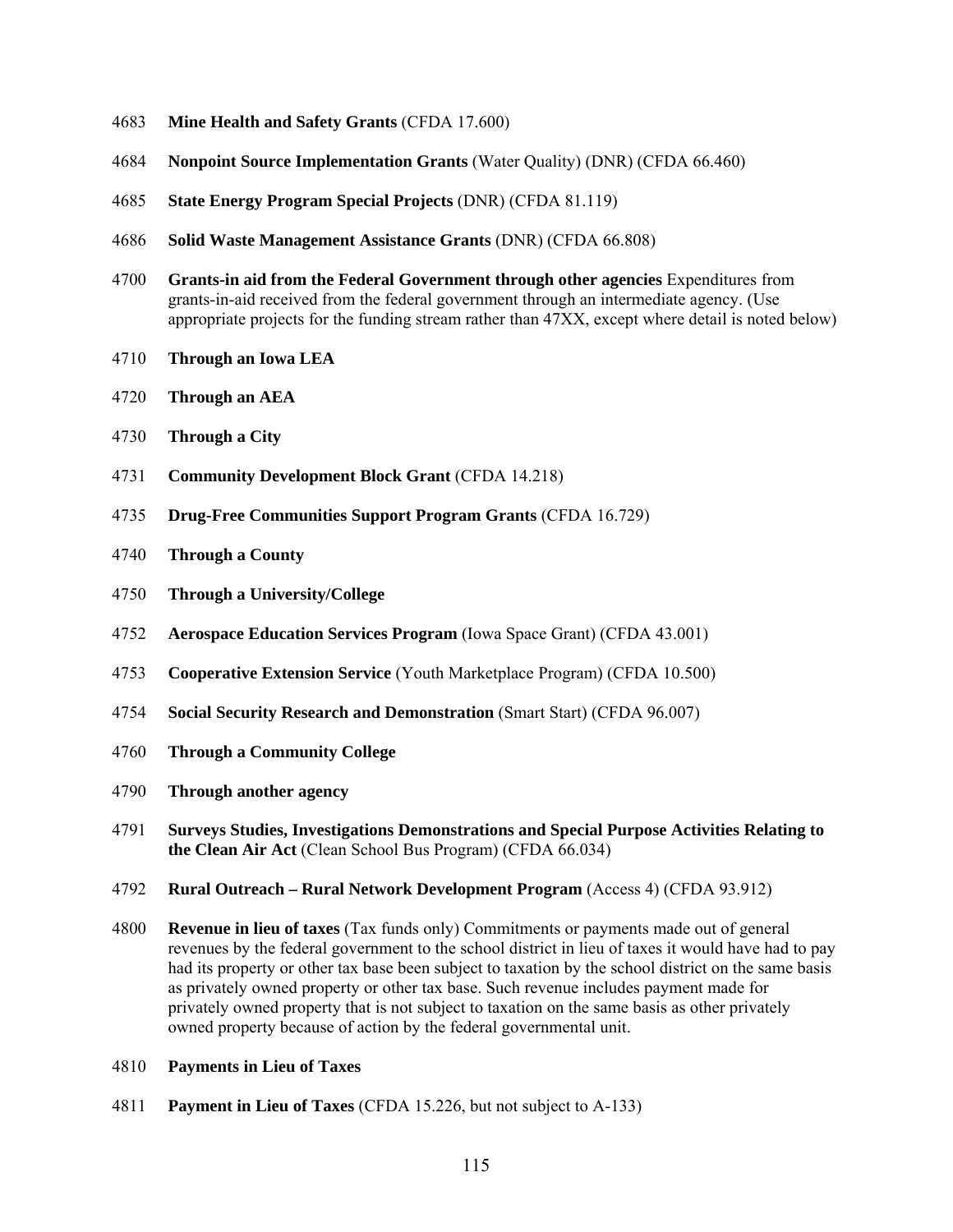- 4812 **Payments to States in Lieu of Real Estate Taxes** (CFDA 12.112, but not subject to A-133) (IC 161E.14)
- 4900 **Revenue for/on behalf of the LEA/AEA** Commitments or payments made by the federal government for the benefit of the school district, or contributions of equipment or supplies. Such revenue includes a contribution of capital assets by a federal governmental unit to the school district and foods donated by the federal government to the school district. Separate accounts should be maintained to identify the specific nature of the revenue item.
- 4950 **Child Nutrition Act** (Funds 61 or 62, Functions 31XX or 33XX)
- 4951 **Food Distribution** (Child Nutrition Act, Commodities) (CFDA 10.550) Commodities are recorded at fair value and are the same amount as was recorded as a revenue.
- 5000 **Other sources**
- 5100 **Sale of bonds**
- 5200 Reserved
- 5300 **Proceeds from the disposal of real or personal property** (Governmental funds only)
- 5400 **Proceeds from Loans greater than 12 months** (General Fund or PPEL Fund only)
- 5500 **Proceeds from Capital Leases/Lease Purchases** (PPEL Fund or Capital Projects Funds only)
- 5600 **Other Long-Term Debt** (Tax funds only)
- 6000 **Board Sponsored Cocurricular Activities and Athletics** (Generally Student Activity Fund) School-sponsored activities, under the guidance and supervision of district staff, designed to provide students such experiences as motivation, enjoyment, and improvement of skills or to pursue various aspects of physical education. Co-curricular activities normally supplement the regular instructional program and include such activities as band, chorus, choir, speech, and debate. Athletics normally involve competition between schools and frequently involve offsetting gate receipts or fees.
- 6100 **Drama and Speech** (Used with program 910)
- 6110 **Drama**
- 6120 **Speech**
- 6130 **Debate**
- 6200 **Music** (Used with program 910)
- 6210 **Vocal**
- 6220 **Instrumental**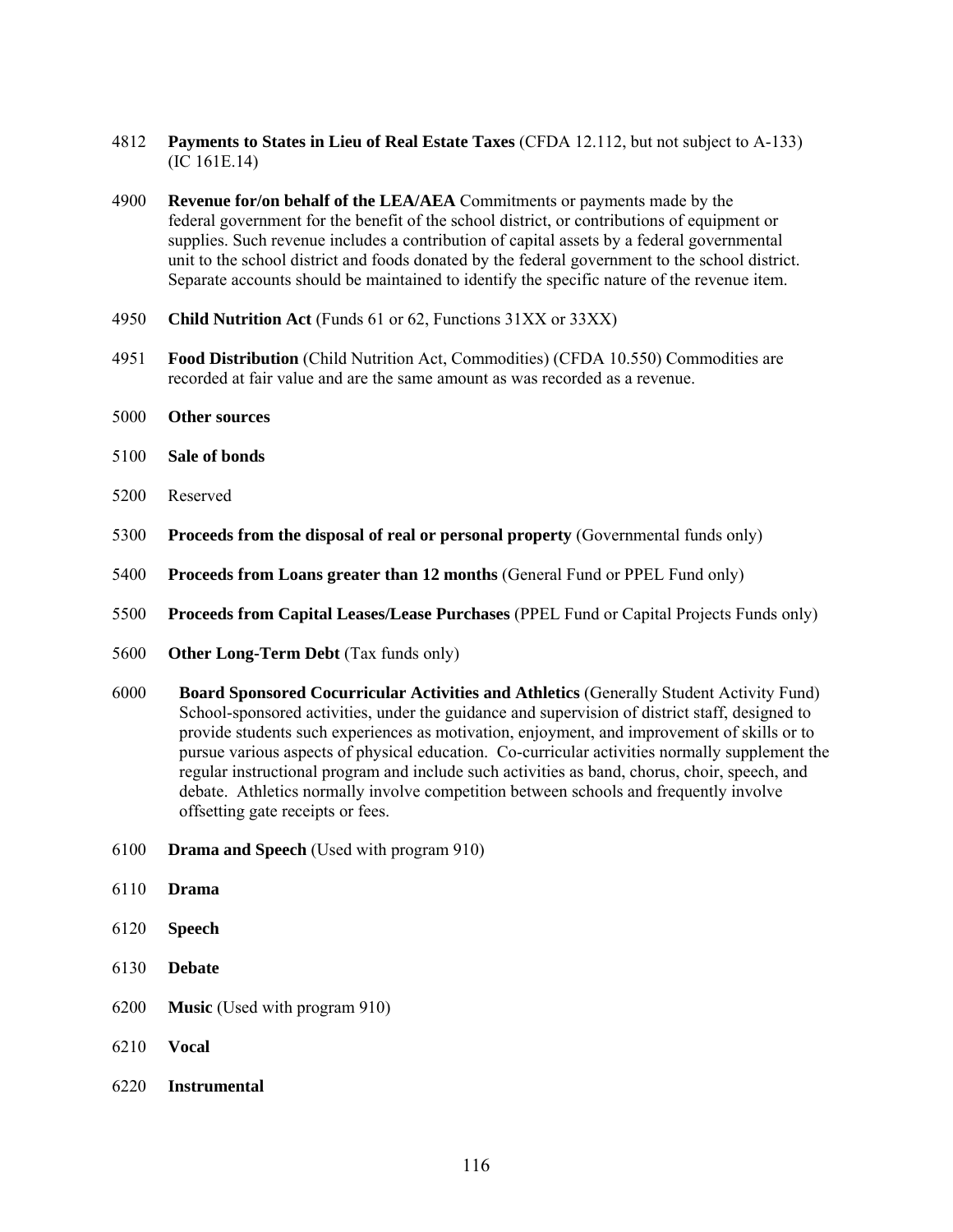- **Intramural Athletics** (Used with program 920)
- **Basketball**
- **Volleyball**
- **Coeducational Athletics** (Used with program 920)
- **Volleyball**
- **Track**
- **Cross Country**
- **Tennis**
- **Golf**
- **Swimming**
- **Cheerleaders**
- **Drill/Dance Teams**
- **Gymnastics**
- **Boys' Athletics** (Used with program 920)
- **Basketball**
- **Volleyball**
- **Football**
- **Soccer**
- **Baseball**
- **Track**
- **Tennis**
- **Golf**
- **Swimming**
- **Hockey**
- **Wrestling**
- **Girls' Athletics** (Used with program 920)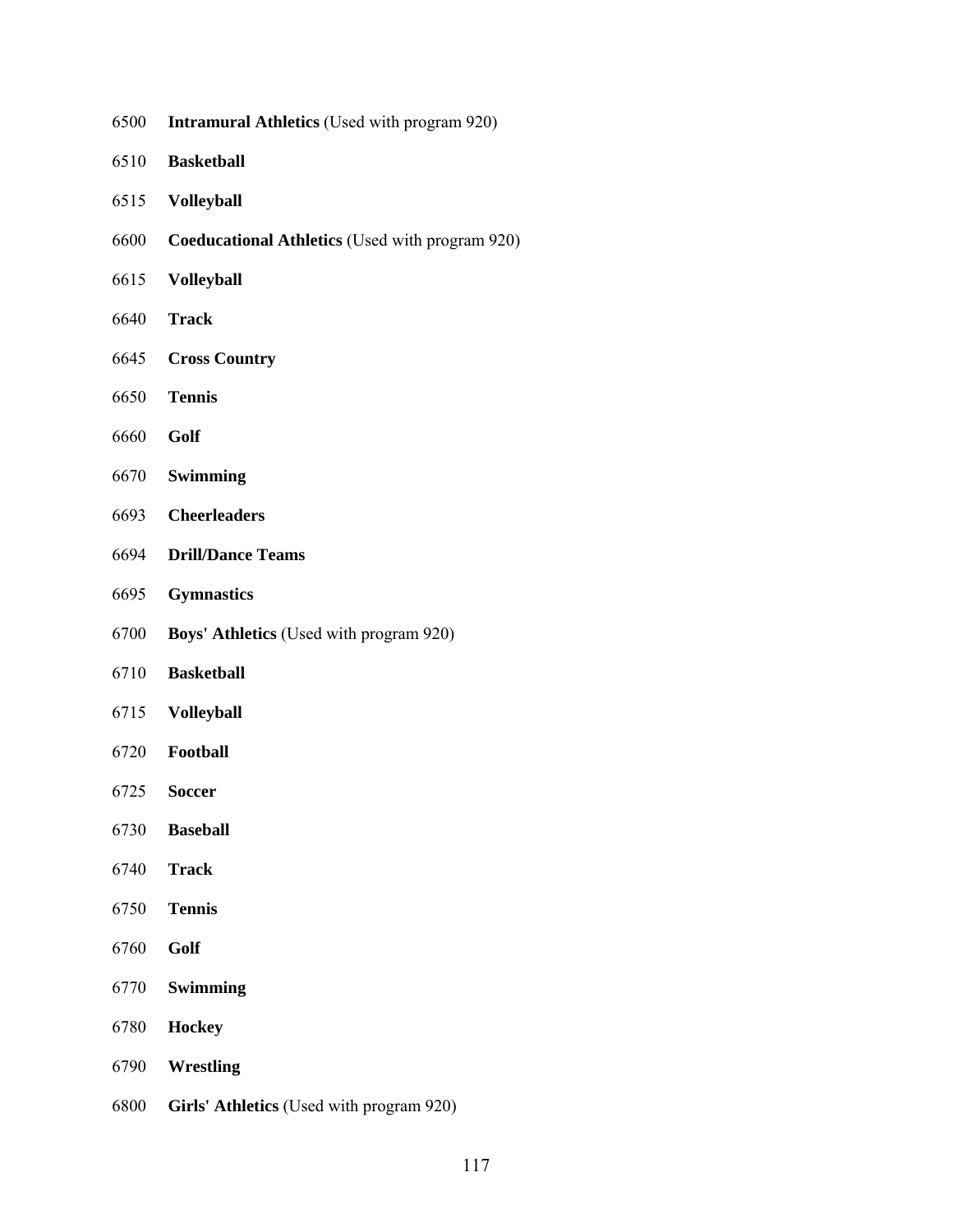- **Basketball Volleyball Soccer Softball Track Tennis Golf**
- **Swimming**
- **Gymnastics**
- **General Athletics** (Used with program 920)
- **Student Clubs and Organizations** (Student Activity Fund) Included are student-financed and student-managed activities, such as Class of 20XX, Chess Club, Senior Prom, and Future Farmers of America. (Used with program 950)
- **District Assigned**
- **District Assigned**
- **No Project Number Assigned**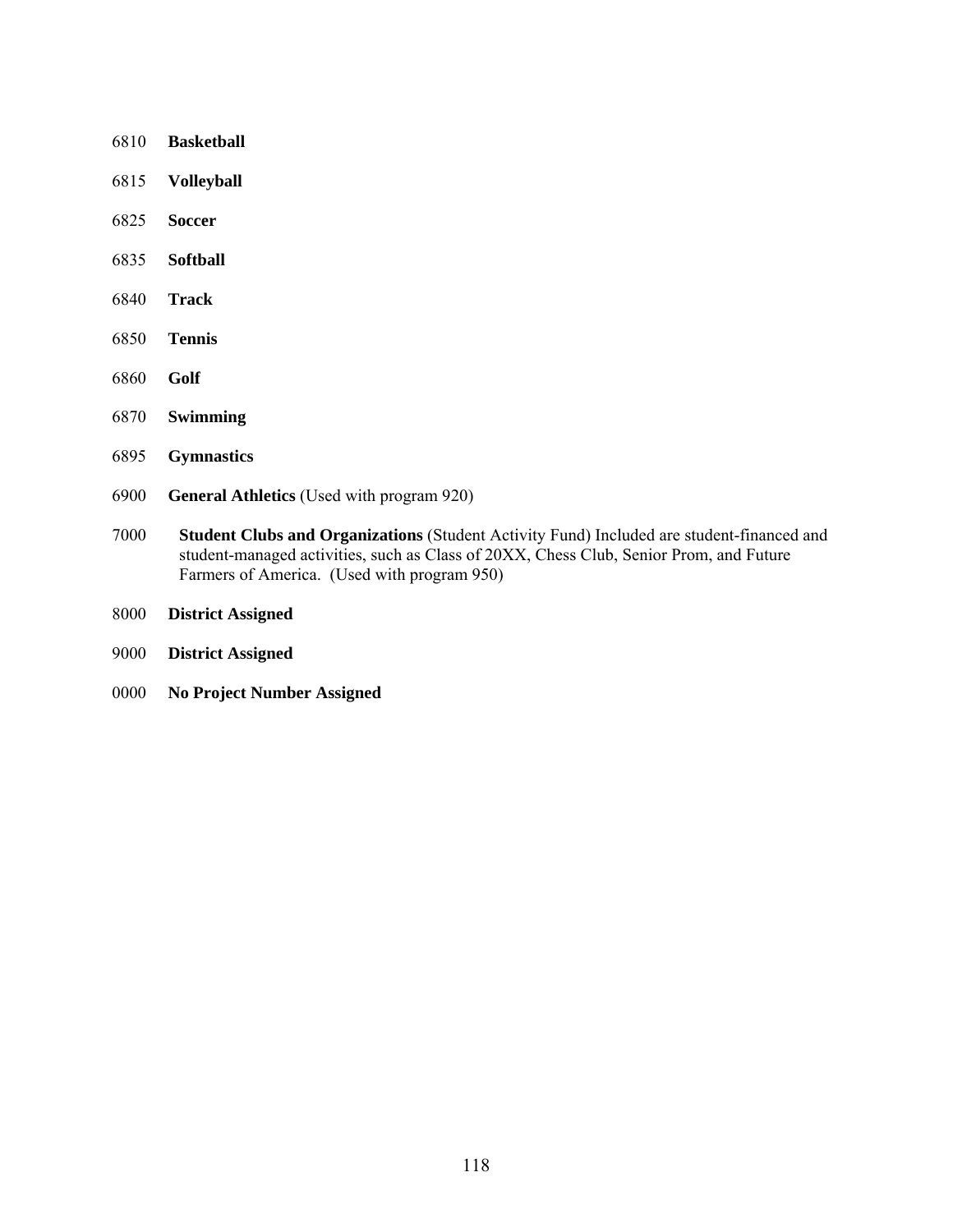## **JOB CLASSIFICATION**

This classification enables school districts to break down expenditures for salaries and employee benefits by the employees' job classification. (It should not be used with object codes 300–900.) This classification is used at least three ways in school accounting: (1) to classify payroll costs for personnel purposes; (2) to segregate certified and non-certified salaries and benefits; and (3) to accumulate payroll costs by bargaining unit for purposes of labor negotiations. These classifications can be found in appendix K of the *Staff Data Handbook.* 

In Iowa, the job classification has been incorporated into the 100 object classification.

## **OBJECT CODES**

## **Code Description**

100 **Personal Services—Salaries.** Amounts paid to both permanent and temporary school district employees, including personnel substituting for those in permanent positions. This includes gross salary for personal services rendered while on the payroll of the school district. The third position in this group of objects has been left unused in the federal system (i.e., 0) so that a job classification code can be inserted by the school district or state if desired. (Used with all functions except 5000, Debt Service) Iowa has not adopted the federal 100 object codes, but rather has incorporated job classification into the 100 object codes in such as way that the federal classifications can also be identified.

Salaries for regular employees include full-time, part-time, and prorated portions of the costs for work performed by permanent employees of the school district. Salaries of temporary employees include full-time, part-time, and prorated portions of the costs for work performed by employees of the school district who are hired on a temporary or substitute basis. Salaries for overtime include amounts paid to employees of the school district in either temporary or permanent positions for work performed in addition to the normal work period for which the employee is compensated under regular salaries and temporary salaries. The terms of such payment of overtime is a matter of state and local regulation and interpretation. Salaries for sabbatical leave include amounts paid by the school district to employees on sabbatical leave.

Salaries for supervisors are included in the same object code as those they supervise. Use function codes to differentiate supervisors.

## 100 **Salaries Paid to Paraprofessional Employees**

A grouping of assignments requiring a combination of basic scientific knowledge and manual skills which can be obtained through, but not limited to, two years of post-high school education. A person who is assigned to assist a teacher in the performance of instructional tasks to support and assist classroom instruction and related school activities. (Para-educator, aides, tutors, child care giver, monitor/prefect)

- 101 Regular Employee
- 102 Temporary/Substitute Employee
- 103 Overtime
- 104 Sabbatical Leave
- 105 Regular Assistant Employee
- 106 Temporary Assistant Employee
- 107 Overtime for Assistant
- 109 Additional Compensation, Bonus or Incentive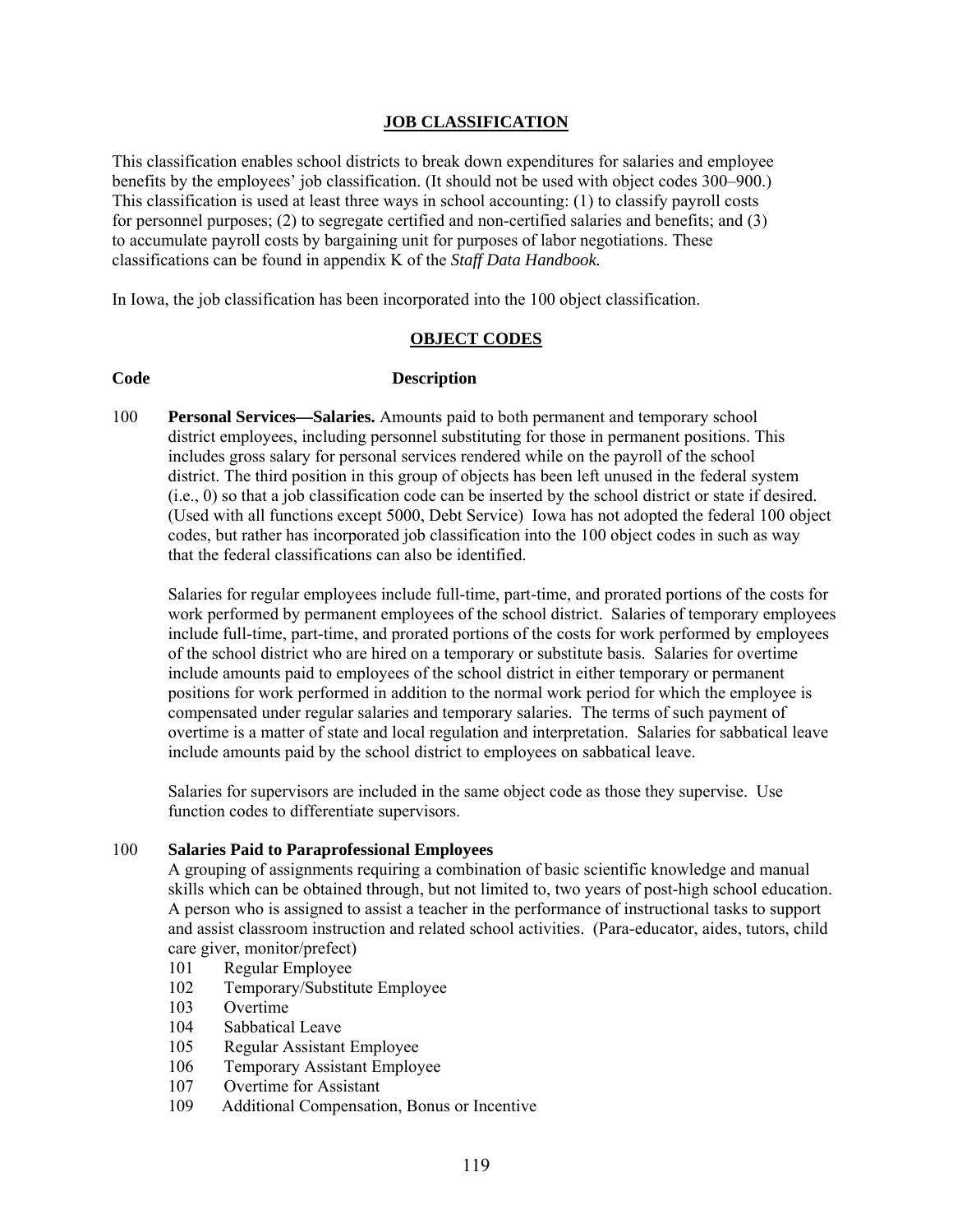# 110 **Salaries Paid to Officials/Administrative Personnel**

A grouping of assignments comprising the various skill levels required to perform management activities. These activities include developing broad policies for the district or AEA and executing these policies by directing staff members at all levels of the district or AEA. Activities performed directly for policymakers are also included here. This classification includes districtwide administrators and Board of Education members and Board of Education appointed officials. (Superintendent, deputy, principal, deans, board officers, supervising managers) Used in Functions 23XX, 24XX, or 25XX.

- 111 Regular Employee
- 112 Temporary/Substitute Employee
- 113 Overtime
- 114 Sabbatical Leave
- 115 Regular Assistant Employee
- 116 Temporary Assistant Employee
- 117 Overtime for Assistant
- 119 Additional Compensation, Bonus or Incentive

# 120 **Salaries Paid to Educational Professional Employees**

A grouping of assignments requiring a high degree of knowledge and skills acquired through at least a baccalaureate degree (or its equivalent obtained through special study, experience, or both). This learning includes skills in education or educational psychology. (Teacher, curriculum specialists, counselors, librarians, media specialist, coaches & sponsors, remedial specialist, education diagnostician, behavioral management specialist) Used in functions 1000-2299.

- 121 Regular Employee
- 122 Temporary/Substitute Employee
- 123 Overtime
- 124 Sabbatical Leave
- 125 Regular Assistant Employee
- 126 Temporary Assistant Employee
- 127 Overtime for Assistant
- 129 Additional Compensation, Bonus or Incentive

## 130 **Salaries Paid to Other Professional Employees**

A grouping of assignments requiring a high degree of knowledge and skills acquired through at least a baccalaureate degree (or its equivalent obtained through special study, experience, or both) but not requiring skills in education. (RN/ADN, social workers, psychologists, staff accountants, staff lawyers, internal auditors, physical & occupational therapists, dentists, analysts, programmers & network administrators, architect, audiologist, dietician, engineer, negotiator, optometrist, dental hygienist, benefits specialist, interpreter/translator, nurse practitioner, ophthalmologist, personnel specialist, public information officer, planning specialist, recreational therapist, registrar, rehabilitation counselor,  $R \& D$  specialist, respiratory therapist, speech therapist staff developer, statistician, transition coordinator, volunteer coordinator, work study coordinator, editor, grant writer, mediator, intervention specialist)

- 131 Regular Employee
- 132 Temporary/Substitute Employee
- 133 Overtime
- 134 Sabbatical Leave
- 135 Regular Assistant Employee
- 136 Temporary Assistant Employee
- 137 Overtime for Assistant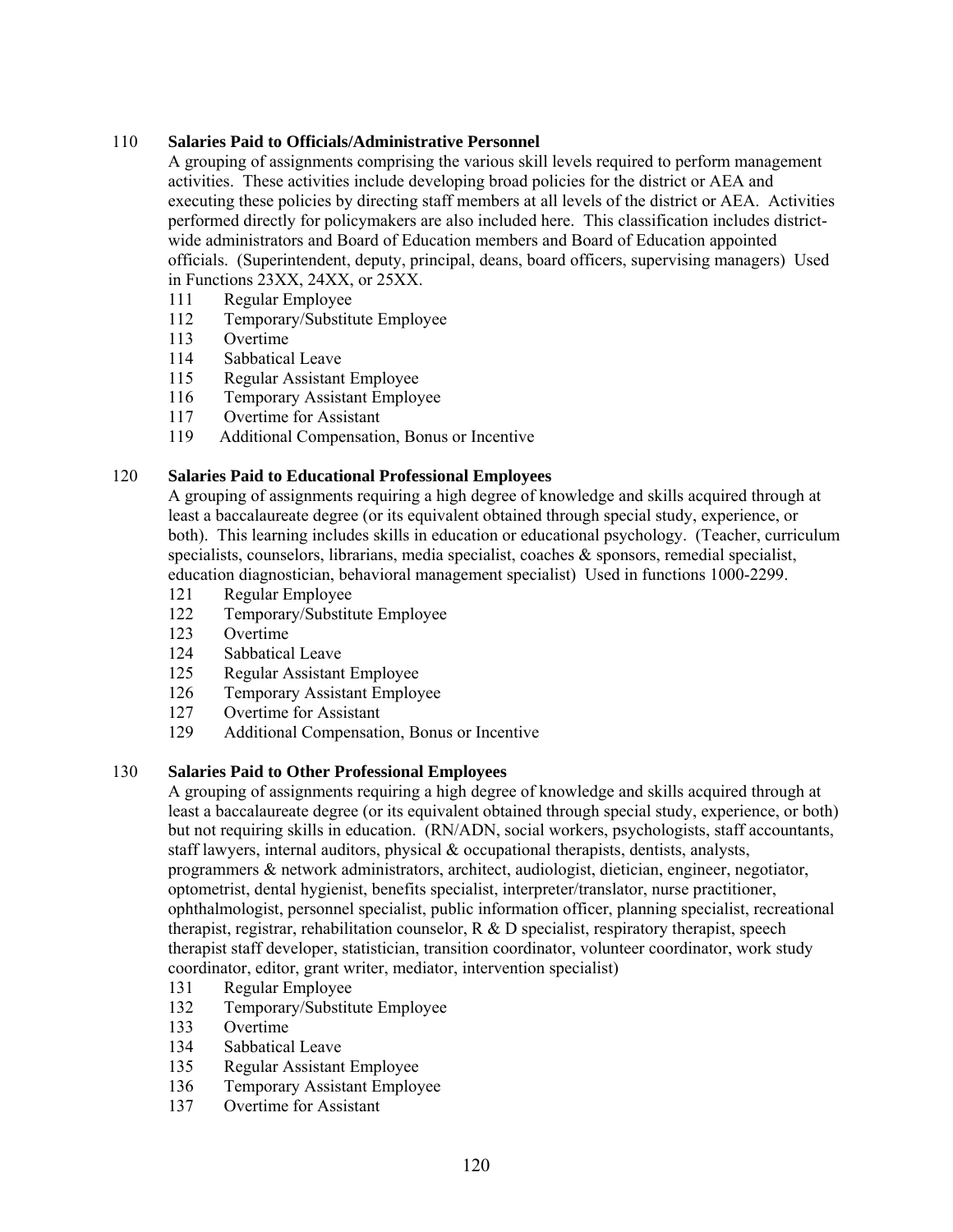139 Additional Compensation, Bonus or Incentive

# 140 **Salaries Paid to Technical Employees**

A grouping of assignments requiring a combination of basic scientific knowledge and manual skills which can be obtained through approximately 2 years of post-high school education. Such education is offered, for example, in community colleges and technical institutes, or through equivalent special study, on-the-job training, or both. (LPN, computer technicians, drafters, graphic artists, inspectors, audiometrist, media technologist, photographer, psychometrist, purchasing agent, speech language technician, crew leader/supervisor)

- 141 Regular Employee
- 142 Temporary/Substitute Employee
- 143 Overtime
- 144 Sabbatical Leave
- 145 Regular Assistant Employee
- 146 Temporary Assistant Employee
- 147 Overtime for Assistant
- 149 Additional Compensation, Bonus or Incentive

# 150 **Salaries Paid to Office & Clerical Employees**

A grouping of assignments to perform the activities of preparing, transferring, transcribing, systematizing, or preserving communications, records, and transactions, regardless of the level of skills required, and where the activities are predominantly non-manual. (Secretary, clerk, bookkeeper, data entry, computer operator, cashier, dispatcher, office manager, receptionist, stenographer) Generally used with functions 232X, 241X, or 25XX; not used with functions 1000-2299.

- 151 Regular Employee
- 152 Temporary/Substitute Employee
- 153 Overtime
- 154 Sabbatical Leave
- 155 Regular Assistant Employee
- 156 Temporary Assistant Employee
- 157 Overtime for Assistant
- 158 Student Employee<br>159 Additional Comper
- 159 Additional Compensation, Bonus or Incentive

## 160 **Salaries Paid to Crafts & Trades Employees**

A grouping of manual assignments requiring a relatively high skill level (usually acquired through an extensive period of training). They also required considerable judgment and a thorough and comprehensive knowledge of the processes involved in the work. (Carpenters, masons, electricians, painters, plumbers, mechanics, printers) Generally used with functions 26XX and 4XXX.

- 161 Regular Employee
- 162 Temporary/Substitute Employee
- 163 Overtime
- 164 Sabbatical Leave
- 165 Regular Assistant Employee
- 166 Temporary Assistant Employee
- 167 Overtime for Assistant
- 168 Student Employee
- 169 Additional Compensation, Bonus or Incentive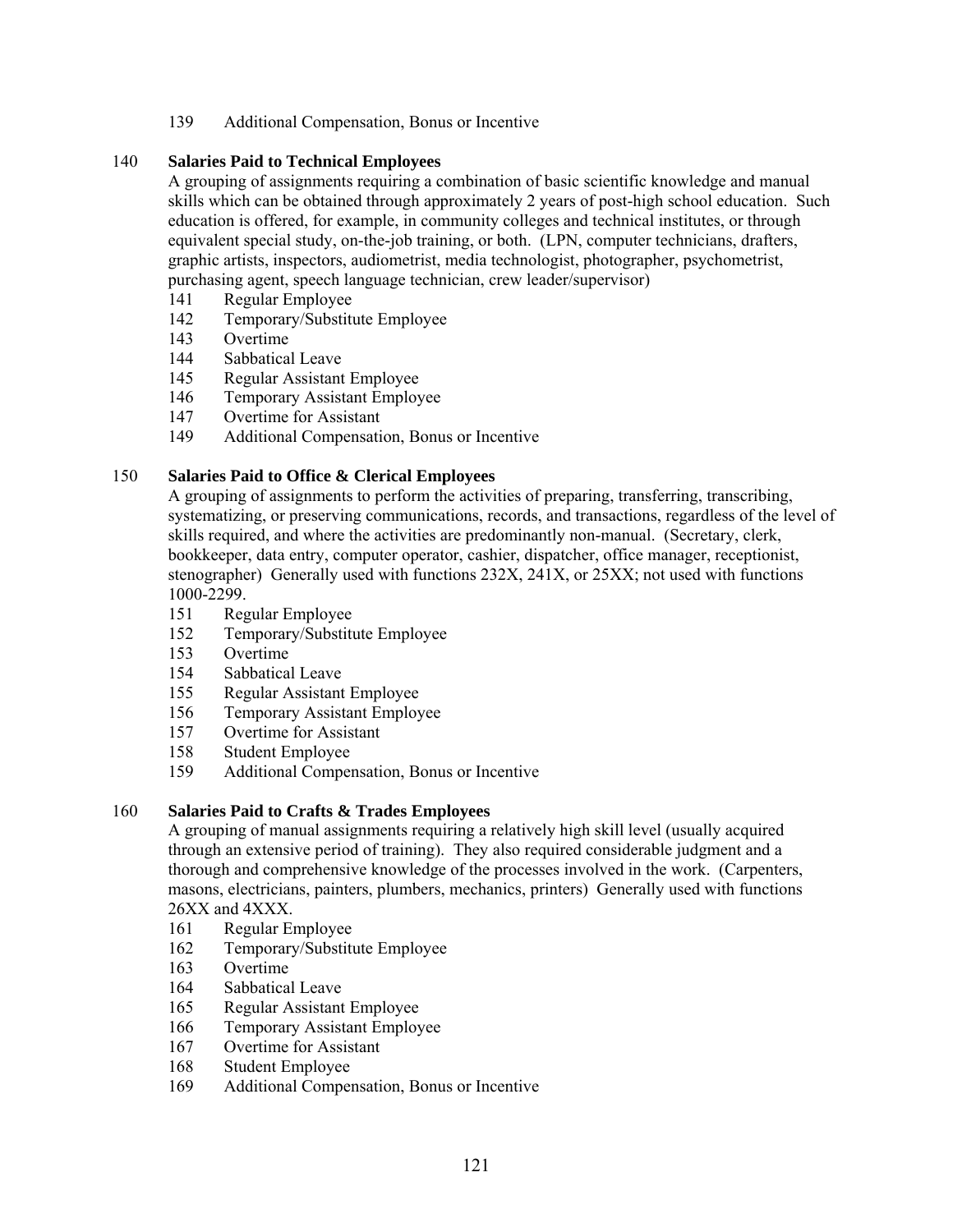# 170 **Salaries Paid to Operative Employees**

A grouping of manual assignments requiring an intermediate skill level (which ca be mastered in a few weeks through limited training) necessary to operate machines. (Bus drivers, vehicle operators) Generally used with function 27XX or 252X.

- 171 Regular Employee
- 172 Temporary/Substitute Employee
- 173 Overtime
- 174 Sabbatical Leave
- 175 Regular Assistant Employee
- 176 Temporary Assistant Employee
- 177 Overtime for Assistant
- 178 Student Employee
- 179 Additional Compensation, Bonus or Incentive

## 180 **Salaries Paid to Laborer Employees**

A grouping of manual assignments that generally require no special training. All laborers who lift, dig, mix, load, and pull would be classified in this general job classification.

(Groundskeepers, construction workers, freight handlers, garbage collector, gardener, parking lot attendance, vehicle washer)

- 181 Regular Employee
- 182 Temporary/Substitute Employee
- 183 Overtime
- 184 Sabbatical Leave
- 185 Regular Assistant Employee
- 186 Temporary Assistant Employee
- 187 Overtime for Assistant
- 188 Student Employee
- 189 Additional Compensation, Bonus or Incentive

## 190 **Salaries Paid to Service Worker Employees**

A grouping of assignments, regardless of level of difficulty, that relate to both protective and nonprotective support services. (Custodians, food service workers, child care worker, warehouse workers, crossing guards, bus monitors, security guards, police officers, facilities maintenance worker, extended day-care provider)

- 191 Regular Employee
- 192 Temporary/Substitute Employee
- 193 Overtime
- 194 Sabbatical Leave
- 195 Regular Assistant Employee
- 196 Temporary Assistant Employee
- 197 Overtime for Assistant
- 198 Student Employee
- 199 Additional Compensation, Bonus or Incentive
- 200 **Personal Services—Employee Benefits.** Amounts paid by the school district on behalf of employees (amounts not included in gross salary but in addition to that amount). Such payments are fringe benefit payments and, although not paid directly to employees, nevertheless are part of the cost of personal services. The third position in this group of objects has been left unused (i.e., 0) so that a job classification code can be inserted by the school district if desired. (Used with all functions except 5000, Debt Service). Iowa has not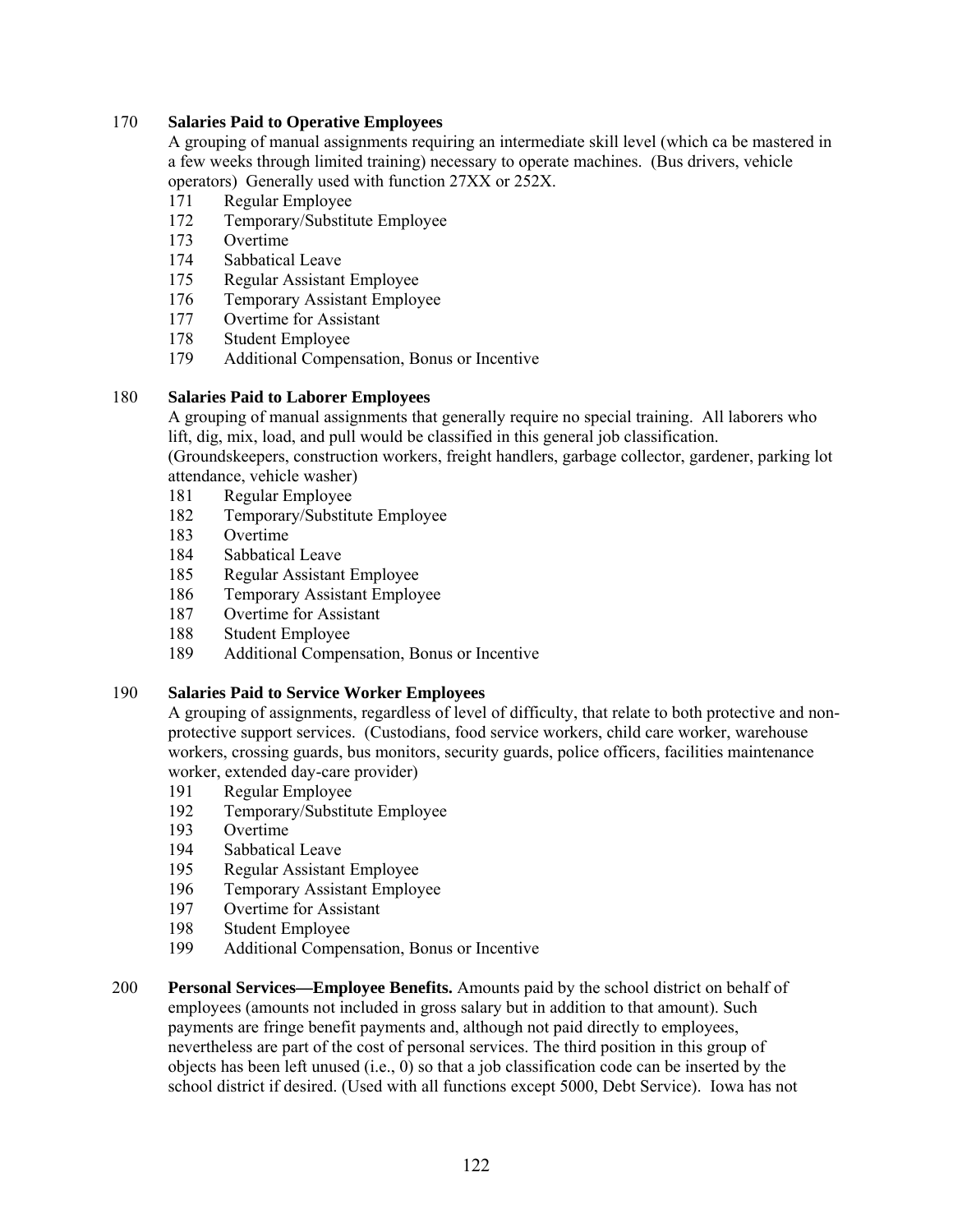adopted the federal 200 object codes due to potential loss of necessary detail. The 200 objects are used in conjunction with the 100 objects.

- **Group Insurance.** Employer's share of any insurance plan.
- **Disability Insurance**
- **Life Insurance**
- **Social Security Contributions.** Employer's share of social security paid by the school district.
- **Social Security**
- **Medicare**
- **Retirement Contributions.** Employer's share of any state or local employee retirement system paid by the school district, including the amount paid for employees assigned to federal programs.
- **IPERS—Employer's Share**
- **Local Retirement Pension Plan—Employer's Share** (Only Des Moines ISD has this)
- **Tax Sheltered Annuities paid by Employer**
- **Tuition Reimbursement.** Amounts reimbursed by the school district to any employee qualifying for tuition reimbursement on the basis of school district policy.
- **Tuition**
- **Unemployment Compensation.** Amounts paid by the school district to provide unemployment compensation for its employees. These charges should be distributed to the appropriate functions in accordance with the salary expenditures. Generally Management Fund.
- **Workers' Compensation.** Amounts paid by the school district to provide workers' compensation insurance for its employees. These charges should be distributed to the appropriate functions in accordance with the salary budget. Generally Management Fund.
- **Health Benefits.** Amounts paid by the school district to provide health benefits for its current employees or employees now retired for whom benefits are paid. These charges should be distributed to the appropriate functions in accordance with the related salary expenditures.
- **Employee Physicals**
- **Wellness**
- **Medical Insurance**
- **Dental Insurance**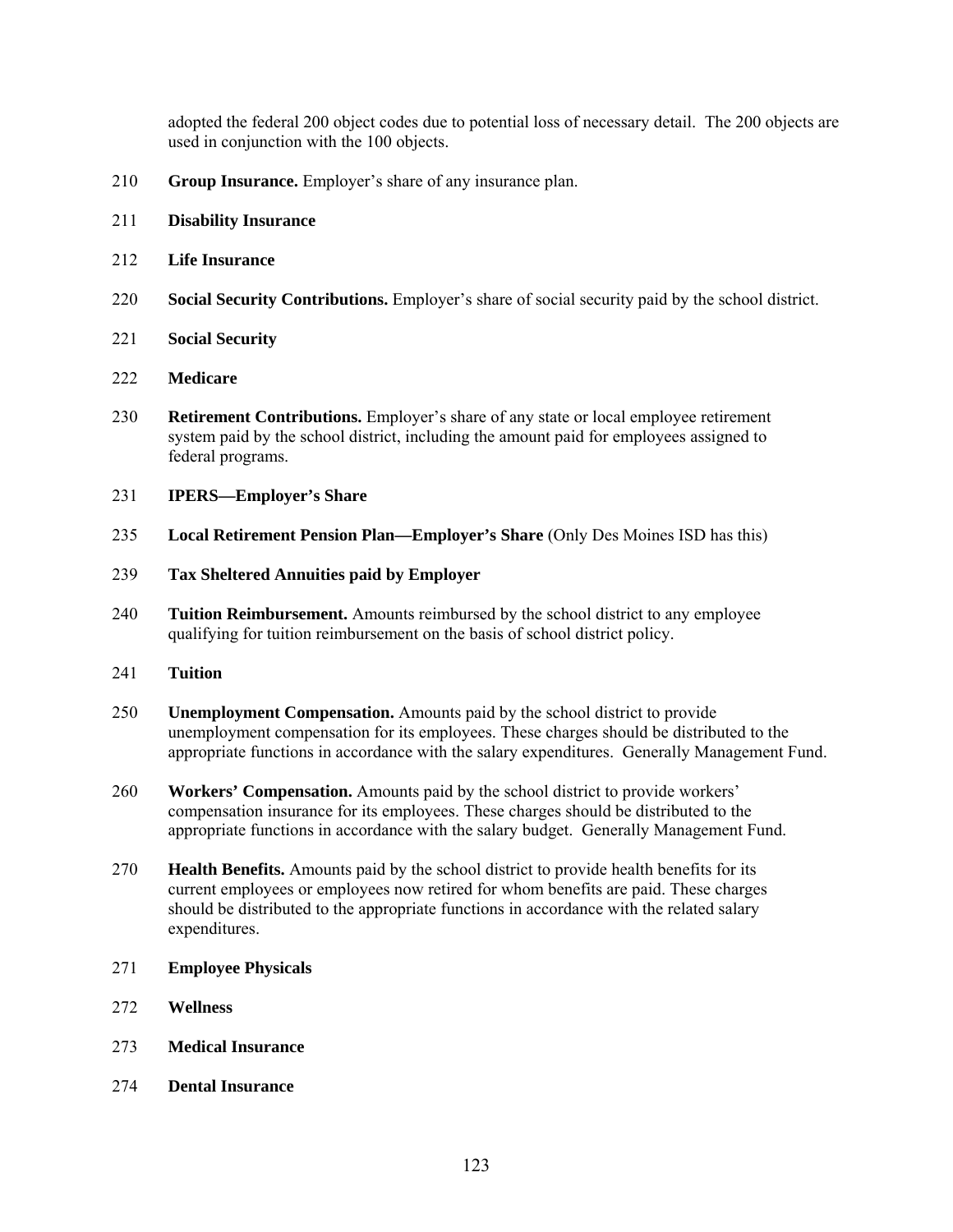#### 275 **Prescriptions & Prescription Insurance**

#### 275 **Vision Insurance**

- 280 **On-Behalf Payments.** Payments made by the state or other governments on behalf of the school district that benefit active employees of the school district. These payments typically include state matching of the retirement contributions of school district personnel. An equal revenue amount should be recorded in account 2900, 3900, or 4900 depending on the source of the payment. *Iowa does not have on-behalf payments.*
- 290 **Other Employee Benefits.** Employee benefits other than those classified above, including fringe benefits such as automobile allowances, housing or related supplements, moving expenses, and paid parking. These charges should be distributed to the appropriate functions in accordance with the related salary expenditures.

#### 291 **Commercial Driver's License (CDL) paid by district**

- 292 **Clothing Allowance**
- 293 **Moving Expenses**
- 294 **Staff Dues and Fees**
- 300 **Purchased Professional and Technical Services.** Services that by their nature can be performed only by persons or firms with specialized skills and knowledge. Although a product may or may not result from the transaction, the primary reason for the purchase is the service provided. Included are the services of architects, engineers, auditors, dentists, medical doctors, lawyers, consultants, teachers, and accountants. It is recommended that a separate account be established for each type of service provided to the school district. Services purchased from another school district or from other government entities should be coded to one of the object codes from 590 through 599.
- 310 **Official/Administrative Services.** Services in support of the various policymaking and managerial activities of the school district. Included are management consulting activities oriented to general governance or business and financial management of the school district; school management support activities; and election services and tax assessing and collecting services. (Usually used with functions 23XX, 24XX, and 25XX)
- 320 **Professional Educational Services.** Services supporting the instructional program and its administration. Included are curriculum improvement services, assessment, counseling and guidance services, library and media support, and contracted instructional services. (Used with functions 1000, 21XX, 22XX, 23XX, and 24XX)
- 322 **Professional**
- 323 **Instructional**
- 324 **Consultative**
- 325 **Assessment**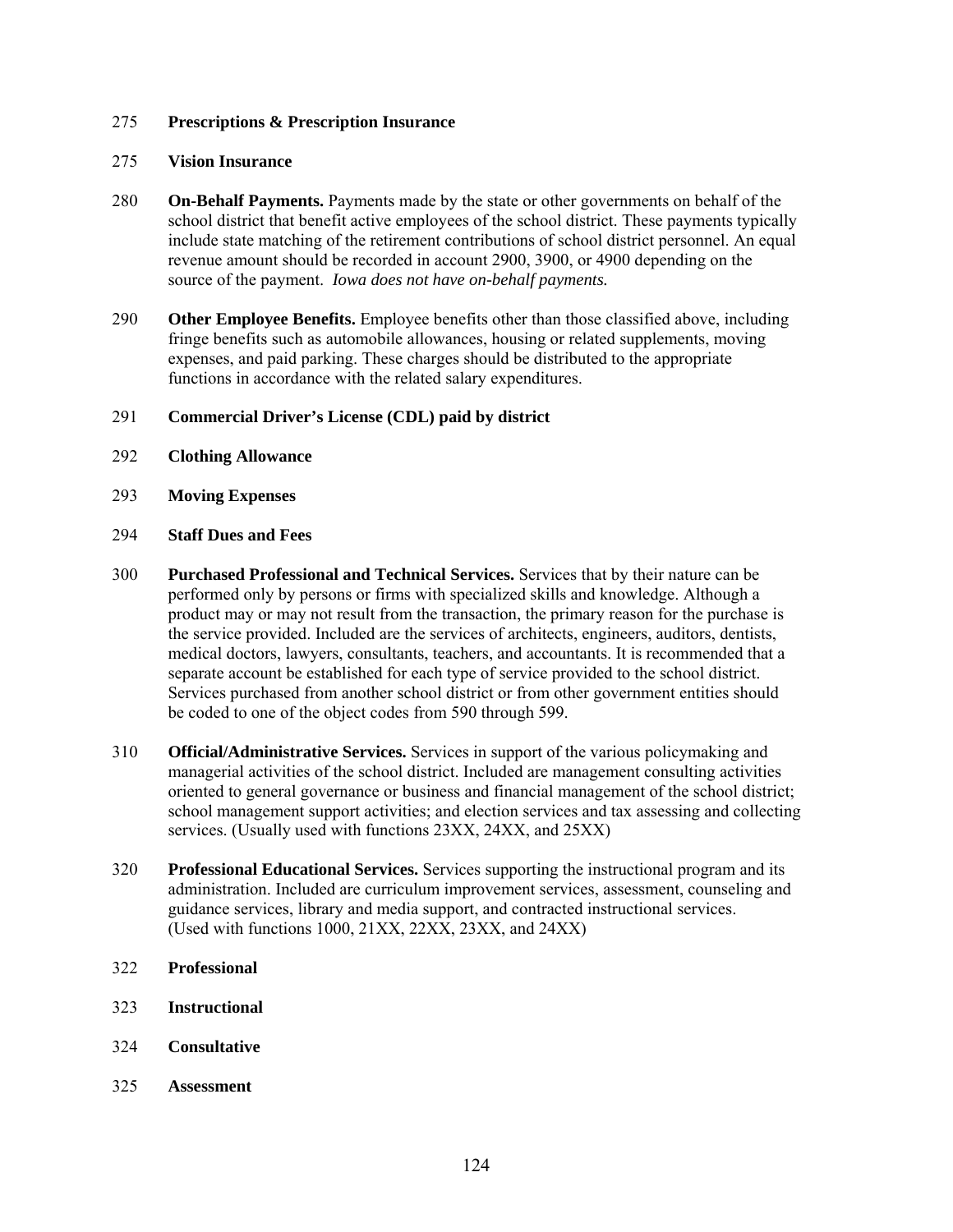330 **Professional Employee Training and Development Services.** Services supporting the professional development of school district personnel, including instructional and administrative employees. Included are course registration fees (that are not tuition reimbursement), charges from external vendors to conduct training courses (at either school district facilities or off-site), and other expenditures associated with training or professional development by third-party vendors. All expenditures should be captured in this account regardless of the type or intent of the training course or professional development activity. (Used with functions 2213, 2217, 2574, and 2576)

# 331 **Staff Workshop & Conference Registration Fees**

# 332 **Contracted training provider**

- 340 **Other Professional Services**. Professional services other than educational services that support the operation of the school district. Included are medical doctors, lawyers, architects, auditors, accountants, therapists, audiologists, dieticians, editors, negotiations specialists, systems analysts, planners, and the like.
- 341 **Auditor/accountant** (Used with functions 2318 and 2516)
- 342 **Lawyer/negotiation specialist** (Used with functions 2316 or 2317)
- 343 **Architect** (Used with functions 2319 or 4XXX)
- 344 **Systems analysts** (Used with functions 223X and 258X)
- 345 **Nonemployee athletic and other contest officials or judges** (Used with Function 1000, Program 9XX)
- 346 **Drug Testing** (Generally used with functions 213X, 2575, or 27XX)
- 347 **Doctor, Dentist, Other Medical Professionals** (Used with functions 21XX or 2575)
- 349 **Other purchased professional services** (includes election costs) (Used with functions 2XXX or 5000)
- 350 **Technical Services.** Services to the school district that are not regarded as professional, but that require basic scientific knowledge, manual skills, or both. Included are data processing services, purchasing and warehousing services, graphic arts, and the like. (Usually used with function 2XXX)
- 351 **Data Processing and Coding Services** Data entry, formatting, and processing services other than programming (Used with functions 2114, 223X, 2240, 251X, 258X)
- 352 **Film Processing**
- 353 **Graphic Arts**
- 354 **Purchasing & Warehousing Services** (Used with function 252X)
- 359 **Other Technical Services** Technical services other than data processing and related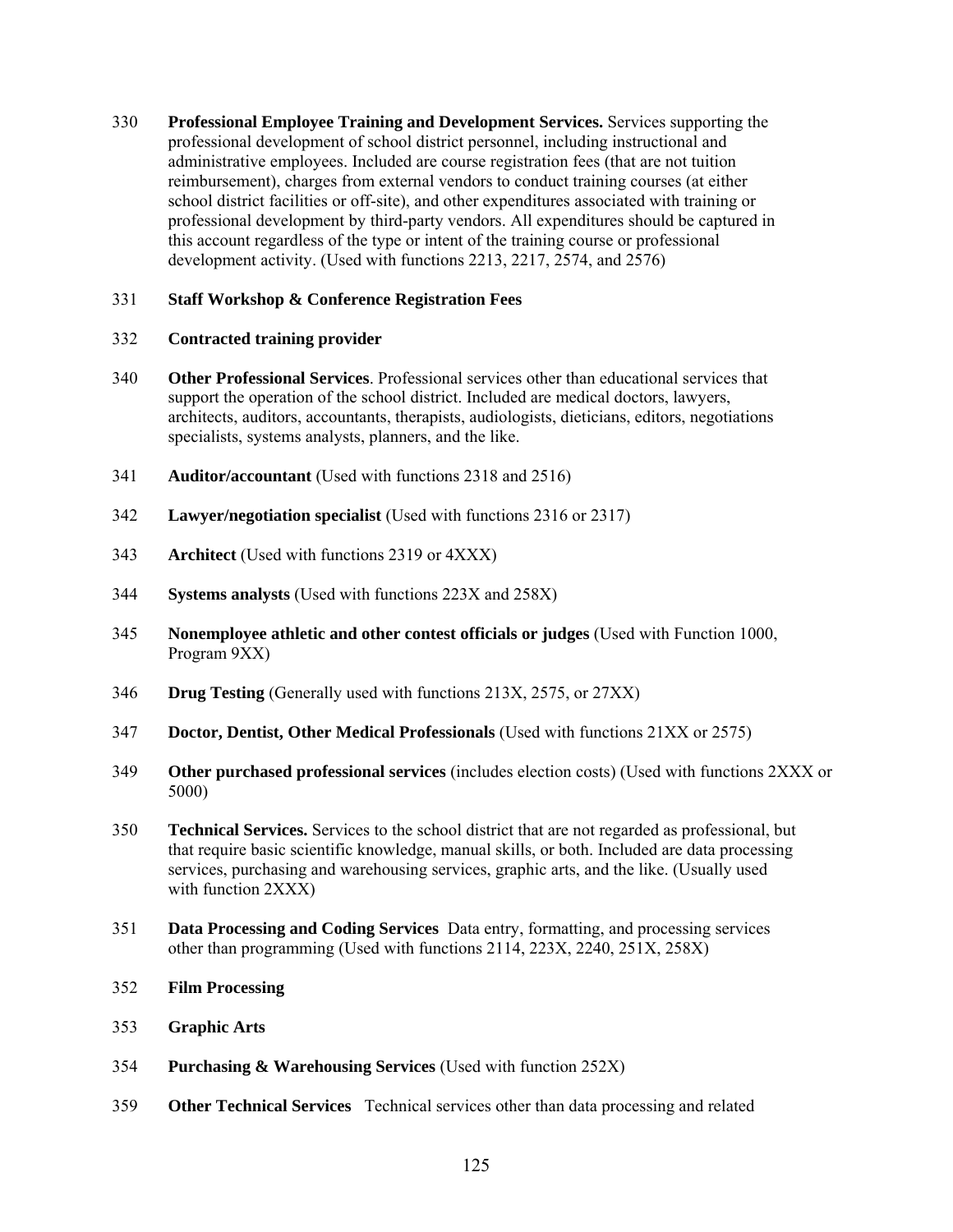services.

- 400 **Purchased Property Services.** Services purchased to operate, repair, maintain, and rent property owned or used by the school district. These services are performed by persons other than school district employees. Although a product may or may not result from the transaction, the primary reason for the purchase is the service provided.
- 410 **Utility Services.** Expenditures for utility services other than energy services supplied by public or private organizations. Water and sewerage are included here. Telephone and telegraph are not included here but are classified under object 530. (Used with function 26XX)
- 411 **Water and Sewer.** Expenditures for water and sewage utility services from a private or public utility company.
- 420 **Cleaning Services.** Services purchased to clean buildings (apart from services provided by school district employees), including, but not limited to, disposal services, snow plowing, custodial services, and lawn care services. (Used with function 26XX)
- 421 **Disposal.** Expenditures for garbage pickup and handling not provided by district personnel.
- 422 **Snow Plowing** Expenditures for snow removal not provided by district personnel.
- 423 **Custodial** Expenditures to an outside contractor for custodial services.
- 424 **Lawn Care.** Expenditures for lawn and groups upkeep, minor landscaping, nursery services, and similar services not provided by district personnel.
- 425 **Pest Control.** Expenditures for insects and rodents control not provided by district personnel.
- 430 **Repairs and Maintenance Services.** Expenditures for repairs and maintenance services not provided directly by school district personnel. Generally not used with PPEL or Capital Projects Funds.
- 431 **Technology-related** Expenditures for repairs and maintenance services for technology equipment that are not directly provided by school district personnel. This includes ongoing service agreements for technology hardware (e.g., personal computers and servers) (Used with functions 2237 and 2586)
- 432 **Building** Contracts and agreements covering the upkeep of buildings. Costs for renovating and remodeling are not included here but are classified under object 450. (Used with function 2620)
- 433 **Equipment** Contracts and agreements covering the upkeep of non-technology equipment. (Used with function 2640)
- 434 **Vehicle** (Used with function 2650 if not student transportation, Used with function 2740 if student transportation)
- 435 **Grounds** (Used with function 2630)
- 436 **Bus Inspection Fees** (Used with function 2740)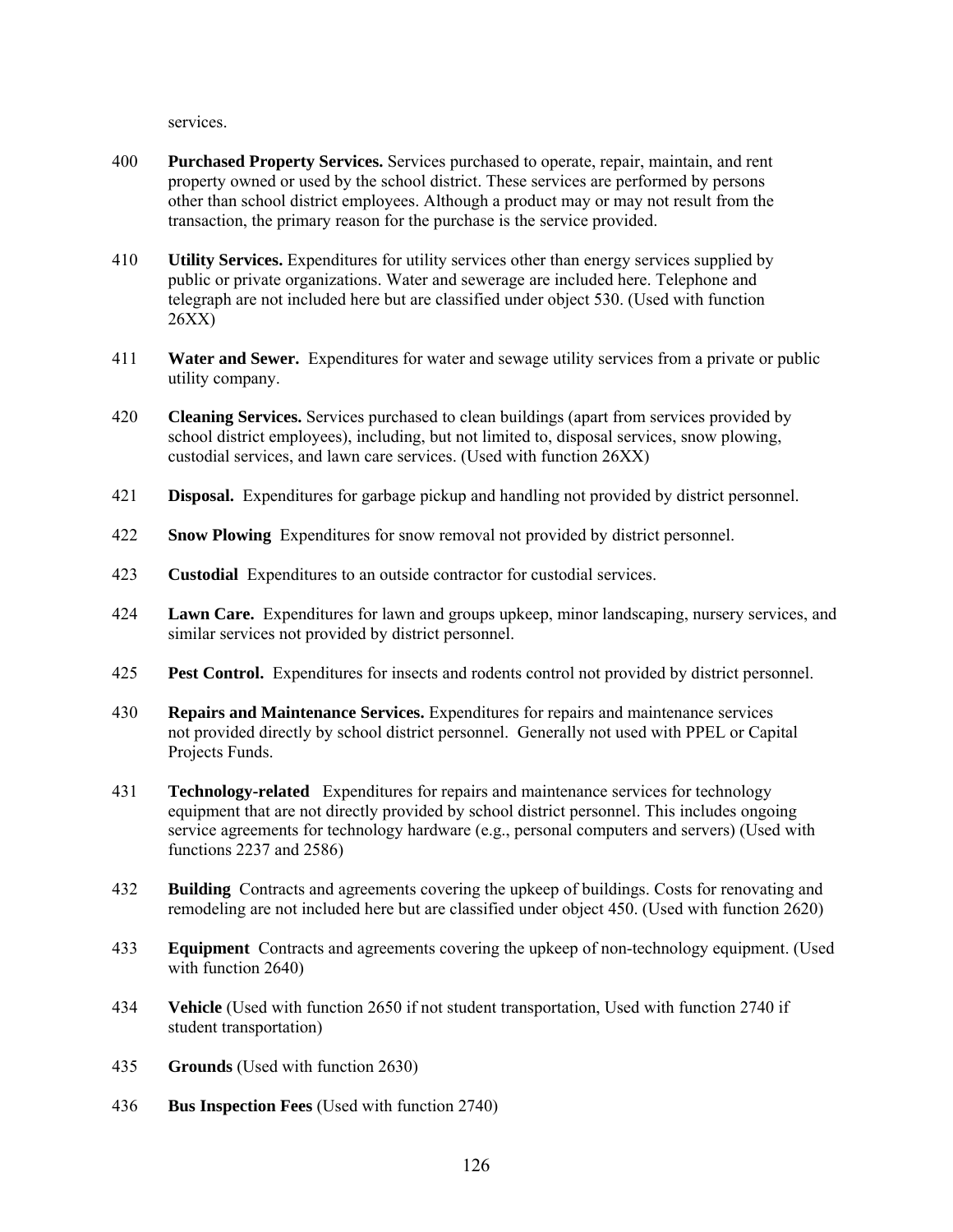- 440 **Rentals.** Costs for renting or leasing land, buildings, equipment, and vehicles.
- 441 **Renting Land and Buildings.** Expenditures for leasing or renting land and buildings for both temporary and long-range use by the school district. This includes bus and other vehicle rentals when operated by a local school district, lease purchase arrangements, and similar rental agreements. (Used with function 26XX)
- 442 **Rental of Equipment and Vehicles.** Expenditures for leasing or renting equipment or vehicles for both temporary and long-range use by the school district. This includes bus and other vehicle rental when operated by a local school district, and similar rental agreements. This code excludes costs associated with the rental of computers or other technology-related equipment. These costs should be coded to expenditure object 443 as described below. Used with functions 26XX and 27XX.
- 443 **Rentals of Computers and Related Equipment.** Expenditures for leasing or renting computers and related equipment for both temporary and long-range use. Used with functions 223X and 258X.
- 450 **Construction Services.** Includes amounts for constructing, renovating, and remodeling buildings or infrastructure assets paid to contractors. This account should also be used to account for the costs of non-permanent site improvements such as fencing, walkways, and roads that are related to buildings and building sites. (Used only with function 4XXX)
- 490 **Other Purchased Property Services.** Purchased property services that are not classified above. (Communication services are not included here, but should be included in object 530)
- 500 **Other Purchased Services.** Amounts paid for services rendered by organizations or personnel not on the payroll of the school district (separate from Professional and Technical Services or Property Services). Although a product may or may not result from the transaction, the primary reason for the purchase is the service provided.
- 510 **Student Transportation Services.** Expenditures for transporting children to and from school and other activities. (Used with function 27XX)
- 511 **Student Transportation Purchased From Another School District Within the State.**  Amounts paid to other school districts within the state for transporting children to and from school and school-related events. These include payments to individuals who transport themselves or their own children or for reimbursement of transportation expenditure/expenses on public carriers. Expenditures for the rental of buses that are operated by personnel on the school district payroll are not recorded here but instead are recorded under object 442. (Used with function 27XX)
- 512 **Student Transportation Purchased From Another School District Outside the State.**  Payments to other school districts outside the state for transporting children to and from school and school-related events. (Used with function 27XX)
- 519 **Student Transportation Purchased From Other Sources.** Payments to persons or agencies other than school districts for transporting children to and from school and schoolrelated events. (Used only with function 27XX)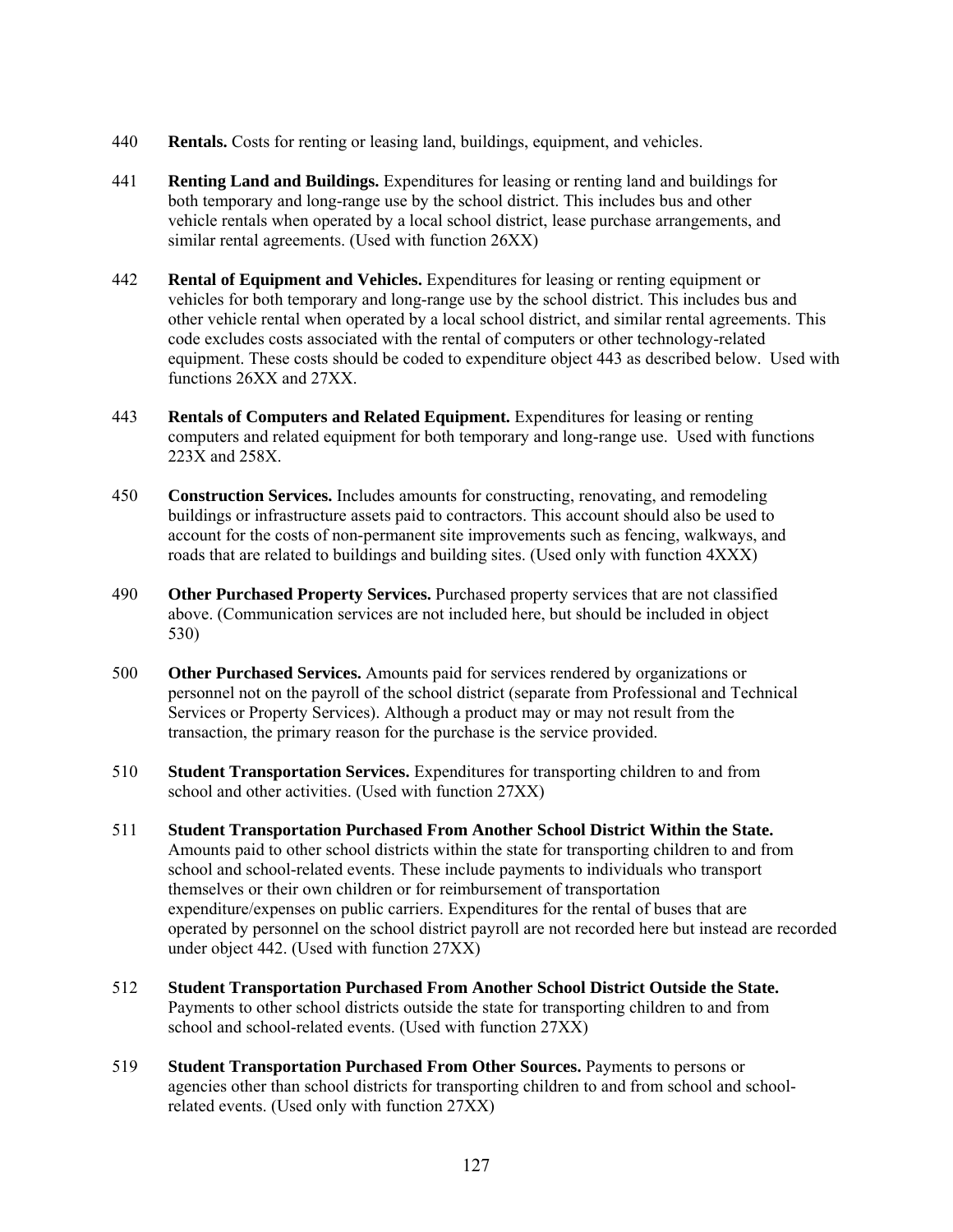- **Insurance (Other Than Employee Benefits).** Expenditures for all types of insurance coverage, including property, liability, and fidelity. Insurance for group health is not charged here but is recorded under object 200. (Used with functions 2310 or 2610 or 2710)
- **Building/Property Insurance** (Used with function 26XX)
- **Auto/Bus Insurance** (Used with functions 26XX and 27XX)
- **Fuel Spill & Cleanup Liability Insurance** (Used with functions 26XX and 27XX)
- **General Liability** (Used with function 26XX)
- **Professional Liability** (Used with function 2319)
- **Errors and Omissions** (Used with function 2319)
- **Transportation Facility Insurance** (Used with function 26XX)
- **Other Insurance**
- **Communications.** Services provided by persons or businesses to assist in transmitting and receiving messages or information. This category includes telephone and voice communication services, telephone, and voicemail; data communication services to establish or maintain computer-based communications, networking, and Internet services; video communications services to establish or maintain one-way or two-way video communications via satellite, cable, or other devices; postal communications services to establish or maintain postage machine rentals, postage, express delivery services, or couriers. (Usually used with functions 2230, 2320, or 2410)
- **Postage/express delivery services & couriers** (Used with functions 232X, 241X, and 2510)
- **Telephone/voice mail** (Used with functions 232X, 241X, and 2510)
- **Telegraph/FAX** (Used with functions 232X, 241X, and 2510)
- **Data Processing Communication**
- **Data Communication with User Agencies**
- **Computer-based Communications/Internet** (Generally used with functions 223X or 258X)
- **Video communications, satellite & cable** (Generally used with functions 223X or 258X)
- **Advertising.** Expenditures for announcements in professional publications, newspapers, or broadcasts over radio and television. These expenditures include advertising for such purposes as personnel recruitment, legal ads, new and used equipment, and sale of property. Costs for professional advertising or public relations services are not recorded here but are charged to object 340. (Usually used with functions 2572 or 256X)
- **Television**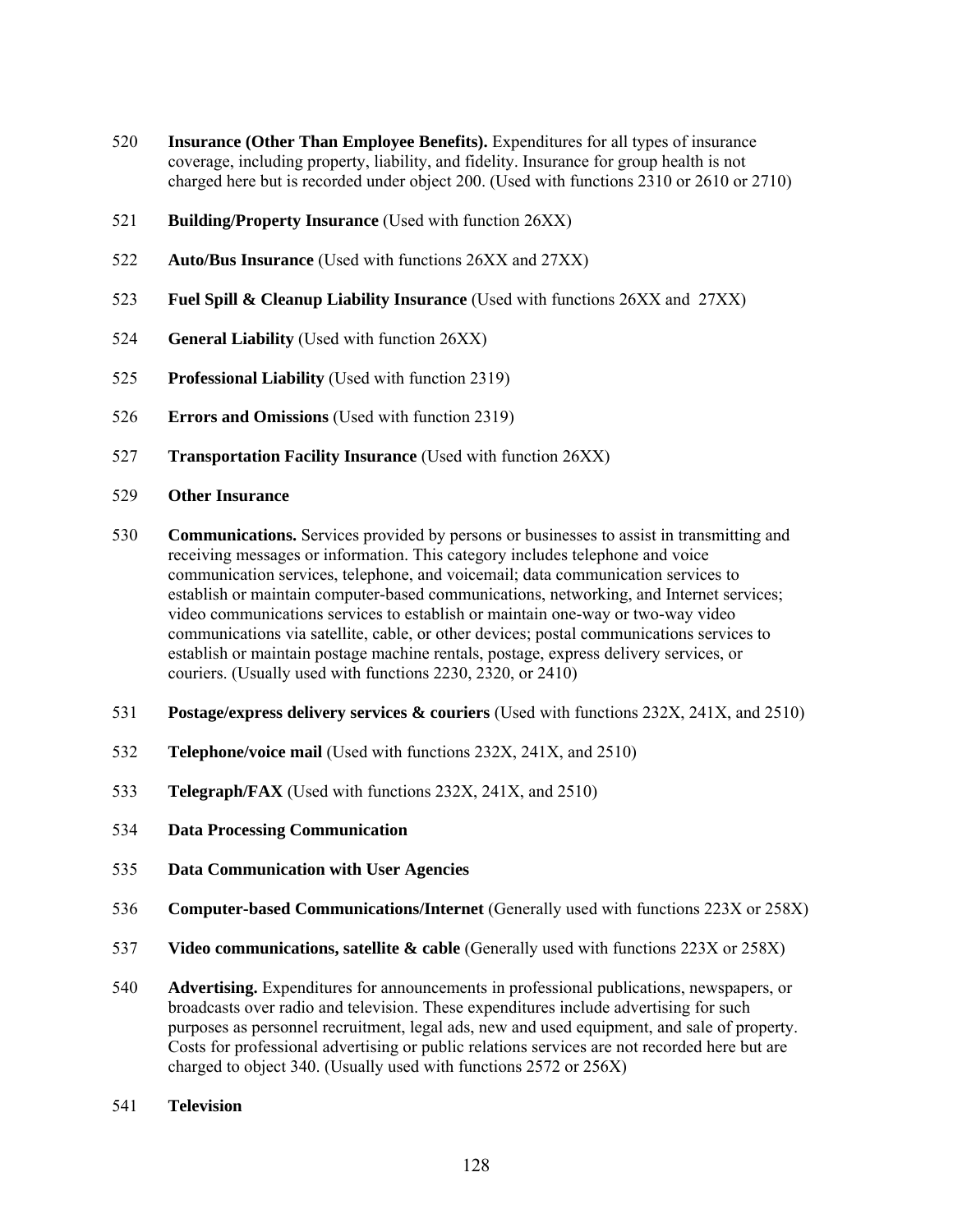- 542 **Radio**
- 543 **Newspaper**
- 544 **Periodicals**
- 550 **Printing and Binding.** Expenditures for job printing and binding, usually according to specifications of the school district. This includes designing and printing forms and posters, as well as printing and binding school district publications. Preprinted standard forms are not charged here but are recorded under object 610. (Usually used with function 2530)
- 560 **Tuition.** Expenditures to reimburse other educational agencies for instructional services to students residing within the legal boundaries described for the paying school district. (Used only with function 1000)
- 561 **Tuition to Other School Districts Within the State, except shared or open enrolled.** Tuition paid to other school districts within the state, but not including students that are open enrolled out or whole grade shared/
- 562 **Tuition to Other School Districts Outside the State.** Tuition paid to other school districts or to agencies such as regional educational service centers for educational services to students outside the state.
- 563 **Tuition to Private Sources.** Tuition paid to private schools.
- 564 **Tuition to Area Educational Agencies Within the State.** Tuition paid to AEA for educational services to students.
- 565 **Tuition to a Community College**. Tuition paid to a community college for educational services to students.
- 566 **Tuition to a College or University**. Tuition paid to a college or university for educational services to students.
- 567 **Tuition for Open Enrollment to Other School District within the State**. Tuition paid to another district for resident students open enrolled out.
- 568 **Tuition for Shared Contracts with Other School Districts or AEAs within the State**. Tuition paid to another district or to the AEA for whole grade sharing or special education pools.
- 569 **Tuition—Other.** Tuition paid to the state and other governmental organizations as reimbursement for providing specialized instructional services to students residing within the boundaries of the paying school district. This account is also used for payments to charter schools or voucher payments, however Iowa districts do not have those expenditures.
- 570 **Food Service Management.** Expenditures for the operation of a local food service facility by other than employees of the school district. Included are contracted services, such as food preparation, associated with the food service operation. Direct expenditures by the school district for food, supplies, labor, and equipment would be charged to the appropriate object codes. (Used only with function 31XX)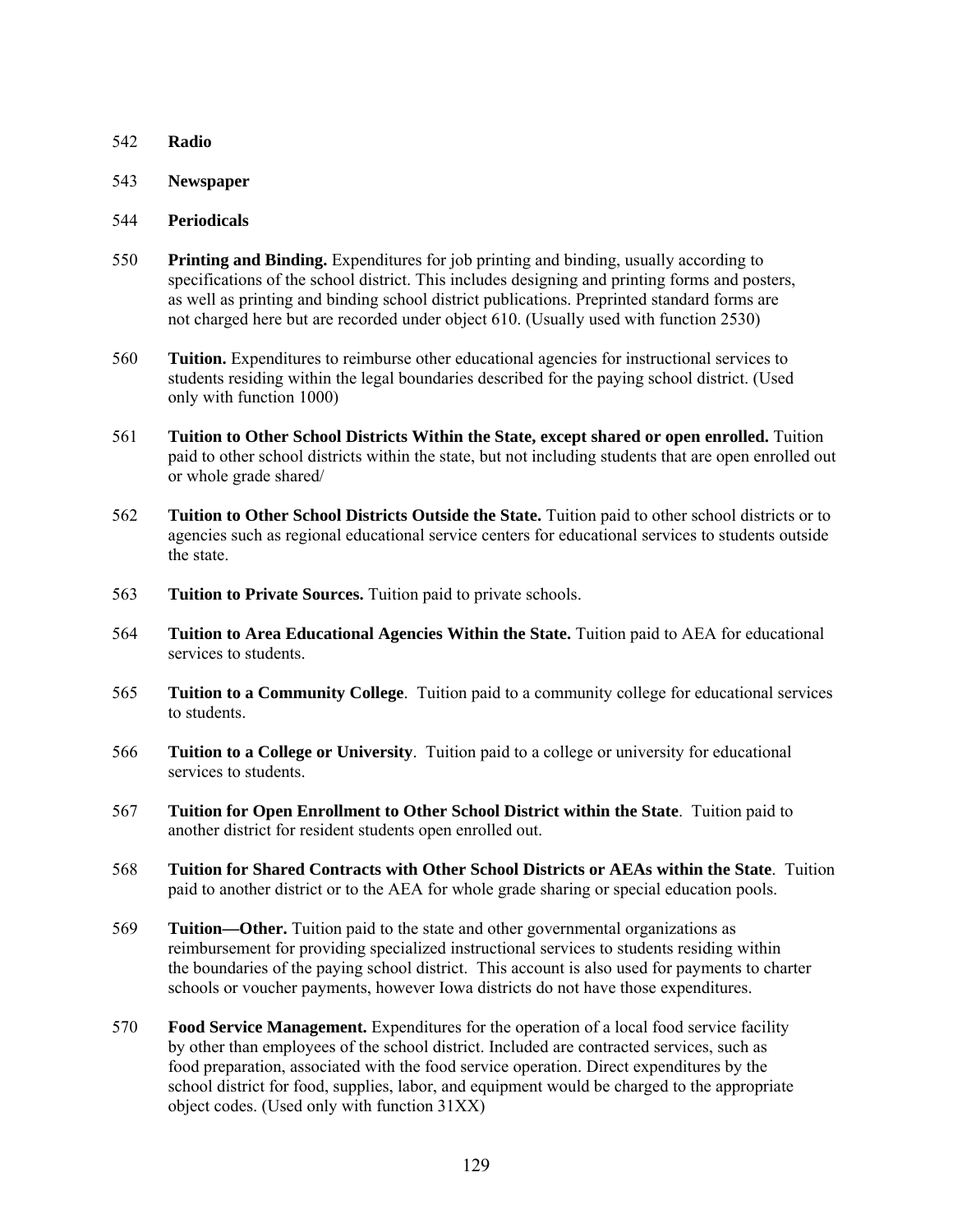## 575 **Meeting Expenses/Service**

- 580 **Travel.** Expenditures for transportation, meals, hotel, and other expenditure/expenses associated with staff travel for the school district. Payments for per diem in lieu of reimbursements for subsistence (room and board) also are charged here. (Used with all functions except 5000)
- 581 **In Area**
- 582 **In State but out of Area**
- 583 **Out of State**
- 590 **Intereducational, Interagency Purchased Services.** Purchased services other than those described above. Any interdistrict payments other than tuition or transportation should be classified here. This code identifies other payments for services made between a school district and other governmental entities. This code should be used so that all interdistrict payments can be eliminated when consolidating reports from multiple school districts at state and federal levels (when a question arises about whether to code such payments to the 300 series of objects or to this code). (Used primarily with function code 2000)
- 591 **Services Purchased From Another School District or AEA Within the State under a 28E shared contract.** Payments to another school district or AEA within the state for services rendered, other than tuition and transportation fees. Examples of such services are personnel or classroom costs that are determined on a cost accounting basis rather than a per pupil amount. This code should be used so that all interdistrict payments can be eliminated when consolidating reports from multiple school districts at state and federal levels (when a question arises about whether to code such payments to the 300 series of objects or to this code).
- 592 **Services Purchased From Another School District Within the State.** Payments to another school district within the state for services rendered, other than tuition and transportation fees. Examples of such services are data processing, purchasing, nursing, and guidance. This code should be used so that all interdistrict payments can be eliminated when consolidating reports from multiple school districts at state and federal levels (when a question arises about whether to code such payments to the 300 series of objects or to this code).
- 593 **Services Purchased From Another School District or Educational Service Agency Outside the State.** Payments to another school district outside the state for services rendered, other than tuition and transportation fees. Examples of such services are data processing, purchasing, nursing, and guidance. This code should be used so that all interdistrict payments can be eliminated when consolidating reports from multiple school districts at state and federal levels (when a question arises about whether to code such payments to the 300 series of objects or to this code).
- 594 **Services Purchased From an AEA Within the State.** Payments to an AEA within the state for services rendered, other than tuition and transportation fees. Examples of such services are data processing, purchasing, nursing, and guidance. This code should be used so that all interdistrict payments can be eliminated when consolidating reports from multiple school districts at state and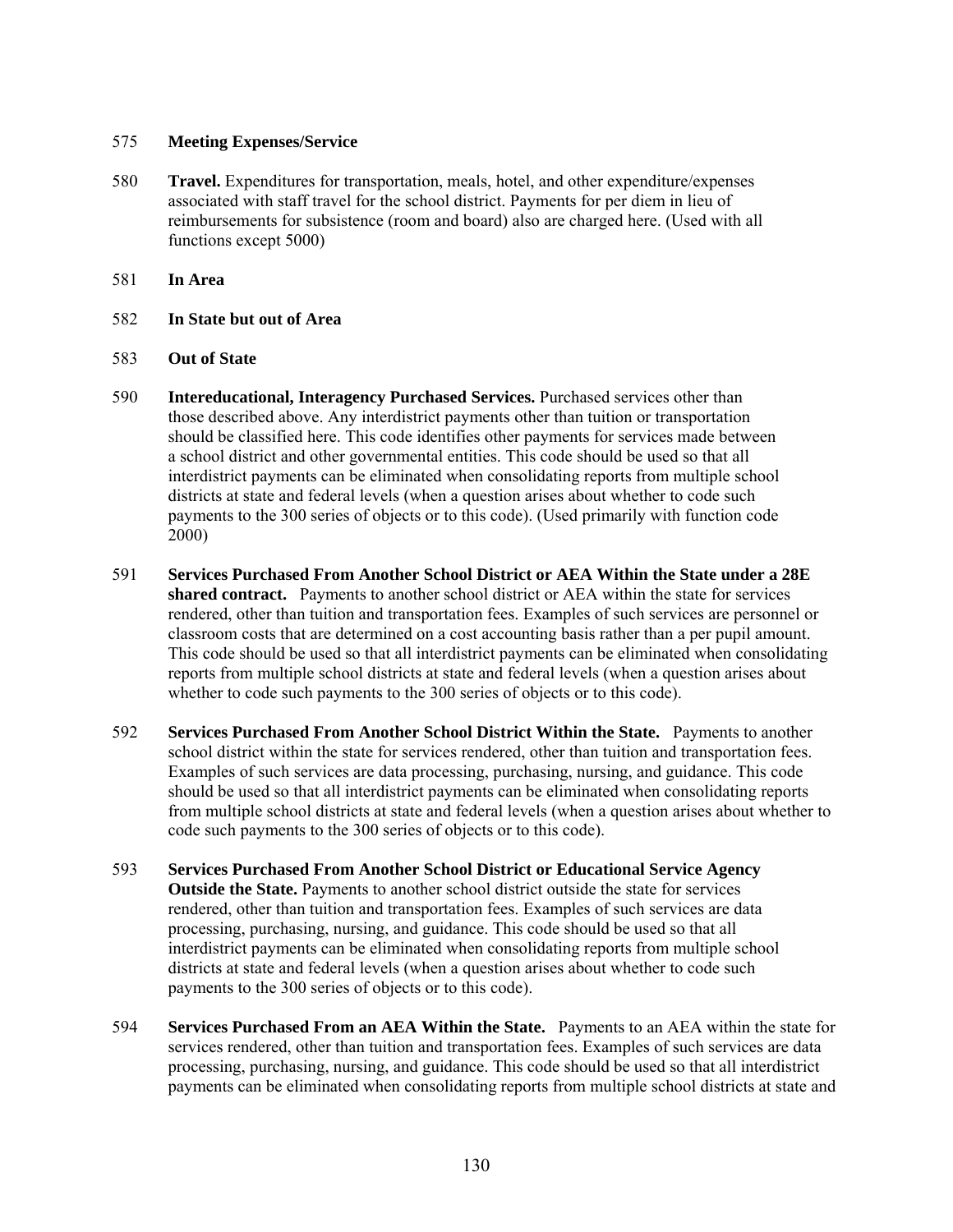federal levels (when a question arises about whether to code such payments to the 300 series of objects or to this code).

- 600 **Supplies.** Amounts paid for items that are consumed, are worn out, or have deteriorated through use or items that lose their identity through fabrication or incorporation into different or more complex units or substances. Refer to Appendix E for the criteria for distinguishing between a supply item and an equipment item. Equipment that has a cost lower than the school district's capitalization threshold (\$300-\$500) should be coded in this series instead of to a 700 series code. Do not confuse the capitalization level for UFA with that used for GASB Statement 34 reporting.
- 610 **General Supplies.** Expenditures for all supplies (other than those listed below) for the operation of a school district, including freight and cartage. (Used with all functions except 5000)

A more thorough classification of supply expenditures is achieved by identifying the object with the function—for example, audiovisual supplies or classroom teaching supplies.

- 611 **Office**
- 612 **Instructional** (Used with function 1000)
- 613 **Professional**
- 614 **Data Processing**
- 615 **General Software** Use object codes 65X instead of 615.
- 617 **Building Construction Supplies**
- 618 **Other General Supplies**
- 619 **Resale Inventory Consumed**
- 620 **Energy.** Expenditures for energy, including gas, oil, coal, and gasoline, and for services received from public or private utility companies. (Used with functions 26XX and 2720)
- 621 **Natural Gas.** Expenditures for gas utility services from a private or public utility company
- 622 **Electricity.** Expenditures for electric utility services from a private or public utility company.
- 623 **Bottled Gas.** Expenditures for bottled gas, such as propane gas received in tanks.
- 624 **Oil.** Expenditures for bulk oil normally used for heating.
- 625 **Coal.** Expenditures for raw coal normally used for heating.
- 626 **Gasoline.** Expenditures for gasoline purchased in bulk or periodically from a gasoline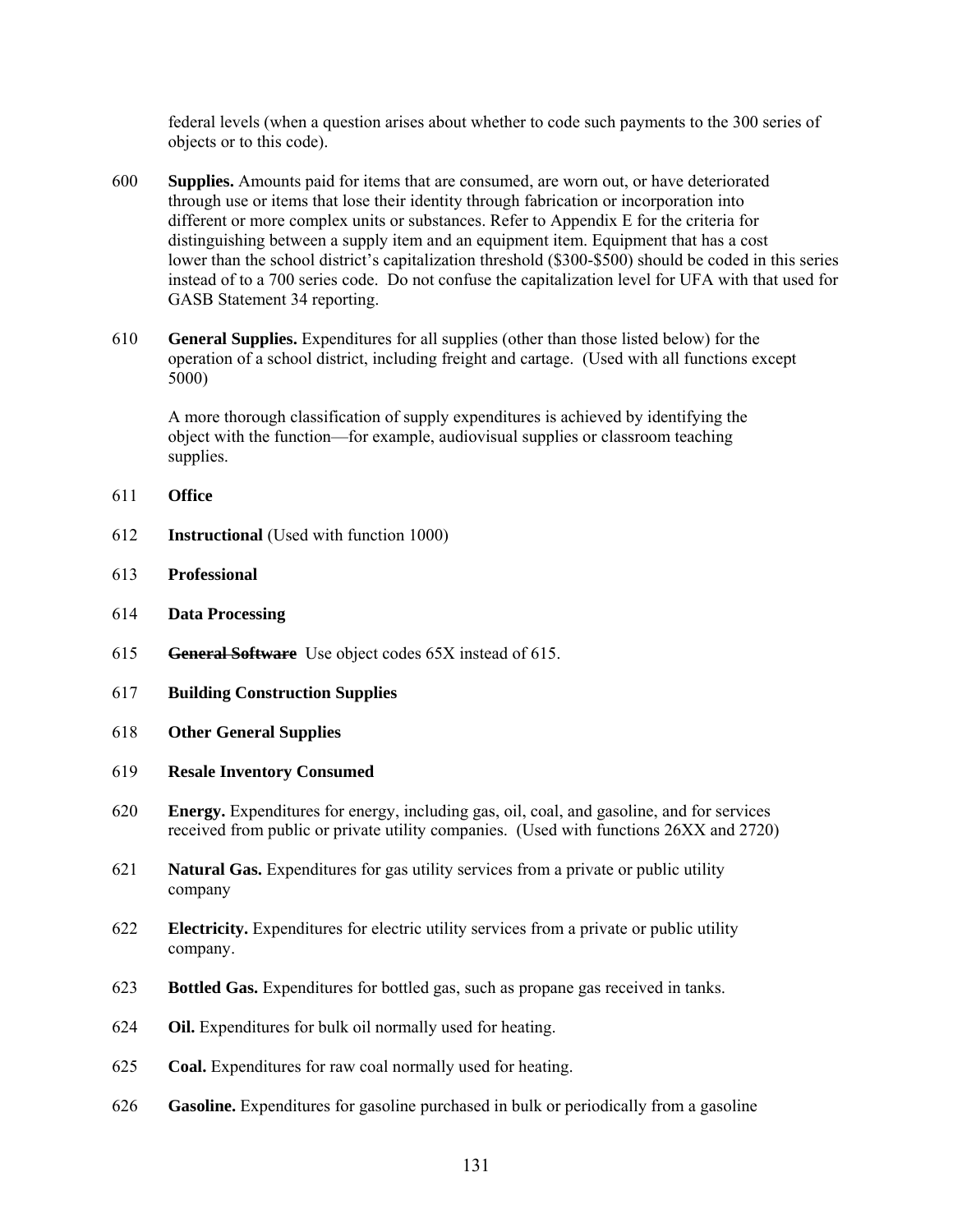service station. (Used with functions 2650 and 2720)

627 **Diesel**. Expenditures for diesel purchased in bulk or periodically from a service station. (Used with functions 2650 and 2720).

#### 628 **Steam**

- 629 **Other.** Expenditures for energy that cannot be classified in one of the foregoing categories. This account can be used as a contra account for gas tax refunds in the same fiscal year, however, amounts received for prior fiscal years shall be reported as a revenue and not as an expenditure contra account entry.
- 630 **Food.** Expenditures for food used in the school food service program. Commodities are recorded at fair value and are the same amount as was recorded as revenue. Food used in instructional programs is charged under object 610. (Used only with function 31XX)
- 631 **Purchased food**. Expenditures for food used in the school food service program. Commodities are recorded at fair value and are the same amount as was recorded as revenue. Food used in instructional programs is charged under object 610. (Used only with function 31XX)
- 640 **Books and Periodicals.** Expenditures for books, textbooks, and periodicals prescribed and available for general use, including reference books. This category includes the cost of workbooks, textbook binding or repairs, and textbooks that are purchased to be resold or rented. Also recorded here are the costs of binding or other repairs to school library books.
- 641 **Textbooks** Textbooks are books and loose-leaf or bound manuals, systems of reusable instructional materials or combinations of books and supplementary instructional materials which convey information to the student or otherwise contribute to the learning process. In order to be considered a textbook, the student must have access to an individual copy for classwork. Textbooks do not include teacher manuals, library books, or consumables. (Used with function 1000)
- 642 **Consumable Workbooks** Loose-leaf or bound manuals or books or combinations of books and supplementary instructional materials which convey information to the student or otherwise contribute to the learn process but are not reusable. (Used with function 1000)
- 643 **Library books** (Used with functions 222X or 33XX)
- 644 **Periodicals** (Used with functions 222X or 33XX)
- 645 **Textbook substitutes other than software** (Used with function 1000)
- 647 **Reference and Research Materials**
- 649 **Reading is Fundamental (RIF) books** (Used with function 1000)
- 650 **Supplies—Technology-related.** Technology-related supplies include supplies that are typically used in conjunction with technology-related hardware or software. Some examples are diskettes and compact discs, parallel or USB cables, and monitor stands. (Used primarily with 2230 and 2580)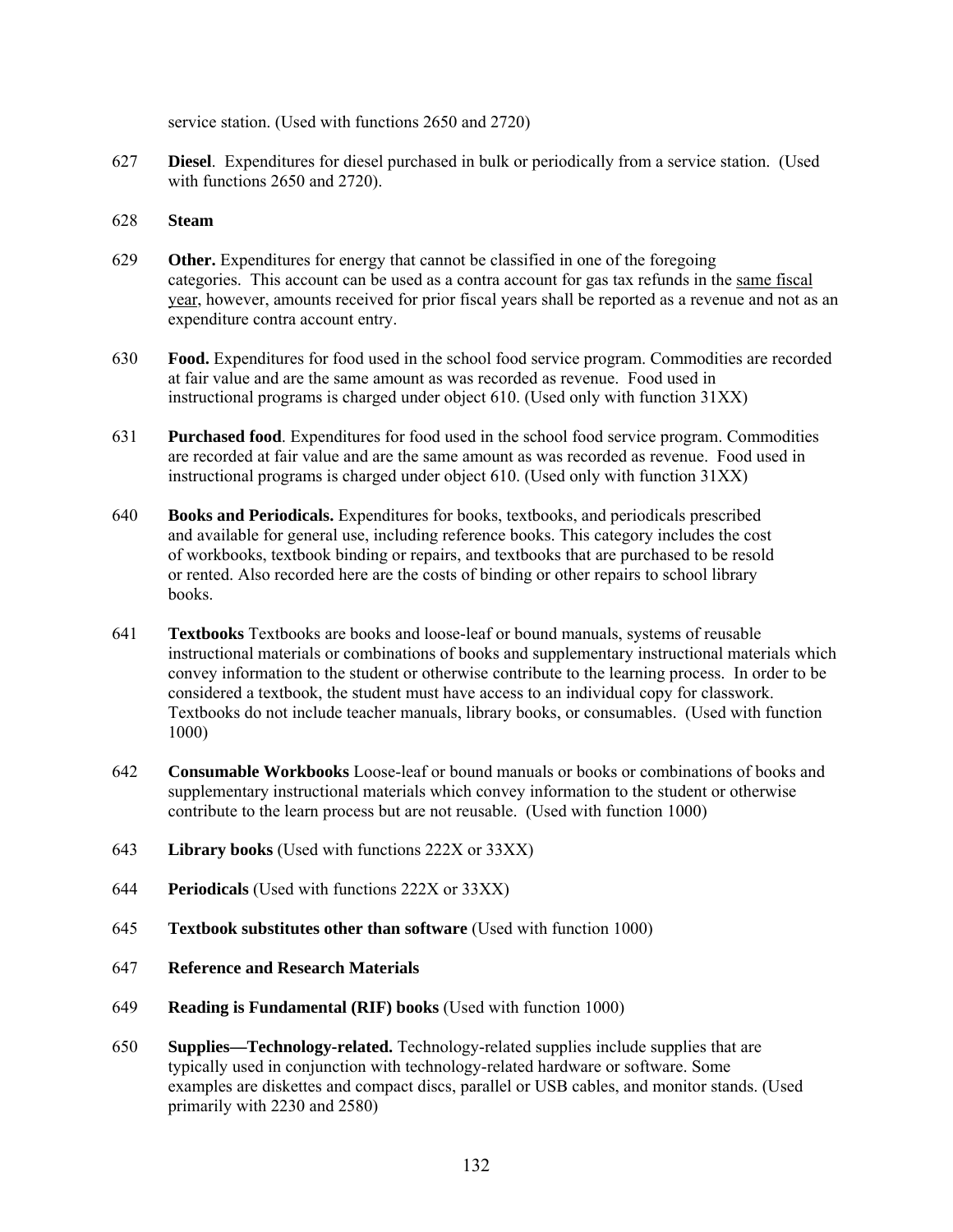- **Textbook substitutes** Electronic textbooks, include but are not limited to computer software, applications using computer-assisted instruction, interactive videodisc, and other computer courseware and magnetic media which convey information to the student or otherwise contribute to the learning process. In order to be considered a textbook substitute, in the case of software, it must be available on enough computers in the classroom that each student has access to it during class. (Used with function 1000)
- **Technology-related software** (Used with functions 223X or 258X)
- **Technology-related repair and maintenance supplies** (Used with functions 223X or 258X)
- **Audio-Visual Media** Expenditures for films, video and audio tapes, slides, and similar media. (Used with function 222X)
- **Films**
- **Optical Media** (CD ROM, Videodisks)
- **Video Tapes**
- **Slides**
- **Other Media**
- **Student Transportation Supplies** Expenditures for general supplies related to student transportation vehicles. (Used with function 27XX)
- **Grease, Oil, Lubricants, Additives & Coolants**
- **Tires & Tubes**
- **Parts**
- **Repair and Maintenance Supplies other than Student Transportation** Expenditures for general supplies related to repair and maintenance other than for student transportation vehicles. (Used with function 26XX)
- **Lubricants**
- **Parts**
- **Maintenance Supplies**
- **Cleaning Products**
- **AEA Media Collections** Expenditures for media acquired by the AEA for the purpose of lending to other agencies, particularly to the districts with the AEA's service area. (Used with function 222X)
- **Books**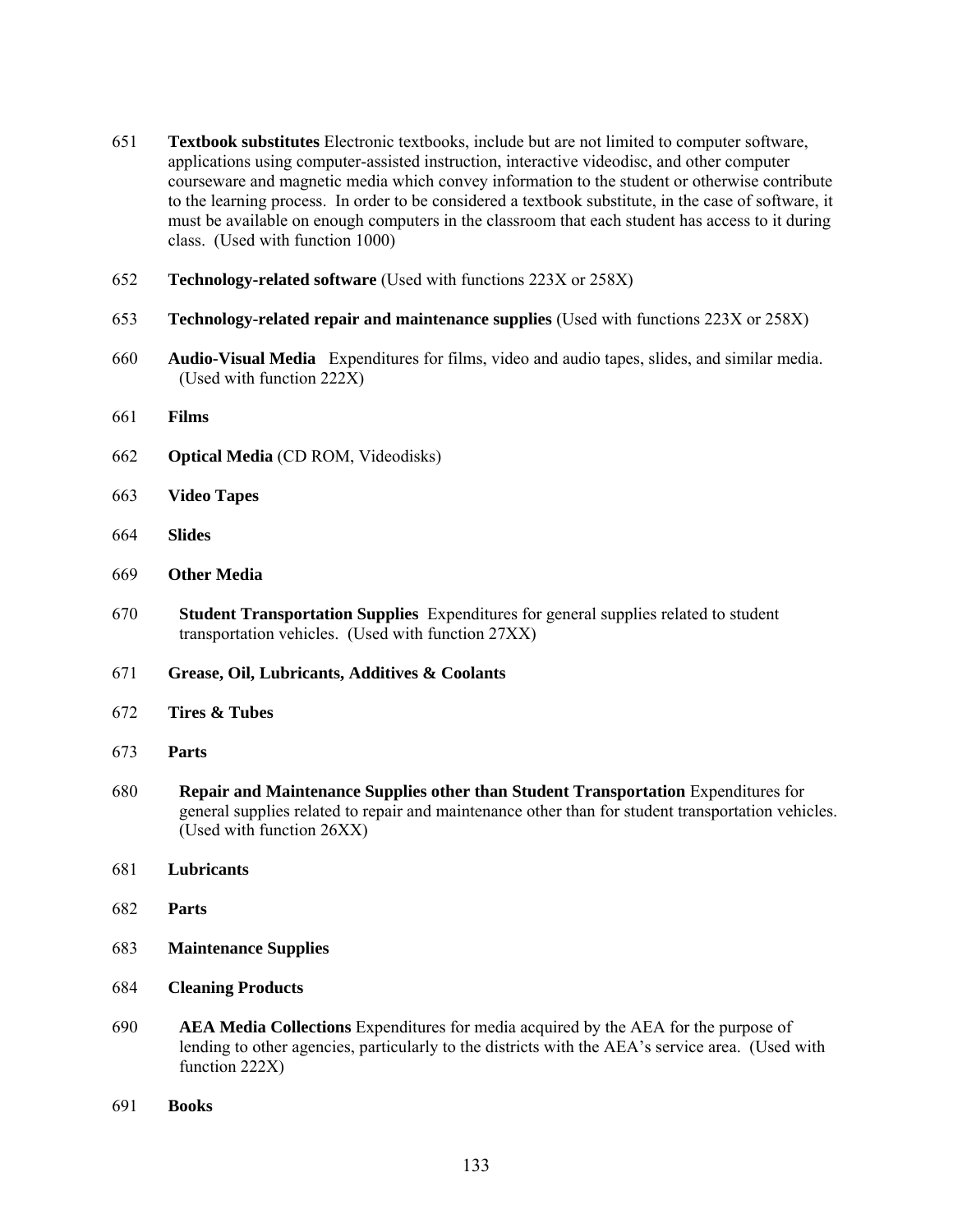#### 692 **Periodicals**

- 693 **Reference and Research Materials**
- 694 **Films**
- 695 **Video Tapes**
- 696 **Optical Media** (CD ROM, Videodisks)
- 697 **Computer Software**

#### 699 **Other Media**

- 700 **Property.** Expenditures for acquiring capital assets, including land, existing buildings, existing infrastructure assets, and equipment.
- 710 **Land and Purchased Land Improvements.** Expenditures for the purchase of land and the improvements thereon. Purchases of air rights, mineral rights, and the like are included here. Also included are special assessments against the school district for capital improvements such as streets, curbs, and drains. Not included here, but generally charged to objects 450 or 340 or 617 as appropriate, are expenditures for improving sites and adjacent ways after acquisition by the school district. (Used with functions 4100)
- 720 **Purchase of Existing Buildings.** Expenditures for acquiring existing buildings. Included are expenditures for installment or lease payments (except interest) that have a terminal date and result in the acquisition of buildings, except payments to public school housing authorities or similar agencies. Expenditures for the contracted construction of buildings, for major permanent structural alterations, and for the initial or additional installation of heating and ventilating systems, fire protection systems, and other service systems in existing buildings are recorded under object 450. Buildings built and alterations performed by the school district's own staff are charged to objects 100, 200, 610, and 730, as appropriate. This code is used with governmental funds only. (Used with function 4500 only)
- 730 **Equipment.** Expenditures for the initial, additional, and replacement items of equipment, such as machinery, furniture and fixtures, and vehicles. Used with governmental funds only.
- 731 **Machinery.** Expenditures for equipment usually composed of a complex combination of parts (excluding vehicles). Examples are lathes, drill press, and printing presses. (Usually used with functions 1000 and 2600)
- 732 **Vehicles.** Expenditures for equipment used to transport persons or objects. Examples are automobiles, trucks, buses, station wagons, and vans. (Usually used with functions 2650 and 2700)
- 733 **Furniture and Fixtures.** Expenditures for equipment used for sitting; as a support for writing and work activities; and as storage space for material items. (Generally used with functions 26XX or 4XXX)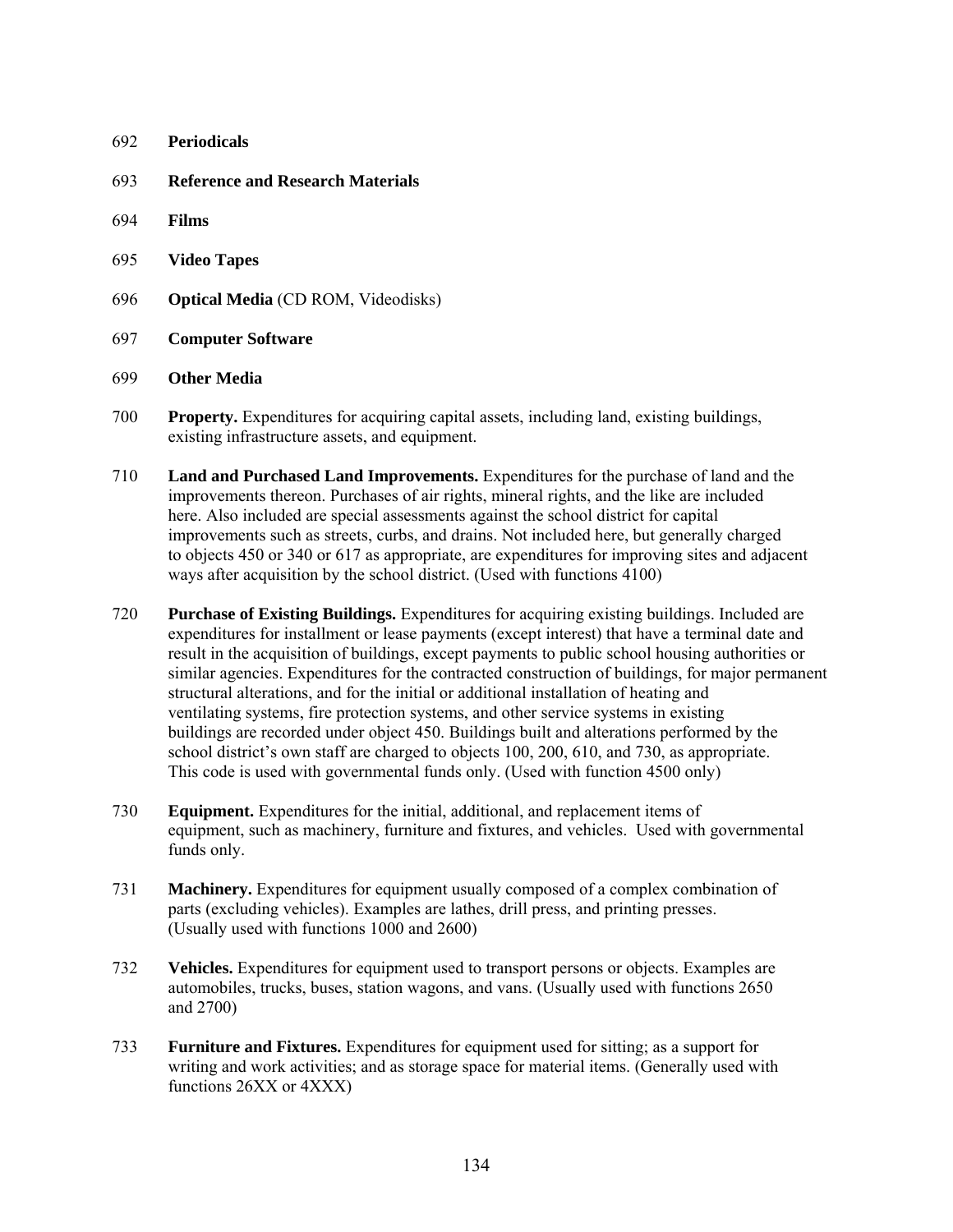- 734 **Technology-Related Hardware.** Expenditures for technology-related equipment and technology infrastructure. These costs include those associated with the purchase of network equipment, servers, PCs, printers, other peripherals, and devices. Equipment that has a cost lower than the UFA capitalization threshold should be coded to object code 650, Supplies—Technology-Related. Do not confuse the UFA capitalization level with that used for GASB Statement 34 entity-wide reporting. (Used with 2230 and 2580)
- 736 **Two-way radio**. Used with functions 26XX and 27XX.
- 739 **Other Equipment.** Expenditures for all other equipment not classified elsewhere in the 730 object series.
- 740 **Infrastructure.** Expenditures for purchased infrastructure assets by the school district. These items include water/sewer systems, roads, bridges, and other assets that have significantly longer useful lives than other capital assets. (Used with functions 4000 only but primarily used with functions 4200 and 4600)
- 750 **Works of Art and Historical Treasures.** Expenditures for individual items or collections of items that are of artistic or cultural importance.
- 790 **Depreciation.** The portion of the cost of a capital asset that is charged as an expense during a particular period. In accounting for depreciation, the cost of a capital asset, less any salvage value, is apportioned over the estimated service life of such an asset, and each period is charged with a portion of such cost. Through this process, the cost of the sset is ultimately charged off as an expense. (Used with all functions, except 5000). Used with proprietary funds only or in government wide if accumulating using Fund 01 and 02.
- 800 **Debt Service and Miscellaneous.** Amounts paid for goods and services not otherwise classified above.
- 810 **Dues and Fees.** Expenditures or assessments for membership in professional or other organizations or payments to a paying agent for services rendered. (Used with functions 1000 and 2000)
- 811 **Staff Dues**
- 812 **Institution Dues**
- 813 **Institution Fees**
- 815 **Student Entry Fees**
- 820 **Judgments Against the School District.** Expenditures from current funds for all judgments (except as indicated below) against the school district that are not covered by liability insurance, but are of a type that might have been covered by insurance. Only amounts paid as the result of court decisions are recorded here. Judgments against the school district resulting from failure to pay bills or debt service are recorded under the appropriate expenditure accounts as though the bills or debt service had been paid when due. (Used only with function 5000) Used only with Management Fund.

## 830 **Debt-Related Expenditures/Expenses**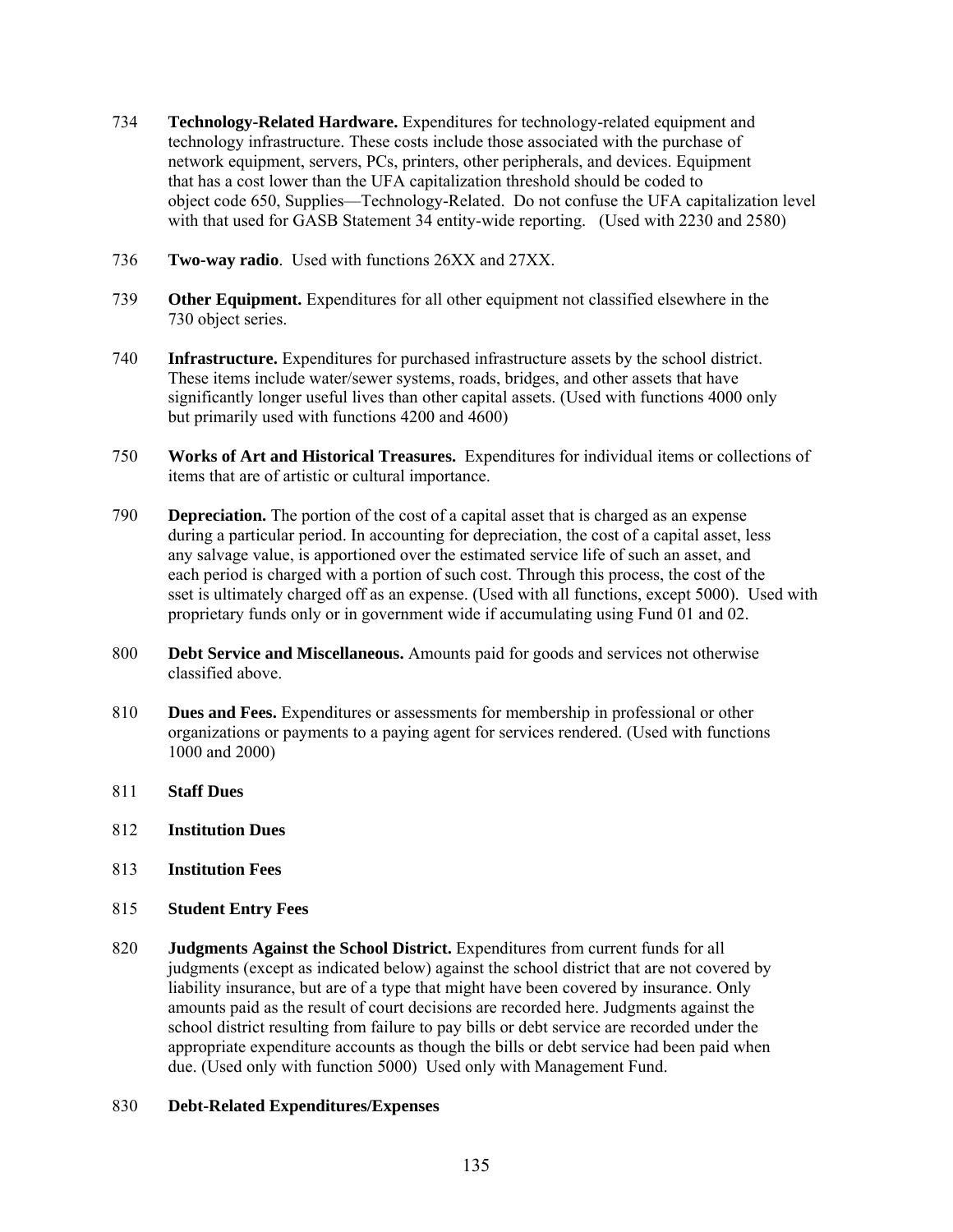- 831 **Redemption of Principal.** Expenditures to retire bonds (including current and advance refundings) and long-term loans. (Used only with function 5000) Used only with Debt Service Fund. Short-term debt principal redemption is a balance sheet item and is not recorded as an expenditure.
- 832 **Interest.** Expenditures for interest on bonds or notes. (Used only with functions 251X (short term debt) or 5000 (long-term debt). Interest on long-term debt is only used with Debt Service Fund.
- 833 **Amortization of Bond Issuance and Other Debt-Related Costs.** Expenses in connection with the amortization of bond and other long-term debt issuance costs, including lease-purchase debt issuance costs. Included are amortized deferred gain and loss amounts in connection with the defeasance of bonds. This code is used in Proprietary and Fiduciary funds only; however, in Iowa, this is only recorded in Fund 01. (Used only with function 5000)
- 834 **Amortization of Discounts on Issuance of Bonds***.* Expenses amortized as debt discounts in connection with the issuance of debt. This account is used in Proprietary and Fiduciary funds only; however in Iowa, this is only recorded in Fund 01 because proprietary and fiduciary funds do not have authority to issue bonds.

An additional account (revenue object code 6200) has been established for accounting for the amortization of debt premiums such that districts may report premium and discount amortization separately as required in certain states (or where only credits may be reported for revenue codes and only debits for expenditure codes). (Used only with function 5000) In Iowa, premiums and discounts are accounted for separately. Premiums are reported in source 6200, and discounts are reported in object 834.

- 835 **Discounts on issuance of debt** (PPEL Fund, Capital Projects Fund, or Debt Service Fund, Function 5000)
- 850 **Fines and Penalties**
- 880 **Taxes and Assessments** (Tax funds only, Functions 2600, 4000 or 6100)
- 890 **Miscellaneous Expenditures.** Amounts paid for goods or services not properly classified in one of the objects included above.
- 891 **Refund of Prior Year Revenues** Expenditures to refund revenues which were recognized in the accounting records in a prior year. (Used with function 6900)
- 900 **Other Items.** Used to classify transactions that are not properly recorded as expenditures/expenses but require control and reporting by the school district.
- 910 **Fund Transfers Out.** Includes all transactions conveying financial resources from one fund to another within the district. Used with functions 62XX or 68XX.
- 920 **Payments to Escrow Agents for Defeasance of Debt.** (Used only with function 5000) Used only with Debt Service Fund.
- 930 **Decreases in the Fair Value of Investments.** Losses recognized from the sale of investments or changes in the fair value of investments. Losses represent the excess of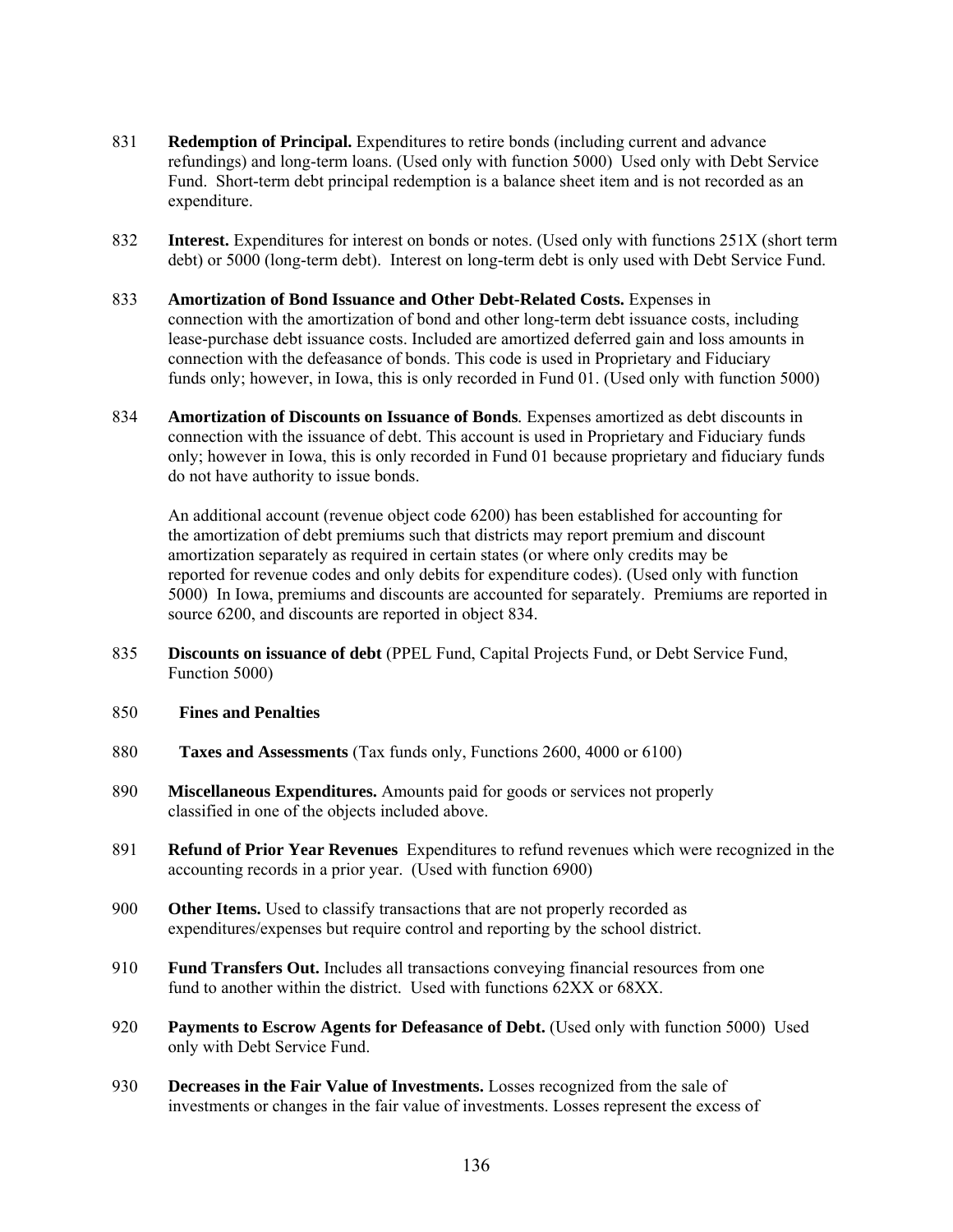the cost or any other basis at the date of sale (or valuation) over sales value (or fair value). For financial reporting purposes, GASB Statement 31 requires that all investment income, including changes in the fair value of investments, be reported as revenue in the operating statement.

This account has been established for investment losses so that districts may report gains or losses separately as required in certain states (or where only credits may be reported for revenue codes and only debits for expenditure codes). Gains and losses are reported separately in Iowa. Gains are reported in source 1530, and decreases are reported in object 930.

- 931 **Realized Losses on Investments.** Losses recognized from the sale of investments. Losses represent the excess of the cost or any other basis at the date of sale over sales value. Gains are reported in source 1531, and losses are reported in object 931.
- 932 **Unrealized Losses on Investments.** Losses recognized from changes in the value of investments. Losses represent the excess of the cost or any other basis at the date of valuation over fair value. Gains are reported in source 1532, and losses are reported in object 932.
- 940 **Losses on the Sale of Capital Assets.** The excess of book value of the capital assets sold over the amount received. This account is used in Proprietary and Fiduciary funds only. Revenue account 5300 is used for Governmental fund sales of capital assets.

This account has been established for accounting for losses from capital asset sales such that districts may report gains or losses separately as required in certain states (or where only credits may be reported for revenue codes and only debits for expenditure codes). Gains and losses are reported separately in Iowa. Gains are reported in source 1930, and losses are reported in object 940.

- 950 **Intrafund Transfers, Indirect Costs** (Debits = Credits—both in 95X)
- 951 **Intrafund Transfers** Transactions that transfer an expenditure from one function to another function within the same fund.
- 955 **Medicaid Program Intrafund Transfers** This account is used to record medicaid-eligible, and reimbursed, special education costs to the medicaid project number from the special education project numbers. These transactions transfer an expenditure from one project to another project within the same function and fund.

## 960 **Flowthrough Payments to Other Agencies** (Function 6100)

- 961 **AEA Flow through** (LEA use only) The portion of the state foundation aid which the district is required by Iowa Code section 273.9(1) to include in its local certified budget but which is paid directly to the AEA from the state. The amount is found on the aid and levy worksheet. The district reports both a revenue and an expenditures in the amount of the flow through to the AEA.
- 962 **IDEA Flow through** (AEA use only)
- 963 **Success 4 Flow through** (AEA use only)
- 970 **Special Items.** Used to classify special items in accordance with GASB Statement 34.